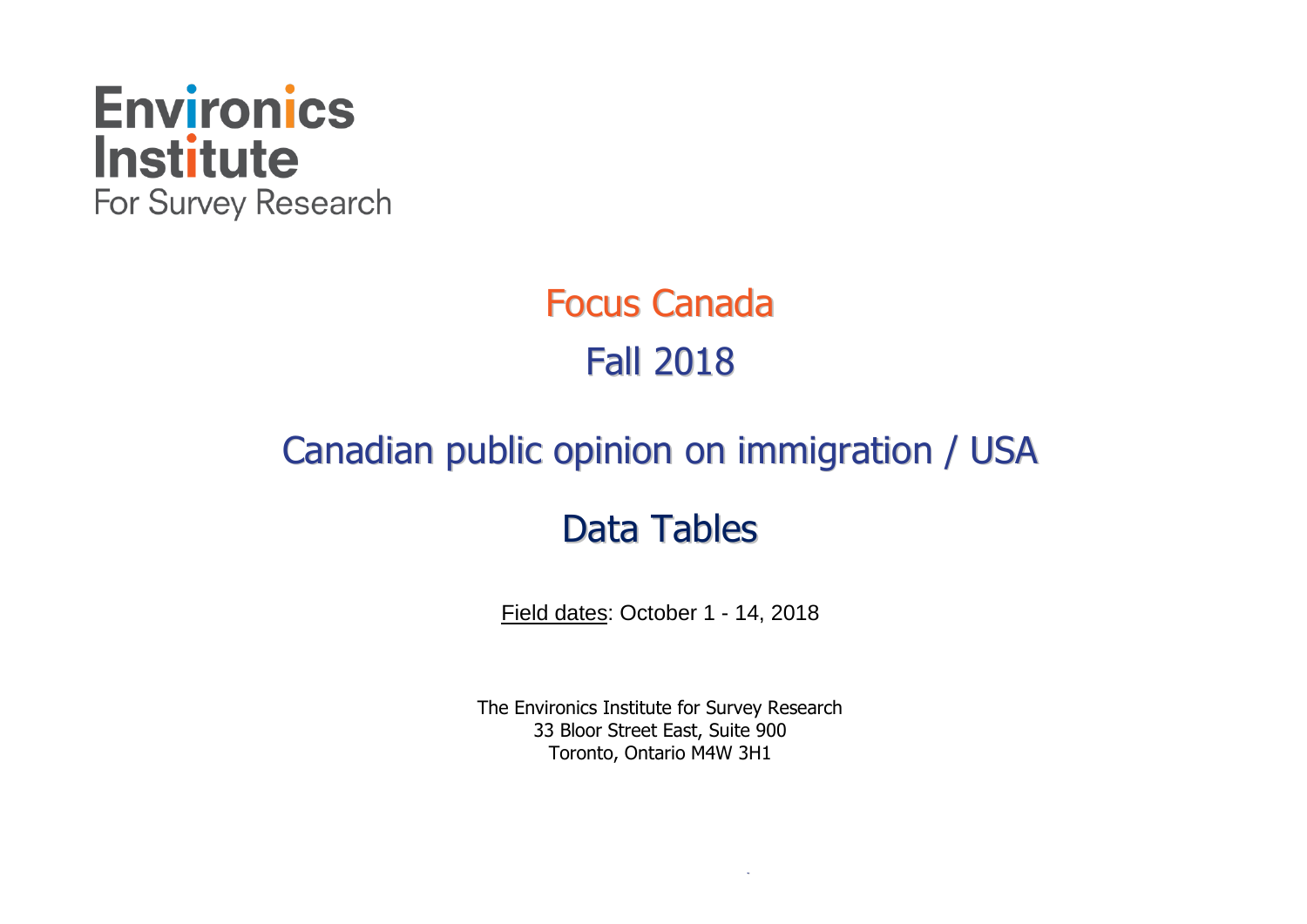# **Banner-Question Key**

This detailed set of statistical tables shows survey results for the total general population and also by various subgroups of interest. For this table set there are three "banners" of subgroups, drawn from questions in the survey. The results have also been tested for significant differences within these subgroups. The statistical tests undertaken are an independent T-Test for means and independent Z-Test for percentages. The following key shows the questions used to create the banner subgroups and also what groups have been tested for significant differences in each of the banners.

In the tables that follow, **upper case letters** under the percentages indicate subgroup differences that are

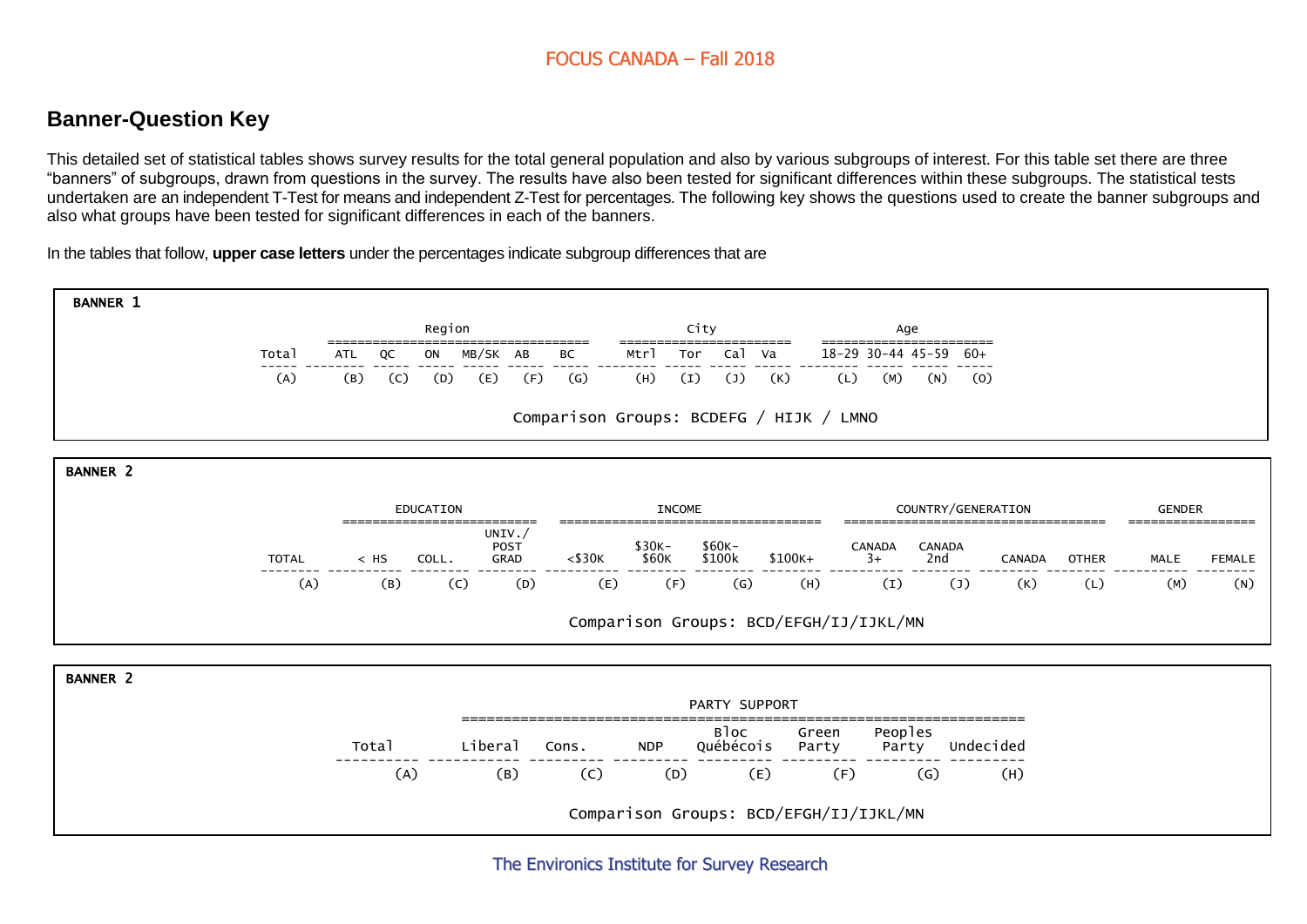#### Q1. Overall, are you satisfied or dissatisfied with the way things are going in our country today?

|                |       |                    |                   |          | <b>REGION</b><br>--------------------------------- |                  |        |             | <b>CITY</b><br>----------------------- |                   |            |                      |                      | AGE<br>---------------------- |                 |
|----------------|-------|--------------------|-------------------|----------|----------------------------------------------------|------------------|--------|-------------|----------------------------------------|-------------------|------------|----------------------|----------------------|-------------------------------|-----------------|
|                | Total | <b>ATL</b>         | QC                | ON       | MB/SK AB                                           |                  | ВC     | <b>MTRL</b> | <b>TOR</b>                             | <b>CAL</b>        | <b>VAN</b> |                      | 18-29 30-44 45-59    |                               | $60+$           |
|                | (A)   | (B)                | (C)               | (D)      | (E)                                                | (F)              | (G)    | (H)         | (I)                                    | $\left( 1\right)$ | (K)        | (L)                  | (M)                  | (N)                           | (0)             |
| Weighted 'N'   | 2000  | 134                | 464               | 768      | 143                                                | 200              | 291    | 209         | 339                                    | 63                | 98         | 380                  | 483                  | 514                           | 623             |
| Unweighted 'N' | 2000  | 200                | 450               | 700      | 150                                                | 200              | 300    | 200         | 300                                    | 61                | 100        | 236                  | 373                  | 509                           | 882             |
| Satisfied      | 58    | 52                 | 64<br><b>BEFG</b> | 60<br>EF | 48                                                 | 50               | 56     | 71<br>IJ    | 61                                     | 48                | 62         | 70<br>N <sub>O</sub> | 63<br>N <sub>O</sub> | 52                            | 52              |
| Dissatisfied   | 36    | 42<br>$\mathsf{C}$ | 29                | 35       | 46<br>CDG                                          | 45<br><b>CDG</b> | 34     | 23          | 31                                     | 51<br><b>HIK</b>  | 30         | 24                   | 31                   | 43<br>LM                      | 41<br><b>LM</b> |
| DK/NA          | 6     | 6                  |                   | 5.       | 6                                                  | 6                | 9<br>D | 5.          |                                        | 1                 | 8          |                      | 6                    | 5.                            | 7               |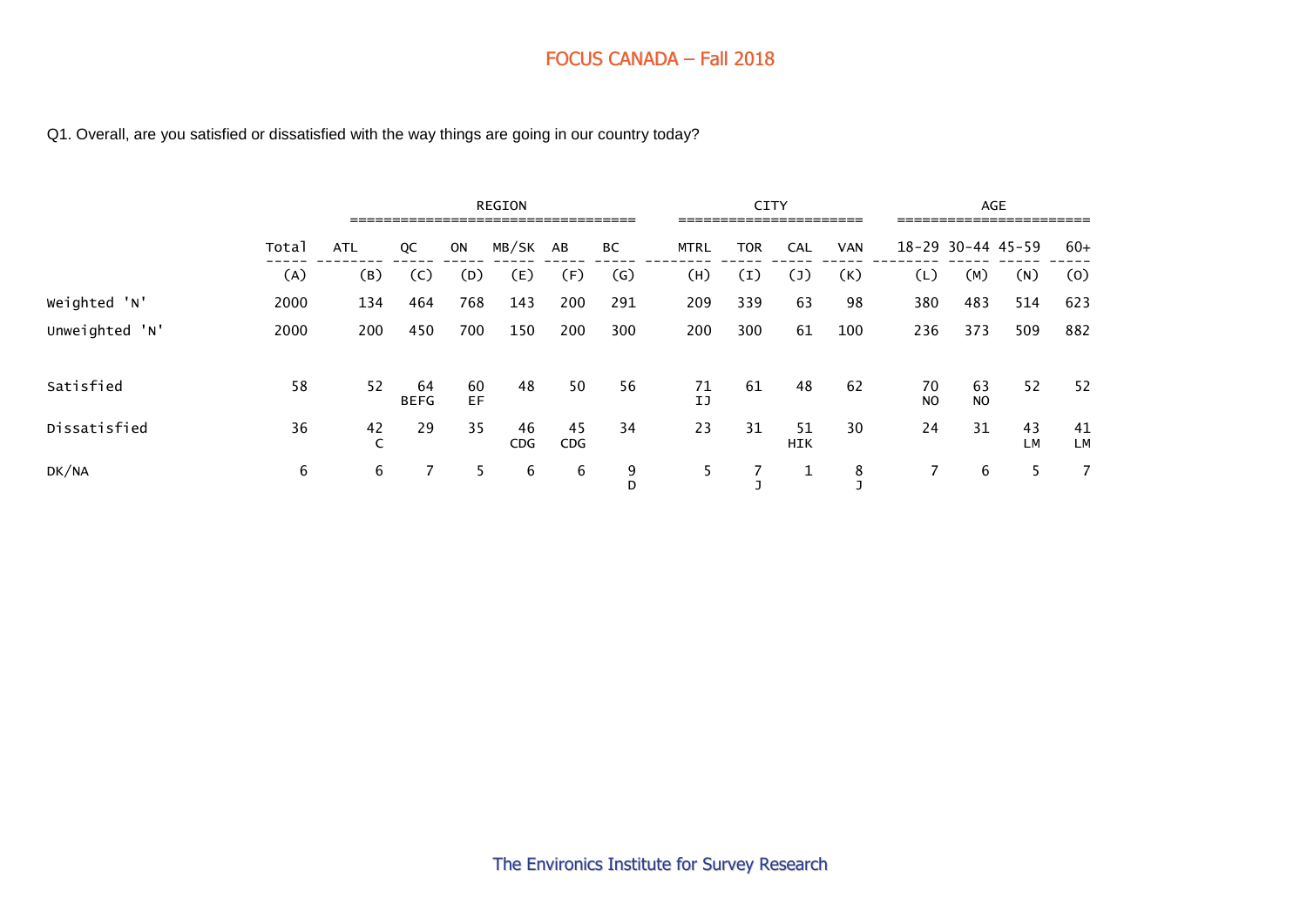#### Q1. Overall, are you satisfied or dissatisfied with the way things are going in our country today?

|                |       |                             | EDUCATION   |                         |              |                 | HOUSEHOLD INCOME |                     | COUNTRY/GENERATION |            |      | _____         | <b>GENDER</b> |      |
|----------------|-------|-----------------------------|-------------|-------------------------|--------------|-----------------|------------------|---------------------|--------------------|------------|------|---------------|---------------|------|
|                | Total | =================<br>$<$ HS | <b>COLL</b> | UNI. $/$<br><b>POST</b> | $<$ \$30 $<$ | $$30-$<br>\$60K | \$100K           | \$80- \$100K<br>$+$ | Can.<br>$3rd+$     | Can<br>2nd | Can  | Other<br>Ctry | Male          | Fem. |
|                | (A)   | (B)                         | (C)         | (D)                     | (E)          | (F)             | $\mathsf{(G)}$   | (H)                 | (1)                | (J)        | (K)  | (L)           | (M)           | (N)  |
| Weighted 'N'   | 2000  | 547                         | 508         | 904                     | 318          | 404             | 441              | 530                 | 1199               | 349        | 1549 | 448           | 970           | 1030 |
| Unweighted 'N' | 2000  | 596                         | 496         | 867                     | 329          | 433             | 428              | 495                 | 1244               | 334        | 1578 | 418           | 963           | 1037 |
| Satisfied      | 58    | 47                          | 54<br>B     | 66<br><b>BC</b>         | 53           | 56              | 61<br>Е          | 61<br>E             | 54                 | 56         | 54   | 70<br>IJK     | 59            | 57   |
| Dissatisfied   | 36    | 45<br>D                     | 39<br>D     | 28                      | 41<br>GH     | 38              | 33               | 33                  | 40                 | 36         | 39   | 24            | 35            | 36   |
| DK/NA          | 6     |                             |             | 6                       | 6            | 6               | 6                | 6                   | 6                  | 8          |      | 6             | 6             | 6    |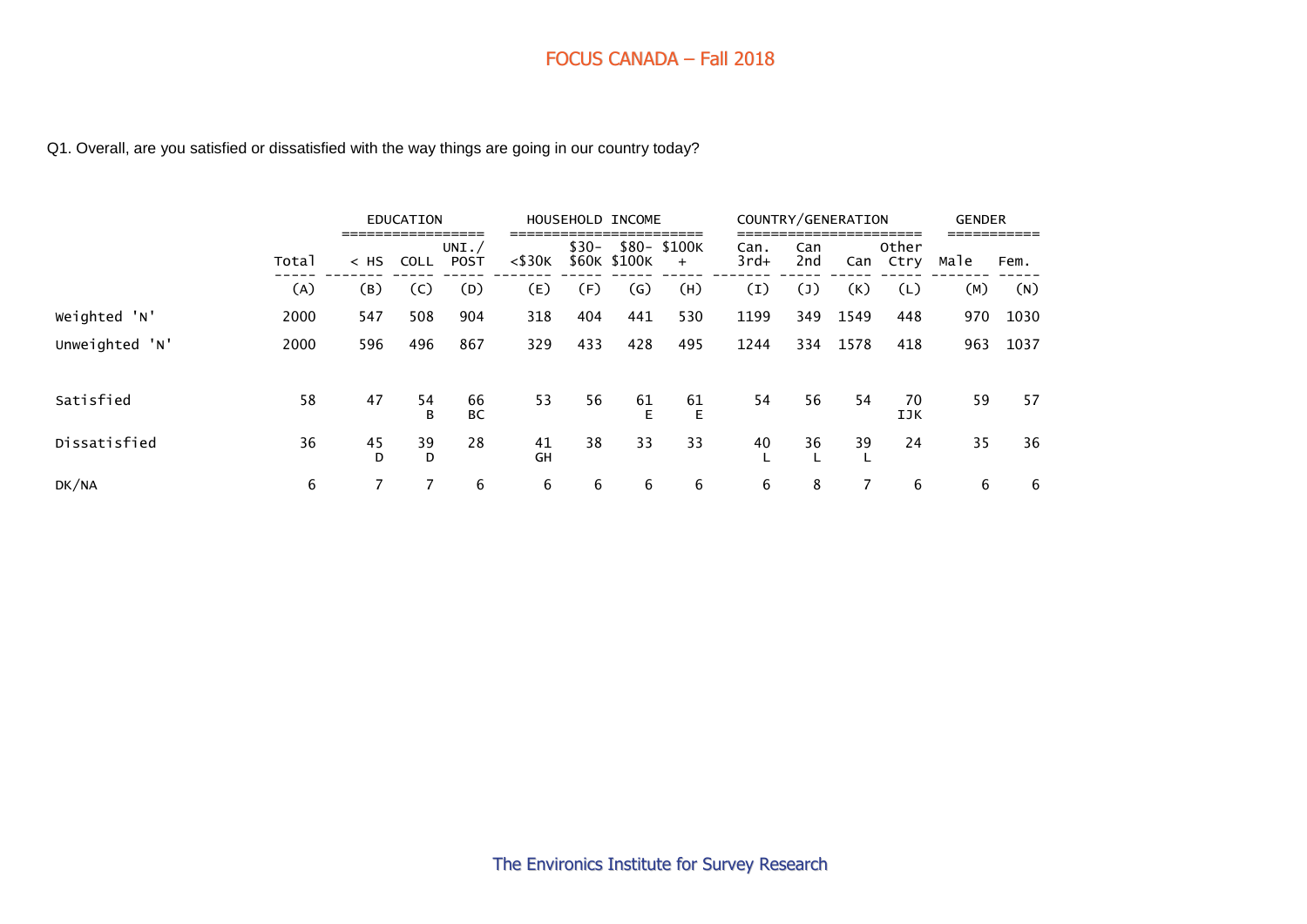#### Q1. Overall, are you satisfied or dissatisfied with the way things are going in our country today?

|                |       |                     |                   |            | PARTY SUPPORT     |                |                  |                   |
|----------------|-------|---------------------|-------------------|------------|-------------------|----------------|------------------|-------------------|
|                | Total | Liberal             | Cons.             | <b>NDP</b> | Bloc<br>Québécois | Green<br>Party | Peoples<br>Party | Undecided         |
|                | (A)   | (B)                 | (C)               | (D)        | (E)               | (F)            | (G)              | (H)               |
| Weighted 'N'   | 2000  | 575                 | 531               | 195        | 50                | 172            | 69               | 366               |
| Unweighted 'N' | 2000  | 581                 | 554               | 186        | 51                | 155            | 63               | 368               |
| Satisfied      | 58    | 81<br><b>CDEFGH</b> | 44                | 52         | 48                | 54<br>C        | 47               | 52<br>C           |
| Dissatisfied   | 36    | 15                  | 52<br><b>BDFH</b> | 42<br>B    | 45<br>B           | 38<br>B        | 48<br>B          | 34<br>B           |
| DK/NA          | 6     | 4                   | 4                 | 6          | 7                 | 8              | 5                | 13<br><b>BCDG</b> |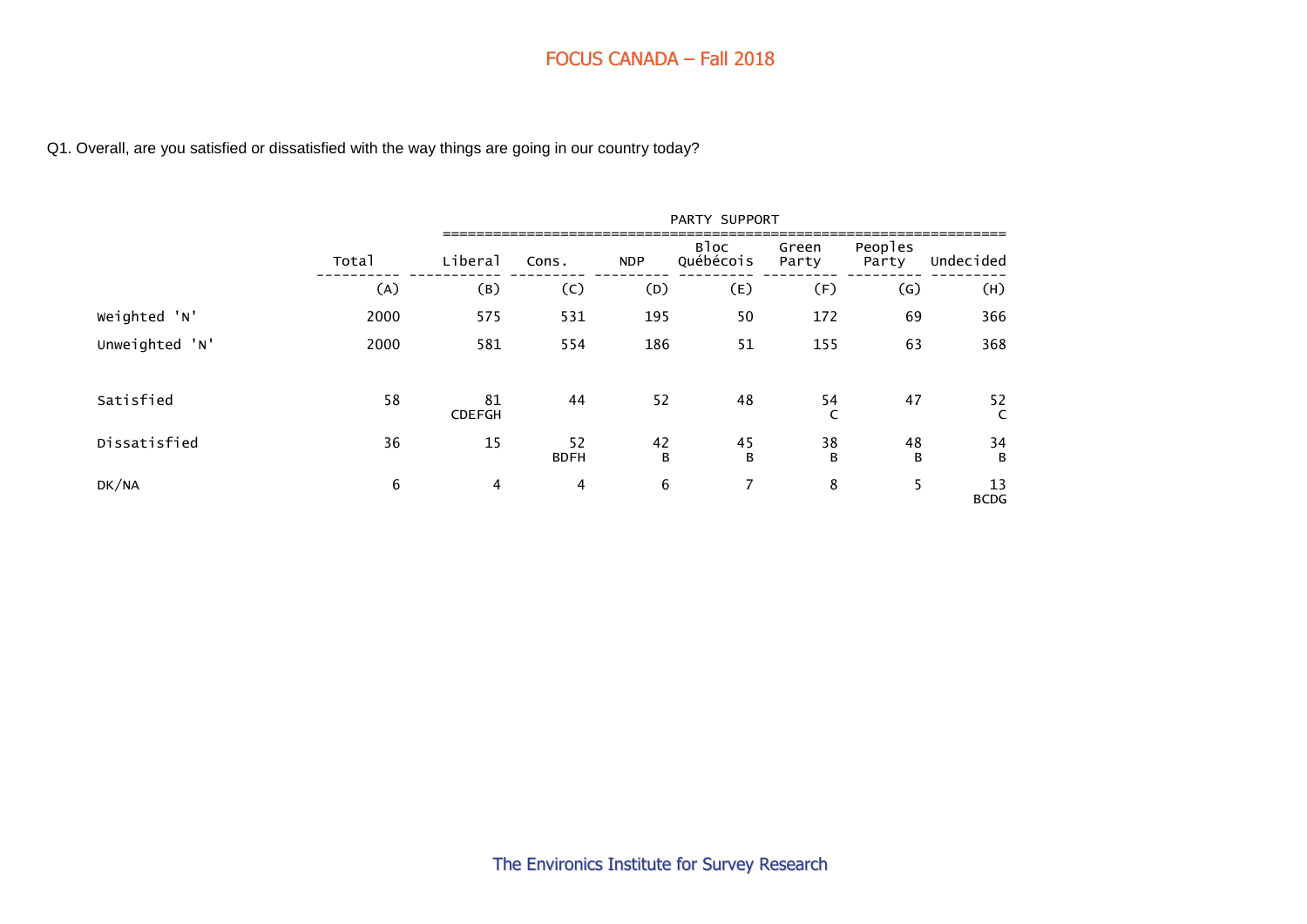Q2. In your opinion, what is the most important problem facing Canadians today?

|                                                          |       |              |                    |                   | <b>REGION</b><br>===================================== |                |                    |             | <b>CITY</b><br>====================== |                          |                |     | <b>AGE</b>        | ======================= |                     |
|----------------------------------------------------------|-------|--------------|--------------------|-------------------|--------------------------------------------------------|----------------|--------------------|-------------|---------------------------------------|--------------------------|----------------|-----|-------------------|-------------------------|---------------------|
|                                                          | Total | <b>ATL</b>   | QC                 | ON                | MB/SK                                                  | AB             | ВC                 | <b>MTRL</b> | <b>TOR</b>                            | CAL                      | <b>VAN</b>     |     | 18-29 30-44 45-59 |                         | $60+$               |
|                                                          | (A)   | (B)          | (C)                | (D)               | (E)                                                    | (F)            | (G)                | (H)         | (I)                                   | (1)                      | (K)            | (L) | (M)               | (N)                     | (0)                 |
| Weighted 'N'                                             | 2000  | 134          | 464                | 768               | 143                                                    | 200            | 291                | 209         | 339                                   | 63                       | 98             | 380 | 483               | 514                     | 623                 |
| Unweighted 'N'                                           | 2000  | 200          | 450                | 700               | 150                                                    | 200            | 300                | 200         | 300                                   | 61                       | 100            | 236 | 373               | 509                     | 882                 |
| Economy/interest rates/<br>Recession                     | 12    | 13           | 13                 | 9                 | 15                                                     | 16<br>D        | 10                 | 14          | 9                                     | 15                       | 11             | 12  | 11                | 13                      | 11                  |
| Environment/pollution/<br>climate change                 | 9     | 4            | 21<br><b>BDEFG</b> | 6<br>E            | 5                                                      | $\overline{c}$ | 10<br><b>BDF</b>   | 22<br>IK    | 5                                     |                          | $\overline{7}$ | 9   | 9                 | 10                      | 9                   |
| Health-care                                              | 9     | 14<br>FG     | 12<br>FG           | 9<br>FG           | $\overline{7}$                                         | 5              | 4                  | 11<br>K     | 9<br>К                                | 6                        | 1              | 4   | 9                 | 10<br>L                 | 10<br>L             |
| Poor government/<br>leadership                           | 8     | 7            | 5                  | 7                 | 14<br>CG                                               | 12<br>CG       | 6                  | 3           | 5                                     | 8                        | 8              | 3   | 8                 | 7<br>L                  | 10<br>LN            |
| Unemployment                                             | 6     | 9            | $\overline{2}$     | 10<br><b>CEFG</b> | 4                                                      | 4              | 3                  | 4           | 10                                    | 4                        | 1              | 6   | 6                 | 6                       | 6                   |
| Poverty/hunger/<br>homelessness                          | 5     | CG<br>3      | 1                  | 4<br>C            | 5                                                      | $\overline{2}$ | 14<br><b>BCDEF</b> | 2           | HK<br>4                               | $\mathbf{1}$             | 14<br>HIJ      | 6   | 4                 | 4                       | 5                   |
| Immigration/refugees/<br>racial issues/asylum<br>seekers | 5     | 3            | 7<br><b>BG</b>     | 4                 | 4                                                      | 5              | 3                  | 6           | 5                                     | 3                        | 4              | 4   | $\overline{c}$    | 6<br>М                  | 6<br>M              |
| Inflation/cost of living                                 | 4     | 3            | 2                  | 5                 | 3                                                      | 2              | 7                  | 4           | 7                                     | 4                        | 8              | 3   | 4                 | 5                       | 4                   |
| Donald Trump/US politics/<br>US policy                   | 4     | 3            | 4<br>F             | CF<br>4<br>F      | $\mathbf{1}$                                           | $\mathbf 1$    | <b>BCF</b><br>5    | 4           | 3                                     | $\overline{\phantom{0}}$ | 4              | 1   | 3                 | 4                       | 5<br>L              |
| Crime/law and order                                      | 3     | 2            | 2                  | 4                 | 3                                                      | 2              | 4                  | 2           | 4                                     | 2                        | 5              | 2   | 2                 | 4                       | 4                   |
| Taxes                                                    | 3     | 3            | $\overline{c}$     | C<br>5            | $\mathbf{1}$                                           | 3              | 1                  | 3           | 6                                     | $\overline{a}$           | 3              | 4   | 3                 | 4                       | M<br>$\overline{c}$ |
| Moral Isues                                              | 3     | $\mathbf{1}$ | 3                  | CEG<br>2          | 2                                                      | 5              | 4                  | 5           | 2                                     | 11                       | 2              | 1   | 3                 | 3                       | 3                   |
| Social issues/cuts to<br>social programs/social          | 3     | 5            | 2                  | 3                 | $\overline{\phantom{0}}$                               | B<br>3         | 2                  | 1           | 3                                     | I<br>5                   | 1              | 4   | 2                 | 2                       | $\overline{c}$      |

safety net CONTINUED/ …

CONTINUED/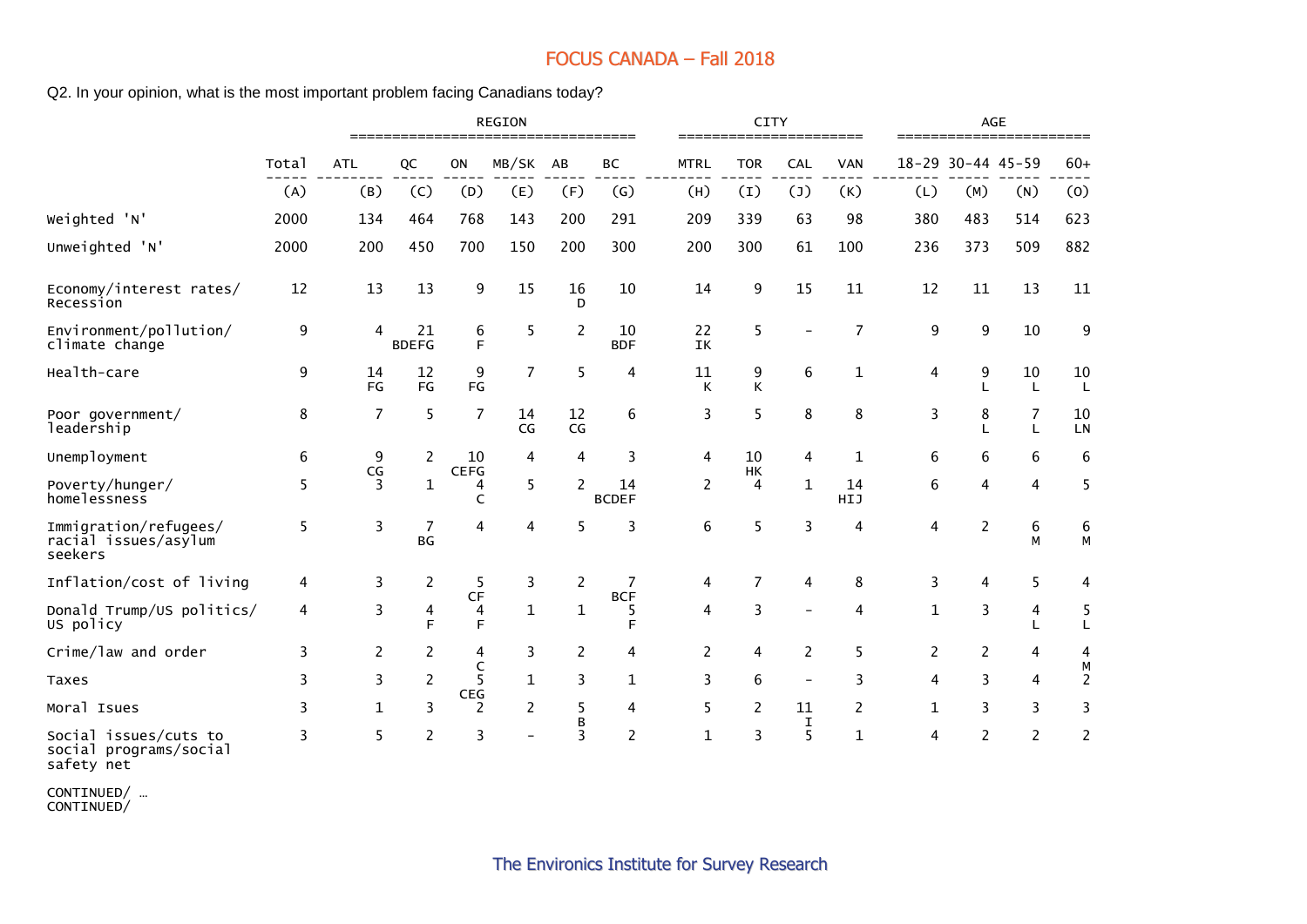Q2. In your opinion, what is the most important problem facing Canadians today?

|                                    |                |                | ==============           |                   | REGION                        | ===============          |                   |                | CITY                 |                |              |                              | $\mathsf{AGE}$    | ================== |                      |
|------------------------------------|----------------|----------------|--------------------------|-------------------|-------------------------------|--------------------------|-------------------|----------------|----------------------|----------------|--------------|------------------------------|-------------------|--------------------|----------------------|
|                                    | Total          | <b>ATL</b>     | QC                       | ON                | MB/SK                         | AB                       | BC                | <b>MTRL</b>    | <b>TOR</b>           | CAL            | <b>VAN</b>   |                              | 18-29 30-44 45-59 |                    | $60+$                |
|                                    | (A)            | (B)            | (C)                      | (D)               | (E)                           | (F)                      | (G)               | (H)            | (I)                  | (1)            | (K)          | (L)                          | (M)               | (N)                | (0)                  |
| Weighted 'N'                       | 2000           | 134            | 464                      | 768               | 143                           | 200                      | 291               | 209            | 339                  | 63             | 98           | 380                          | 483               | 514                | 623                  |
| Unweighted 'N'                     | 2000           | 200            | 450                      | 700               | 150                           | 200                      | 300               | 200            | 300                  | 61             | 100          | 236                          | 373               | 509                | 882                  |
| Deficit/public debt                | 3              | $\overline{c}$ | $\overline{c}$           | 4                 | 3                             | 2                        | $\overline{2}$    | $\mathcal{R}$  | 3                    | $\overline{c}$ | $\mathbf{1}$ | 2                            | $\overline{c}$    | 3                  | 3                    |
| Personal finances                  | $\overline{2}$ | 4              | $\overline{c}$           | 3                 | $\mathbf{1}$                  | $\overline{c}$           | $\mathbf 1$       | $\mathbf{1}$   | H<br>3               | 4              | 2            | $\mathbf{1}$                 | 3                 | $\overline{2}$     | $\mathbf{1}$         |
| Education Issues                   | 2              | 2              | 3                        | 2                 | $\overline{c}$                | 1                        | $\mathbf{1}$      | $\mathbf{1}$   | H<br>$\overline{c}$  | $\overline{2}$ | 3            | 5                            | $\mathbf 0$<br>2  | $\mathbf{1}$       | 1                    |
| NAFTA/trade disputes/<br>tariffs   | $\overline{2}$ | 3              | $\overline{c}$           | $\mathbf{1}$      | $\mathbf{1}$                  | 3                        | $\mathbf{1}$      | $\mathbf{1}$   | $\overline{c}$       | 3              | 2            | <b>NOM</b><br>2              | $\overline{c}$    | $\overline{2}$     | $\mathbf{1}$         |
| Oil sands/oil pipelines            | $\overline{2}$ |                |                          | 1                 | $\mathbf 1$                   | 8                        | 3                 |                | 1                    | 6              | 2            |                              | $\overline{c}$    | $\overline{2}$     | $\overline{c}$       |
| National unity/Quebec              | $\mathbf{1}$   | 1              | $\overline{c}$           | 1                 | 1                             | DE<br>3                  | D<br>$\mathbf{1}$ | $\overline{c}$ | $\mathbf{1}$         | $\overline{c}$ | 3            | $\overline{2}$               | 2                 | $\mathbf{1}$       | 1                    |
| Terrorism/Security                 | $\mathbf{1}$   |                | $\mathbf{x}$             | 2                 | $\star$                       | $\overline{\phantom{0}}$ |                   | $\mathcal{R}$  | 2                    |                |              |                              | 1                 | $\mathbf{1}$       | $\boldsymbol{\star}$ |
| Aboriginal Issues                  | 1              | $\mathbf{1}$   | $\overline{\phantom{a}}$ | C<br>$\mathbf{x}$ | 3                             | $\mathbf{1}$             | $\mathbf{1}$      |                | $\boldsymbol{\star}$ | $\mathbf{1}$   |              | 1                            | ☆                 | $\mathbf{1}$       | $\mathbf{1}$         |
| Climate change / global<br>warming | 1              | 2              | $\mathbf 1$              | $\star$           | D<br>$\overline{\phantom{0}}$ |                          | 1                 | 1              | $\boldsymbol{\star}$ |                | 2            | 1                            | $\mathbf{1}$      | $\boldsymbol{\pi}$ | $\mathcal{R}$        |
| Child care                         | $\mathcal{R}$  | $\mathbf{1}$   | $\boldsymbol{\pi}$       | 1                 | $\mathbf{1}$                  |                          |                   |                | *                    |                |              | ☆                            | ☆                 | $\star$            | 1                    |
| Farming/fisheries/<br>forestry     | $\star$        |                | $\mathcal{R}$            |                   | $\mathbf{1}$                  | $\mathbf 1$              | $\mathcal{R}$     |                |                      |                | 1            | $\star$                      |                   | $\mathbf{x}$       | $\mathbf{x}$         |
| Gas/fuel prices/cost of<br>gas     | ☆              |                |                          |                   |                               | ☆                        | 1                 |                |                      |                |              |                              |                   |                    |                      |
| World conflict/war                 | $\star$        |                |                          |                   | $\star$                       | $\mathcal{R}$            |                   |                |                      |                |              |                              |                   |                    |                      |
| Other                              | 2              | 1              | 2                        | 1                 | 1                             | 3                        | 2                 | 2              | 1                    | 7              | 6            | 3                            | 2                 | $\mathbf{1}$       | 1                    |
| None                               | 4              | 4              | 4                        | 3                 | 4                             | 4                        | 4                 | 4              | 3                    | 6              | I<br>3       | 7                            | 4                 | 2                  | 3                    |
| DK/NA                              | 8              | 11             | $\overline{7}$           | 7                 | 16<br>CDG                     | 10                       | 7                 | 6              | 7                    | 8              | 7            | <b>NO</b><br>15<br><b>NO</b> | 10<br><b>NO</b>   | 5                  | 5                    |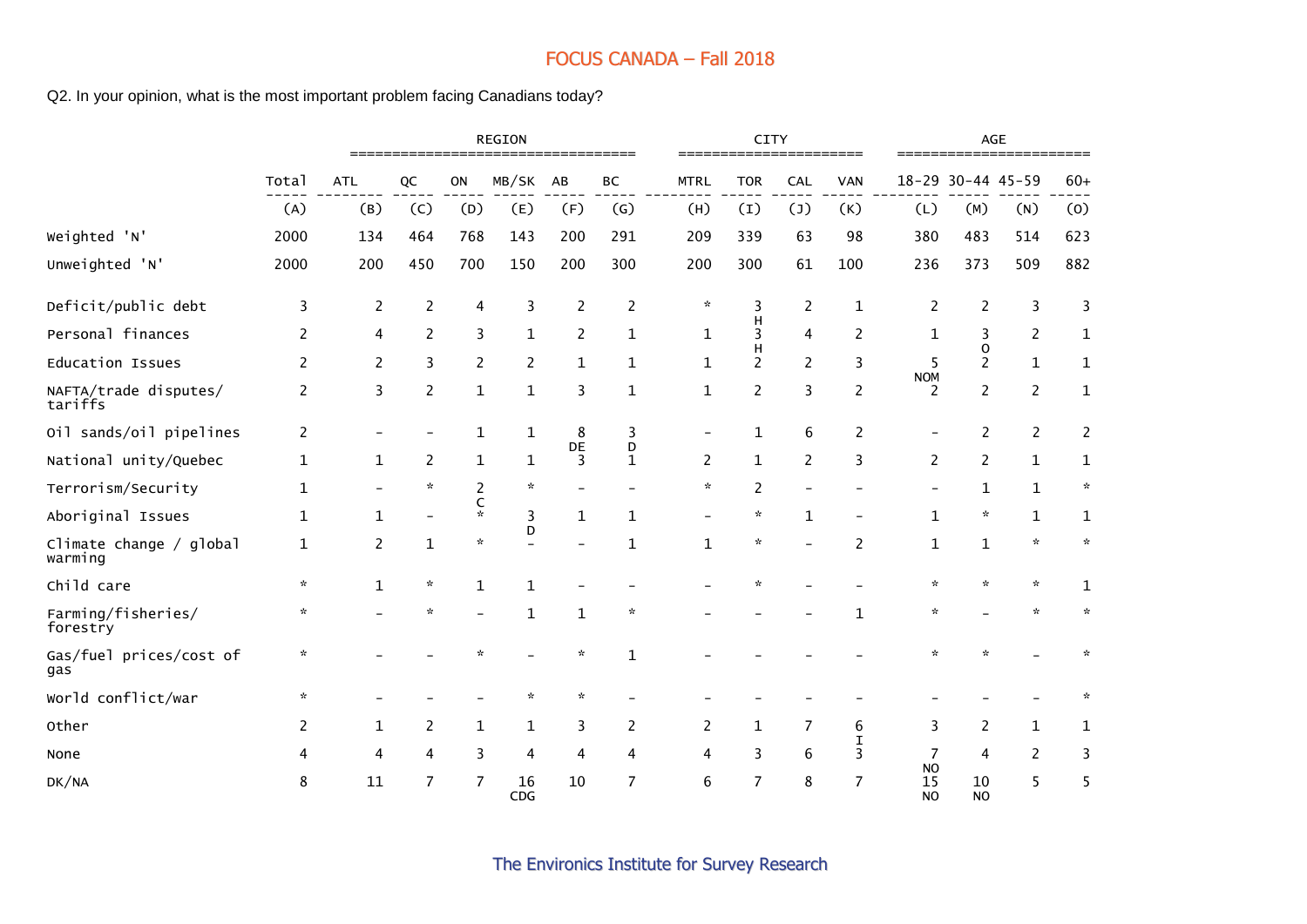Q2. In your opinion, what is the most important problem facing Canadians today?

|                                                               |       |                      | <b>EDUCATION</b>    |                            |                      |         | HOUSEHOLD INCOME                 |                     |                   |            | COUNTRY/GENERATION |                        | <b>GENDER</b>  |                     |
|---------------------------------------------------------------|-------|----------------------|---------------------|----------------------------|----------------------|---------|----------------------------------|---------------------|-------------------|------------|--------------------|------------------------|----------------|---------------------|
|                                                               | Total | ==========<br>$<$ HS | <b>COLL</b>         | ======<br>UNI. $/$<br>POST | $==$<br>$<$ \$30 $K$ | $$30-$  | ================<br>\$60K \$100K | \$80- \$100K<br>$+$ | Can.<br>$3rd+$    | Can<br>2nd | Can                | =====<br>Other<br>Ctry | Male           | ===========<br>Fem. |
|                                                               | (A)   | (B)                  | (C)                 | (D)                        | (E)                  | (F)     | (G)                              | (H)                 | (I)               | (1)        | (K)                | (L)                    | (M)            | (N)                 |
| Weighted 'N'                                                  | 2000  | 547                  | 508                 | 904                        | 318                  | 404     | 441                              | 530                 | 1199              | 349        | 1549               | 448                    | 970            | 1030                |
| Unweighted 'N'                                                | 2000  | 596                  | 496                 | 867                        | 329                  | 433     | 428                              | 495                 | 1244              | 334        | 1578               | 418                    | 963            | 1037                |
| Economy/interest rates/<br>Recession                          | 12    | 10                   | 12                  | 12                         | $\overline{7}$       | 9       | 13<br>E                          | 16<br>EF            | 12                | 10         | 11                 | 12                     | 14<br>N        | 9                   |
| Environment/pollution/<br>climate change                      | 9     | 4                    | $\overline{7}$<br>B | 14<br><b>BC</b>            | 9                    | 8       | 10                               | 10                  | 12<br>L           | 9<br>L     | 11<br>L            | 4                      | 7              | 11<br>M             |
| Health-care                                                   | 9     | 9                    | 9                   | 8                          | 6                    | 9       | 9                                | 10                  | 8                 | 8          | 8                  | 10                     | 7              | 10                  |
| Poor government/<br>leadership                                | 8     | 10<br>D              | 9                   | 6                          | 7                    | 9       | $\overline{7}$                   | 6                   | 9<br>$\mathbf{I}$ | 7<br>L     | 9<br>L             | 3                      | 9<br>N         | M<br>6              |
| Unemployment                                                  | 6     | 6                    | $\overline{7}$      | 5                          | 6                    | 8       | 5                                | 5                   | 5                 | 7          | 6                  | 7                      | 5              | 7                   |
| Poverty/hunger/<br>homelessness                               | 5     | 4                    | 5                   | 5                          | 5                    | 8<br>GH | 4                                | 3                   | 5                 | 4          | 5                  | 3                      | 3              | М<br>6<br>M         |
| Immigration/refugees/<br>racial issues/asylum<br>seekers      | 5     | 7<br>CD              | 4                   | 3                          | 6                    | 6       | 4                                | 4                   | 5                 | 5          | 5                  | 5                      | 5              | 5                   |
| Inflation/cost of living                                      | 4     | 4                    | 3                   | 5                          | 5                    | 3       | 4                                | 5                   | 3                 | 5          | 4                  | 6                      | 4              | 4                   |
| Donald Trump/US politics/<br>US policy                        | 4     | $\overline{c}$       | 4                   | 4                          | 4                    | 3       | 5                                | $\overline{c}$      | 4                 | 4          | 4                  | ΙK<br>3                | 5              | 3                   |
| Crime/law and order                                           | 3     | 5                    | 3                   | $\overline{c}$             | 5                    | 4       | $\overline{c}$                   | 3                   | 3                 | 3          | 3                  | 5                      | 3              | 4                   |
| Taxes                                                         | 3     | D<br>$\overline{2}$  | 3                   | 3                          | 2                    | 1       | 4                                | 4                   | 3                 | 3          | 3                  | 5                      | 4              | 3                   |
| Moral Isues                                                   | 3     | 3                    | 3                   | 3                          | 3                    | 3       | F<br>$\overline{c}$              | F<br>3              | 3                 | 3          | 3                  | 3                      | 3              | 3                   |
| Social issues/cuts to<br>social programs/social<br>safety net | 3     | 3                    | $\overline{4}$      | $\overline{c}$             | 5<br>н               | 3       | $\overline{2}$                   | $\overline{c}$      | 3                 | 4          | 3                  | $\mathbf{1}$           | $\overline{c}$ | 3                   |

CONTINUED/ …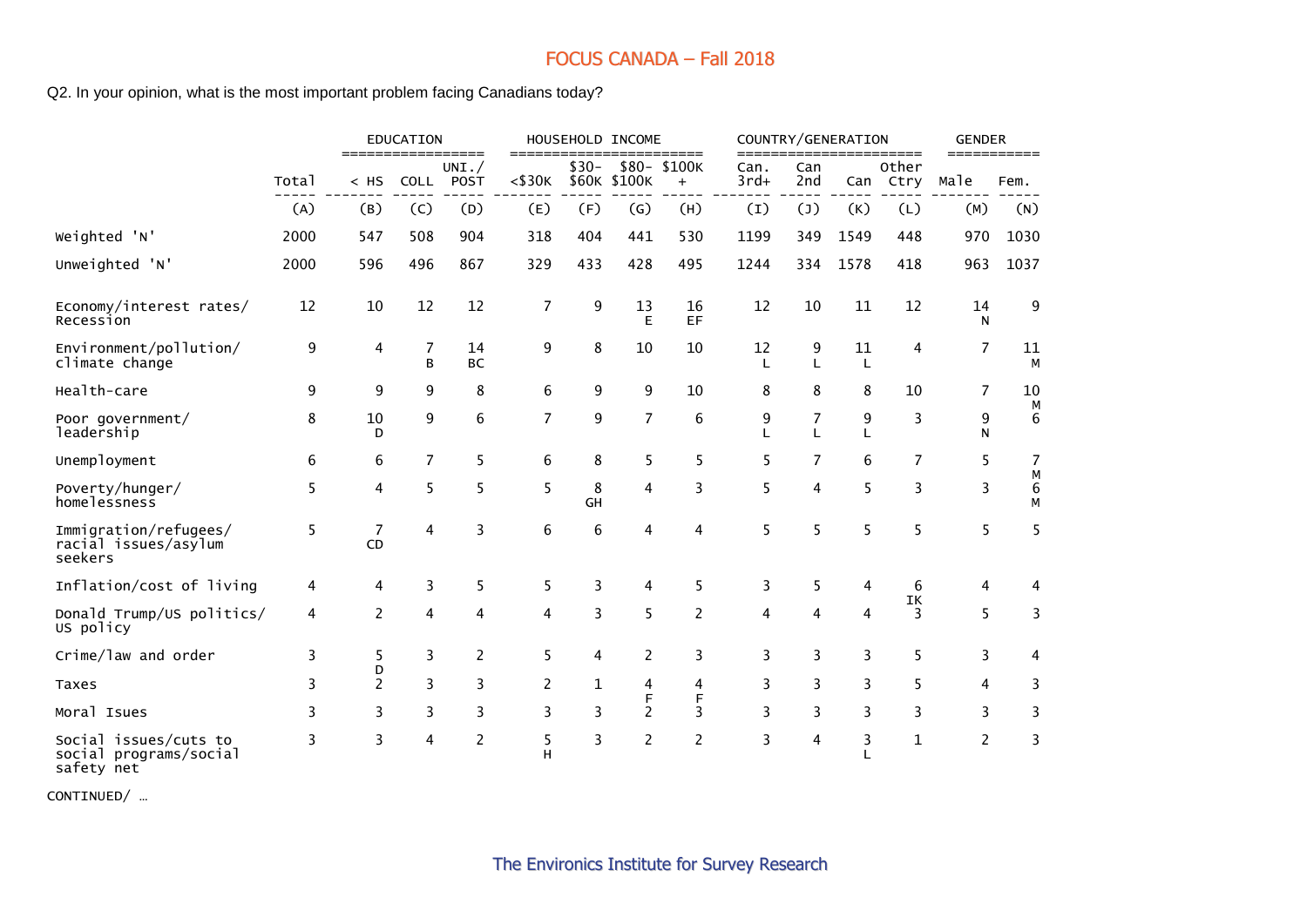#### CONTINUED/ …

#### Q2. In your opinion, what is the most important problem facing Canadians today?

|                                    |                |                      | EDUCATION          | =====                    | $==$               |                | HOUSEHOLD INCOME | =========                |                     |                | COUNTRY/GENERATION | =====          | <b>GENDER</b>          |                             |
|------------------------------------|----------------|----------------------|--------------------|--------------------------|--------------------|----------------|------------------|--------------------------|---------------------|----------------|--------------------|----------------|------------------------|-----------------------------|
|                                    | Total          | =========<br>$<$ HS  | <b>COLL</b>        | UNI. $/$<br>POST         | $<$ \$30 $<$       | $$30-$         | \$60K \$100K     | \$80-\$100K<br>$\ddot{}$ | Can.<br>$3rd+$      | Can<br>2nd     | Can                | Other<br>Ctry  | Male                   | Fem.                        |
|                                    | (A)            | (B)                  | (C)                | (D)                      | (E)                | (F)            | (G)              | (H)                      | (1)                 | (1)            | (K)                | (L)            | (M)                    | (N)                         |
| Weighted 'N'                       | 2000           | 547                  | 508                | 904                      | 318                | 404            | 441              | 530                      | 1199                | 349            | 1549               | 448            | 970                    | 1030                        |
| Unweighted 'N'                     | 2000           | 596                  | 496                | 867                      | 329                | 433            | 428              | 495                      | 1244                | 334            | 1578               | 418            | 963                    | 1037                        |
| Deficit/public debt                | 3              | 3                    | 3                  | 2                        | 1                  | 2              | 4                | $\overline{\mathbf{3}}$  | 3                   | 2              | 3                  | $\overline{2}$ | 3                      | 2                           |
| Personal finances                  | 2              | 2                    | 3                  | 2                        | 3                  | 3              | $\overline{c}$   | 2                        | 2                   | $\overline{2}$ | 2                  | $\overline{2}$ | 2                      | 2                           |
| <b>Education Issues</b>            | $\overline{2}$ | $\overline{c}$       | $\mathbf 1$        | 3                        | 2                  | $\overline{c}$ | 3                | $\mathbf 1$              | $\overline{c}$      | 3              | 2                  | $\overline{2}$ | 2                      | $\overline{2}$              |
| NAFTA/trade disputes/<br>tariffs   | 2              | 2                    | 2                  | 2                        | $\mathbf{x}$       | 2<br>Е         | $\mathbf{1}$     | 3<br>EG                  | 2                   | $\mathbf{1}$   | 2                  | 1              | $\overline{c}$         | 1                           |
| Oil sands/oil pipelines            | $\overline{2}$ | $\mathbf{1}$         | $\overline{c}$     | 1                        | 1                  | $\overline{c}$ | $\mathbf{1}$     | 3                        | 2                   | $\overline{c}$ | 2                  | $\mathbf{x}$   | $\overline{c}$         | 1                           |
| National unity/Quebec              | 1              | 1                    | $\mathbf 1$        | 2                        | $\boldsymbol{\pi}$ | $\overline{c}$ | 2                | Е<br>$\overline{c}$      | Г<br>$\overline{2}$ | $\mathbf{1}$   | L<br>$\mathbf{1}$  | $\overline{2}$ | $\overline{c}$         | $\mathbf{1}$                |
| Terrorism/Security                 | 1              | 1                    | 1                  | $\mathbf 1$              | $\star$            | 1              | 1                | Е<br>$\mathbf{1}$        | $\mathbf{1}$        | ☆              | 1                  | 1              | 1                      | 1                           |
| Aboriginal Issues                  | 1              | 1                    | $\boldsymbol{\pi}$ | $\mathbf{1}$             | 2                  | $\star$        | $\mathbf{1}$     | $\star$                  | $\mathbf{1}$        |                | 1                  | $\star$        | $\mathbf 1$            | $\mathbf{1}$                |
| Climate change / global<br>warming | 1              | $\boldsymbol{\star}$ | $\mathbf{1}$       | $\mathbf{1}$             | F<br>$\mathcal{R}$ | $\mathcal{H}$  | $\mathbf{1}$     | $\mathbf 1$<br>F         | $\mathbf{1}$        | $\star$        | $\mathbf{1}$       | $\mathbf{x}$   | $\mathbf 1$            | $\mathcal{R}^{\mathcal{L}}$ |
| Child care                         | $\mathcal{R}$  | $\mathbf{1}$         | $\mathbf{x}$       | $\mathcal{R}$            | $\mathbf{1}$       |                | $\mathcal{R}$    | $\mathbf{1}$             | $\mathcal{R}$       | $\mathbf{1}$   | $\star$            | $\mathbf{x}$   | $\mathcal{R}$          | $\mathbf{x}$                |
| Farming/fisheries/<br>forestry     | $\star$        | $\boldsymbol{\pi}$   | $\mathbf 1$        | $\pi$                    | $\mathbf{1}$       | $\star$        | $\mathcal{R}$    |                          | $\mathcal{R}$       | $\mathbf{x}$   | $\star$            | $\star$        | $\mathcal{R}^{\prime}$ | $\mathcal{R}$               |
| Gas/fuel prices/cost of<br>gas     | ×.             | $\mathbf 1$          | $\mathcal{R}$      | $\overline{\phantom{0}}$ | 1                  | 1              |                  |                          | ÷                   | $\mathcal{R}$  | ×.                 |                | ☆                      | ÷.                          |
| World conflict/war                 | ÷.             |                      | $\mathcal{R}$      | $\boldsymbol{\pi}$       |                    | $\star$        | ☆                |                          | $\star$             | $\mathbf{x}$   | ×.                 |                | $\mathcal{R}$          | ÷.                          |
| Other                              | 2              | 1                    | $\mathbf{1}$       | 2                        | 4                  | 1              | $\mathbf{1}$     | $\mathbf{1}$             | $\mathbf 1$         | 2              | $\mathbf{1}$       | 4              | $\mathbf{1}$           | 2                           |
| None                               | 4              | 5                    | 3                  | ВC<br>3                  | FGH<br>6           | 4              | 3                | 3                        | 3                   | 3              | 3                  | ΙK<br>7        | 4                      | 4                           |
| DK/NA                              | 8              | 11                   | 7                  | $\overline{7}$           | 8                  | 8              | 9                | 5                        | 7                   | 11             | <b>IJK</b><br>8    | 10             | 7                      | 9                           |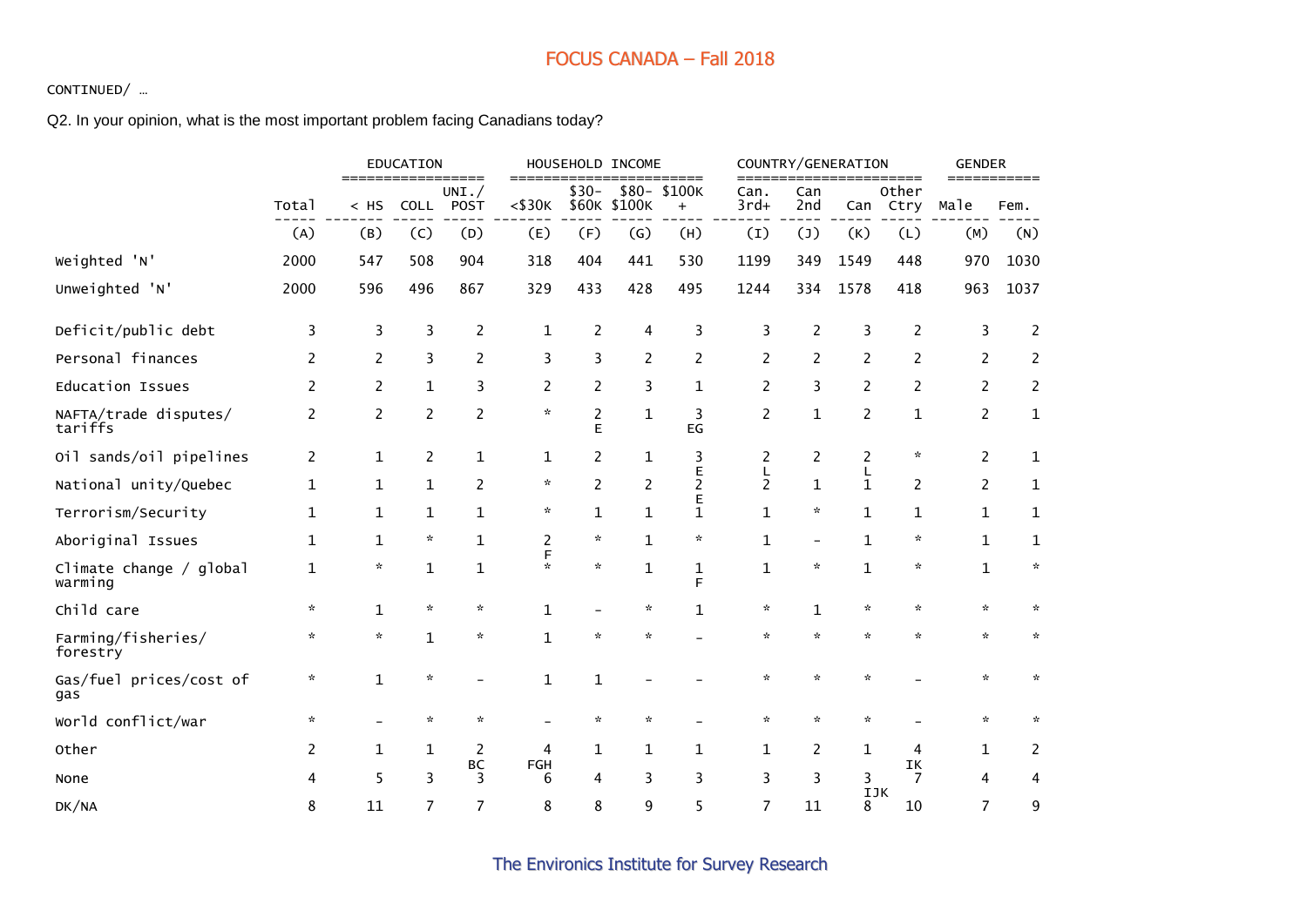Q2. In your opinion, what is the most important problem facing Canadians today?

|                                                          |       |                               |                        |                   | PARTY SUPPORT                 |                   |                    |                   |
|----------------------------------------------------------|-------|-------------------------------|------------------------|-------------------|-------------------------------|-------------------|--------------------|-------------------|
|                                                          | Total | Liberal                       | Cons.                  | <b>NDP</b>        | B <sub>loc</sub><br>Québécois | Green<br>Party    | Peoples<br>Party   | Undecided         |
|                                                          | (A)   | (B)                           | (C)                    | (D)               | (E)                           | (F)               | (G)                | (H)               |
| Weighted 'N'                                             | 2000  | 575                           | 531                    | 195               | 50                            | 172               | 69                 | 366               |
| Unweighted 'N'                                           | 2000  | 581                           | 554                    | 186               | 51                            | 155               | 63                 | 368               |
| Economy/interest rates/<br>Recession                     | 12    | 14<br><b>DEFH</b>             | 14<br><b>DEFH</b>      | 5                 | 6                             | 5                 | 21<br><b>DEFH</b>  | 9                 |
| Environment/pollution/<br>climate change                 | 9     | 10<br>CG                      | 3                      | 15<br><b>CGH</b>  | 30<br><b>BCDGH</b>            | 24<br><b>BCGH</b> | 4                  | 6<br>$\mathsf{C}$ |
| Health-care                                              | 9     | 11                            | 6                      | $\overline{7}$    | 14                            | 6                 | $\overline{2}$     | 13                |
| Poor government/<br>leadership                           | 8     | $\mathsf{CG}\phantom{.}$<br>3 | G<br>14<br><b>BDFH</b> | 4                 | G<br>13<br>B                  | 5                 | 9                  | CDFG<br>7<br>B    |
| Unemployment                                             | 6     | 7                             | 6                      | $\overline{7}$    | 2                             | 5                 | 4                  | 6                 |
| Poverty/hunger/<br>homelessness                          | 5     | 5<br>$\mathsf{C}$             | $\overline{c}$         | 6<br>$\mathsf{C}$ | $\overline{\phantom{0}}$      | 12<br><b>BCH</b>  | 4                  | 4                 |
| Immigration/refugees/<br>racial issues/asylum<br>seekers | 5     | 3                             | 6<br>F                 | 4                 | 7                             | $\overline{2}$    | 19<br><b>BCDFH</b> | 4                 |
| Inflation/cost of living                                 | 4     | 4                             | 3                      | $\overline{7}$    |                               | 8                 | $\overline{7}$     | 3                 |
| Donald Trump/US politics/<br>US policy                   | 4     | 6<br>$\mathsf{C}$             | $\overline{2}$         | 4                 |                               | 3                 | $\qquad \qquad -$  | 4                 |
| Crime/law and order                                      | 3     | $\overline{2}$                | 5                      | 2                 | 5                             | 1                 | 6                  | 4                 |
| Taxes                                                    | 3     | 3                             | <b>BDF</b><br>5        | 3                 | 5                             | 3                 | $\overline{c}$     | 2                 |
| Moral Isues                                              | 3     | 3                             | н<br>4                 | $\mathbf{1}$      |                               | 2                 | $\mathbf{1}$       | 3                 |
| Social issues/cuts to<br>social programs/social          | 3     | D<br>2                        | D<br>4                 | 4                 | 2                             | 2                 | $\mathbf{1}$       | 2                 |

CONTINUED/ …

safety net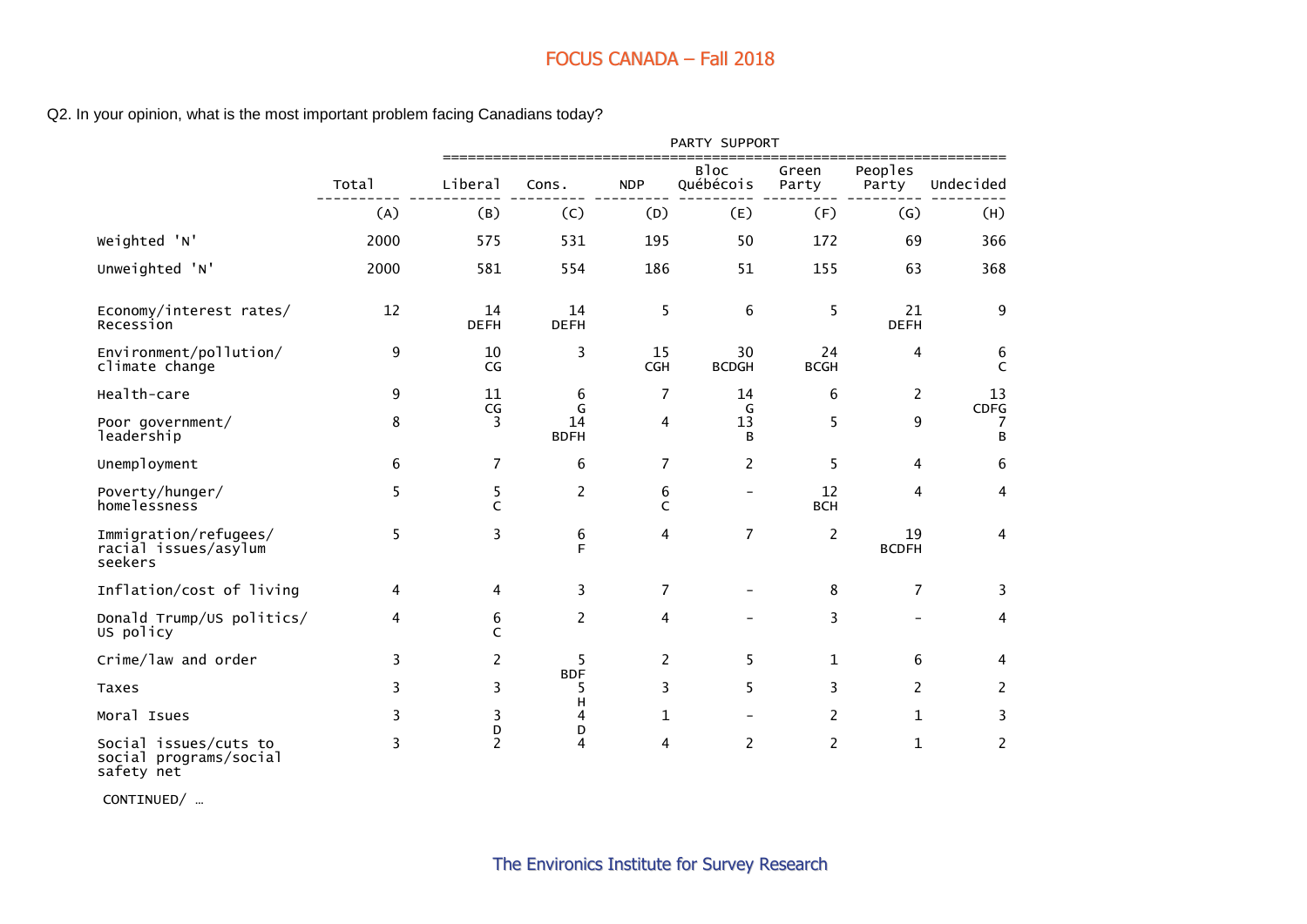#### CONTINUED/ …

Q2. In your opinion, what is the most important problem facing Canadians today?

|                                    |               |                   |                          |                              | PARTY SUPPORT            |                             |                          |                                  |
|------------------------------------|---------------|-------------------|--------------------------|------------------------------|--------------------------|-----------------------------|--------------------------|----------------------------------|
|                                    | Total         | Liberal           | Cons.                    | <b>NDP</b>                   | <b>Bloc</b><br>Québécois | Green<br>Party              | Peoples<br>Party         | Undecided                        |
|                                    | (A)           | (B)               | (C)                      | (D)                          | (E)                      | (F)                         | (G)                      | (H)                              |
| Weighted 'N'                       | 2000          | 575               | 531                      | 195                          | 50                       | 172                         | 69                       | 366                              |
| Unweighted 'N'                     | 2000          | 581               | 554                      | 186                          | 51                       | 155                         | 63                       | 368                              |
| Deficit/public debt                | 3             | $\overline{2}$    | 3                        | $\overline{c}$               | $\overline{\phantom{0}}$ | $\mathbf{1}$                | 4                        | 3                                |
| Personal finances                  | 2             | $\overline{2}$    | F<br>$\overline{c}$      | 4                            |                          | 2                           |                          | F<br>$\mathbf{1}$                |
| <b>Education Issues</b>            | 2             | 3                 | $\star$                  | н<br>3                       |                          | 3                           | 4                        | 2                                |
| NAFTA/trade disputes/<br>tariffs   | 2             | C<br>$\mathbf{1}$ | $\overline{c}$           | C<br>$\mathbf{1}$            | 4                        | $\overline{2}$              | 2                        | $\mathbf{1}$                     |
| Oil sands/oil pipelines            | 2             | 2                 | 3                        | $\mathbf{1}$                 |                          |                             | $\overline{\phantom{0}}$ | 1                                |
| National unity/Quebec              | 1             | $\overline{2}$    | $\mathbf 1$              | $\mathbf 1$                  | $\overline{c}$           | $\mathbf{1}$                |                          | 1                                |
| Terrorism/Security                 | 1             | 1                 | 1                        | 1                            |                          |                             | $\mathbf{1}$             | 1                                |
| Aboriginal Issues                  | $\mathbf{1}$  | $\mathcal{R}$     | $\pi$                    | 2                            |                          | 2                           |                          | $\mathcal{R}$                    |
| Climate change / global<br>warming | 1             | *                 | $\overline{\phantom{a}}$ | 1                            |                          | $\mathsf C$<br>$\mathbf{1}$ |                          | 1                                |
| Child care                         | $\mathcal{H}$ | $\mathbf{1}$      | $\pi$                    | $\mathbf{1}$                 |                          | *.                          |                          | $\mathcal{R}$                    |
| Farming/fisheries/<br>forestry     | $\mathcal{R}$ | $\mathcal{R}$     | $\mathbf{1}$             | $\mathcal{R}$                |                          |                             |                          |                                  |
| Gas/fuel prices/cost of gas        | $\mathcal{R}$ | $\mathbf{x}$      |                          | $\mathcal{R}$                |                          | $\mathbf{1}$                |                          | $\mathcal{R}$                    |
| World conflict/war                 | $\star$       | $\star$           | $\mathbf{x}$             | $\overline{\phantom{0}}$     |                          |                             |                          |                                  |
| Other                              | 2             | $\mathbf{1}$      | $\mathbf{1}$             | $\mathbf{1}$                 | 4                        | 2                           | 5                        | 2                                |
| None                               | 4             | 4                 | 4                        | 2                            | 3                        | 2                           | 1                        | 6                                |
| DK/NA                              | 8             | 7<br>EG           | 8<br>EG                  | 10<br>$\mathsf{E}\mathsf{G}$ | $\overline{2}$           | 5                           | $\overline{c}$           | <b>DFG</b><br>12<br><b>BCEFG</b> |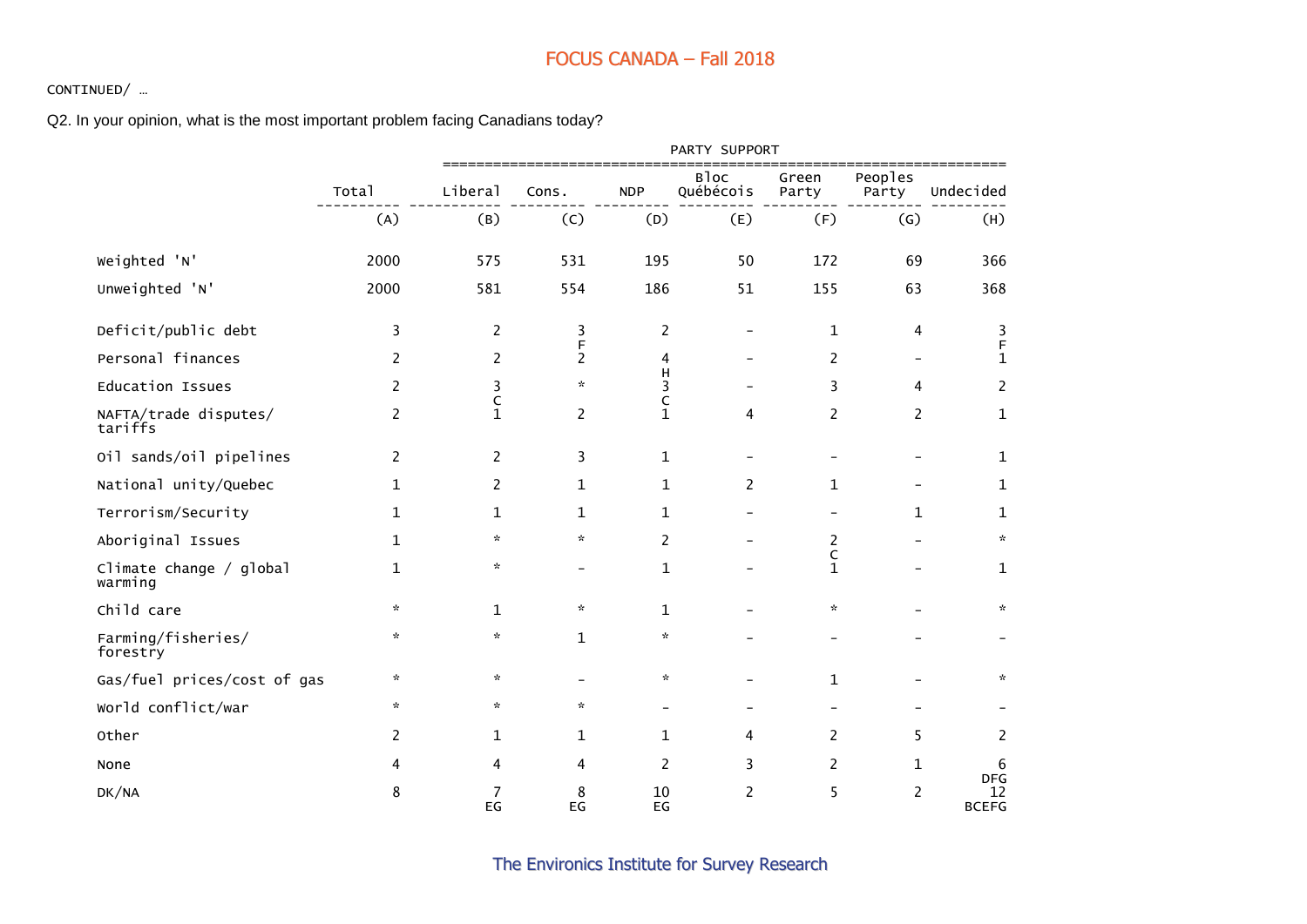#### Q3A. Agree/Disagree: *Overall, there is too much immigration to Canada*

|                        |       |            |         |                    | <b>REGION</b>           |                     |                           |                | CITY           |                          |            |                 |                   | <b>AGE</b>        |                     |
|------------------------|-------|------------|---------|--------------------|-------------------------|---------------------|---------------------------|----------------|----------------|--------------------------|------------|-----------------|-------------------|-------------------|---------------------|
|                        | Total | <b>ATL</b> | QC      | ON                 | MB/SK                   | AB                  | ВC                        | <b>MTRL</b>    | <b>TOR</b>     | CAL                      | <b>VAN</b> |                 |                   | 18-29 30-44 45-59 | $60+$               |
|                        | (A)   | (B)        | (C)     | (D)                | (E)                     | (F)                 | $\left(\mathsf{G}\right)$ | (H)            | (I)            | $(\texttt{l})$           | (K)        | (L)             | (M)               | (N)               | (0)                 |
| Weighted 'N'           | 2000  | 134        | 464     | 768                | 143                     | 200                 | 291                       | 209            | 339            | 63                       | 98         | 380             | 483               | 514               | 623                 |
| Unweighted 'N'         | 2000  | 200        | 450     | 700                | 150                     | 200                 | 300                       | 200            | 300            | 61                       | 100        | 236             | 373               | 509               | 882                 |
| Strongly agree         | 17    | 17         | 12      | 18<br>$\mathsf{C}$ | 21<br>$\mathsf{C}$      | 28<br><b>BCDG</b>   | 14                        | 11             | 17<br>H        | 21                       | 12         | 12              | 14                | 21<br><b>LM</b>   | 20<br><b>LM</b>     |
| Somewhat agree         | 18    | 16         | 22<br>F | 17                 | 19                      | 14                  | 17                        | 22             | 16             | 19                       | 21         | 18              | 18                | 19                | 18                  |
| Somewhat disagree      | 27    | 22         | 28      | 28                 | 25                      | 24                  | 29                        | 25             | 28             | 24                       | 25         | 23              | 29                | 28                | 27                  |
| Strongly disagree      | 31    | 35<br>F    | 30      | 31                 | 29                      | 25                  | 34<br>F                   | 36             | 34             | 33                       | 36         | 40<br><b>NO</b> | 32                | 27                | 28                  |
| Neither agree/disagree | 4     | 5          | 4       | 3                  | 4                       | $\overline{7}$<br>D | 4                         | 3              | 3              | 3                        | 3          | 6               | 4                 | 4                 | 4                   |
| DK/NA                  | 3     | 5<br>G     | 3       | 3                  | $\overline{\mathbf{3}}$ | $\overline{2}$      | $\mathbf{1}$              | $\overline{3}$ | $\overline{2}$ | $\overline{\phantom{a}}$ | 2          | $\mathbf{1}$    | 4                 | $\overline{c}$    | $\overline{4}$<br>L |
| NET: Agree             | 35    | 33         | 34      | 35                 | 39                      | 42<br>G             | 31                        | 32             | 33             | 40                       | 33         | 30              | 31                | 39<br><b>LM</b>   | 38<br>LM            |
| NET: Disagree          | 58    | 57         | 59<br>F | 58<br>F            | 54                      | 49                  | 63<br>F                   | 61             | 62             | 58                       | 62         | 63<br><b>NO</b> | 61<br>$\mathbf 0$ | 55                | 55                  |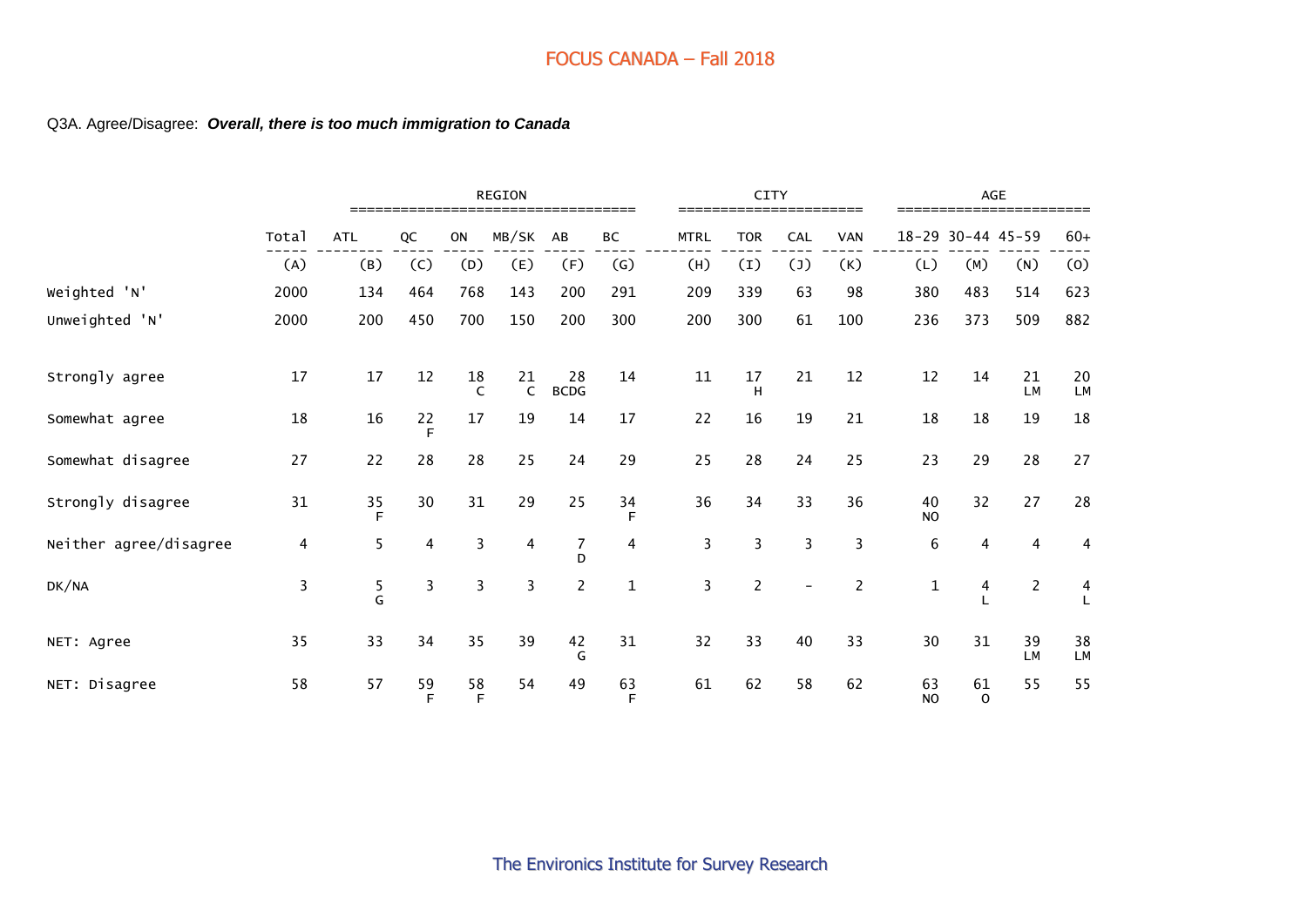#### Q3A. Agree/Disagree: *Overall, there is too much immigration to Canada*

|                        |       |                   | <b>EDUCATION</b> | ====            |                     |          | HOUSEHOLD INCOME  | ====               |                |                   | COUNTRY/GENERATION | ====              | <b>GENDER</b> |      |
|------------------------|-------|-------------------|------------------|-----------------|---------------------|----------|-------------------|--------------------|----------------|-------------------|--------------------|-------------------|---------------|------|
|                        | Total | $=====$<br>$<$ HS | <b>COLL</b>      | UNI. /<br>POST  | ===<br>$<$ \$30 $K$ | $$30-$   | \$60K \$100K      | \$80-\$100K<br>$+$ | Can.<br>$3rd+$ | Can<br>2nd        |                    | Other<br>Can Ctry | Male          | Fem. |
|                        | (A)   | (B)               | (C)              | (D)             | (E)                 | (F)      | $\left( G\right)$ | (H)                | (I)            | (1)               | (K)                | (L)               | (M)           | (N)  |
| Weighted 'N'           | 2000  | 547               | 508              | 904             | 318                 | 404      | 441               | 530                | 1199           | 349               | 1549               | 448               | 970           | 1030 |
| Unweighted 'N'         | 2000  | 596               | 496              | 867             | 329                 | 433      | 428               | 495                | 1244           | 334               | 1578               | 418               | 963           | 1037 |
| Strongly agree         | 17    | 27<br>CD          | 18<br>D          | 11              | 23<br>GH            | 22<br>GH | 16                | 11                 | 18             | 13                | 17                 | 18                | 17            | 17   |
| Somewhat agree         | 18    | 21<br>D           | 23<br>D          | 13              | 17                  | 19       | 18                | 18                 | 18             | 17                | 18                 | 18                | 19            | 17   |
| Somewhat disagree      | 27    | 22                | 26               | 31<br><b>BC</b> | 22                  | 25       | 26                | 33<br><b>EFG</b>   | 27             | 31                | 28                 | 25                | 28            | 26   |
| Strongly disagree      | 31    | 22                | 27               | 39<br><b>BC</b> | 30                  | 27       | 35<br>F           | 32                 | 29             | 33                | 30                 | 33                | 30            | 32   |
| Neither agree/disagree | 4     | $\overline{4}$    | 3                | 5               | 5                   | 3        | 4                 | 4                  | $\overline{4}$ | $\overline{4}$    | $\overline{4}$     | $\overline{4}$    | 3             | 5    |
| DK/NA                  | 3     | 5<br>D            | $\frac{3}{D}$    | $\mathbf{1}$    | 3                   | 3<br>G   | $\mathbf{1}$      | 3                  | 3              | 3                 | 3                  | 3                 | 3             | 3    |
| NET: Agree             | 35    | 47<br>CD          | 41<br>D          | 24              | 40<br>H             | 40<br>н  | 34                | 29                 | 36<br>J.       | 30                | 35                 | 36                | 36            | 34   |
| NET: Disagree          | 58    | 43                | 53<br>B          | 70<br><b>BC</b> | 52                  | 53       | 62<br>EF          | 64<br>EF           | 56             | 64<br>$\mathbf I$ | 58                 | 58                | 57            | 58   |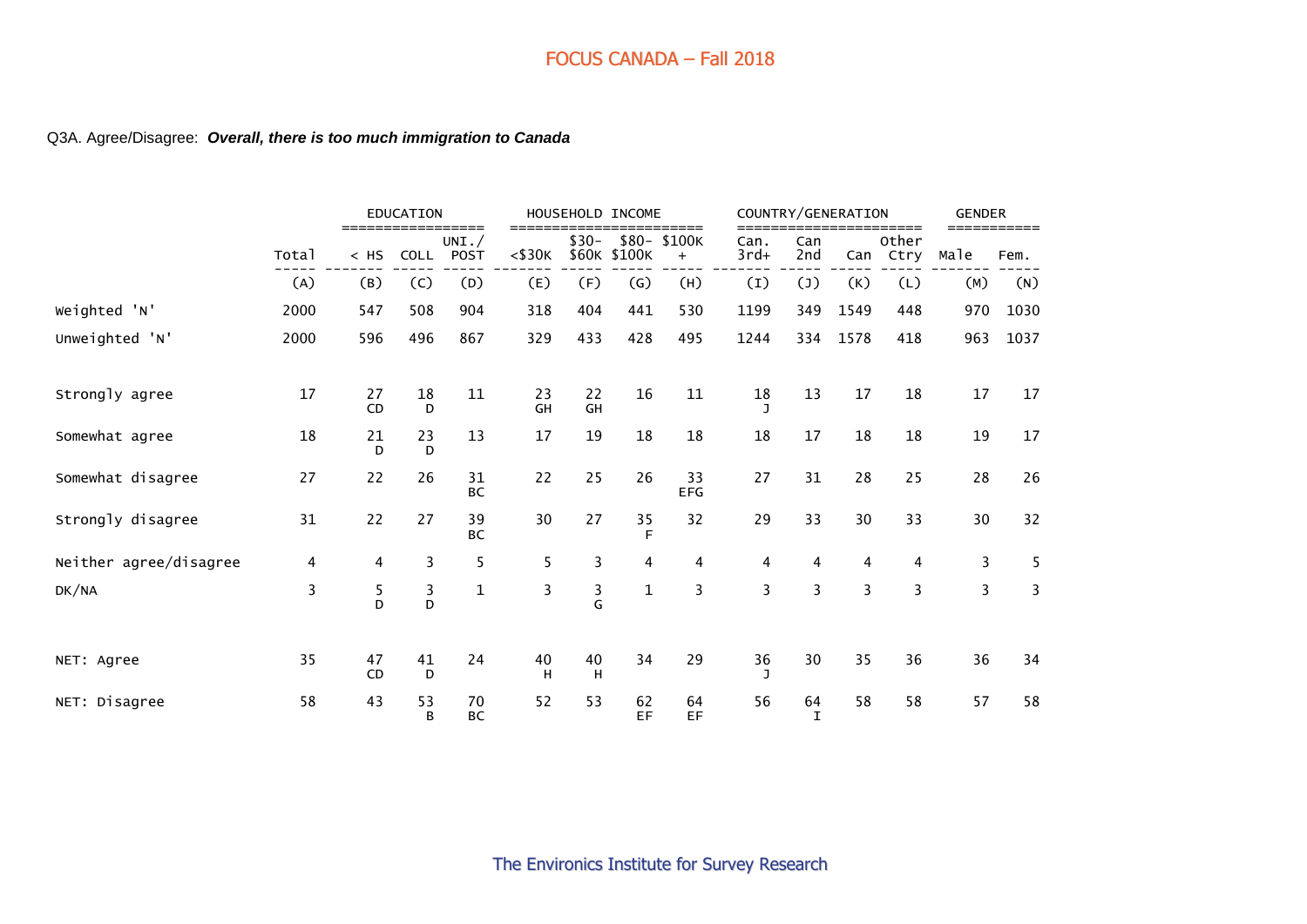#### Q3A. Agree/Disagree*: Overall, there is too much immigration to Canada*

|                        |       |                  |                         |                   | PARTY SUPPORT            |                   |                           |                    |
|------------------------|-------|------------------|-------------------------|-------------------|--------------------------|-------------------|---------------------------|--------------------|
|                        | Total | Liberal          | Cons.                   | <b>NDP</b>        | <b>Bloc</b><br>Québécois | Green<br>Party    | Peoples<br>Party          | Undecided          |
|                        | (A)   | (B)              | (C)                     | (D)               | (E)                      | (F)               | $\left(\mathsf{G}\right)$ | (H)                |
| Weighted 'N'           | 2000  | 575              | 531                     | 195               | 50                       | 172               | 69                        | 366                |
| Unweighted 'N'         | 2000  | 581              | 554                     | 186               | 51                       | 155               | 63                        | 368                |
| Strongly agree         | 17    | 8                | 27<br><b>BDFH</b>       | 12                | 24<br>B                  | 12                | 28<br><b>BDF</b>          | 20<br><b>BDF</b>   |
| Somewhat agree         | 18    | 14               | 26<br><b>BDFH</b>       | 13                | 25                       | 14                | 19                        | 17                 |
| Somewhat disagree      | 27    | 27<br>E          | 28<br>$\mathsf E$       | 29<br>E           | 12                       | 28<br>E           | 22                        | 27<br>$\mathsf E$  |
| Strongly disagree      | 31    | 46<br><b>CGH</b> | 13                      | 41<br><b>CGH</b>  | 33<br>$\mathsf{C}$       | 38<br>CH          | 25<br>$\mathsf{C}$        | 24<br>$\mathsf{C}$ |
| Neither agree/disagree | 4     | 3                | $\overline{\mathbf{4}}$ | $\overline{c}$    | 4                        | 5                 | $\overline{4}$            | 6<br>D             |
| DK/NA                  | 3     | $\overline{2}$   | 3                       | 3                 | $\overline{2}$           | $\overline{c}$    | $\overline{2}$            | 6<br>B             |
| NET: Agree             | 35    | 22               | 52<br><b>BDFH</b>       | 25                | 50<br><b>BDF</b>         | 26                | 47<br><b>BDF</b>          | 37<br><b>BDF</b>   |
| NET: Disagree          | 58    | 74<br>CEGH       | 41                      | 71<br><b>CEGH</b> | 45                       | 66<br><b>CEGH</b> | 47                        | 51<br>$\mathsf{C}$ |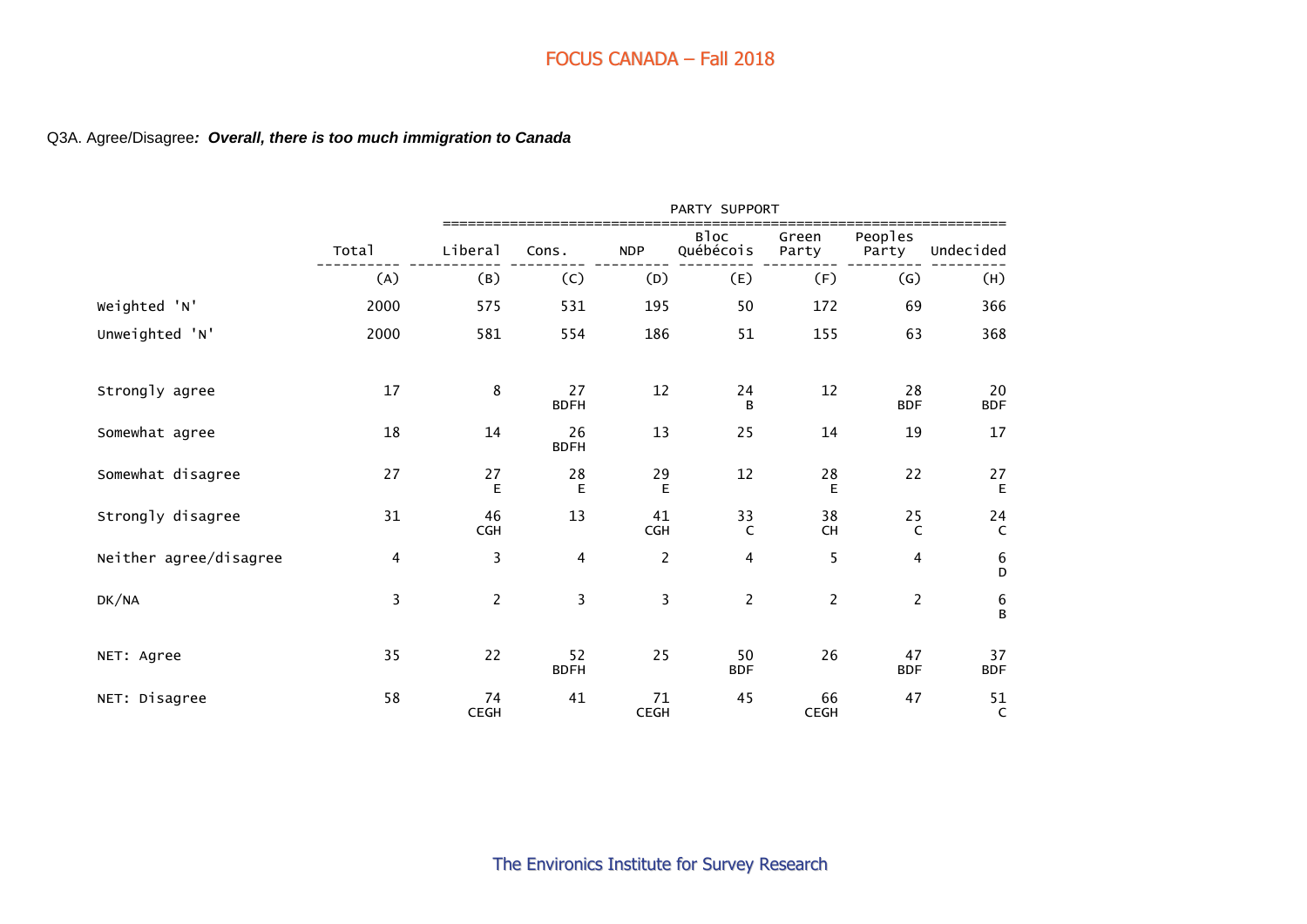#### Q3B. Agree/Disagree**:** *Many people claiming to be refugees are not real refugees*

|                        |       |                 |                  | <b>REGION</b>      |                  |                    |                           | CITY        |                    | =========        |         |            | AGE             |                   |                   |                  |
|------------------------|-------|-----------------|------------------|--------------------|------------------|--------------------|---------------------------|-------------|--------------------|------------------|---------|------------|-----------------|-------------------|-------------------|------------------|
|                        | Total | <b>ATL</b>      | QC               | ON                 | MB/SK            | AB                 | ВC                        | <b>MTRL</b> |                    | <b>TOR</b>       | CAL     | <b>VAN</b> |                 | 18-29 30-44 45-59 |                   | $60+$            |
|                        | (A)   | (B)             | (C)              | (D)                | (E)              | (F)                | $\left(\mathsf{G}\right)$ |             | (H)                | $\left(1\right)$ | (1)     | (K)        | (L)             | (M)               | (N)               | (0)              |
| Weighted 'N'           | 2000  | 134             | 464              | 768                | 143              | 200                | 291                       |             | 209                | 339              | 63      | 98         | 380             | 483               | 514               | 623              |
| Unweighted 'N'         | 2000  | 200             | 450              | 700                | 150              | 200                | 300                       |             | 200                | 300              | 61      | 100        | 236             | 373               | 509               | 882              |
| Strongly agree         | 18    | 17              | 15               | 18                 | 19               | 31<br><b>BCDEG</b> | 16                        |             | 15                 | 19               | 25      | 17         | 12              | 13                | 22<br><b>LM</b>   | 24<br>LM         |
| Somewhat agree         | 23    | 21              | 25               | 22                 | 22               | 19                 | 23                        |             | 23                 | 22               | 18      | 25         | 22              | 19                | 21                | 26<br><b>MN</b>  |
| Somewhat disagree      | 21    | 19              | 20               |                    | 15               | 24<br>E            | 22                        |             | 19                 | 20               | 32      | 21         | 26<br><b>NO</b> | 24<br>$\Omega$    | 19                | 17               |
| Strongly disagree      | 19    | 24<br><b>CF</b> | 16               | 21<br><b>CF</b>    | 21               | 14                 | 21<br>F                   |             | 18                 | 23               | 13      | 22         | 24<br>$\Omega$  | 22<br>$\Omega$    | 20<br>$\mathbf 0$ | 14               |
| Neither agree/disagree | 6     | 6               | 10<br><b>BDG</b> | 4                  | $\boldsymbol{6}$ | 6                  | 6                         |             | 10<br>$\mathbf I$  | 3                | $\,8\,$ | 6          | $\,6\,$         | 6                 | 6                 | $\overline{7}$   |
| DK/NA                  | 13    | 14<br>F         | 13<br>F          | 13<br>$\mathsf F$  | 17<br>F          | 6                  | $\frac{12}{F}$            |             | 15<br>$\mathbf{J}$ | 13<br>J          | 4       | 9          | 11              | 16                | 12                | 12               |
| NET: Agree             | 41    | 37              | 41               | 40                 | 42               | 50<br><b>BCDG</b>  | 38                        |             | 38                 | 40               | 43      | 43         | 34              | 33                | 43<br><b>LM</b>   | 50<br><b>LMN</b> |
| NET: Disagree          | 40    | 43              | 36               | 43<br>$\mathsf{C}$ | 35               | 38                 | 43<br>C                   |             | 37                 | 43               | 45      | 43         | 50<br><b>NO</b> | 46<br><b>NO</b>   | 39<br>$\mathbf 0$ | 31               |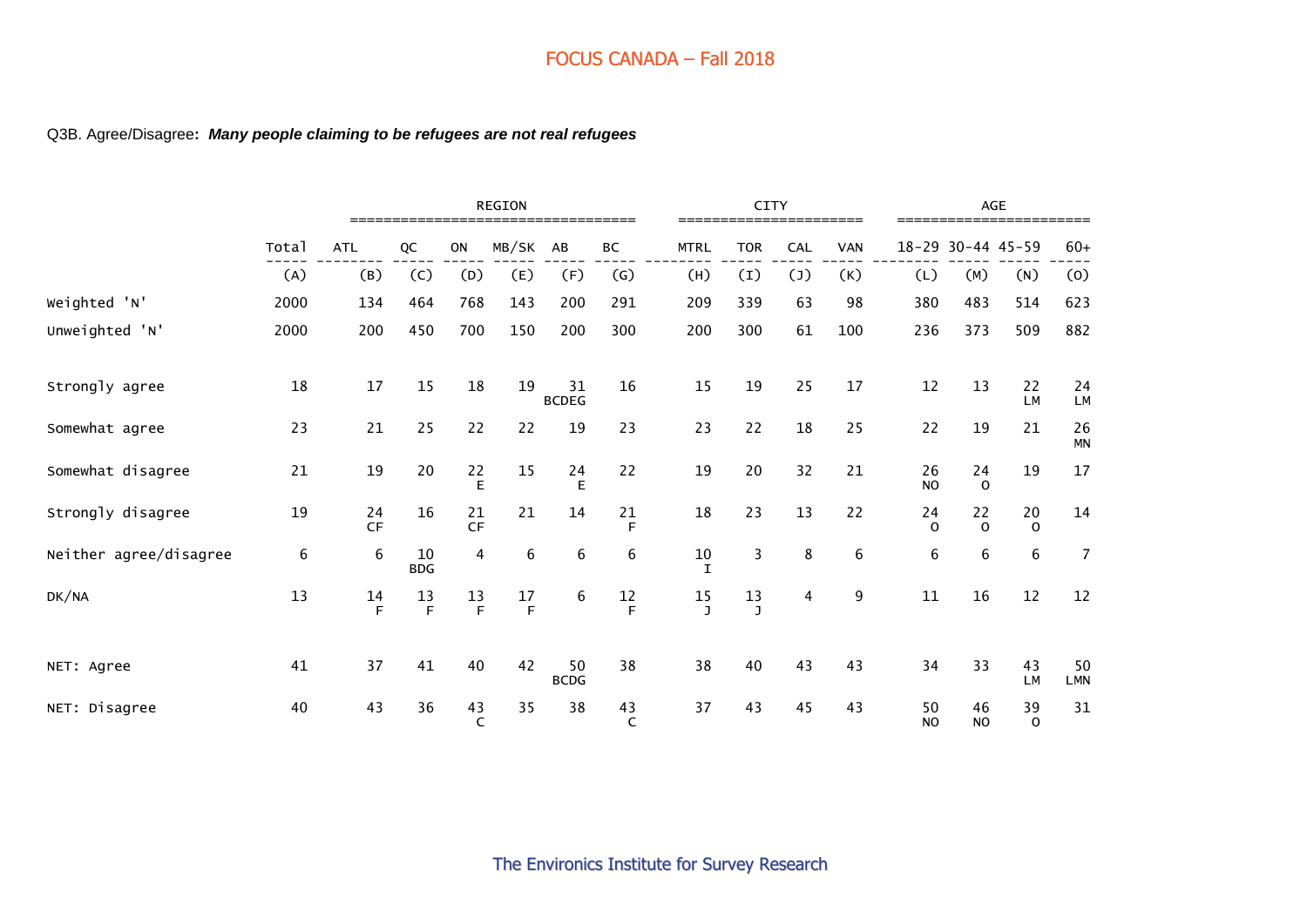#### Q3B. Agree/Disagree: *Many people claiming to be refugees are not real refugees*

|                        |       |                      | <b>EDUCATION</b> |                                      |                     |          | HOUSEHOLD INCOME  |                               |                |                   | COUNTRY/GENERATION |                            | <b>GENDER</b> |                     |
|------------------------|-------|----------------------|------------------|--------------------------------------|---------------------|----------|-------------------|-------------------------------|----------------|-------------------|--------------------|----------------------------|---------------|---------------------|
|                        | Total | $=$ ======<br>$<$ HS | COLL             | =========<br>UNI. $/$<br><b>POST</b> | ===<br>$<$ \$30 $K$ | $$30-$   | \$60K \$100K      | ======<br>\$80- \$100K<br>$+$ | Can.<br>$3rd+$ | Can<br>2nd        |                    | =====<br>Other<br>Can Ctry | Male          | ===========<br>Fem. |
|                        | (A)   | (B)                  | (C)              | (D)                                  | (E)                 | (F)      | $\left( G\right)$ | (H)                           | (I)            | $(\mathsf{J})$    | (K)                | (L)                        | (M)           | (N)                 |
| Weighted 'N'           | 2000  | 547                  | 508              | 904                                  | 318                 | 404      | 441               | 530                           | 1199           | 349               | 1549               | 448                        | 970           | 1030                |
| Unweighted 'N'         | 2000  | 596                  | 496              | 867                                  | 329                 | 433      | 428               | 495                           | 1244           | 334               | 1578               | 418                        | 963           | 1037                |
| Strongly agree         | 18    | 26<br>D              | 21<br>D          | 12                                   | 20                  | 24<br>GH | 16                | 16                            | 18             | 17                | 18                 | 20                         | 22<br>N       | 15                  |
| Somewhat agree         | 23    | 22                   | 26               | 21                                   | 23                  | 24       | 25                | 20                            | 24             | 18                | 23                 | 22                         | 23            | 22                  |
| Somewhat disagree      | 21    | 16                   | 16               | 27<br>BC                             | 16                  | 18       | 23<br>E           | 25<br>EF                      | 20             | 24                | 21                 | 22                         | 19            | 23                  |
| Strongly disagree      | 19    | 14                   | 16               | 24<br>BC                             | 20                  | 17       | 18                | 23<br>F                       | 19             | 21                | 19                 | 19                         | 18            | 20                  |
| Neither agree/disagree | 6     | 8                    | 5                | $\,6$                                | 9                   | 6        | 6                 | 5                             | $\overline{7}$ | 6                 | $\overline{7}$     | 5                          | 5             | $\overline{7}$      |
| DK/NA                  | 13    | 14<br>D              | 15<br>D          | 10                                   | 13                  | 12       | 13                | 12                            | 13             | 14                | 13                 | $11\,$                     | 12            | 13                  |
| NET: Agree             | 41    | 48<br>D              | 47<br>D          | 33                                   | 42                  | 48<br>H  | 41                | 36                            | 42             | 36                | 41                 | 42                         | 45<br>N       | 37                  |
| NET: Disagree          | 40    | 30                   | 33               | 50<br>BC                             | 35                  | 35       | 41                | 47<br>EF                      | 38             | 45<br>$\mathbf I$ | 40                 | 41                         | 37            | 43<br>М             |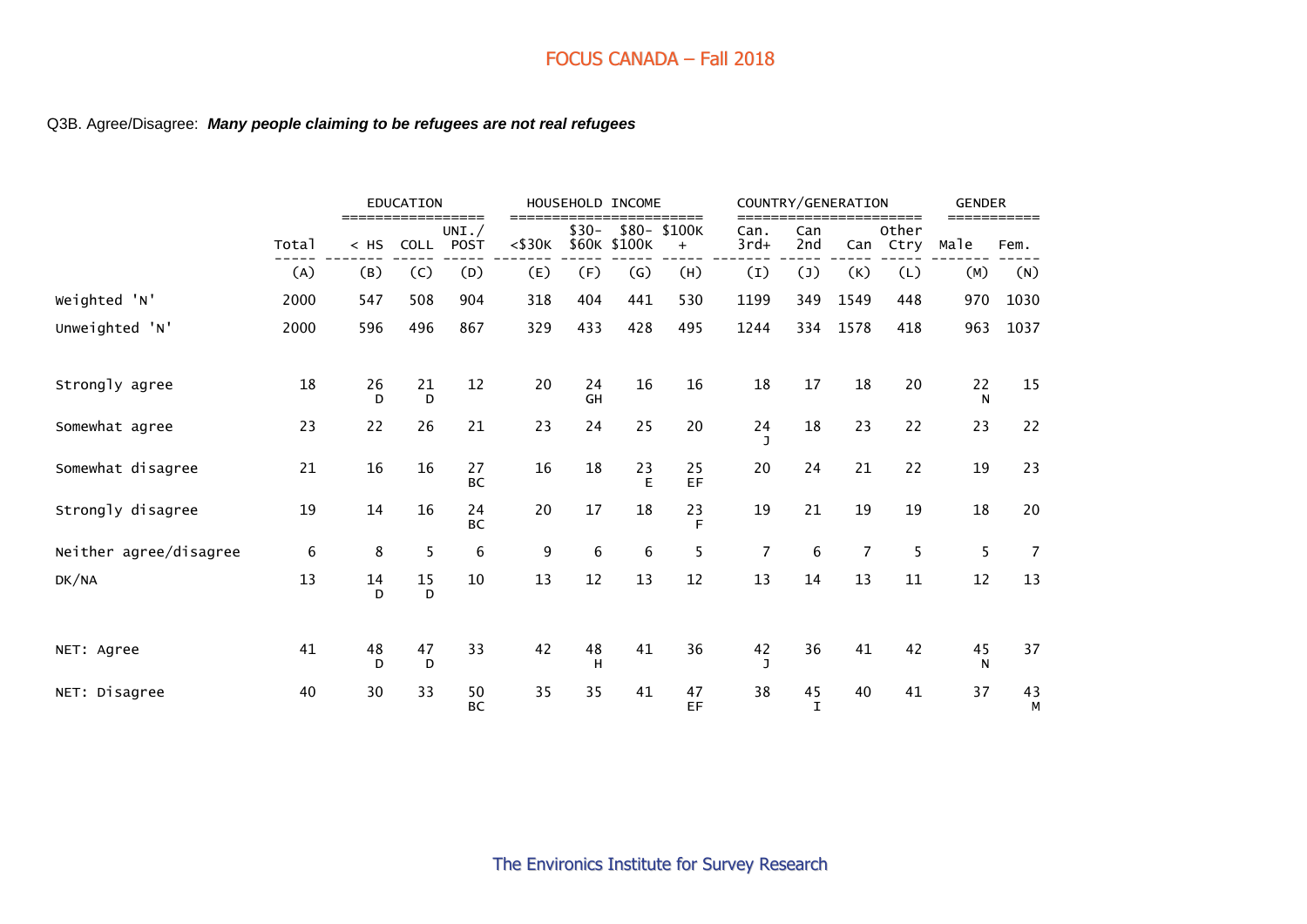#### Q3B. Agree/Disagree: *Many people claiming to be refugees are not real refugees*

|                        |       |                  |                    |                   | PARTY SUPPORT            |                  |                    |                  |
|------------------------|-------|------------------|--------------------|-------------------|--------------------------|------------------|--------------------|------------------|
|                        | Total | Liberal          | Cons.              | <b>NDP</b>        | <b>Bloc</b><br>Québécois | Green<br>Party   | Peoples<br>Party   | Undecided        |
|                        | (A)   | (B)              | (C)                | (D)               | (E)                      | (F)              | $\left( G\right)$  | (H)              |
| Weighted 'N'           | 2000  | 575              | 531                | 195               | 50                       | 172              | 69                 | 366              |
| Unweighted 'N'         | 2000  | 581              | 554                | 186               | 51                       | 155              | 63                 | 368              |
| Strongly agree         | 18    | $10\,$           | 33<br><b>BDEFH</b> | 12                | 8                        | 9                | 35<br><b>BDEFH</b> | 17<br><b>BEF</b> |
| Somewhat agree         | 23    | 21               | 26                 | 20                | 27                       | 26               | 21                 | 21               |
| Somewhat disagree      | 21    | 24<br>C          | 18                 | 24                | 25                       | 21               | 20                 | 19               |
| Strongly disagree      | 19    | 28<br>CEGH       | 9                  | 31<br><b>CEGH</b> | 16                       | 24<br><b>CGH</b> | 6                  | 15<br>CG         |
| Neither agree/disagree | 6     | 6<br>D           | 5                  | 3                 | 11                       | $\overline{7}$   | 3                  | 9<br>CD          |
| DK/NA                  | 13    | 12               | 10                 | 11                | 14                       | 14               | 15                 | 18<br><b>BCD</b> |
| NET: Agree             | 41    | 30               | 58<br><b>BDEFH</b> | 32                | 35                       | 35               | 55<br><b>BDEFH</b> | 38<br>B          |
| NET: Disagree          | 40    | 52<br><b>CGH</b> | 27                 | 55<br><b>CGH</b>  | 40                       | 45<br><b>CGH</b> | 26                 | 35<br>C          |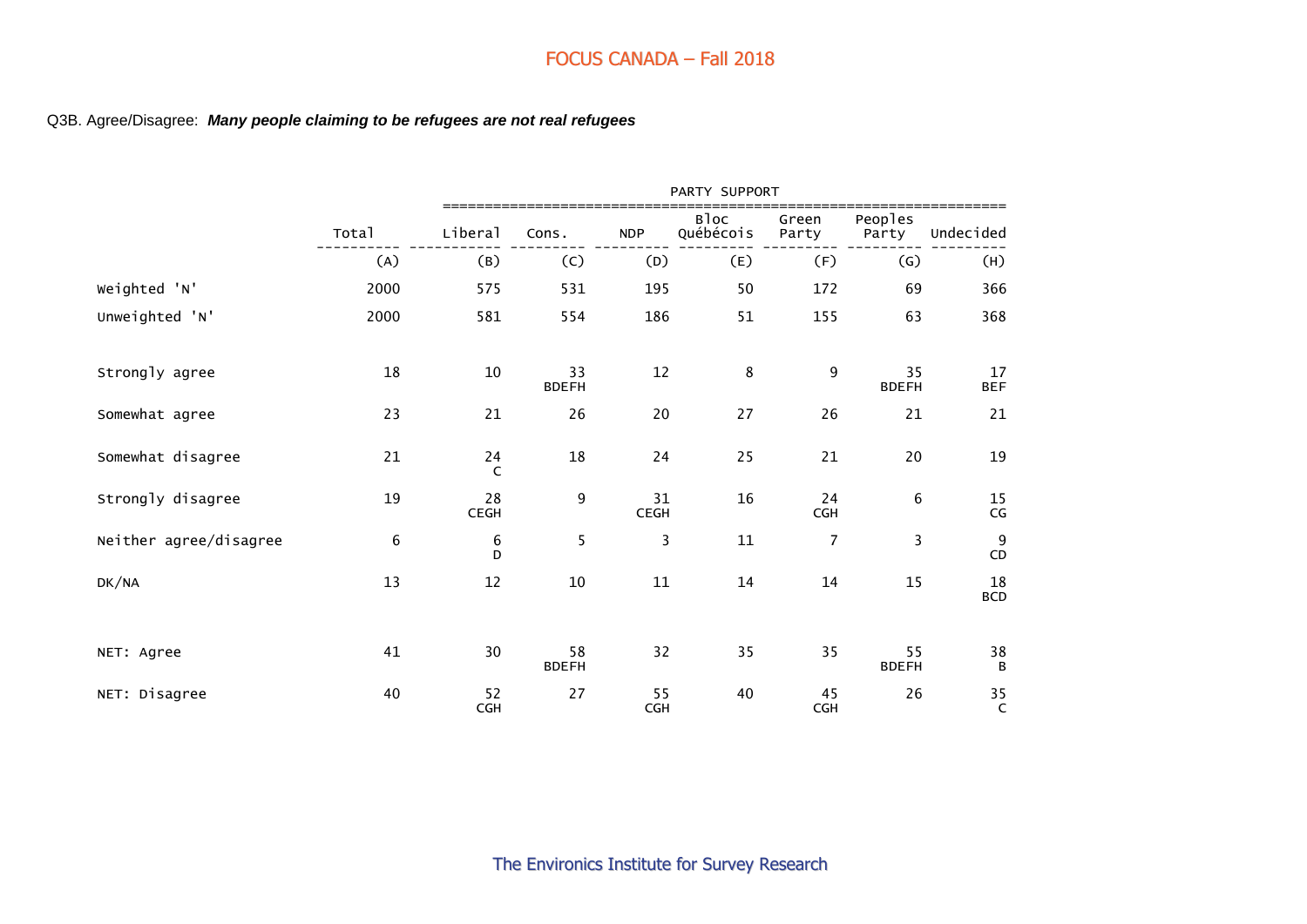Q3C. Agree/Disagree: *There are too many immigrants coming into this country who are not adopting Canadian values.*

|                        |       | <b>REGION</b>      |         |                |                   |                   |                   |             | <b>CITY</b><br>======================= |                          |            |                 |                  | <b>AGE</b><br>====================== |          |
|------------------------|-------|--------------------|---------|----------------|-------------------|-------------------|-------------------|-------------|----------------------------------------|--------------------------|------------|-----------------|------------------|--------------------------------------|----------|
|                        | Total | <b>ATL</b>         | QC      | ON             | MB/SK             | AB                | BC                | <b>MTRL</b> | <b>TOR</b>                             | CAL                      | <b>VAN</b> | $18 - 29$       | $30 - 44$ 45-59  |                                      | $60+$    |
|                        | (A)   | (B)                | (C)     | (D)            | (E)               | (F)               | $\left( G\right)$ | (H)         | (I)                                    | $(\mathsf{J})$           | (K)        | (L)             | (M)              | (N)                                  | (0)      |
| Weighted 'N'           | 2000  | 134                | 464     | 768            | 143               | 200               | 291               | 209         | 339                                    | 63                       | 98         | 380             | 483              | 514                                  | 623      |
| Unweighted 'N'         | 2000  | 200                | 450     | 700            | 150               | 200               | 300               | 200         | 300                                    | 61                       | 100        | 236             | 373              | 509                                  | 882      |
| Strongly agree         | 29    | 29                 | 29      | 28             | 30                | 41<br><b>BCDG</b> | 24                | 25          | 27                                     | 29                       | 26         | 22              | 22               | 33<br><b>LM</b>                      | 36<br>LM |
| Somewhat agree         | 23    | 21                 | 27<br>F | 23<br>F        | 24<br>F           | 14                | 24<br>F           | 26          | 24                                     | 21                       | 28         | 25              | 20               | 24                                   | 24       |
| Somewhat disagree      | 19    | 13                 | 20<br>B | 19<br>B        | 15                | 20                | 23<br>B           | 22          | 18                                     | 26                       | 14         | 18              | 26<br><b>NOL</b> | 19                                   | 16       |
| Strongly disagree      | 21    | 28<br>$\mathsf{C}$ | 15      | 24<br>C        | 24<br>$\mathsf C$ | 20                | 21<br>C           | 16          | 25<br>H                                | 22                       | 22         | 28<br><b>NO</b> | 25<br><b>NO</b>  | 18                                   | 17       |
| Neither agree/disagree | 3     | $\overline{4}$     | 4       | $\overline{2}$ | 3                 | $\overline{3}$    | 4                 | 5           | $\overline{c}$                         | $\overline{2}$           | 5          | 4               | 3                | 3                                    | 3        |
| DK/NA                  | 4     | 4                  | 5<br>F  | $\frac{4}{F}$  | $\overline{4}$    | $\mathbf 1$       | 4<br>E            | 6           | $\overline{\mathbf{4}}$                | $\overline{\phantom{a}}$ | 4          | 3               | $\overline{4}$   | 3                                    | 5        |
| NET: Agree             | 52    | 51                 | 56<br>G | 51             | 55                | 55                | 48                | 51          | 51                                     | 50                       | 54         | 47              | 42               | 57<br><b>LM</b>                      | 60<br>LM |
| NET: Disagree          | 41    | 41                 | 35      | 43<br>C        | 39                | 40                | 44<br>C           | 39          | 44                                     | 48                       | 36         | 45<br><b>NO</b> | 51<br><b>NO</b>  | 37                                   | 33       |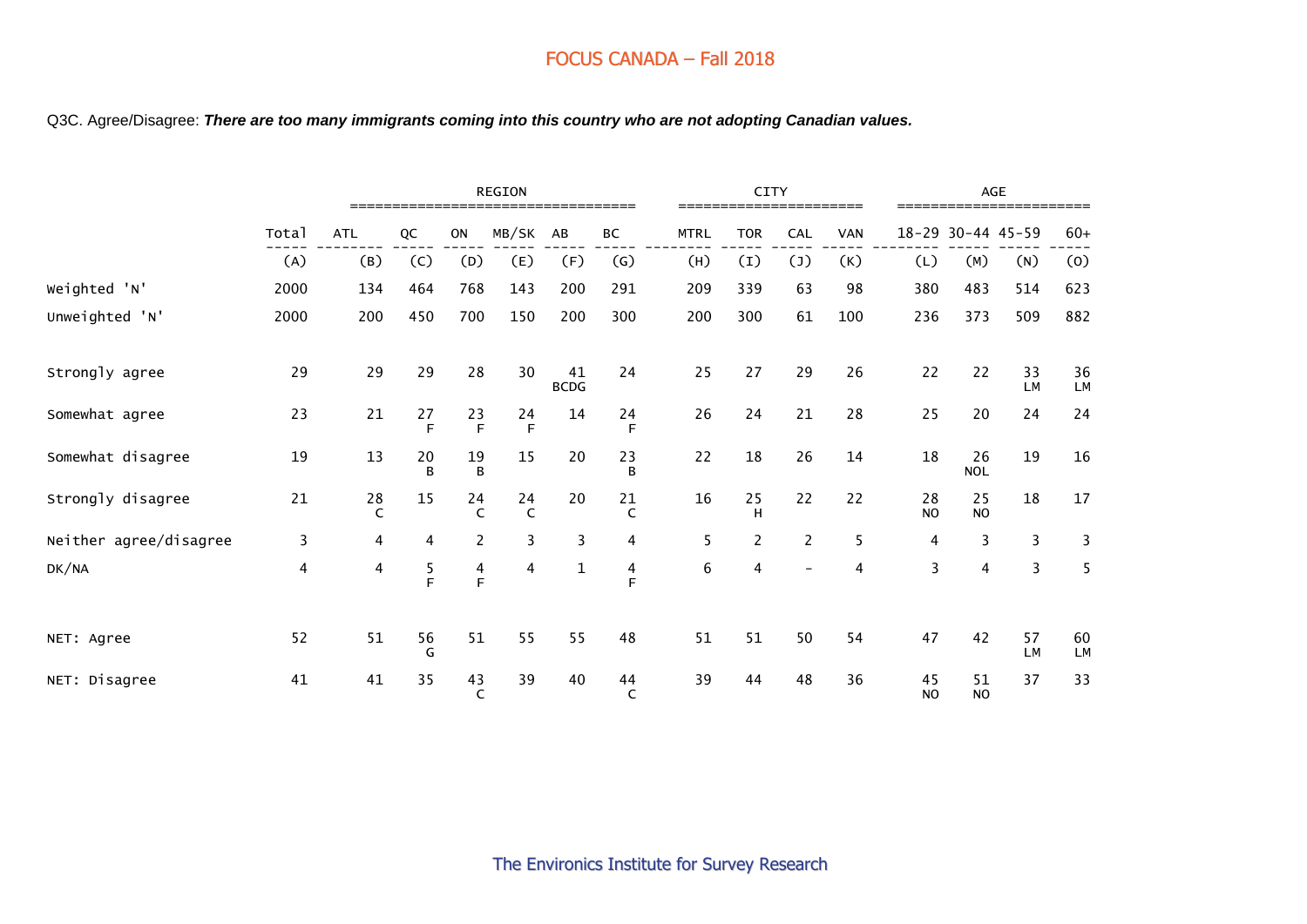#### Q3C. Agree/Disagree: *There are too many immigrants coming into this country who are not adopting Canadian values.*

|                        |       |                 | <b>EDUCATION</b> |                                |                |                 | HOUSEHOLD INCOME |                              |                |                                  | COUNTRY/GENERATION |                        | <b>GENDER</b>  |                |
|------------------------|-------|-----------------|------------------|--------------------------------|----------------|-----------------|------------------|------------------------------|----------------|----------------------------------|--------------------|------------------------|----------------|----------------|
|                        | Total | $<$ HS          | <b>COLL</b>      | ==========<br>UNI. $/$<br>POST | $<$ \$30 $K$   | $$30-$<br>\$60K | \$100K           | ======<br>\$80-\$100K<br>$+$ | Can.<br>$3rd+$ | Can<br>2nd                       | Can                | =====<br>Other<br>Ctry | Male           | Fem.           |
|                        | (A)   | (B)             | (C)              | (D)                            | (E)            | (F)             | (G)              | (H)                          | (I)            | $(\mathsf{J})$                   | (K)                | (L)                    | (M)            | (N)            |
| Weighted 'N'           | 2000  | 547             | 508              | 904                            | 318            | 404             | 441              | 530                          | 1199           | 349                              | 1549               | 448                    | 970            | 1030           |
| Unweighted 'N'         | 2000  | 596             | 496              | 867                            | 329            | 433             | 428              | 495                          | 1244           | 334                              | 1578               | 418                    | 963            | 1037           |
| Strongly agree         | 29    | 42<br><b>CD</b> | 34<br>D          | 18                             | 33<br>GH       | 37<br>GH        | 25               | 23                           | 31             | 25                               | 30                 | 27                     | 31             | 28             |
| Somewhat agree         | 23    | 23              | 26               | 22                             | 24             | 21              | 23               | 24                           | 23             | 23                               | 23                 | 24                     | 24             | 22             |
| Somewhat disagree      | 19    | 13              | 18<br>B          | 25<br><b>BC</b>                | 18             | 16              | 23<br>E          | 24<br>EF                     | 20             | 19                               | 20                 | 19                     | 19             | 20             |
| Strongly disagree      | 21    | 14              | 16               | 28<br><b>BC</b>                | 21             | 20              | 22               | 23                           | 20             | 22                               | 20                 | 24                     | 18             | 24<br>М        |
| Neither agree/disagree | 3     | $\overline{3}$  | 3                | 4                              | $\overline{2}$ | $\overline{3}$  | 3                | 3                            | $\overline{3}$ | $\overline{3}$                   | 3                  | 3                      | $\overline{4}$ | 3              |
| DK/NA                  | 4     | 6<br>CD         | 3                | 3                              | $\overline{3}$ | $\overline{3}$  | $\overline{4}$   | 3                            | 3              | $\boldsymbol{7}$<br>$\mathsf{T}$ | 4                  | 4                      | 4              | $\overline{4}$ |
| NET: Agree             | 52    | 65<br>D         | 60<br>D          | 40                             | 57<br>GH       | 57<br>GH        | 48               | 47                           | 54             | 49                               | 53                 | 51                     | 55<br>N        | 50             |
| NET: Disagree          | 41    | 27              | 34<br>B          | 53<br><b>BC</b>                | 38             | 36              | 45<br>F          | 46<br><b>EF</b>              | 40             | 42                               | 40                 | 42                     | 38             | 44<br>М        |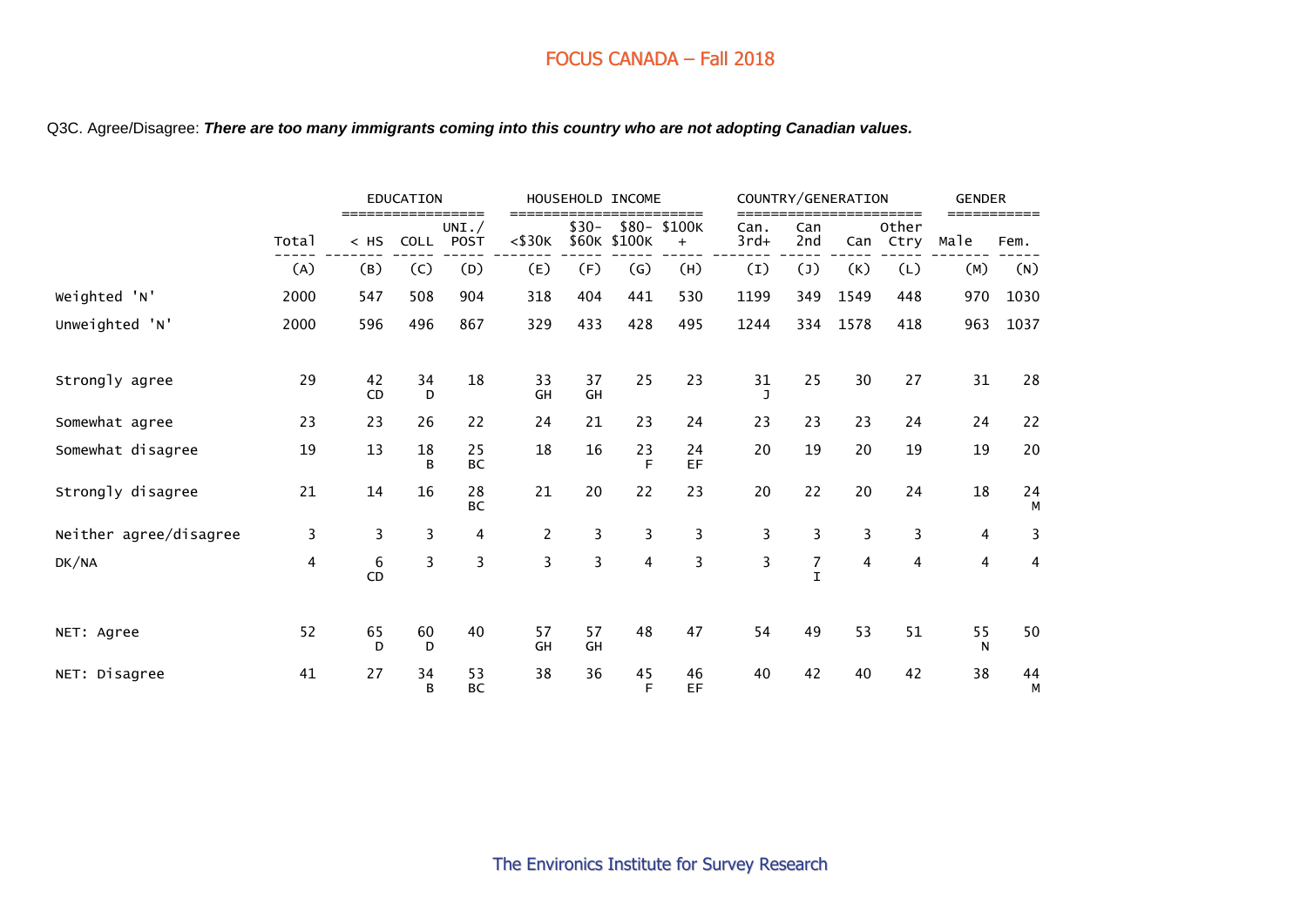Q3C. Agree/Disagree: *There are too many immigrants coming into this country who are not adopting Canadian values.*

|                        |                |                    |                   |                    | PARTY SUPPORT            |                |                     |                            |
|------------------------|----------------|--------------------|-------------------|--------------------|--------------------------|----------------|---------------------|----------------------------|
|                        | Total          | Liberal            | Cons.             | <b>NDP</b>         | <b>Bloc</b><br>Québécois | Green<br>Party | Peoples<br>Party    | Undecided                  |
|                        | (A)            | (B)                | (C)               | (D)                | (E)                      | (F)            | (G)                 | (H)                        |
| Weighted 'N'           | 2000           | 575                | 531               | 195                | 50                       | 172            | 69                  | 366                        |
| Unweighted 'N'         | 2000           | 581                | 554               | 186                | 51                       | 155            | 63                  | 368                        |
| Strongly agree         | 29             | 15                 | 45<br><b>BDFH</b> | 19                 | 34<br><b>BD</b>          | 25<br>B        | 59<br><b>BCDEFH</b> | 30<br><b>BD</b>            |
| Somewhat agree         | 23             | 22                 | 26<br>G           | 21                 | 30<br>G                  | 23             | 14                  | 24<br>G                    |
| Somewhat disagree      | 19             | 23<br><b>CGH</b>   | 15                | 27<br><b>CGH</b>   | 23                       | 21             | 12                  | 16                         |
| Strongly disagree      | 21             | 33<br><b>CEFGH</b> | $10\,$            | 28<br><b>CEGH</b>  | 10                       | 21<br>CEG      | 11                  | $\frac{18}{C}$             |
| Neither agree/disagree | $\overline{3}$ | 3                  | $\overline{c}$    | 3                  | $\overline{\phantom{a}}$ | 5              | 3                   | $\frac{5}{C}$              |
| DK/NA                  | 4              | $\overline{3}$     | $\overline{3}$    | $\overline{2}$     | $\overline{3}$           | 5              | $\mathbf{1}$        | $\,8\,$<br>$\mathsf{BCDG}$ |
| NET: Agree             | 52             | 38                 | 70<br><b>BDFH</b> | 40                 | 64<br><b>BDF</b>         | 48<br>B        | 73<br><b>BDFH</b>   | 53<br><b>BD</b>            |
| NET: Disagree          | 41             | 56<br><b>CEFGH</b> | 25                | 55<br><b>CEFGH</b> | 32                       | 42<br>CG       | 23                  | 34<br>$\mathsf{C}$         |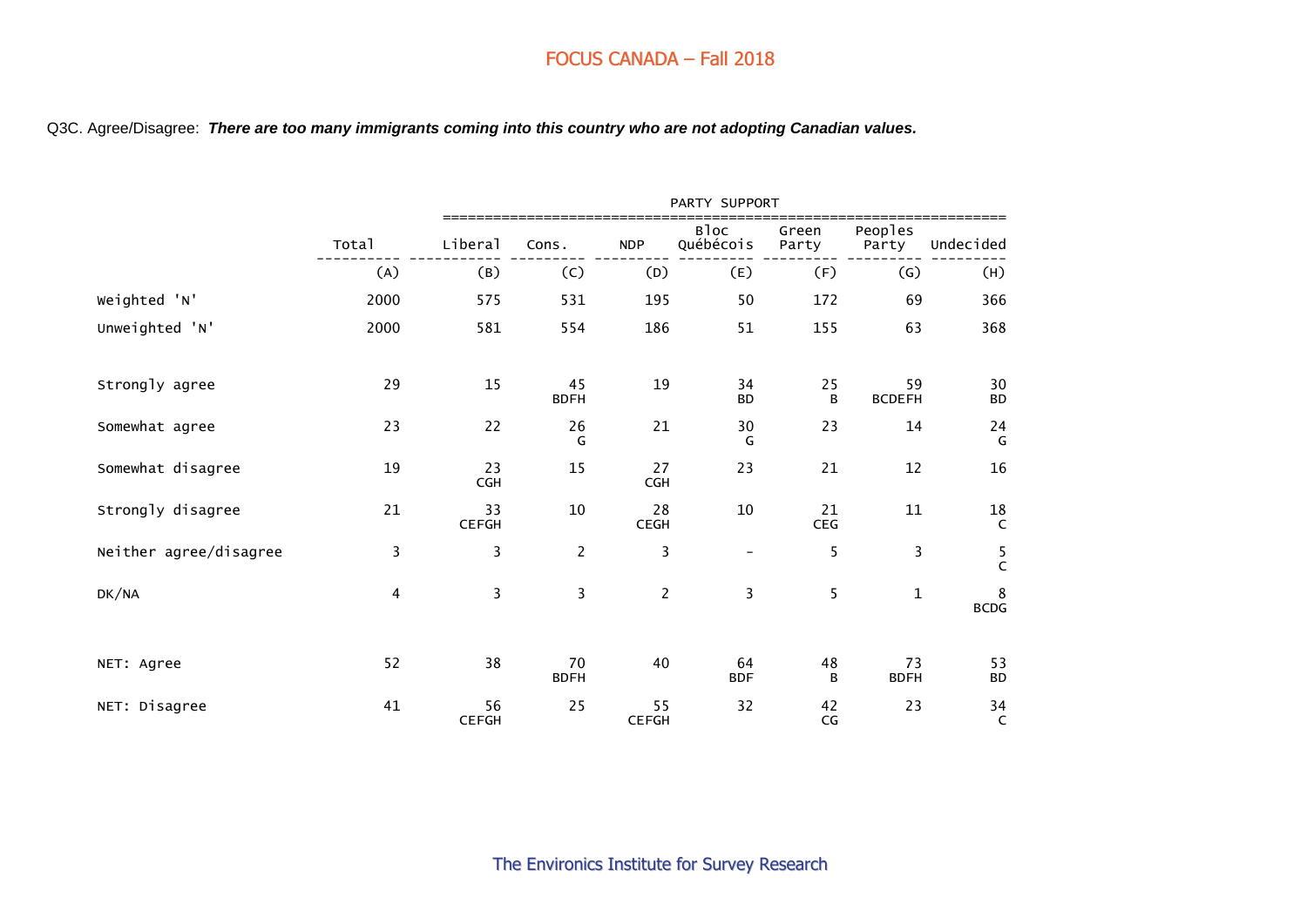#### Q3D. Agree/Disagree: *Overall, immigration has a positive impact on the economy of Canada*.

|                        |                         |                 | <b>REGION</b><br>------------------- |                |                    |                   |                   |                | <b>CITY</b>    |                | ==========        |                |                    | AGE<br>----------------------- |               |
|------------------------|-------------------------|-----------------|--------------------------------------|----------------|--------------------|-------------------|-------------------|----------------|----------------|----------------|-------------------|----------------|--------------------|--------------------------------|---------------|
|                        | Total                   | <b>ATL</b>      | QC                                   | ON             | MB/SK              | AB                | BC                | <b>MTRL</b>    | <b>TOR</b>     | CAL            | <b>VAN</b>        | $18 - 29$      |                    | $30 - 44$ 45-59                | $60+$         |
|                        | (A)                     | (B)             | (C)                                  | (D)            | (E)                | (F)               | $\left( G\right)$ | (H)            | (I)            | (1)            | (K)               | (L)            | (M)                | (N)                            | (0)           |
| Weighted 'N'           | 2000                    | 134             | 464                                  | 768            | 143                | 200               | 291               | 209            | 339            | 63             | 98                | 380            | 483                | 514                            | 623           |
| Unweighted 'N'         | 2000                    | 200             | 450                                  | 700            | 150                | 200               | 300               | 200            | 300            | 61             | 100               | 236            | 373                | 509                            | 882           |
| Strongly agree         | 40                      | 42              | 37                                   | 44<br>CF       | 38                 | 33                | 39                | 44             | 51<br>K        | 39             | 38                | 39             | 41                 | 38                             | 41            |
| Somewhat agree         | 36                      | 36              | 40                                   | 34             | 35                 | 32                | 41<br>F           | 34             | 28             | 35             | 43<br>$\mathbf I$ | 41<br>$\Omega$ | 38                 | 35                             | 34            |
| Somewhat disagree      | 9                       | 11              | 8                                    | 8              | 12                 | 13                | 8                 | 8              | 8              | 15             | $\overline{7}$    | 11             | 9                  | 10                             | 8             |
| Strongly disagree      | 9                       | 6               | 6                                    | 9<br>C         | 11                 | 19<br><b>BCDG</b> | $\overline{7}$    | $\,6\,$        | 9              | $\overline{7}$ | 8                 | 5              | 8                  | ${\bf 11}$                     | $11$<br>L     |
| Neither agree/disagree | 3                       | $\overline{c}$  | 6<br><b>BDEG</b>                     | $\overline{2}$ | $\overline{c}$     | 3                 | $\overline{2}$    | 5              | 3              | $\overline{2}$ | 3                 | $\overline{2}$ | $\overline{2}$     | $\overline{3}$                 | $\frac{4}{M}$ |
| DK/NA                  | $\overline{\mathbf{3}}$ | 3               | 4                                    | $\overline{2}$ | 3                  | $\mathbf{1}$      | 3                 | $\overline{4}$ | $\overline{2}$ | $\overline{2}$ | 3                 | $\overline{2}$ | 3                  | $\overline{c}$                 | $\frac{3}{N}$ |
| NET: Agree             | 76                      | ${\bf 78}$<br>E | 76<br>F                              | 78<br>E        | 73                 | 64                | 80<br>F           | 78             | 79             | 74             | 81                | 80<br>N        | 79<br>$\mathsf{N}$ | 73                             | 74            |
| NET: Disagree          | 18                      | 18              | 14                                   | 18             | 23<br>$\mathsf{C}$ | 32<br><b>BCDG</b> | 15                | 13             | 16             | 22             | 14                | 16             | 16                 | 22<br>M                        | 18            |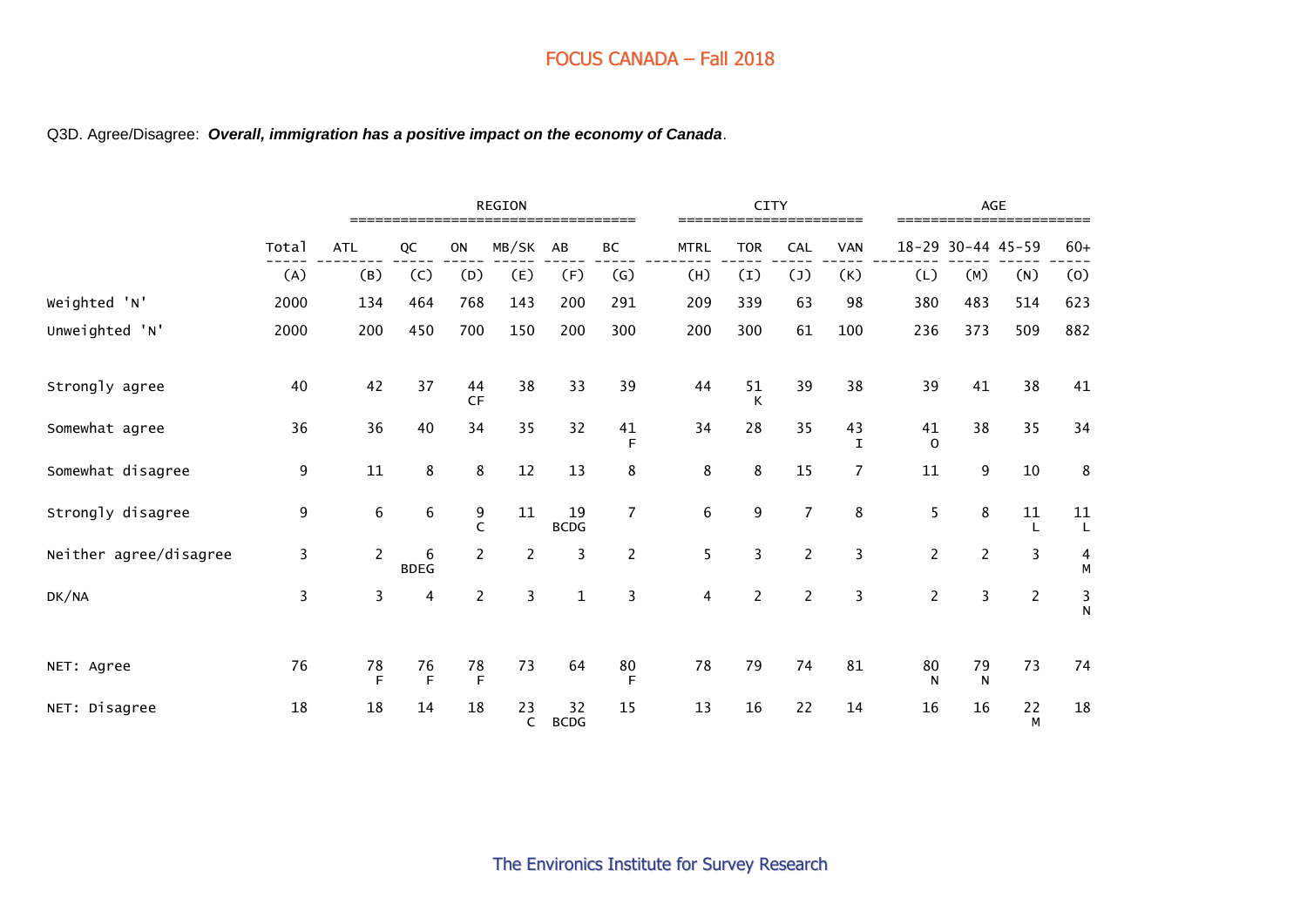#### Q3D. Agree/Disagree: *Overall, immigration has a positive impact on the economy of Canada*.

|                        |       |                    | <b>EDUCATION</b> |                              |                          |                | HOUSEHOLD INCOME          |                             |                    |                         | COUNTRY/GENERATION |                       | <b>GENDER</b>  |                     |
|------------------------|-------|--------------------|------------------|------------------------------|--------------------------|----------------|---------------------------|-----------------------------|--------------------|-------------------------|--------------------|-----------------------|----------------|---------------------|
|                        | Total | $======$<br>$<$ HS | <b>COLL</b>      | ========<br>UNI. $/$<br>POST | ===<br>$<$ \$30 $\kappa$ | $$30-$         | \$60K \$100K              | =====<br>\$80-\$100K<br>$+$ | Can.<br>$3rd+$     | Can<br>2nd              | Can                | ====<br>Other<br>Ctry | Male           | ===========<br>Fem. |
|                        | (A)   | (B)                | (C)              | (D)                          | (E)                      | (F)            | $\left(\mathsf{G}\right)$ | (H)                         | (I)                | (1)                     | (K)                | (L)                   | (M)            | (N)                 |
| Weighted 'N'           | 2000  | 547                | 508              | 904                          | 318                      | 404            | 441                       | 530                         | 1199               | 349                     | 1549               | 448                   | 970            | 1030                |
| Unweighted 'N'         | 2000  | 596                | 496              | 867                          | 329                      | 433            | 428                       | 495                         | 1244               | 334                     | 1578               | 418                   | 963            | 1037                |
| Strongly agree         | 40    | 35                 | 34               | 47<br>BC                     | 32                       | 43<br>E        | 41<br>E                   | 42<br>E                     | 35                 | 41<br>$\mathbf I$       | 36                 | 52<br>IJK             | 41             | 39                  |
| Somewhat agree         | 36    | 31                 | 41<br>B          | 37<br>B                      | 39                       | 33             | 39                        | 36                          | 39<br>$\mathbf{I}$ | 37<br>L                 | 39<br>L            | 28                    | 36             | 36                  |
| Somewhat disagree      | 9     | $11\,$<br>D        | $10\,$           | $\overline{7}$               | 10                       | 9              | 8                         | 9                           | 10                 | 8                       | 9                  | 9                     | 8              | 10                  |
| Strongly disagree      | 9     | 15<br>CD           | 10<br>D          | 5                            | 13<br>G                  | 11             | $\overline{7}$            | 9                           | 11                 | $\overline{7}$          | 10                 | 6                     | 9              | 9                   |
| Neither agree/disagree | 3     | 4                  | 3                | $\overline{2}$               | 3                        | 3              | $\overline{c}$            | 3                           | 3                  | $\overline{\mathbf{4}}$ | 3                  | 1                     | 3              | 3                   |
| DK/NA                  | 3     | $\frac{4}{D}$      | $\overline{2}$   | $\overline{2}$               | $\overline{3}$           | $\overline{2}$ | $\overline{3}$            | $\mathbf{1}$                | $\overline{2}$     | $\overline{3}$          | $\overline{2}$     | $\overline{3}$        | $\overline{2}$ | 3                   |
| NET: Agree             | 76    | 66                 | 74<br>B          | 84<br>BC                     | 70                       | 75             | 80<br>E                   | 78<br>E                     | 74                 | 78                      | 75                 | 80<br>IK              | 77             | 75                  |
| NET: Disagree          | 18    | 26<br>CD           | 21<br>D          | 12                           | 23<br>G                  | 20             | 15                        | 18                          | 20<br>L            | 16                      | 19                 | 15                    | 18             | 19                  |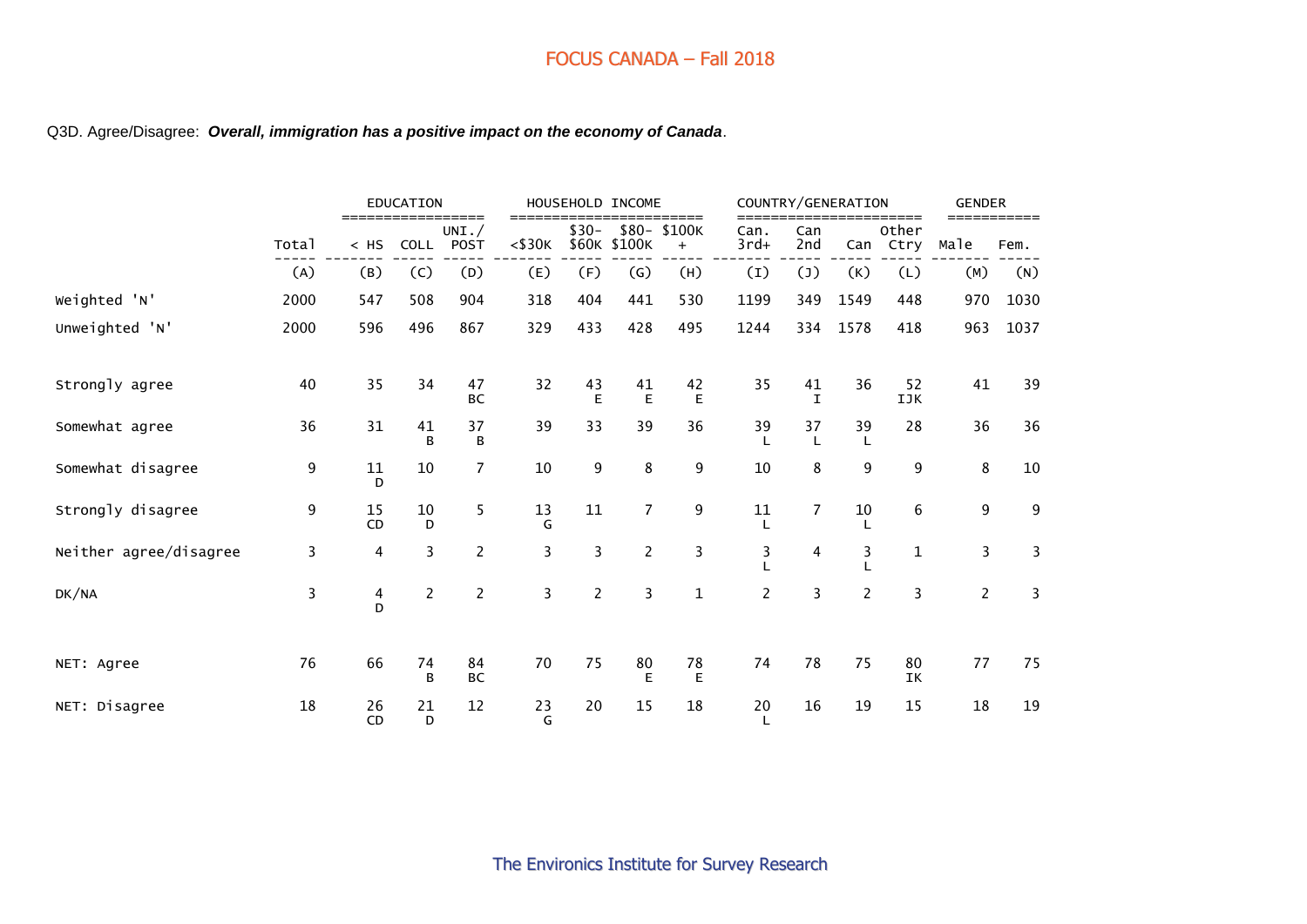#### Q3D. Agree/Disagree*: Overall, immigration has a positive impact on the economy of Canada.*

|                        |       |                     |                   |                    | PARTY SUPPORT     |                |                          |                    |
|------------------------|-------|---------------------|-------------------|--------------------|-------------------|----------------|--------------------------|--------------------|
|                        | Total | Liberal             | Cons.             | <b>NDP</b>         | Bloc<br>Québécois | Green<br>Party | Peoples<br>Party         | Undecided          |
|                        | (A)   | (B)                 | (C)               | (D)                | (E)               | (F)            | $\left( G\right)$        | (H)                |
| Weighted 'N'           | 2000  | 575                 | 531               | 195                | 50                | 172            | 69                       | 366                |
| Unweighted 'N'         | 2000  | 581                 | 554               | 186                | 51                | 155            | 63                       | 368                |
| Strongly agree         | 40    | 57<br><b>CDEFGH</b> | 28                | 41<br>CE           | 26                | 39<br>C        | 34                       | 34                 |
| Somewhat agree         | 36    | 32                  | 37                | 39                 | 45                | 37             | 39                       | 38                 |
| Somewhat disagree      | 9     | 5                   | 12<br>B           | 8                  | 9                 | ${\bf 11}$     | 8                        | 10<br>B            |
| Strongly disagree      | 9     | $\overline{c}$      | 17<br><b>BDFH</b> | 7<br>B             | 11                | 8<br>B         | 16<br>B                  | $\frac{9}{B}$      |
| Neither agree/disagree | 3     | $\mathbf{1}$        | 3<br>B            | 4                  | 3                 | 3              | $\overline{c}$           | $\frac{5}{B}$      |
| DK/NA                  | 3     | $\overline{c}$      | 3                 | $\mathbf 1$        | $\,6\,$           | 3              | $\overline{\phantom{a}}$ | 3                  |
| NET: Agree             | 76    | 89<br><b>CDEFGH</b> | 65                | 80<br>$\mathsf{C}$ | 71                | 76<br>C        | 74                       | 72<br>$\mathsf{C}$ |
| NET: Disagree          | 18    | 8                   | 29<br><b>BDFH</b> | 15<br>B            | 20<br>B           | 19<br>B        | 24<br>B                  | 20<br>B            |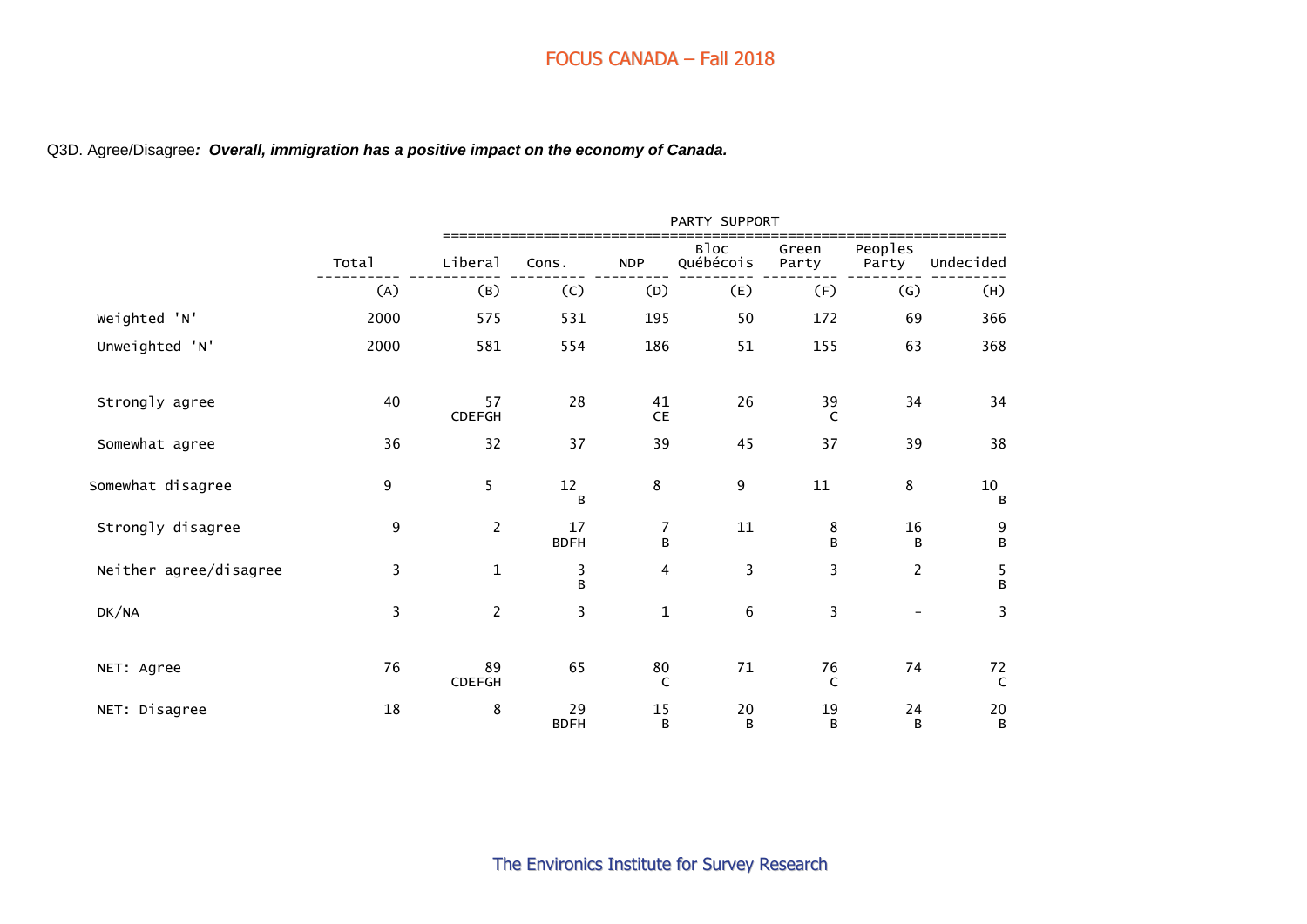|                        |        |                   |                  |                    | <b>REGION</b> |                |                   |             | CITY<br>==================== |                |            |                      |                   | AGE                     |                |
|------------------------|--------|-------------------|------------------|--------------------|---------------|----------------|-------------------|-------------|------------------------------|----------------|------------|----------------------|-------------------|-------------------------|----------------|
|                        | Total  | <b>ATL</b>        | QC               | ON                 | MB/SK         | AB             | ВC                | <b>MTRL</b> | <b>TOR</b>                   | CAL            | <b>VAN</b> | 18-29 30-44 45-59    |                   |                         | $60+$          |
|                        | (A)    | (B)               | (C)              | (D)                | (E)           | (F)            | $\left( G\right)$ | (H)         | (1)                          | (1)            | (K)        | (L)                  | (M)               | (N)                     | (0)            |
| Weighted 'N'           | 2000   | 134               | 464              | 768                | 143           | 200            | 291               | 209         | 339                          | 63             | 98         | 380                  | 483               | 514                     | 623            |
| Unweighted 'N'         | 2000   | 200               | 450              | 700                | 150           | 200            | 300               | 200         | 300                          | 61             | 100        | 236                  | 373               | 509                     | 882            |
| Strongly agree         | 25     | 29<br>$\mathsf C$ | 17               | 26<br>$\mathsf{C}$ | 37<br>CDG     | 34<br>CG       | 23                | 18          | 26<br>H                      | 23             | 23         | 16                   | 19                | 29<br><b>LM</b>         | 33<br>LM       |
| Somewhat agree         | 23     | 19                | 26<br>EF         | 24                 | 16            | 19             | 22                | 26          | 24                           | 21             | 25         | 25                   | 20                | 23                      | 23             |
| Somewhat disagree      | 23     | 18                | 28<br><b>BDE</b> | 22                 | 16            | 23             | 25<br>Е           | 27          | 22                           | 23             | 23         | 28<br>$\Omega$       | 28<br><b>NO</b>   | 21                      | 19             |
| Strongly disagree      | $20\,$ | 25<br>F           | 19               | 21                 | 22            | 16             | 21                | 19          | 22                           | 21             | 22         | 23                   | 24<br>$\mathbf 0$ | 19                      | 17             |
| Neither agree/disagree | 3      | 3                 | 5<br><b>DE</b>   | $\overline{2}$     | $\mathbf 1$   | $\overline{4}$ | 4                 | 6           | 3                            | $\overline{7}$ | 3          | 4                    | 3                 | $\overline{\mathbf{4}}$ | $\overline{2}$ |
| DK/NA                  | 5      | 6                 | $\overline{4}$   | 4                  | 8             | 4              | 5                 | 4           | 3                            | 5              | 4          | 5                    | $\,6\,$           | 4                       | 5              |
| NET: Agree             | 48     | 48                | 43               | 50<br>$\mathsf{C}$ | 53            | 53<br>C        | 45                | 44          | 51                           | 43             | 49         | 40                   | 39                | 52<br><b>LM</b>         | 57<br>LM       |
| NET: Disagree          | 44     | 44                | 47               | 43                 | 38            | 39             | 46                | 46          | 44                           | 44             | 44         | 50<br>N <sub>O</sub> | 52<br><b>NO</b>   | 40                      | 36             |

#### Q3E. Agree/Disagree: *People coming to Canada claiming to be refugees are imposing a severe strain on our welfare system*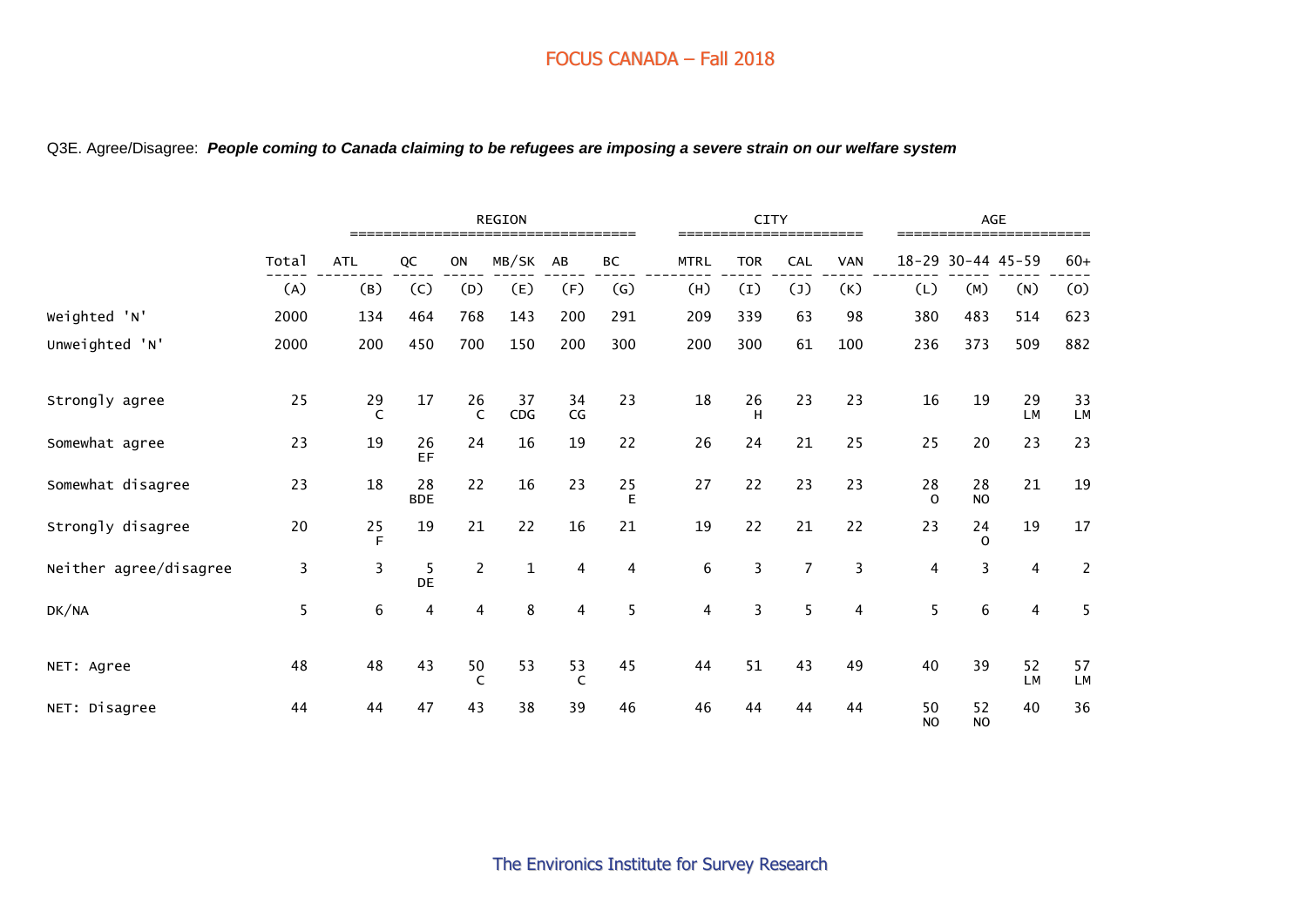#### Q3E. Agree/Disagree: *People coming to Canada claiming to be refugees are imposing a severe strain on our welfare system*

|                        |       |                 | EDUCATION<br>=====<br>===== |                         | ===          |          | HOUSEHOLD INCOME          | ====               |                |                | COUNTRY/GENERATION | ====          | <b>GENDER</b> |         |
|------------------------|-------|-----------------|-----------------------------|-------------------------|--------------|----------|---------------------------|--------------------|----------------|----------------|--------------------|---------------|---------------|---------|
|                        | Total | $<$ HS          | <b>COLL</b>                 | UNI. /<br><b>POST</b>   | $<$ \$30 $K$ | $$30-$   | \$60K \$100K              | \$80-\$100K<br>$+$ | Can.<br>$3rd+$ | Can<br>2nd     | Can                | Other<br>Ctry | Male          | Fem.    |
|                        | (A)   | (B)             | (C)                         | (D)                     | (E)          | (F)      | $\left(\mathsf{G}\right)$ | (H)                | (I)            | $(\mathsf{J})$ | (K)                | (L)           | (M)           | (N)     |
| Weighted 'N'           | 2000  | 547             | 508                         | 904                     | 318          | 404      | 441                       | 530                | 1199           | 349            | 1549               | 448           | 970           | 1030    |
| Unweighted 'N'         | 2000  | 596             | 496                         | 867                     | 329          | 433      | 428                       | 495                | 1244           | 334            | 1578               | 418           | 963           | 1037    |
| Strongly agree         | 25    | 40<br><b>CD</b> | 29<br>D                     | 15                      | 30<br>н      | 30<br>GH | 23                        | 21                 | 27             | 23             | 26                 | 23            | 27            | 24      |
| Somewhat agree         | 23    | 19              | 27<br>B                     | 23                      | 20           | 23       | 23                        | 23                 | 22             | 24             | 23                 | 24            | 24            | 22      |
| Somewhat disagree      | 23    | 16              | 20                          | 30<br><b>BC</b>         | 22           | 22       | 28                        | 25                 | 23             | 25             | 23                 | 23            | 24            | 23      |
| Strongly disagree      | 20    | 14              | 17                          | 26<br><b>BC</b>         | 20           | 16       | 21                        | 24<br>F            | 20             | 21             | 20                 | 22            | 18            | 23<br>М |
| Neither agree/disagree | 3     | $\overline{3}$  | 3                           | 4                       | 3            | 4<br>G   | 2                         | 4                  | 3              | 3              | $\overline{3}$     | 3             | 3             | 3       |
| DK/NA                  | 5     | $\frac{7}{D}$   | $\overline{\mathbf{4}}$     | $\overline{\mathbf{4}}$ | 5            | 5        | 4                         | 4                  | 5              | 4              | 5                  | 5             | 5             | 4       |
| NET: Agree             | 48    | 60<br>D         | 57<br>D                     | 37                      | 50           | 53<br>H  | 46                        | 44                 | 49             | 47             | 49                 | 47            | 50            | 46      |
| NET: Disagree          | 44    | 30              | 36<br>B                     | 55<br>BC                | 42           | 38       | 49<br>E                   | 49<br>F            | 42             | 46             | 43                 | 45            | 41            | 46<br>M |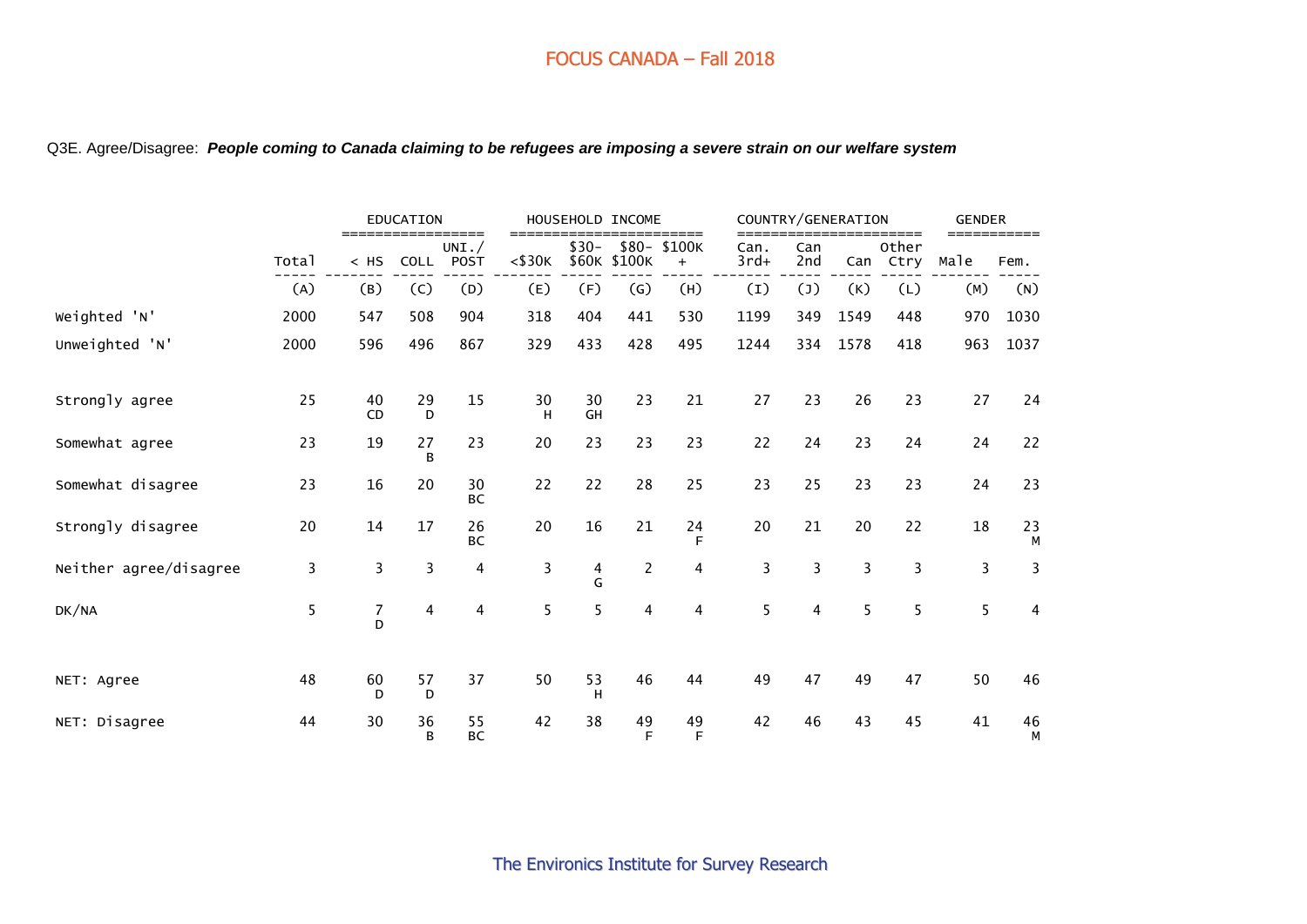#### Q.3E. Agree/Disagree: *People coming to Canada claiming to be refugees are imposing a severe strain on our welfare system*

|                        |       |                   |                         |                   | PARTY SUPPORT            |                    |                    |                            |
|------------------------|-------|-------------------|-------------------------|-------------------|--------------------------|--------------------|--------------------|----------------------------|
|                        | Total | Liberal           | Cons.                   | <b>NDP</b>        | <b>Bloc</b><br>Québécois | Green<br>Party     | Peoples<br>Party   | Undecided                  |
|                        | (A)   | (B)               | (C)                     | (D)               | (E)                      | (F)                | (G)                | (H)                        |
| Weighted 'N'           | 2000  | 575               | 531                     | 195               | 50                       | 172                | 69                 | 366                        |
| Unweighted 'N'         | 2000  | 581               | 554                     | 186               | 51                       | 155                | 63                 | 368                        |
| Strongly agree         | 25    | 14                | 43<br><b>BDEFH</b>      | 17                | 21                       | 16                 | 49<br><b>BDEFH</b> | $24$ $_{\rm B}$            |
| Somewhat agree         | 23    | 19                | 28<br><b>BDF</b>        | 18                | 30                       | 19                 | 21                 | 24                         |
| Somewhat disagree      | 23    | 30<br><b>CGH</b>  | 15                      | 26<br>CG          | 26                       | 30<br>CG           | 14                 | $22$ C                     |
| Strongly disagree      | 20    | 30<br><b>CEGH</b> | 8                       | 33<br><b>CEGH</b> | 16                       | 23<br>$\mathsf{C}$ | 14                 | $17 \atop C$               |
| Neither agree/disagree | 3     | 3                 | 3                       | $\overline{2}$    | $\overline{\mathbf{4}}$  | $\overline{4}$     | $\qquad \qquad -$  | 5                          |
| DK/NA                  | 5     | $\overline{4}$    | $\overline{\mathbf{3}}$ | $\overline{4}$    | $\overline{\mathbf{3}}$  | $\overline{7}$     | $\overline{2}$     | 9<br>$\mathsf{BCG}\xspace$ |
| NET: Agree             | 48    | 33                | 71<br><b>BDEFH</b>      | 35                | 51<br><b>BDF</b>         | 35                 | 69<br><b>BDFH</b>  | 48<br><b>BDF</b>           |
| NET: Disagree          | 44    | 61<br><b>CEGH</b> | 23                      | 59<br><b>CEGH</b> | 42<br>C                  | 54<br><b>CGH</b>   | 29                 | 39<br>$\mathsf{C}$         |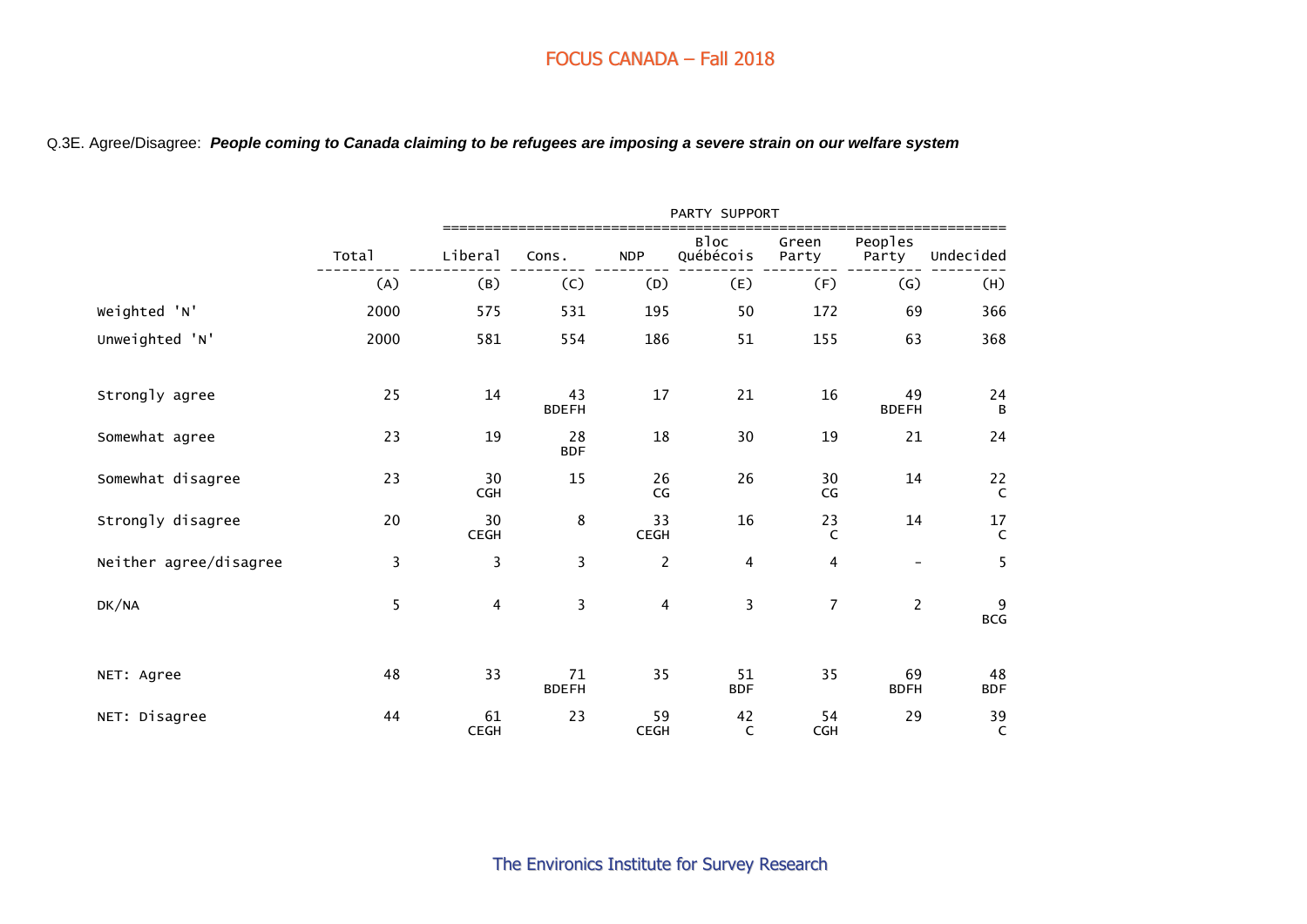Q4. Do you think that on balance the effect of these individuals [new immigrants] coming to the country is making Canada a [better/worse] place?

|                |       | <b>REGION</b> |                    |                    |                    |            |                    |                | <b>CITY</b>    |            |            |                |     | <b>AGE</b>            |                 |
|----------------|-------|---------------|--------------------|--------------------|--------------------|------------|--------------------|----------------|----------------|------------|------------|----------------|-----|-----------------------|-----------------|
|                | Total | <b>ATL</b>    | QC                 | <b>ON</b>          | MB/SK              | AB         | ВC                 | <b>MTRL</b>    | <b>TOR</b>     | <b>CAL</b> | <b>VAN</b> |                |     | $18 - 29$ 30-44 45-59 | $60+$           |
|                | (A)   | (B)           | (C)                | (D)                | (E)                | (F)        | $\left( G\right)$  | (H)            | (1)            | (1)        | (K)        | (L)            | (M) | (N)                   | (0)             |
| Weighted 'N'   | 2000  | 134           | 464                | 768                | 143                | 200        | 291                | 209            | 339            | 63         | 98         | 380            | 483 | 514                   | 623             |
| Unweighted 'N' | 2000  | 200           | 450                | 700                | 150                | 200        | 300                | 200            | 300            | 61         | 100        | 236            | 373 | 509                   | 882             |
| Better place   | 45    | 42            | 44                 | 48                 | 41                 | 36         | 46<br>E            | 50             | 50             | 47         | 49         | 50             | 46  | 43                    | 42              |
| Worse place    | 17    | 21            | 8                  | 19<br>$\mathsf{C}$ | 18<br>$\mathsf{C}$ | 30<br>CDEG | 16<br>$\mathsf{C}$ | $\overline{7}$ | 18<br>H        | 22<br>H    | 12         | 11             | 14  | 20<br>LM              | 21<br><b>LM</b> |
| No difference  | 31    | 29            | 41<br><b>BDEFG</b> | 26                 | 29                 | 25         | 31                 | 36<br>IJ       | 27             | 23         | 30         | 34<br>$\Omega$ | 32  | 30                    | 28              |
| Depends        | 4     | 4             | 3                  | 4                  | 5                  | 7          | 3                  | 3              | $\overline{3}$ | 3          | 5          | $\overline{2}$ | 5   | 3                     | 5<br>LN         |
| DK/NA          | 3     | 4             | 3                  | 3                  | $\overline{7}$     | 3          | 3                  | 3              | $\overline{3}$ | 5          | 4          | $\overline{c}$ | 3   | 3                     | $\overline{4}$  |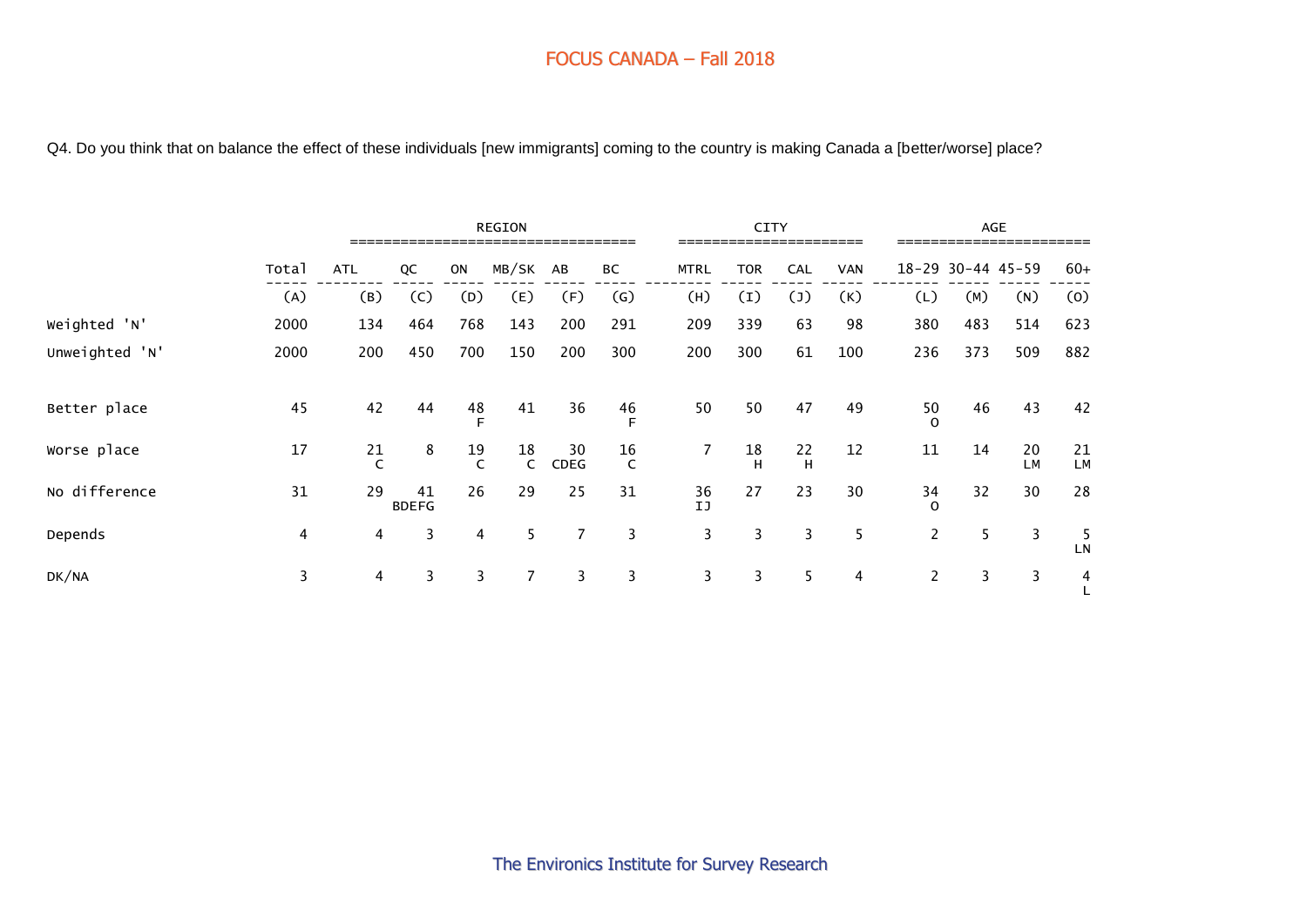Q4. Do you think that on balance the effect of these individuals [new immigrants] coming to the country is making Canada a [better/worse] place?

|                |       |         | EDUCATION   |                         |                |                 | HOUSEHOLD INCOME          |                    |                |                | COUNTRY/GENERATION |                | <b>GENDER</b> |      |
|----------------|-------|---------|-------------|-------------------------|----------------|-----------------|---------------------------|--------------------|----------------|----------------|--------------------|----------------|---------------|------|
|                | Total | $<$ HS  | <b>COLL</b> | UNI. $/$<br><b>POST</b> | $<$ \$30 $K$   | $$30-$<br>\$60K | \$100K                    | \$80-\$100K<br>$+$ | Can.<br>$3rd+$ | Can<br>2nd     | Can                | Other<br>Ctry  | Male          | Fem. |
|                | (A)   | (B)     | (C)         | (D)                     | (E)            | (F)             | $\left(\mathsf{G}\right)$ | (H)                | (I)            | (1)            | (K)                | (L)            | (M)           | (N)  |
| Weighted 'N'   | 2000  | 547     | 508         | 904                     | 318            | 404             | 441                       | 530                | 1199           | 349            | 1549               | 448            | 970           | 1030 |
| Unweighted 'N' | 2000  | 596     | 496         | 867                     | 329            | 433             | 428                       | 495                | 1244           | 334            | 1578               | 418            | 963           | 1037 |
|                |       |         |             |                         |                |                 |                           |                    |                |                |                    |                |               |      |
| Better place   | 45    | 30      | 40<br>B     | 57<br><b>BC</b>         | 39             | 40              | 47<br>E                   | 49<br>EF           | 40             | 47             | 42                 | 54<br>IK       | 44            | 45   |
| Worse place    | 17    | 24<br>D | 21<br>D     | 11                      | 20             | 20<br>G         | 14                        | 16                 | 19             | 15             | 18                 | 15             | 19            | 16   |
| No difference  | 31    | 36<br>D | 32<br>D     | 27                      | 33             | 33              | 31                        | 29                 | 33             | 31             | 33                 | 24             | 30            | 31   |
| Depends        | 4     | 5<br>D  | 4           | 3                       | $\overline{4}$ | 3               | 5                         | 2                  | $\overline{4}$ | $\overline{3}$ | $\overline{4}$     | $\overline{4}$ | 4             | 4    |
| DK/NA          | 3     | 5<br>D  | 3           | 3                       | 3              | 4               | 3                         | 3                  | 3              | 5              | 3                  | 3              | 3             | 4    |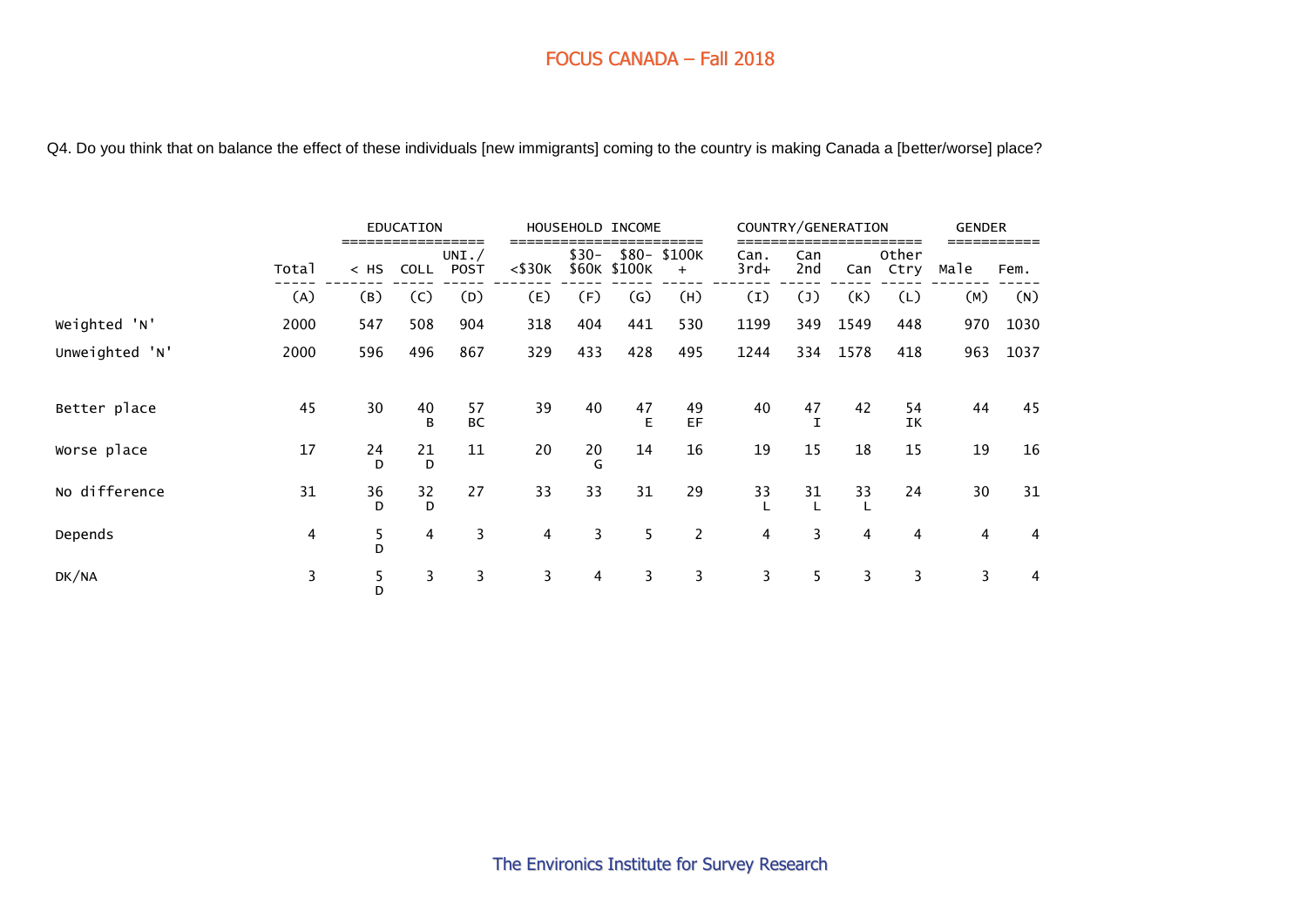Q4. Do you think that on balance the effect of these individuals [new immigrants] coming to the country is making Canada a [better/worse] place?

|                |       |                   |                    |                  | PARTY SUPPORT      |                  |                    |                        |
|----------------|-------|-------------------|--------------------|------------------|--------------------|------------------|--------------------|------------------------|
|                | Total | Liberal           | Cons.              | <b>NDP</b>       | Bloc<br>Québécois  | Green<br>Party   | Peoples<br>Party   | Undecided              |
|                | (A)   | (B)               | (C)                | (D)              | (E)                | (F)              | $\left( G\right)$  | (H)                    |
| Weighted 'N'   | 2000  | 575               | 531                | 195              | 50                 | 172              | 69                 | 366                    |
| Unweighted 'N' | 2000  | 581               | 554                | 186              | 51                 | 155              | 63                 | 368                    |
| Better place   | 45    | 62<br><b>CEGH</b> | 28                 | 57<br><b>CGH</b> | 45<br>$\mathsf{C}$ | 54<br><b>CGH</b> | 32                 | 35<br>C                |
| Worse place    | 17    | 6                 | 31<br><b>BDEFH</b> | 10               | 15                 | 12               | 34<br><b>BDEFH</b> | 18<br><b>BD</b>        |
| No difference  | 31    | 26                | 32<br>B            | 29               | 35                 | 30               | 31                 | 36<br>B                |
| Depends        | 4     | 3                 | 5<br>DG            | 1                | 3                  | $\overline{c}$   | $\mathbf{1}$       | $\boldsymbol{6}$<br>DG |
| DK/NA          | 3     | 3                 | 3                  | 3                | $\overline{2}$     | $\mathbf{1}$     | $\overline{2}$     | F                      |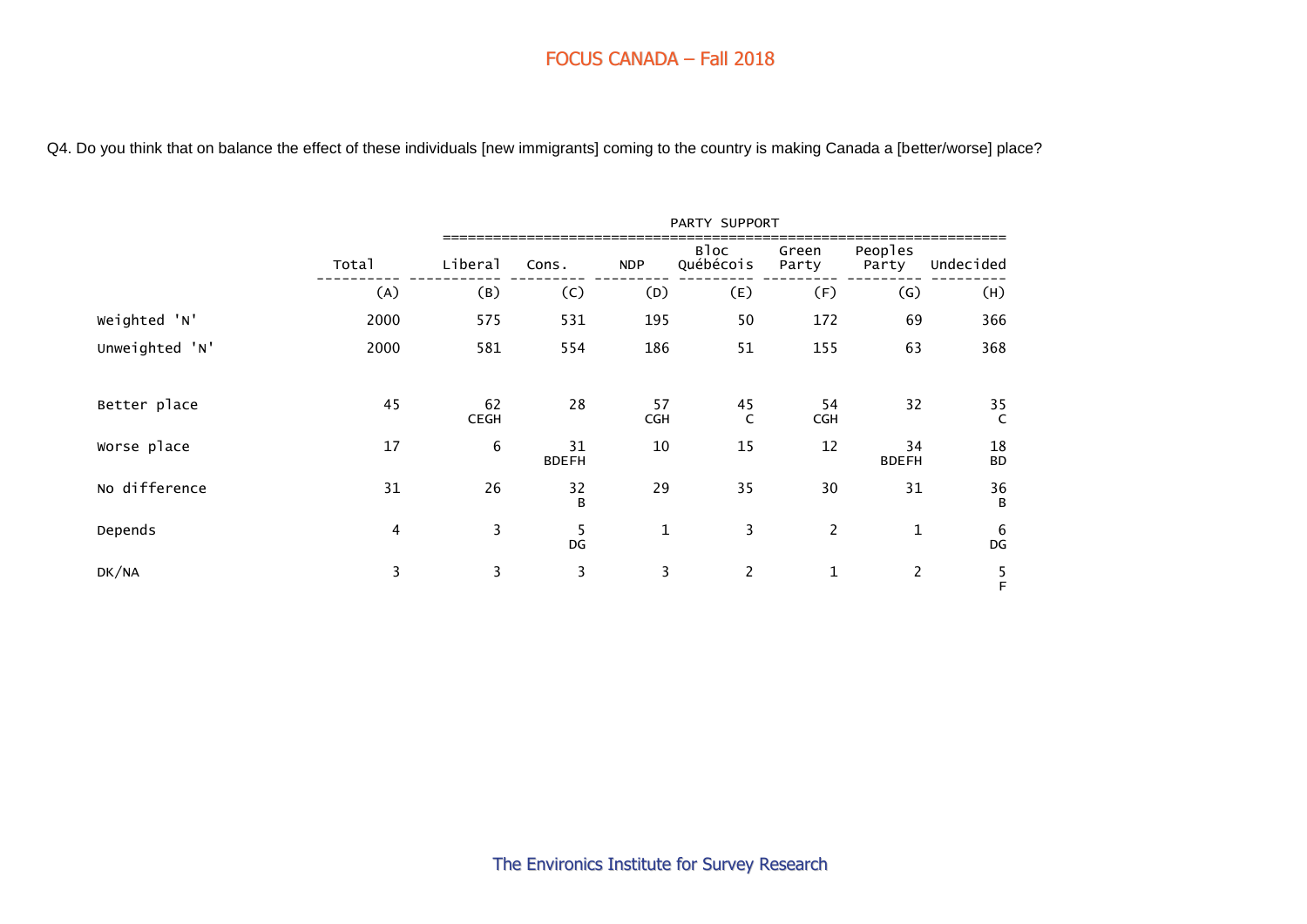Q5. What do you consider to be the Canadian values most important for immigrants to learn and adopt when they move to this country?

|                                                        |              |                          | ==============     |                       | REGION         | :===============              |                              |                   | <b>CITY</b><br>======================= |                |              |                 |                    | AGE<br>======================== |                  |
|--------------------------------------------------------|--------------|--------------------------|--------------------|-----------------------|----------------|-------------------------------|------------------------------|-------------------|----------------------------------------|----------------|--------------|-----------------|--------------------|---------------------------------|------------------|
|                                                        | Total        | <b>ATL</b>               | QC                 | ON                    | MB/SK          | AB                            | BC                           | <b>MTRL</b>       | <b>TOR</b>                             | CAL            | <b>VAN</b>   |                 | 18-29 30-44 45-59  |                                 | $60+$            |
|                                                        | (A)          | (B)                      | (C)                | (D)                   | (E)            | (F)                           | (G)                          | (H)               | (1)                                    | (1)            | (K)          | (L)             | (M)                | (N)                             | (0)              |
| Weighted 'N'                                           | 2000         | 134                      | 464                | 768                   | 143            | 200                           | 291                          | 209               | 339                                    | 63             | 98           | 380             | 483                | 514                             | 623              |
| Unweighted 'N'                                         | 2000         | 200                      | 450                | 700                   | 150            | 200                           | 300                          | 200               | 300                                    | 61             | 100          | 236             | 373                | 509                             | 882              |
| Respect for Canadian<br>history and culture            | 27           | 23                       | 35<br><b>BDG</b>   | 26<br>G               | 30<br>G        | 29<br>G                       | 18                           | 34<br>IK          | 24                                     | 24             | 15           | 28              | 27                 | 25                              | 30               |
| English and/or French<br>fluency/speak the<br>language | 25           | 17                       | 32<br><b>BD</b>    | 21                    | 25             | 26                            | 30<br><b>BD</b>              | 36<br>$\mathbf I$ | 18                                     | 27             | 28           | 14              | 22<br>$\mathsf{L}$ | 25<br>L                         | 35<br><b>LMN</b> |
| Tolerance for others                                   | 23           | 21                       | 14                 | 29                    | 17             | 22                            | 28                           | 17                | 30                                     | 25             | 27           | 34              | 27                 | 21                              | 16               |
| Respect for the law                                    | 19           | $\mathsf{C}$<br>20       | 22                 | <b>BCE</b><br>17      | 13             | $\mathsf{C}$<br>23<br>EG      | CE<br>15                     | 25                | H<br>14                                | 25             | 11           | <b>NO</b><br>15 | <b>NO</b><br>20    | $\circ$<br>19                   | 19               |
| Need to assimilate                                     | 13           | 10                       | <b>DEG</b><br>13   | 14                    | 11             | 14                            | 11                           | IK<br>13          | 13                                     | K<br>10        | 14           | 9               | 10                 | 12                              | 18               |
| Embrace democracy/<br>freedom/peace                    | 13           | 14                       | 12                 | 13                    | 16             | 9                             | 13                           | 13                | 14                                     | 13             | 14           | 9               | 15<br>L            | 14<br>L                         | LMN<br>12        |
| Respect for other<br>religions                         | 11           | 13<br>G                  | 17<br><b>DEFG</b>  | 10<br>G               | $\overline{7}$ | 8                             | 5                            | 15<br>К           | 10                                     | 9              | 5            | 9               | 12                 | 11                              | 9                |
| Work ethic/be employed                                 | 10           | 10                       | 6                  | 13                    | 10             | 10                            | 8                            | 7                 | 14                                     | $\overline{7}$ | 9            | 8               | 10                 | 12                              | 9                |
| Gender equality/equal<br>treatment of women and<br>men | 8            | 4                        | 14<br><b>BDEFG</b> | CG<br>9<br><b>BEG</b> | 3              | 5                             | 4                            | 13<br>JK          | н<br>8<br>$\mathbf{J}$                 | $\overline{2}$ | 6            | 8               | 9                  | 8                               | $\overline{7}$   |
| Community involvement                                  | 5            | 4                        | 2                  | 6                     | $\overline{c}$ | 5                             | 7                            | 1                 | 5                                      | $\overline{7}$ | 8            | 6               | 5                  | 4                               | 3                |
| Honesty                                                | 3            | 3                        | $\mathbf{1}$       | CE<br>3               | $\mathbf{1}$   | $\mathsf C$<br>$\overline{2}$ | ${\sf CE}$<br>$\overline{4}$ | 1                 | Н<br>4                                 | 5              | н<br>4       | $\overline{2}$  | 3                  | 4                               | $\overline{2}$   |
| Education                                              | 2            | $\overline{\phantom{0}}$ | 1                  | C<br>4<br><b>CEG</b>  | $\mathbf{1}$   | 4                             | $\mathbf{1}$                 | 2                 | н<br>4                                 | $\overline{2}$ | $\mathbf{1}$ | 4               | 3                  | $\overline{2}$                  | 2                |
| Other                                                  | $\mathbf{1}$ | 1                        | $\mathbf{1}$       | 1                     | 2              | $\overline{\phantom{a}}$      | $\mathbf{1}$                 | 2                 | Κ<br>2                                 | $-$            | 1            | 2               | 1                  | $\mathbf{1}$                    | $\mathcal{R}$    |
| None                                                   | 3            | $\overline{2}$           | 3                  | 2                     | $\overline{c}$ | 4                             | 5                            | 4                 | 3                                      | 4              | 7            | 4               | 4                  | 3                               | 2                |
| DK/NA                                                  | 6            | 10<br><b>CF</b>          | 4                  | 7<br>CF               | 10<br>CF       | 3                             | 7                            | 4                 | 8<br>HJ                                | 2              | 6            | 9<br>$\Omega$   | 8                  | 5                               | 5                |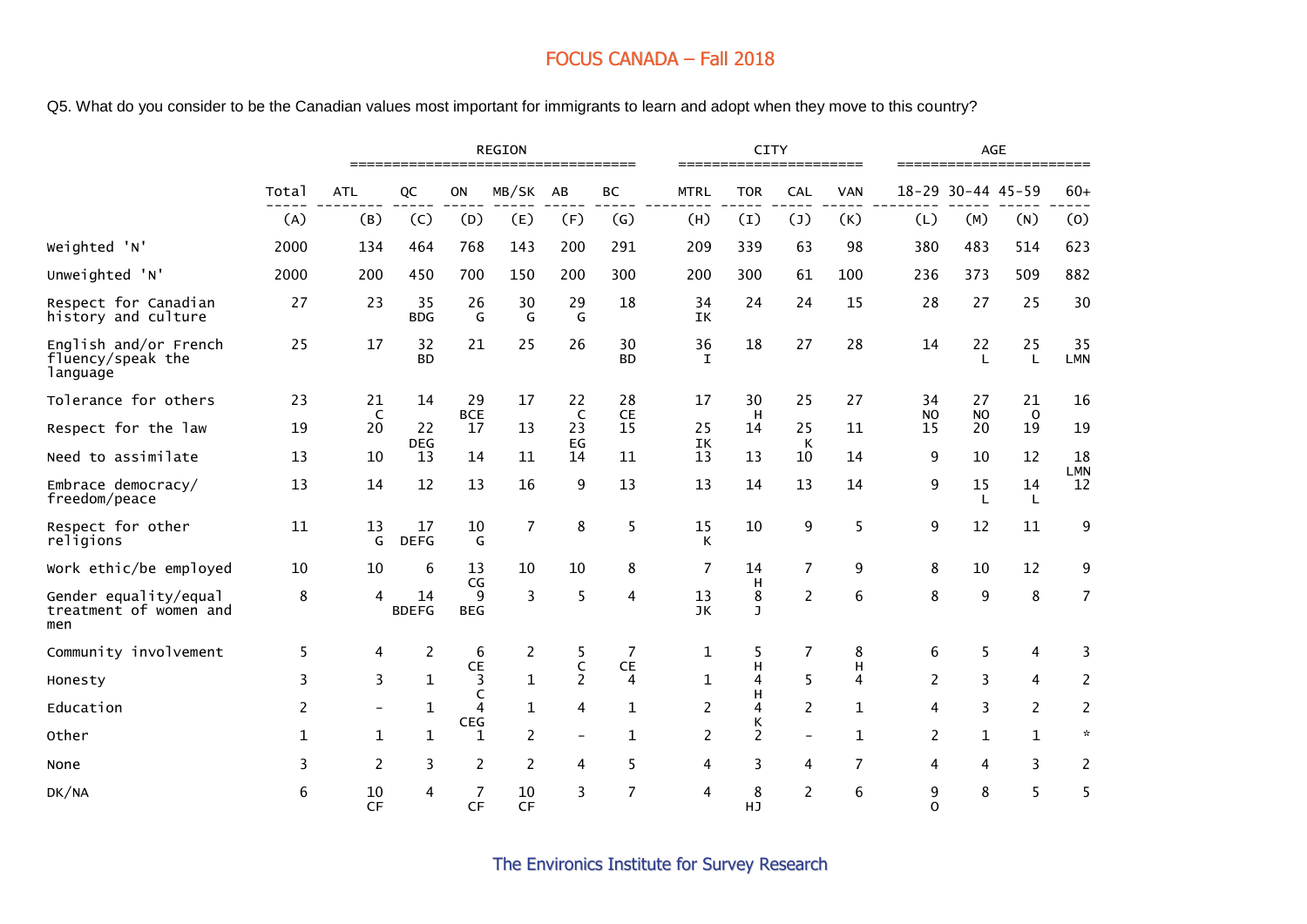Q5. What do you consider to be the Canadian values most important for immigrants to learn and adopt when they move to this country?

|                                                        |       |                | <b>EDUCATION</b> | ====                |                |                | HOUSEHOLD INCOME | ====                |                |                   | COUNTRY/GENERATION | ====            | <b>GENDER</b><br>$=$ = = = = = = = = = = = |                   |
|--------------------------------------------------------|-------|----------------|------------------|---------------------|----------------|----------------|------------------|---------------------|----------------|-------------------|--------------------|-----------------|--------------------------------------------|-------------------|
|                                                        | Total | $<$ HS         |                  | UNI. /<br>COLL POST | $<$ \$30 $K$   | $$30-$         | \$60K \$100K     | \$80- \$100K<br>$+$ | Can.<br>$3rd+$ | Can<br>2nd        | Can                | Other<br>Ctry   | Male                                       | Fem.              |
|                                                        | (A)   | (B)            | (C)              | (D)                 | (E)            | (F)            | (G)              | (H)                 | (I)            | (1)               | (K)                | (L)             | (M)                                        | (N)               |
| Weighted 'N'                                           | 2000  | 547            | 508              | 904                 | 318            | 404            | 441              | 530                 | 1199           | 349               | 1549               | 448             | 970                                        | 1030              |
| Unweighted 'N'                                         | 2000  | 596            | 496              | 867                 | 329            | 433            | 428              | 495                 | 1244           | 334               | 1578               | 418             | 963                                        | 1037              |
| Respect for Canadian<br>history and culture            | 27    | 27             | 30               | 26                  | 24             | 29             | 30               | 26                  | 29<br>ı        | 23                | 27                 | 27              | 25                                         | 29                |
| English and/or French<br>fluency/speak the<br>language | 25    | 29<br>D        | 24               | 23                  | 25             | 27             | 25               | 25                  | 26             | 24                | 26                 | 24              | 25                                         | 25                |
| Tolerance for others                                   | 23    | 18             | 22               | 28<br>BC            | 22             | 22             | 22               | 26                  | 21             | 29<br>IK          | 23                 | 24              | 24                                         | 22                |
| Respect for the law                                    | 19    | 19             | 21               | 17                  | 20             | 24<br>H        | 18               | 16                  | 20<br>J        | 14                | 19<br>J.           | 17              | 17                                         | 20                |
| Need to assimilate                                     | 13    | 14             | 17               | 10                  | 13             | 16             | 11               | 10                  | 12             | 15                | 13                 | 13              | 15                                         | 10                |
| Embrace democracy/<br>freedom/peace                    | 13    | D<br>9         | D<br>12          | 15<br>B             | 14             | Н<br>12        | 12               | 13                  | 14             | 11                | 13                 | 12              | N<br>13                                    | 13                |
| Respect for other<br>religions                         | 11    | 10             | 12               | 11                  | 12             | 11             | 12               | 10                  | 12<br>J        | 8                 | 11                 | 9               | 10                                         | 12                |
| work ethic/be employed                                 | 10    | 8              | 10               | 10                  | 10             | 8              | 8                | 12                  | 8              | 10                | 8                  | 15<br>IΚ        | 8                                          | 11                |
| Gender equality/equal<br>treatment of women and men    | 8     | 4              | 7<br>B           | 11<br><b>BC</b>     | 8              | 6              | 9                | 9                   | 9              | 9                 | 9                  | 6               | $\overline{7}$                             | 9                 |
| Community involvement                                  | 5     | $\overline{c}$ | 5<br>В           | 6<br>B              | 4              | 4              | 3                | 5                   | 4              | 5                 | 4                  | 5               | 4                                          | 5                 |
| Honesty                                                | 3     | $\overline{2}$ | $\overline{2}$   | 3                   | $\overline{c}$ | 5<br>EG        | $\mathbf{1}$     | 2                   | 2              | $\mathbf{1}$      | 2                  | 5<br>JK         | 3                                          | 2                 |
| Education                                              | 2     | 3              | $\overline{2}$   | 3                   | 4              | $\overline{2}$ | $\overline{2}$   | $\overline{2}$      | 2<br>J         | 1                 | 2<br>J             | 5<br><b>IJK</b> | $\overline{2}$                             | 3                 |
| Other                                                  | 1     | $\mathbf{1}$   | $\mathbf{1}$     | $\mathbf{1}$        | FH<br>$\star$  | $\mathcal{R}$  | $\mathbf{1}$     | $\mathbf{1}$        | $\mathbf{1}$   | 3                 | $\mathbf{1}$       | $\mathcal{R}$   | $\mathbf{1}$                               | М<br>$\mathbf{1}$ |
| None                                                   | 3     | 3              | 3                | 3                   | 4              | 3              | $\overline{3}$   | 2                   | 3              | IKL<br>4          | L<br>3             | 3               | 3                                          | 4                 |
| DK/NA                                                  | 6     | 8<br>C         | 4                | 6                   | 9<br>FG        | 5              | 5                | 6                   | 5              | 9<br>$\mathbf{I}$ | 6                  | 8               | 6                                          | 6                 |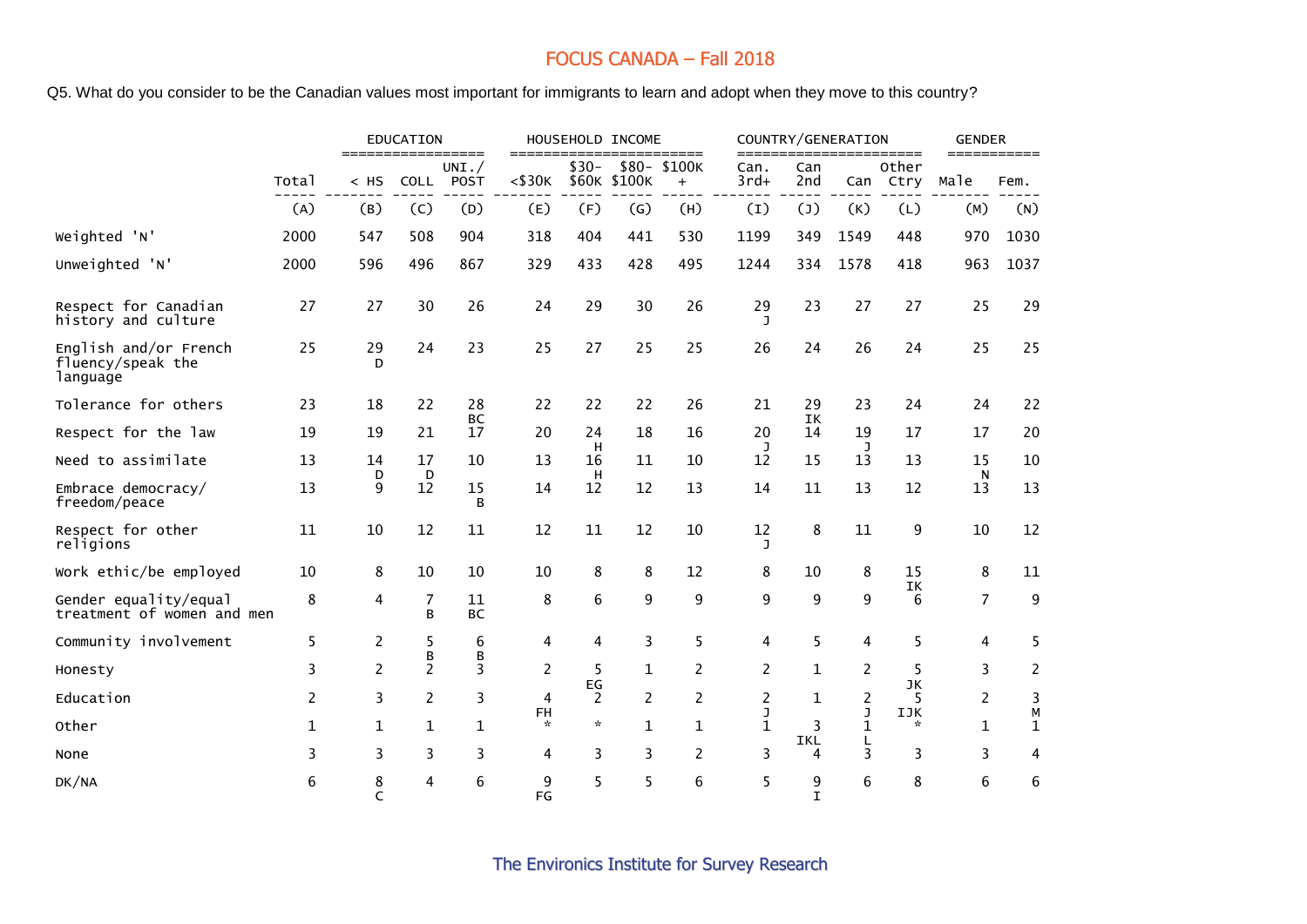Q5. What do you consider to be the Canadian values most important for immigrants to learn and adopt when they move to this country?

|                                                        |                |                  |                             |                               | PARTY SUPPORT            |                          |                              |                   |
|--------------------------------------------------------|----------------|------------------|-----------------------------|-------------------------------|--------------------------|--------------------------|------------------------------|-------------------|
|                                                        | Total          | Liberal          | Cons.                       | <b>NDP</b>                    | <b>Bloc</b><br>Québécois | Green<br>Party           | ========<br>Peoples<br>Party | Undecided         |
|                                                        | (A)            | (B)              | (C)                         | (D)                           | (E)                      | (F)                      | (G)                          | (H)               |
| Weighted 'N'                                           | 2000           | 575              | 531                         | 195                           | 50                       | 172                      | 69                           | 366               |
| Unweighted 'N'                                         | 2000           | 581              | 554                         | 186                           | 51                       | 155                      | 63                           | 368               |
| Respect for Canadian<br>history and culture            | 27             | 24               | 33<br><b>BDF</b>            | 24                            | 40<br><b>BDF</b>         | 16                       | 26                           | 31<br><b>BF</b>   |
| English and/or French<br>fluency/speak the<br>language | 25             | 22               | 29<br><b>BDF</b>            | 17                            | 45<br><b>BCDFH</b>       | 17                       | 28                           | 29<br><b>BDF</b>  |
| Tolerance for others                                   | 23             | 28               | 19                          | 27                            | 5                        | 32                       | 18                           | 19                |
| Respect for the law                                    | 19             | <b>CEH</b><br>18 | Е<br>21                     | <b>CEH</b><br>15              | 26                       | <b>CEGH</b><br>13        | Е<br>27                      | $\mathsf E$<br>18 |
| Need to assimilate                                     | 13             | 10               | F<br>17                     | 9                             | 19                       | 10                       | F<br>13                      | 14                |
| Embrace democracy/<br>freedom/peace                    | 13             | 14               | <b>BDF</b><br>12            | 11                            | 13                       | 19                       | 13                           | 11                |
| Respect for other<br>religions                         | 11             | 9                | 11                          | 12                            | 26<br><b>BCDFH</b>       | 10                       | 21<br><b>BH</b>              | 9                 |
| Work ethic/be employed                                 | 10             | 11               | 11                          | 10                            | 4                        | $\overline{7}$           | 12                           | $\overline{7}$    |
| Gender equality/equal<br>treatment of women and<br>men | 8              | Е<br>9           | E<br>$\overline{7}$         | 9                             | 13                       | 9                        | 14                           | $\overline{7}$    |
| Community involvement                                  | 5              | 4                | 5                           | 5                             | $\overline{\phantom{a}}$ | 5                        | 4                            | 4                 |
| Honesty                                                | 3              | 3                | 3                           | 3                             |                          | 2                        | $\mathbf{1}$                 | 3                 |
| Education                                              | $\overline{2}$ | 3                | $\overline{c}$              | 3                             | $\overline{\phantom{a}}$ | $\overline{\phantom{a}}$ | $\overline{\phantom{0}}$     | 3                 |
| Other                                                  | $\mathbf{1}$   | $\mathbf{1}$     | $\mathcal{R}^{\mathcal{L}}$ | 2                             |                          | 3                        | $\overline{\phantom{0}}$     | $\mathbf{1}$      |
| None                                                   | 3              | $\overline{2}$   | $\overline{c}$              | $\mathsf C$<br>$\overline{7}$ | 5                        | 3                        | $\overline{2}$               | 5                 |
| DK/NA                                                  | 6              | 7                | 5                           | <b>BC</b><br>8                |                          | 6                        | $\overline{\mathbf{4}}$      | BC<br>8           |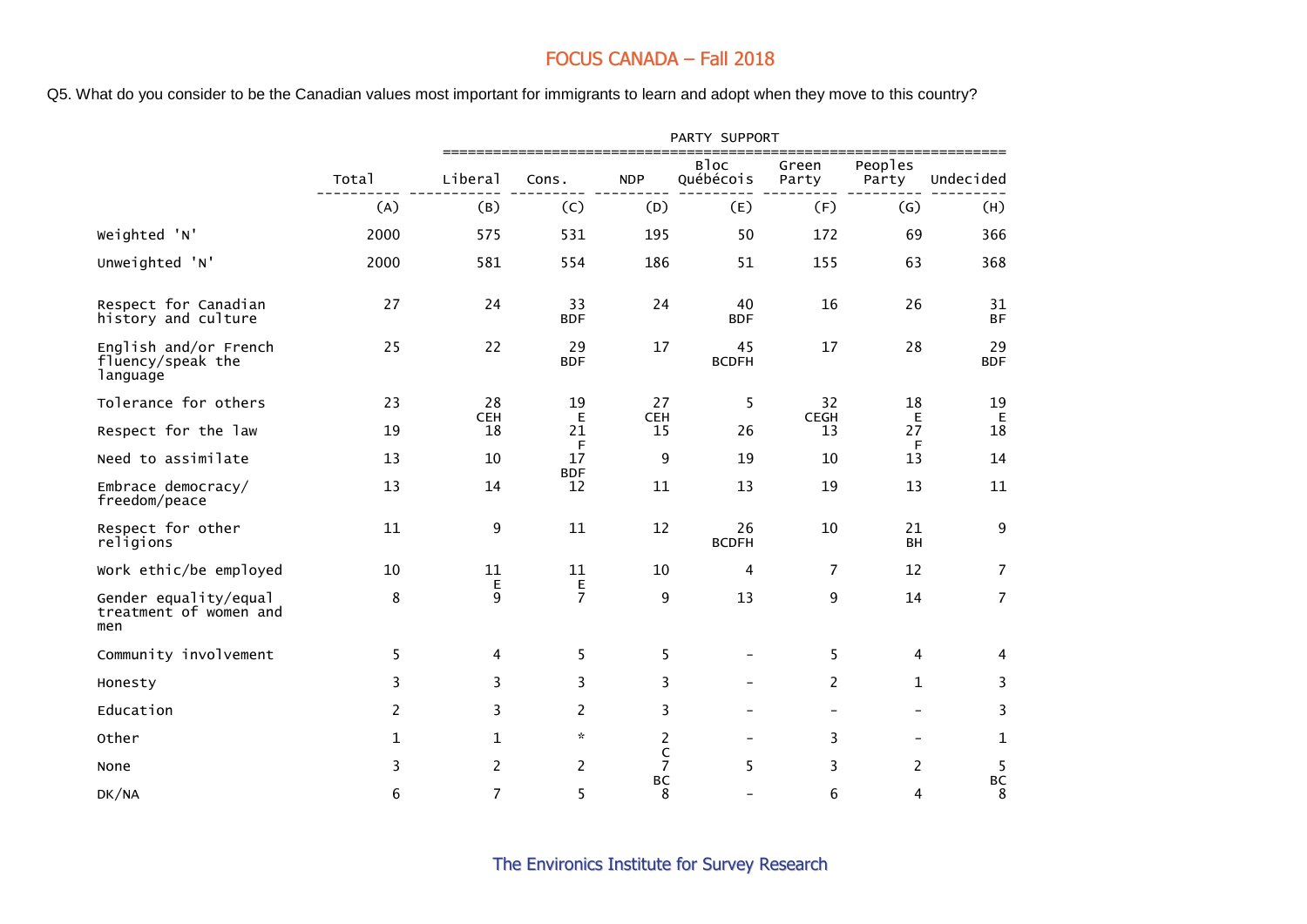#### Q6. In general, what is your opinion of the United States?

|                       |       |            |                |           | <b>REGION</b><br>=============================== |                    |                |                    | CITY       |            |                    |                |                | AGE             |          |
|-----------------------|-------|------------|----------------|-----------|--------------------------------------------------|--------------------|----------------|--------------------|------------|------------|--------------------|----------------|----------------|-----------------|----------|
|                       | Total | <b>ATL</b> | QC             | <b>ON</b> | MB/SK                                            | AB                 | ВC             | <b>MTRL</b>        | <b>TOR</b> | <b>CAL</b> | <b>VAN</b>         | $18 - 29$      |                | $30 - 44$ 45-59 | $60+$    |
|                       | (A)   | (B)        | (C)            | (D)       | (E)                                              | (F)                | (G)            | (H)                | (I)        | (1)        | (K)                | (L)            | (M)            | (N)             | (0)      |
| Weighted 'N'          | 2000  | 134        | 464            | 768       | 143                                              | 200                | 291            | 209                | 339        | 63         | 98                 | 380            | 483            | 514             | 623      |
| Unweighted 'N'        | 2000  | 200        | 450            | 700       | 150                                              | 200                | 300            | 200                | 300        | 61         | 100                | 236            | 373            | 509             | 882      |
| Very favourable       | 8     | 8          | $\overline{7}$ | 8         | 6                                                | 14<br><b>BCDEG</b> | 6              | 8                  | 8          | 9          | 9                  | 9              | 7              | 8               | 8        |
| Somewhat favourable   | 29    | 29         | 28             | 29        | 33                                               | 32                 | 29             | 25                 | 25         | 35         | 25                 | 33<br>$\Omega$ | 32<br>$\Omega$ | 27              | 26       |
| Somewhat unfavourable | 30    | 26         | 29             | 30        | 28                                               | 34                 | 32             | 24                 | 30         | 30         | 36<br>H            | 36<br>$\Omega$ | 30             | 29              | 27       |
| Very unfavourable     | 26    | 32<br>F    | 28<br>F        | 28<br>E   | 22                                               | 14                 | 29<br>F        | 33<br>$\mathbf{I}$ | 31<br>J    | 14         | 26                 | 15             | 23             | 31<br><b>LM</b> | 33<br>LM |
| DK/NA                 | 6     | 5          | 8<br>G         | 5         | 11<br>DG                                         | 5                  | $\overline{4}$ | 10                 | 6          | 12         | 5                  | 6              | 9<br>N         | 4               | 6        |
| Favourable<br>NET:    | 37    | 37         | 35             | 37        | 39                                               | 46<br>CDG          | 35             | 33                 | 33         | 44         | 33                 | 42<br>$\Omega$ | 39             | 36              | 34       |
| Unfavourable<br>NET:  | 57    | 58         | 57<br>F        | 58<br>F   | 50                                               | 48                 | 61<br>F        | 57                 | 61<br>J    | 45         | 62<br>$\mathbf{J}$ | 52             | 52             | 60<br><b>LM</b> | 60<br>LM |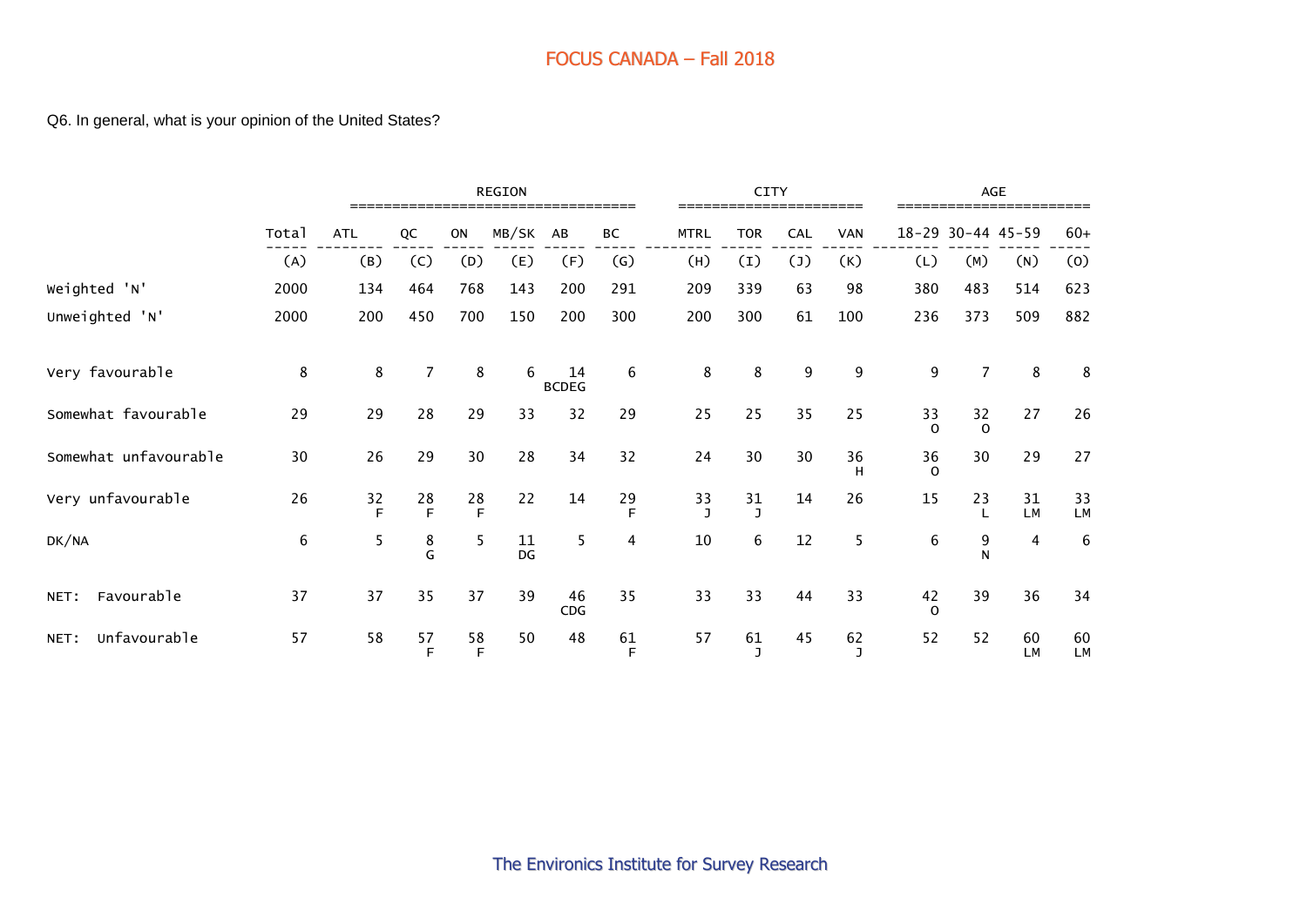#### Q6. In general, what is your opinion of the United States?

|                       |       |                | <b>EDUCATION</b> | =====               |                  |        | HOUSEHOLD INCOME          | =====              |                |                | COUNTRY/GENERATION | $=$ $=$ $=$ $=$ | <b>GENDER</b> |                |
|-----------------------|-------|----------------|------------------|---------------------|------------------|--------|---------------------------|--------------------|----------------|----------------|--------------------|-----------------|---------------|----------------|
|                       | Total | $<$ HS         | <b>COLL</b>      | UNI.<br><b>POST</b> | $<$ \$30 $K$     | $$30-$ | \$60K \$100K              | \$80-\$100K<br>$+$ | Can.<br>$3rd+$ | Can<br>2nd     | Can                | Other<br>Ctry   | Male          | Fem.           |
|                       | (A)   | (B)            | (C)              | (D)                 | (E)              | (F)    | $\left(\mathsf{G}\right)$ | (H)                | (I)            | (1)            | (K)                | (L)             | (M)           | (N)            |
| Weighted 'N'          | 2000  | 547            | 508              | 904                 | 318              | 404    | 441                       | 530                | 1199           | 349            | 1549               | 448             | 970           | 1030           |
| Unweighted 'N'        | 2000  | 596            | 496              | 867                 | 329              | 433    | 428                       | 495                | 1244           | 334            | 1578               | 418             | 963           | 1037           |
| Very favourable       | 8     | $\overline{7}$ | 9                | 8                   | $\boldsymbol{6}$ | 8      | 9                         | 8                  | 8              | 9              | 8                  | 6               | 11<br>N       | 5              |
| Somewhat favourable   | 29    | 31             | 29               | 29                  | 28               | 31     | 26                        | 32                 | 30             | 27             | 30                 | 29              | 33<br>N       | 26             |
| Somewhat unfavourable | 30    | 26             | 29               | 34<br>B             | 28               | 28     | 30                        | 33                 | 30             | 33             | 31                 | 28              | 29            | 31             |
| Very unfavourable     | 26    | 27             | 27               | 26                  | 30               | 28     | 29                        | 23                 | 26             | 28             | 27                 | 26              | 21            | 31<br>М        |
| DK/NA                 | 6     | 9<br>CD        | 5                | 5                   | $_{\rm H}^8$     | 6      | 5                         | 4                  | 5              | $\overline{4}$ | 5                  | 11<br>IJK       | 5             | $\overline{7}$ |
| Favourable<br>NET:    | 37    | 39             | 38               | 36                  | 34               | 39     | 35                        | 40                 | 39             | 36             | 38                 | 35              | 44<br>N       | 31             |
| Unfavourable<br>NET:  | 57    | 53             | 57               | 59<br>B             | 58               | 56     | 59                        | 56                 | 56             | 60             | 57                 | 54              | 50            | 62<br>M        |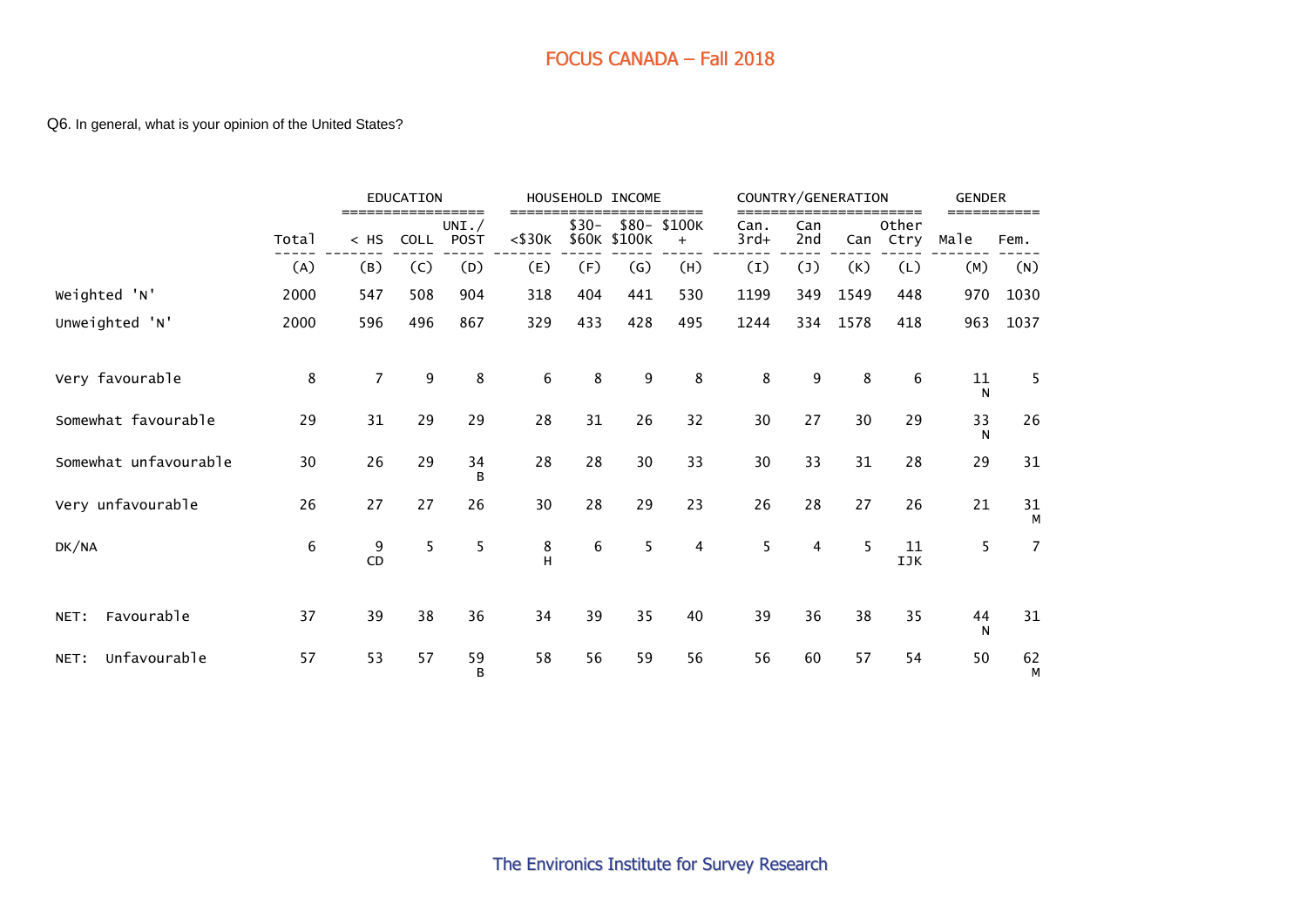|                       |       |                  |                    |                  | PARTY SUPPORT            |                    |                    |                    |
|-----------------------|-------|------------------|--------------------|------------------|--------------------------|--------------------|--------------------|--------------------|
|                       | Total | Liberal          | Cons.              | <b>NDP</b>       | Bloc<br>Québécois        | Green<br>Party     | Peoples<br>Party   | Undecided          |
|                       | (A)   | (B)              | (C)                | (D)              | (E)                      | (F)                | $\left( G\right)$  | (H)                |
| Weighted 'N'          | 2000  | 575              | 531                | 195              | 50                       | 172                | 69                 | 366                |
| Unweighted 'N'        | 2000  | 581              | 554                | 186              | 51                       | 155                | 63                 | 368                |
| Very favourable       | 8     | $\overline{4}$   | 17<br><b>BDFH</b>  | 3                | $\overline{\phantom{a}}$ | $\mathbf{1}$       | 25<br><b>BDFH</b>  | 5                  |
| Somewhat favourable   | 29    | 25               | 39<br><b>BDFH</b>  | 19               | 28                       | 25                 | 38<br><b>BD</b>    | 29<br>D            |
| Somewhat unfavourable | 30    | 35<br>CGH        | 27<br>G            | 36<br><b>CGH</b> | 30                       | 37<br>CGH          | 14                 | 26<br>G            |
| Very unfavourable     | 26    | 33<br><b>CGH</b> | 13                 | 38<br><b>CGH</b> | 37<br>CG                 | 29<br>$\mathsf{C}$ | 19                 | $26$<br>C          |
| DK/NA                 | 6     | 3                | 4                  | 4                | 5                        | 9<br><b>BC</b>     | 3                  | 14<br><b>BCDEG</b> |
| Favourable<br>NET:    | 37    | 28               | 57<br><b>BDEFH</b> | 23               | 28                       | 26                 | 63<br><b>BDEFH</b> | 33<br>D            |
| Unfavourable<br>NET:  | 57    | 68<br><b>CGH</b> | 40                 | 73<br><b>CGH</b> | 67<br><b>CGH</b>         | 65<br>CGH          | 34                 | 53<br>CG           |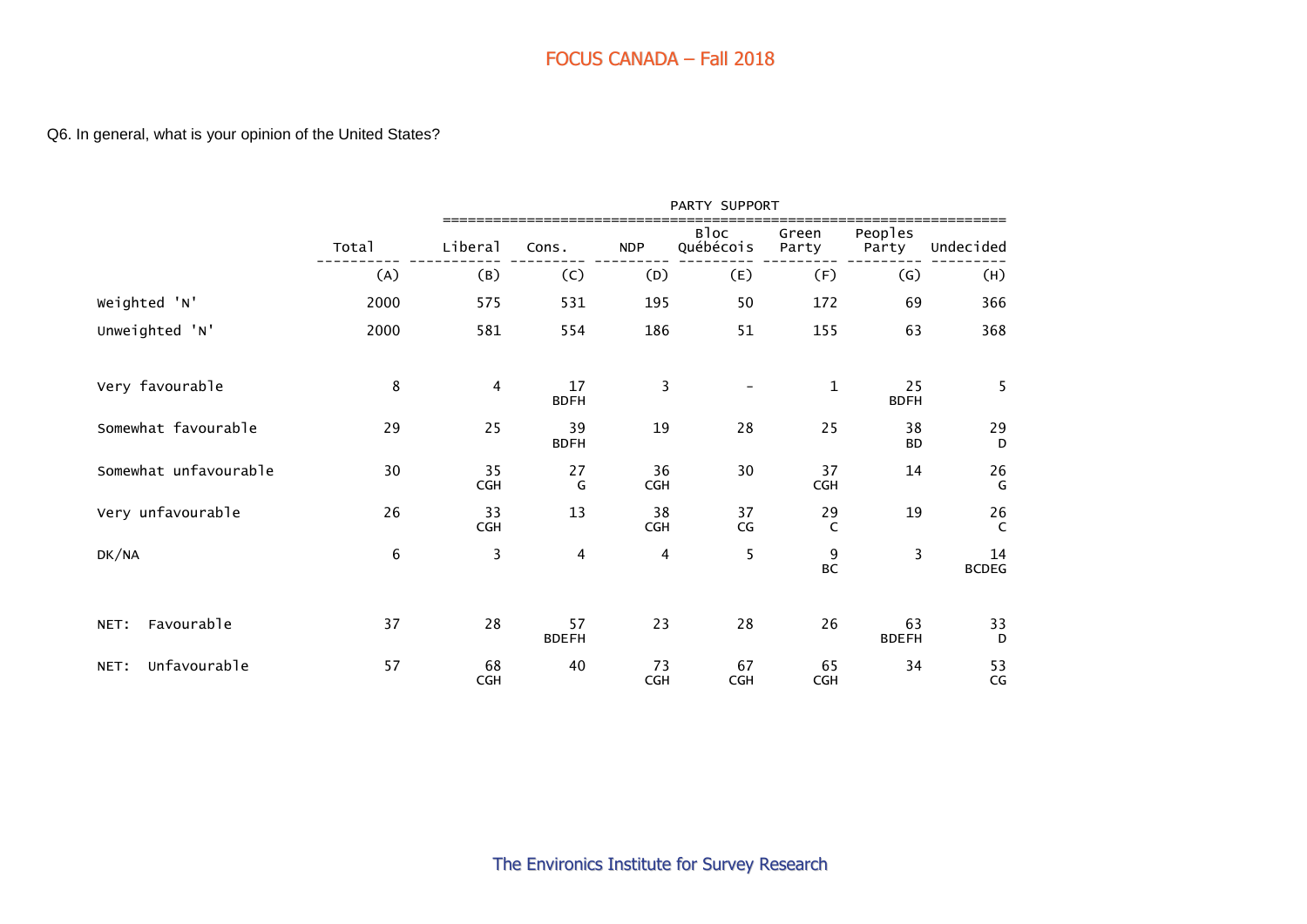Q7. Do you approve or disapprove of the way Donald Trump is handling his job as President of the United States?

|                |       |            |                  |           | <b>REGION</b><br>=================================== |                    |         |                | <b>CITY</b><br>====================== |     |            |               |                   | AGE<br>======================= |          |
|----------------|-------|------------|------------------|-----------|------------------------------------------------------|--------------------|---------|----------------|---------------------------------------|-----|------------|---------------|-------------------|--------------------------------|----------|
|                | Total | <b>ATL</b> | QC               | <b>ON</b> | MB/SK AB                                             |                    | ВC      | <b>MTRL</b>    | TOR                                   | CAL | <b>VAN</b> |               | 18-29 30-44 45-59 |                                | $60+$    |
|                | (A)   | (B)        | (C)              | (D)       | (E)                                                  | (F)                | (G)     | (H)            | (I)                                   | (J) | (K)        | (L)           | (M)               | (N)                            | (0)      |
| Weighted 'N'   | 2000  | 134        | 464              | 768       | 143                                                  | 200                | 291     | 209            | 339                                   | 63  | 98         | 380           | 483               | 514                            | 623      |
| Unweighted 'N' | 2000  | 200        | 450              | 700       | 150                                                  | 200                | 300     | 200            | 300                                   | 61  | 100        | 236           | 373               | 509                            | 882      |
| Approve        | 13    | 14         | 10               | 12        | 14                                                   | 24<br><b>BCDEG</b> | 15<br>C | 10             | 11                                    | 20  | 17         | 17<br>$\circ$ | 14                | 13                             | 11       |
| Disapprove     | 78    | 77<br>E    | 83<br><b>EFG</b> | 80<br>F   | 75<br>F                                              | 64                 | 76<br>E | 83<br>JK       | 80                                    | 66  | 72         | 75            | 72                | 80<br>M                        | 82<br>LМ |
| DK/NA          | 9     | 9          |                  | 8         | 11                                                   | 12                 | 8       | $\overline{7}$ | 9                                     | 14  | 11         |               | 13<br><b>NOL</b>  | 7                              | 7        |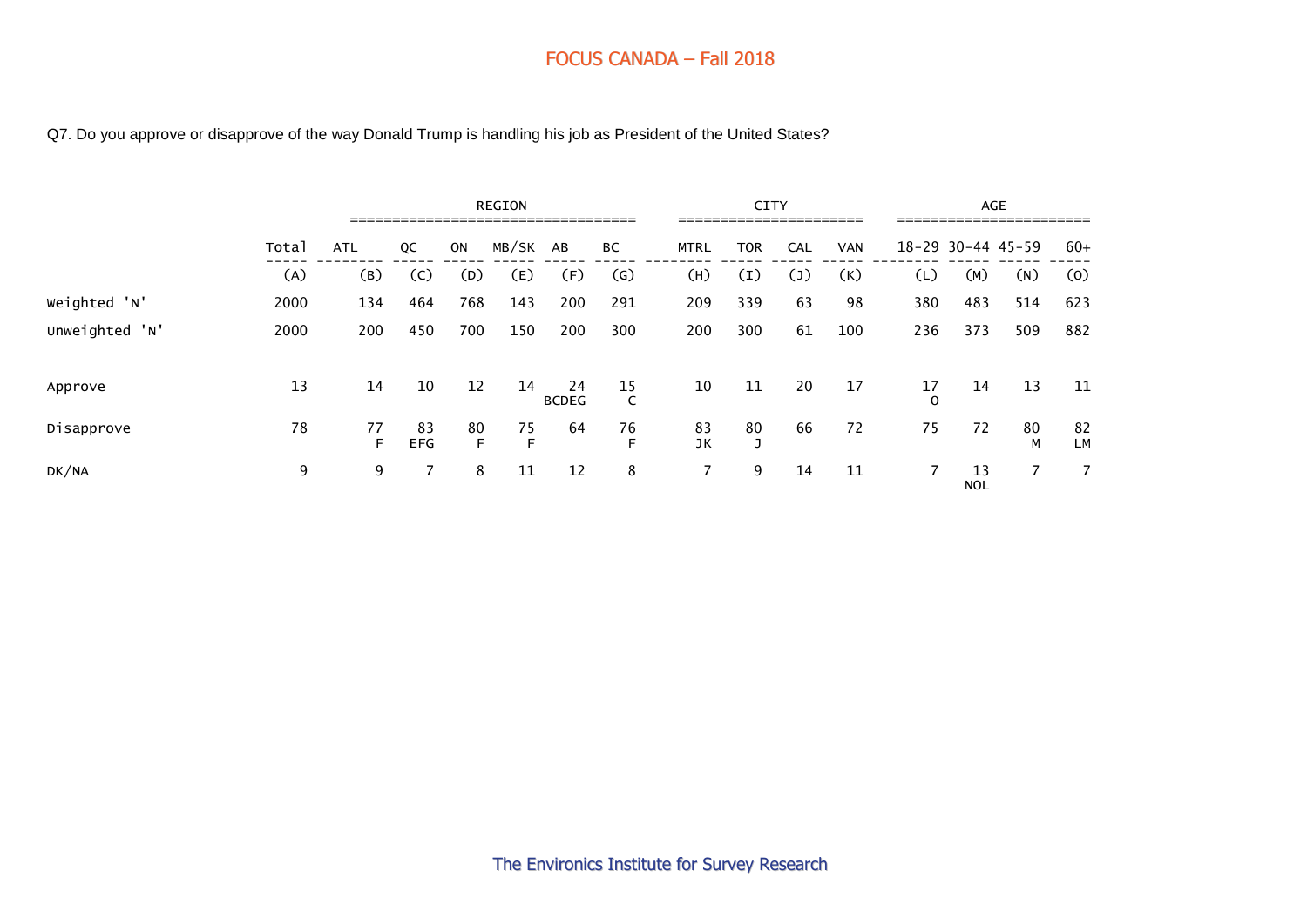Q7. Do you approve or disapprove of the way Donald Trump is handling his job as President of the United States?

|                |       |                    | <b>EDUCATION</b><br>:============== |                  |              |                 | HOUSEHOLD INCOME          |                    | COUNTRY/GENERATION |                   |      | —————         | <b>GENDER</b> |         |
|----------------|-------|--------------------|-------------------------------------|------------------|--------------|-----------------|---------------------------|--------------------|--------------------|-------------------|------|---------------|---------------|---------|
|                | Total | $<$ HS             | <b>COLL</b>                         | UNI. $/$<br>POST | $<$ \$30 $K$ | $$30-$<br>\$60K | \$100K                    | \$80-\$100K<br>$+$ | Can.<br>$3rd+$     | Can<br>2nd        | Can  | Other<br>Ctry | Male          | Fem.    |
|                | (A)   | (B)                | (C)                                 | (D)              | (E)          | (F)             | $\left(\mathsf{G}\right)$ | (H)                | (1)                | $\left( 1\right)$ | (K)  | (L)           | (M)           | (N)     |
| Weighted 'N'   | 2000  | 547                | 508                                 | 904              | 318          | 404             | 441                       | 530                | 1199               | 349               | 1549 | 448           | 970           | 1030    |
| Unweighted 'N' | 2000  | 596                | 496                                 | 867              | 329          | 433             | 428                       | 495                | 1244               | 334               | 1578 | 418           | 963           | 1037    |
| Approve        | 13    | 16<br>D            | 17<br>D                             | 10               | 11           | 15              | 13                        | 13                 | 14                 | 11                | 13   | 15            | 19<br>N       | 8       |
| Disapprove     | 78    | 73                 | 77                                  | 82<br>BC         | 77           | 77              | 79                        | 80                 | 78                 | 81                | 79   | 75            | 73            | 82<br>М |
| DK/NA          | 9     | 11<br>$\mathsf{C}$ | $\overline{7}$                      | 8                | 11           | 9               | 8                         | $\overline{7}$     | 8                  | 8                 | 8    | 10            |               | 10      |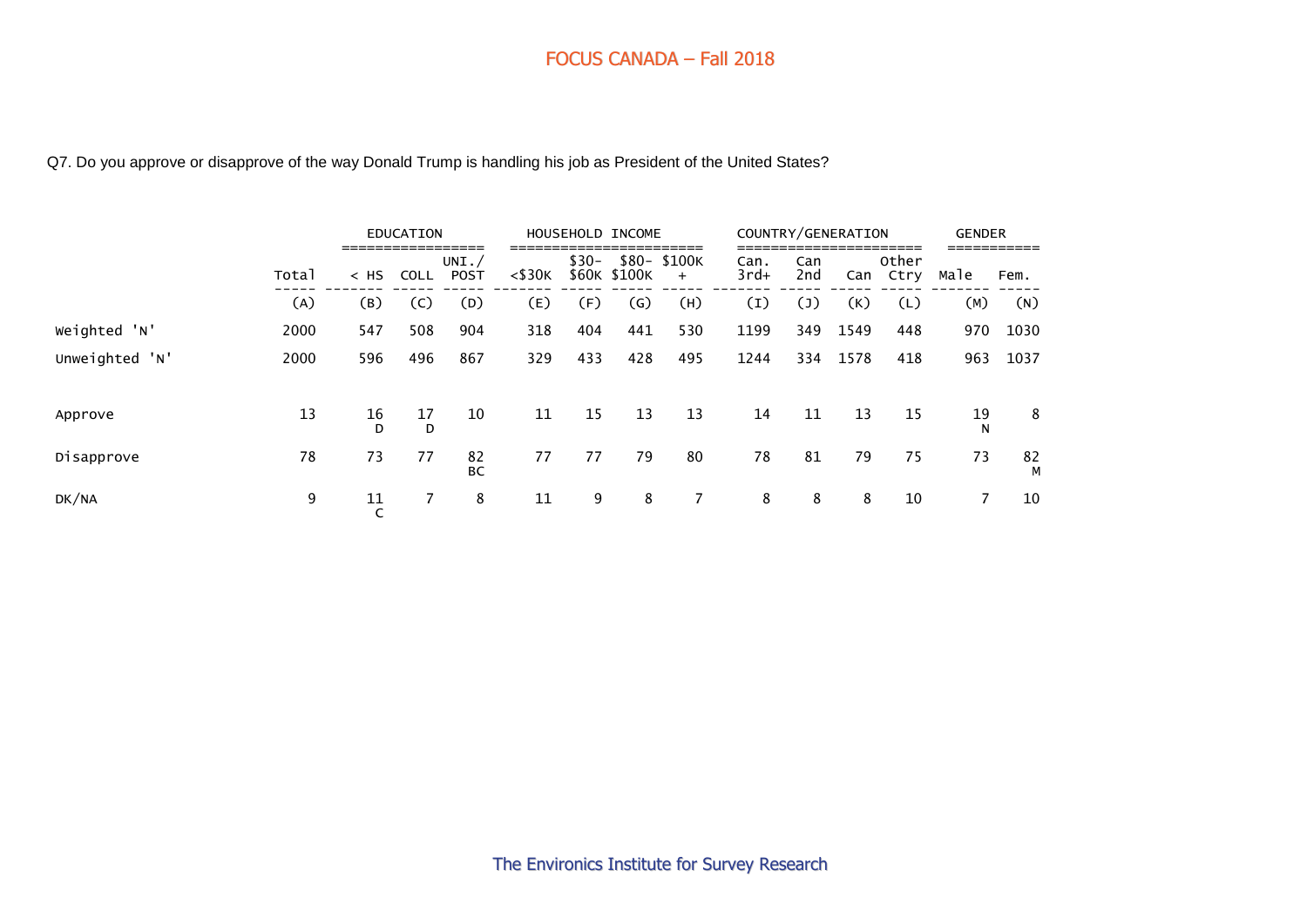Q7. Do you approve or disapprove of the way Donald Trump is handling his job as President of the United States?

|                |       |                  |                    |                  | PARTY SUPPORT     |                  |                     |                     |
|----------------|-------|------------------|--------------------|------------------|-------------------|------------------|---------------------|---------------------|
|                | Total | Liberal          | Cons.              | <b>NDP</b>       | Bloc<br>Québécois | Green<br>Party   | Peoples<br>Party    | Undecided           |
|                | (A)   | (B)              | (C)                | (D)              | (E)               | (F)              | (G)                 | (H)                 |
| Weighted 'N'   | 2000  | 575              | 531                | 195              | 50                | 172              | 69                  | 366                 |
| Unweighted 'N' | 2000  | 581              | 554                | 186              | 51                | 155              | 63                  | 368                 |
| Approve        | 13    | $\overline{4}$   | 30<br><b>BDEFH</b> | 5                | 11                | $\overline{7}$   | 47<br><b>BCDEFH</b> | $\overline{7}$      |
| Disapprove     | 78    | 92<br><b>CGH</b> | 59                 | 91<br><b>CGH</b> | 85<br>CG          | 87<br><b>CGH</b> | 46                  | 76<br>CG            |
| DK/NA          | 9     | 4                | 11<br><b>BDEF</b>  | 4                | 4                 | 6                | $\overline{ }$      | 17<br><b>BCDEFG</b> |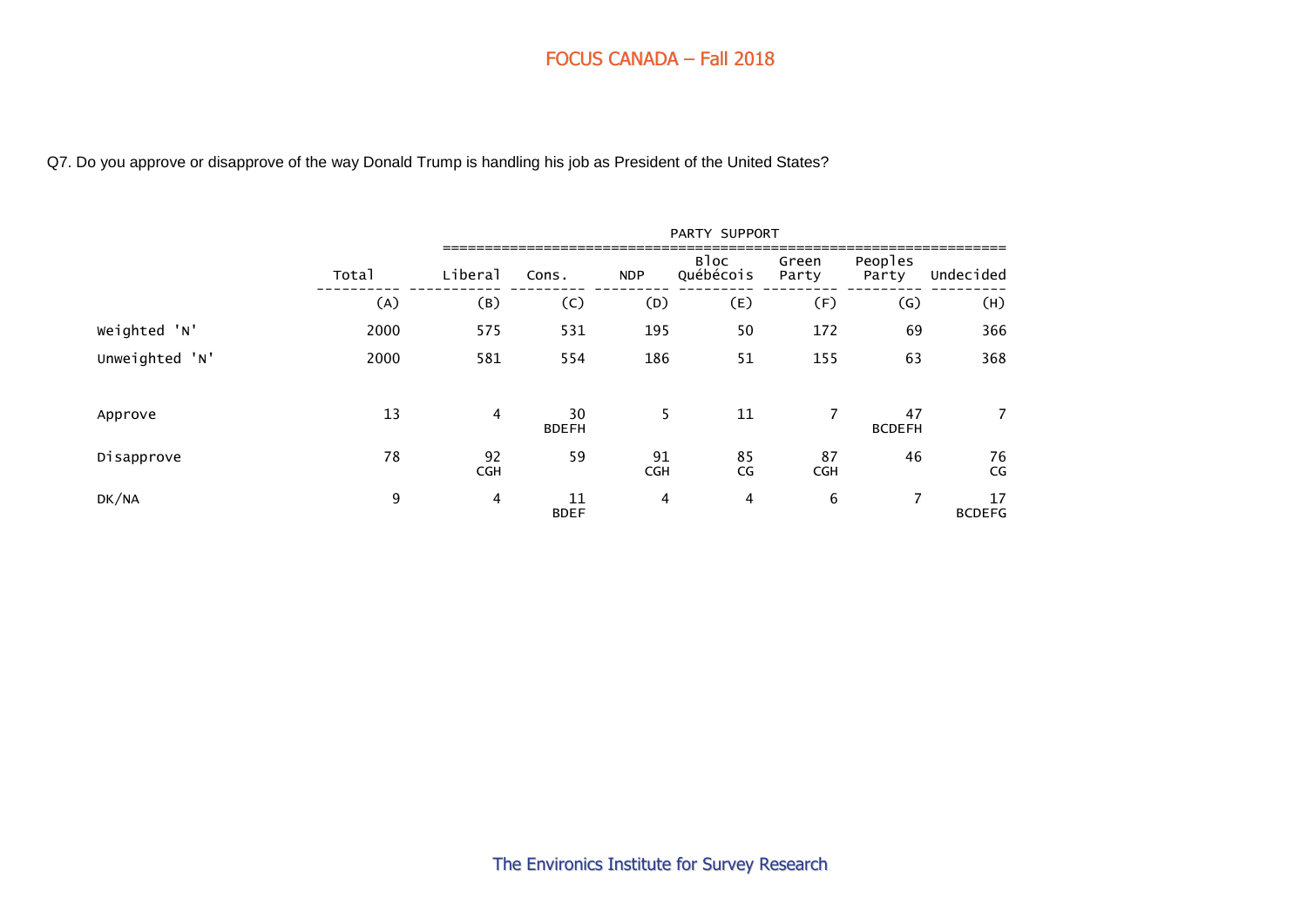#### Q12. If a Canadian federal election were held today, which one of the following parties would you vote for?

|                                                                  |                |                    |                  |                   | <b>REGION</b>      |                   |                    |                    | <b>CITY</b>      |                  |                |                  |                | AGE             |                  |
|------------------------------------------------------------------|----------------|--------------------|------------------|-------------------|--------------------|-------------------|--------------------|--------------------|------------------|------------------|----------------|------------------|----------------|-----------------|------------------|
|                                                                  | Total          | <b>ATL</b>         | QC               | ON                | MB/SK              | AB                | BC                 | <b>MTRL</b>        | <b>TOR</b>       | CAL              | <b>VAN</b>     | $18 - 29$        |                | $30 - 44$ 45-59 | $60+$            |
|                                                                  | (A)            | (B)                | (C)              | (D)               | (E)                | (F)               | (G)                | (H)                | (1)              | (1)              | (K)            | (L)              | (M)            | (N)             | (0)              |
| Weighted 'N'                                                     | 2000           | 134                | 464              | 768               | 143                | 200               | 291                | 209                | 339              | 63               | 98             | 380              | 483            | 514             | 623              |
| Unweighted 'N'                                                   | 2000           | 200                | 450              | 700               | 150                | 200               | 300                | 200                | 300              | 61               | 100            | 236              | 373            | 509             | 882              |
| The Liberal Party                                                | 27             | 37<br><b>CEFG</b>  | 26<br>G          | 32<br><b>CEFG</b> | 19                 | 19                | 18                 | 29                 | 38<br><b>HJK</b> | 20               | 22             | 24               | 24             | 29              | 29               |
| The Conservative Party                                           | 25             | 22<br>$\mathsf{C}$ | 13               | 27<br>C           | 32<br>$\mathsf{C}$ | 41<br><b>BCDG</b> | 25<br>C            | 13                 | 24<br>H          | 43<br><b>HIK</b> | 22             | 23               | 24             | 24              | 27               |
| The New Democratic Party                                         | 9              | 4                  | $\overline{7}$   | 11<br><b>BCF</b>  | $9\,$              | 4                 | 12<br><b>BCF</b>   | 5                  | 10<br>н          | 5                | 16<br>HJ       | 12               | $11\,$         | $\overline{7}$  | 8                |
| Green Party of Canada                                            | 8              | 6                  | 7<br>F           | 5                 | 9<br>F             | 4                 | 19<br><b>BCDEF</b> | 3                  | 6                | 3                | 17<br>HIJ      | 15<br><b>NOM</b> | $\overline{7}$ | 6               | 5                |
| The new Peoples Party of<br>Canada, founded by<br>Maxime Bernier | 3              | -5<br>EG           | 5<br><b>DEG</b>  | 2                 | $\mathbf{1}$       | 5<br>EG           | 1                  | 3                  | $\overline{c}$   | 4                | $\mathbf 1$    | 4                | 3              | 3               | $\overline{2}$   |
| The Bloc Québécois                                               | $\overline{c}$ |                    | 10               |                   |                    |                   |                    | 11                 |                  |                  |                | $\mathcal{R}$    | 4              | 3<br>L          | $\frac{2}{L}$    |
| Other (Do not specify)                                           | $\overline{c}$ | $\overline{c}$     | 3<br>D           | $\mathbf{1}$      | $\mathbf{1}$       | $\overline{c}$    | 3<br>D             | 3                  | $\mathbf{1}$     |                  | 2              | $\overline{2}$   | 2              | $\overline{2}$  | $\mathbf 1$      |
| Undecided/Too early to<br>say                                    | 13             | 10                 | 18<br><b>BDG</b> | 9                 | 15                 | 16<br>D           | 11                 | 18<br>$\mathsf{T}$ | 8                | 12               | 13             | 11               | 12             | 14              | 13               |
| DK/NA                                                            | $\overline{7}$ | 8                  | 8                | $\overline{7}$    | 10                 | $\overline{7}$    | 6                  | 8                  | 6                | 11               | 5              | 8                | 9              | $\overline{7}$  | 6                |
| Refused to answer                                                | 5              | 6                  | 5                | 6                 | 6                  | $\overline{c}$    | 4                  | 6                  | 5                | 3                | $\overline{2}$ | $\mathbf{1}$     | 5              | 6<br>L          | 6<br>$\mathsf L$ |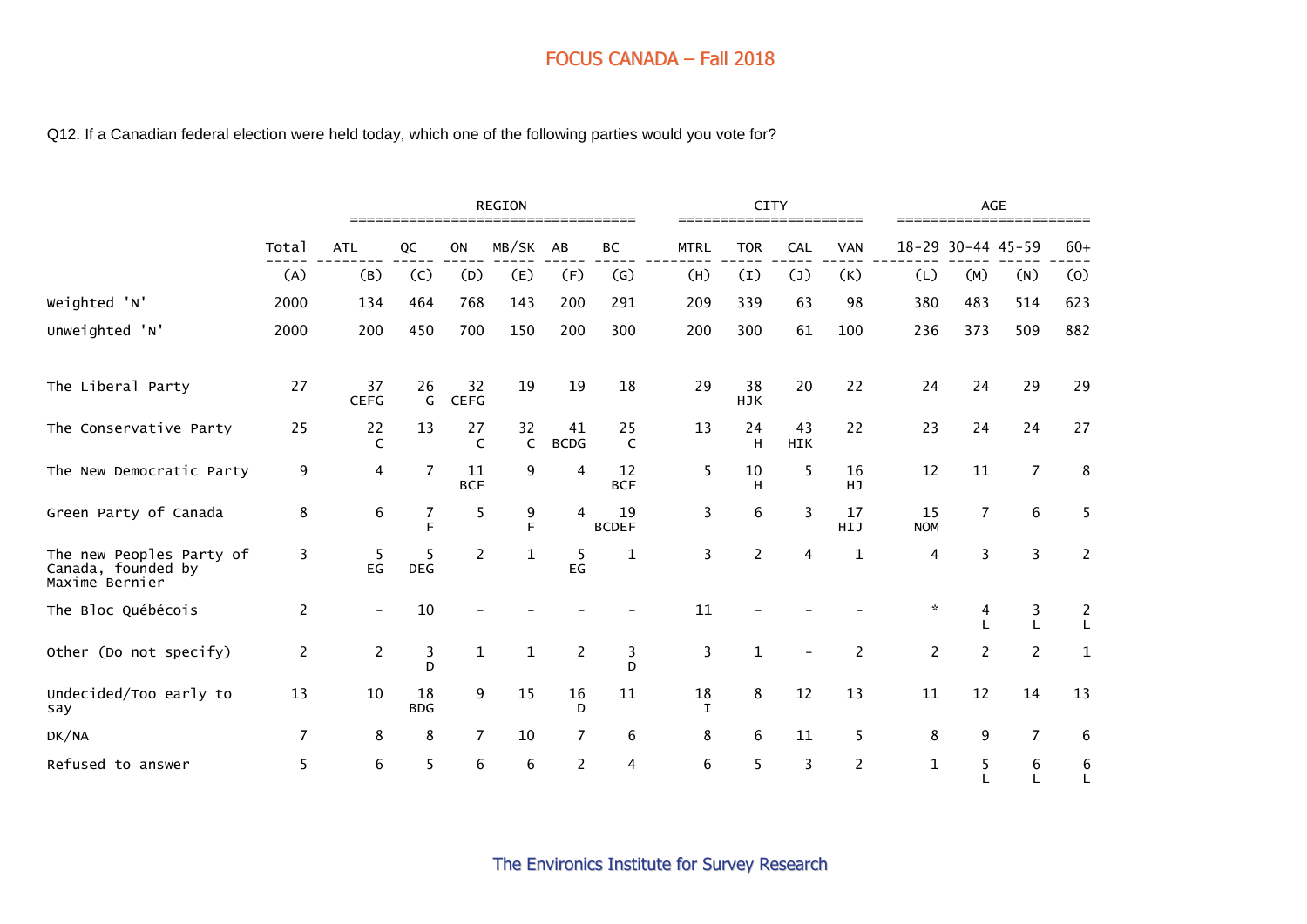#### Q12. If a Canadian federal election were held today, which one of the following parties would you vote for?

|                                                                  |       |                     | EDUCATION         |                     |                      |          | HOUSEHOLD INCOME |                                    |                |                 | COUNTRY/GENERATION |                        | <b>GENDER</b>  |                     |
|------------------------------------------------------------------|-------|---------------------|-------------------|---------------------|----------------------|----------|------------------|------------------------------------|----------------|-----------------|--------------------|------------------------|----------------|---------------------|
|                                                                  | Total | $<$ HS              | ================= | UNI. /<br>COLL POST | ====<br>$<$ \$30 $K$ | $$30-$   | \$60K \$100K     | $:= = = = =$<br>\$80-\$100K<br>$+$ | Can.<br>$3rd+$ | Can<br>2nd      | Can                | =====<br>Other<br>Ctry | Male           | ===========<br>Fem. |
|                                                                  | (A)   | (B)                 | (C)               | (D)                 | (E)                  | (F)      | (G)              | (H)                                | (I)            | (1)             | (K)                | (L)                    | (M)            | (N)                 |
| Weighted 'N'                                                     | 2000  | 547                 | 508               | 904                 | 318                  | 404      | 441              | 530                                | 1199           | 349             | 1549               | 448                    | 970            | 1030                |
| Unweighted 'N'                                                   | 2000  | 596                 | 496               | 867                 | 329                  | 433      | 428              | 495                                | 1244           | 334             | 1578               | 418                    | 963            | 1037                |
| The Liberal Party                                                | 27    | 21                  | 22                | 33<br><b>BC</b>     | 24                   | 23       | 29<br>F          | 30<br>F                            | 24             | 25              | 25                 | 34<br>IJK              | 26             | 27                  |
| The Conservative Party                                           | 25    | 27                  | 28                | 23                  | 16                   | 27<br>E  | 27<br>Е          | 29<br>Е                            | 26<br>L        | 29<br>L         | 26<br>L            | 20                     | 30<br>N        | 20                  |
| The New Democratic Party                                         | 9     | 6                   | 9                 | 11<br>B             | 10                   | 9        | 12               | 9                                  | 9              | 13<br><b>IL</b> | 9                  | 7                      | 8              | 10                  |
| Green Party of Canada                                            | 8     | $\overline{7}$      | 8                 | 8                   | 12<br>GH             | 11<br>GH | 6                | 5                                  | 9              | 7               | 8                  | 5                      | 6              | 9                   |
| The new Peoples Party of<br>Canada, founded by<br>Maxime Bernier | 3     | 4                   | 3                 | 3                   | 4                    | 2        | 3                | 3                                  | 3              | $\overline{c}$  | 3                  | $\overline{2}$         | 4<br>N         | $\overline{c}$      |
| The Bloc Québécois                                               | 2     | 2                   | $\overline{c}$    | 2                   | 3                    | 3        | 2                | 2                                  | 3              | $\mathcal{R}$   | $\overline{c}$     | 2                      | $\overline{c}$ | 3                   |
| Other (Do not specify)                                           | 2     | $\overline{4}$<br>D | $\overline{c}$    | $\star$             | 3<br>H               | 3<br>H   | $\mathbf{1}$     | $\star$                            | 2              | $\mathbf{1}$    | $\overline{2}$     | $\mathbf{1}$           | $\overline{2}$ | $\overline{2}$      |
| Undecided/Too early to<br>say                                    | 13    | 15<br>D             | 14                | 10                  | 15<br>G              | 13       | 10               | 12                                 | 13<br>ı        | 9               | 12                 | 13                     | 11             | 14<br>М             |
| DK/NA                                                            | 7     | 9                   | 8                 | 6                   | 11<br><b>FGH</b>     | 5        | 5                | 5                                  | 6              | $\overline{7}$  | 6                  | 10<br>IK               | 6              | 8                   |
| Refused to answer                                                | 5     | 6                   | 4                 | 4                   | $\overline{2}$       | 3        | 5.               | 3                                  | 5              | 6               | 5                  | 5                      | 5              | 5                   |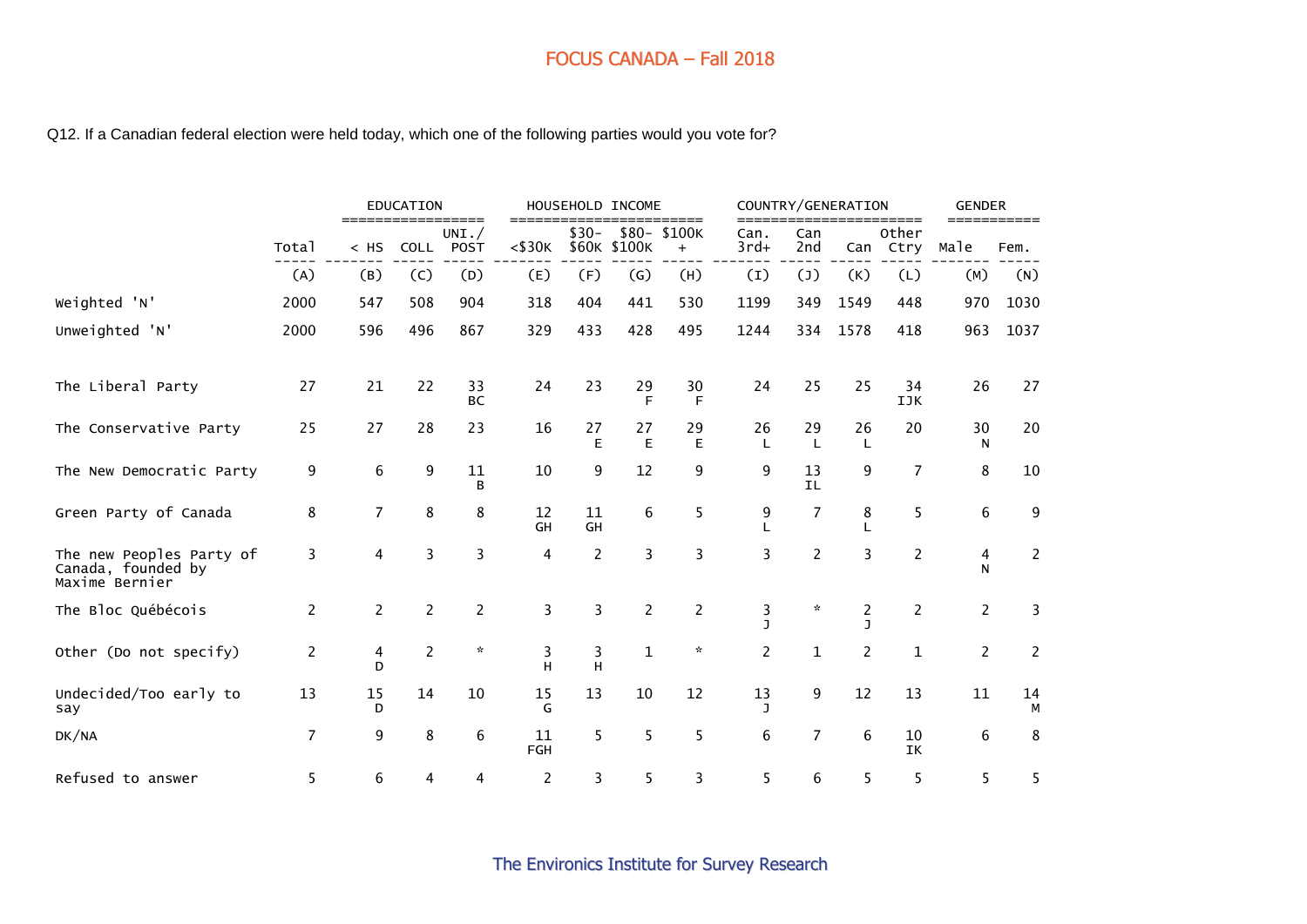Q12. If a Canadian federal election were held today, which one of the following parties would you vote for?

|                                                                  |                |                       |                          |                          | PARTY SUPPORT            |                |                   |                                    |
|------------------------------------------------------------------|----------------|-----------------------|--------------------------|--------------------------|--------------------------|----------------|-------------------|------------------------------------|
|                                                                  | Total          | Liberal               | Cons.                    | <b>NDP</b>               | <b>Bloc</b><br>Québécois | Green<br>Party | Peoples<br>Party  | Undecided                          |
|                                                                  | (A)            | (B)                   | (C)                      | (D)                      | (E)                      | (F)            | $\left( G\right)$ | (H)                                |
| Weighted 'N'                                                     | 2000           | 575                   | 531                      | 195                      | 50                       | 172            | 69                | 366                                |
| Unweighted 'N'                                                   | 2000           | 581                   | 554                      | 186                      | 51                       | 155            | 63                | 368                                |
| The Liberal Party                                                | 27             | 93                    |                          |                          |                          |                |                   |                                    |
| The Conservative Party                                           | 25             |                       | 94                       |                          |                          |                |                   |                                    |
| The New Democratic Party                                         | 9              |                       | $\overline{\phantom{a}}$ | 92                       |                          |                |                   |                                    |
| Green Party of Canada                                            | 8              |                       | $\qquad \qquad -$        | $\overline{\phantom{0}}$ |                          | 88             |                   |                                    |
| The new Peoples Party of<br>Canada, founded by<br>Maxime Bernier | 3              |                       |                          |                          |                          |                | 88                |                                    |
| The Bloc Québécois                                               | 2              |                       |                          |                          | 89                       |                |                   |                                    |
| Other (Do not specify)                                           | $\overline{c}$ |                       |                          |                          |                          |                |                   |                                    |
| Undecided/Too early to<br>say                                    | 13             | 5.                    | 4                        | 5                        | 9                        | 3              | 6                 | 48<br><b>BCDEFG</b>                |
| DK/NA                                                            | $\overline{7}$ | $\mathbf{2}^{\prime}$ | $\mathbf{1}$             | 2                        | $\overline{c}$           | 7              | 6                 | 29                                 |
| Refused to answer                                                | 5              | $\mathbf{1}$          | $\mathbf{1}$             | $\mathcal{R}$            |                          | ВC<br>2        |                   | <b>BCDEFG</b><br>23<br><b>BCDF</b> |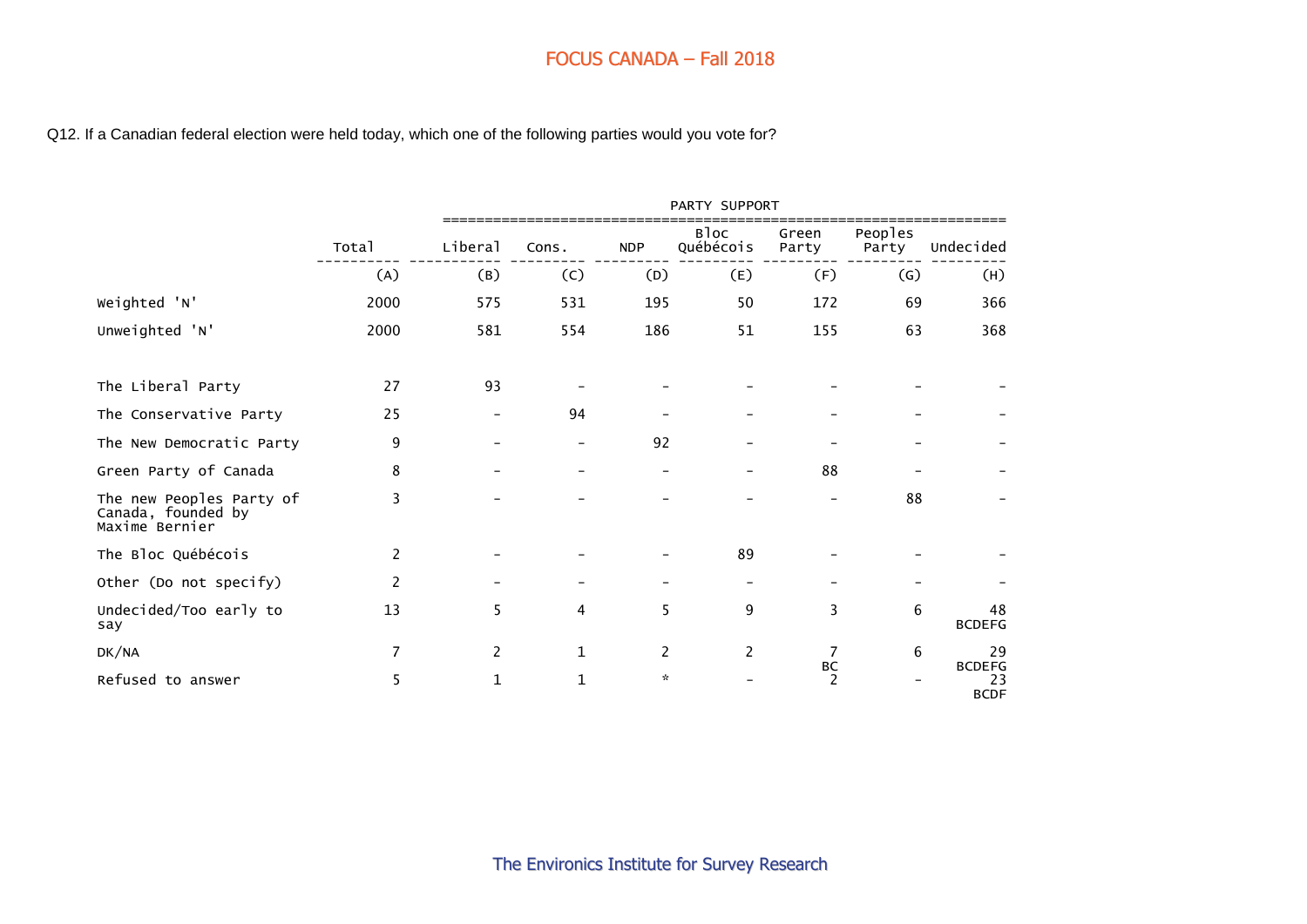#### Q13. Perhaps you have not yet made up your mind; is there nevertheless a party you might be inclined to support?

BASE: All respondents undecided at Q12

|                                                                  |                |                | ============== |                | <b>REGION</b> | ---------- |              |             | <b>CITY</b>    |     |            |                |                          | <b>AGE</b><br>================== |                 |
|------------------------------------------------------------------|----------------|----------------|----------------|----------------|---------------|------------|--------------|-------------|----------------|-----|------------|----------------|--------------------------|----------------------------------|-----------------|
|                                                                  | Total          | <b>ATL</b>     | QC             | ON             | MB/SK         | AB         | ВC           | <b>MTRL</b> | <b>TOR</b>     | CAL | <b>VAN</b> |                |                          | 18-29 30-44 45-59                | $60+$           |
|                                                                  | (A)            | (B)            | (C)            | (D)            | (E)           | (F)        | (G)          | (H)         | (1)            | (1) | (K)        | (L)            | (M)                      | (N)                              | (0)             |
| Weighted 'N'                                                     | 495            | 32             | 141            | 166            | 43            | 49         | 62           | 67          | 63             | 16  | 19         | 75             | 123                      | 139                              | 157             |
| Unweighted 'N'                                                   | 502            | 53             | 140            | 154            | 44            | 47         | 64           | 66          | 58             | 15  | 19         | 47             | 93                       | 143                              | 219             |
| The Liberal Party                                                | 8              | 13             | 8              | 8              |               | 3          | 15<br>F      | 6           | 10             | 8   | 13         |                | 7                        | 11                               | 10              |
| The Conservative Party                                           | 6              | 5              | 5              | 6              | 12            | 14         | 2            | 4           | 8              | 16  |            |                | 8                        | $\,8\,$                          | $\overline{7}$  |
| The New Democratic Party                                         | 3              | 4              | 5              | $\overline{2}$ | 6             | 5          |              | 3           |                |     |            | $\overline{2}$ | 2                        | 5                                | 3               |
| The Bloc Québécois                                               | $\mathbf 1$    |                | 4              |                |               |            |              |             |                |     |            |                | 1                        | $\mathbf{1}$                     | $\overline{c}$  |
| Green Party of Canada                                            | 4              | 12<br>CDF      | 2              | 3              | 3             | 3          | 8            | 3           | $\overline{7}$ |     | 5          | 8              | 3                        | 4                                | $\overline{c}$  |
| The new Peoples Party of<br>Canada, founded by<br>Maxime Bernier | $\overline{c}$ | 2              |                | 3              | 3             | 3          |              |             | 3              |     |            | 4              | $\overline{\phantom{a}}$ |                                  | $\mathbf{1}$    |
| Other (Do not specify)                                           | $\overline{2}$ | $\overline{2}$ | $\overline{2}$ | $\mathbf{1}$   | 4             | 3          | $\mathbf{1}$ | 1           |                |     |            | 2              | 3                        | $\mathbf{1}$                     | $\mathbf{1}$    |
| Undecided/Too early to<br>say                                    | 34             | 29             | 41             | 33             | 28            | 36         | 29           | 40          | 33             | 28  | 42         | 44             | 33                       | 28                               | 37              |
| DK/NA                                                            | 25             | 18             | 21             | 26             | 27            | 30         | 28           | 23          | 25             | 45  | 27         | 30<br>$\Omega$ | 31<br>$\mathbf 0$        | 26<br>$\mathbf 0$                | 15              |
| Refused to answer                                                | 15             | 16             | 13             | 19<br>E        | 17            | 5          | 15           | 16          | 14             |     | 12         | 8              | 9                        | 15                               | 22<br><b>LM</b> |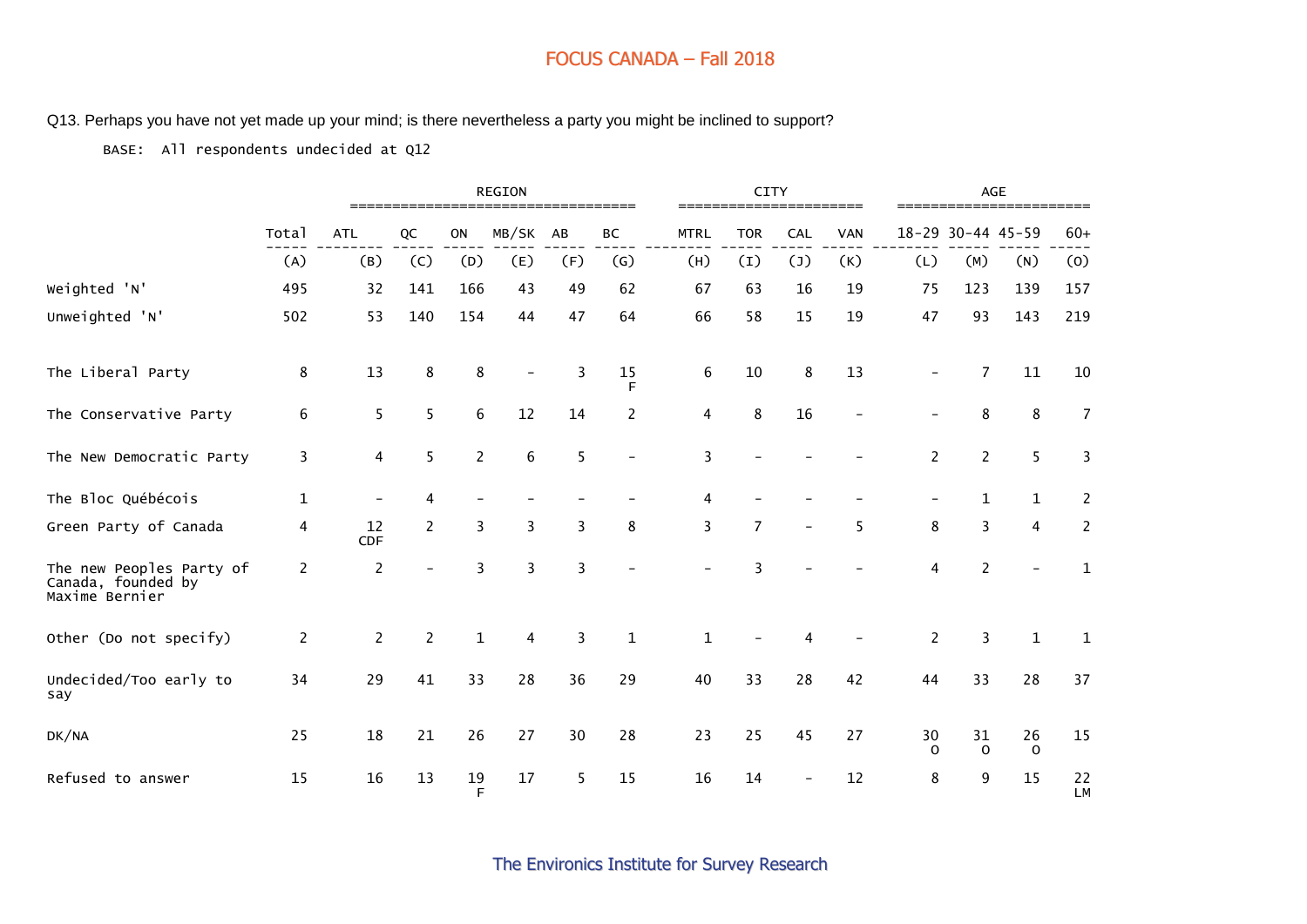Q13. Perhaps you have not yet made up your mind; is there nevertheless a party you might be inclined to support?

BASE: All respondents undecided at Q12

|                                                                  |       |                | EDUCATION    |                            |                |                 | HOUSEHOLD INCOME  |                              |                | COUNTRY/GENERATION       |                |                        | <b>GENDER</b>  |                |
|------------------------------------------------------------------|-------|----------------|--------------|----------------------------|----------------|-----------------|-------------------|------------------------------|----------------|--------------------------|----------------|------------------------|----------------|----------------|
|                                                                  | Total | $<$ HS         | <b>COLL</b>  | ======<br>UNI. $/$<br>POST | $<$ \$30 $K$   | $$30-$<br>\$60K | \$100K            | =====<br>\$80- \$100K<br>$+$ | Can.<br>$3rd+$ | Can<br>2nd               | Can            | =====<br>Other<br>Ctry | Male           | Fem.           |
|                                                                  | (A)   | (B)            | (C)          | (D)                        | (E)            | (F)             | $\left( G\right)$ | (H)                          | (I)            | (1)                      | (K)            | (L)                    | (M)            | (N)            |
| Weighted 'N'                                                     | 495   | 159            | 138          | 188                        | 89             | 89              | 86                | 108                          | 289            | 78                       | 367            | 125                    | 212            | 283            |
| Unweighted 'N'                                                   | 502   | 176            | 130          | 186                        | 93             | 100             | 81                | 102                          | 312            | 76                       | 388            | 112                    | 211            | 291            |
| The Liberal Party                                                | 8     | 8              | 6            | 10                         | 6              | 14<br>G         | 4                 | 12                           | 8              | 6                        | 8              | 8                      | 9              | 8              |
| The Conservative Party                                           | 6     | 8              | 9<br>D       | 3                          | 6              | 6               | 9                 | 9                            | 8              | 5                        | $\overline{7}$ | 4                      | 6              | $\overline{7}$ |
| The New Democratic Party                                         | 3     | 3              | 3            | 3                          | $\overline{2}$ | 3               | 3                 | 6                            | 4              | 2                        | 4              | $\mathbf{1}$           | 3              | 3              |
| The Bloc Québécois                                               | 1     | $\overline{c}$ | $\mathbf{1}$ |                            | $\overline{c}$ | $\overline{2}$  |                   | $\overline{2}$               | $\overline{c}$ | $\overline{\phantom{0}}$ | 1              |                        | $\mathbf{x}$   | $\overline{2}$ |
| Green Party of Canada                                            | 4     | 3              | 5            | 5                          | 9<br>F         | 3               | 5                 |                              | 4              | 4                        | 4              | 5                      | 4              | 4              |
| The new Peoples Party of<br>Canada, founded by<br>Maxime Bernier | 2     | $\overline{c}$ | 3            | $\mathbf{1}$               | $\overline{2}$ |                 | 5                 | $\mathbf{1}$                 | 2              | 4                        | $\overline{2}$ |                        | $\overline{2}$ | 1              |
| Other (Do not specify)                                           | 2     | $\mathbf{1}$   | $\mathbf 1$  | 2                          | $\mathbf{1}$   | $\overline{2}$  | $\overline{2}$    | 2                            | $\mathbf{1}$   | 3                        | 2              | $\mathbf{1}$           | $\mathbf{1}$   | 2              |
| Undecided/Too early to<br>say                                    | 34    | 40             | 31           | 34                         | 34             | 38              | 41                | 35                           | 35             | 32                       | 34             | 35                     | 38             | 32             |
| DK/NA                                                            | 25    | 21             | 27           | 26                         | 27             | 26              | 17                | 23                           | 22             | 23                       | 22             | 33<br>IΚ               | 22             | 27             |
| Refused to answer                                                | 15    | 12             | 14           | 16                         | 11             | 6               | 14                | 11                           | 14             | 22                       | 16             | 12                     | 15             | 15             |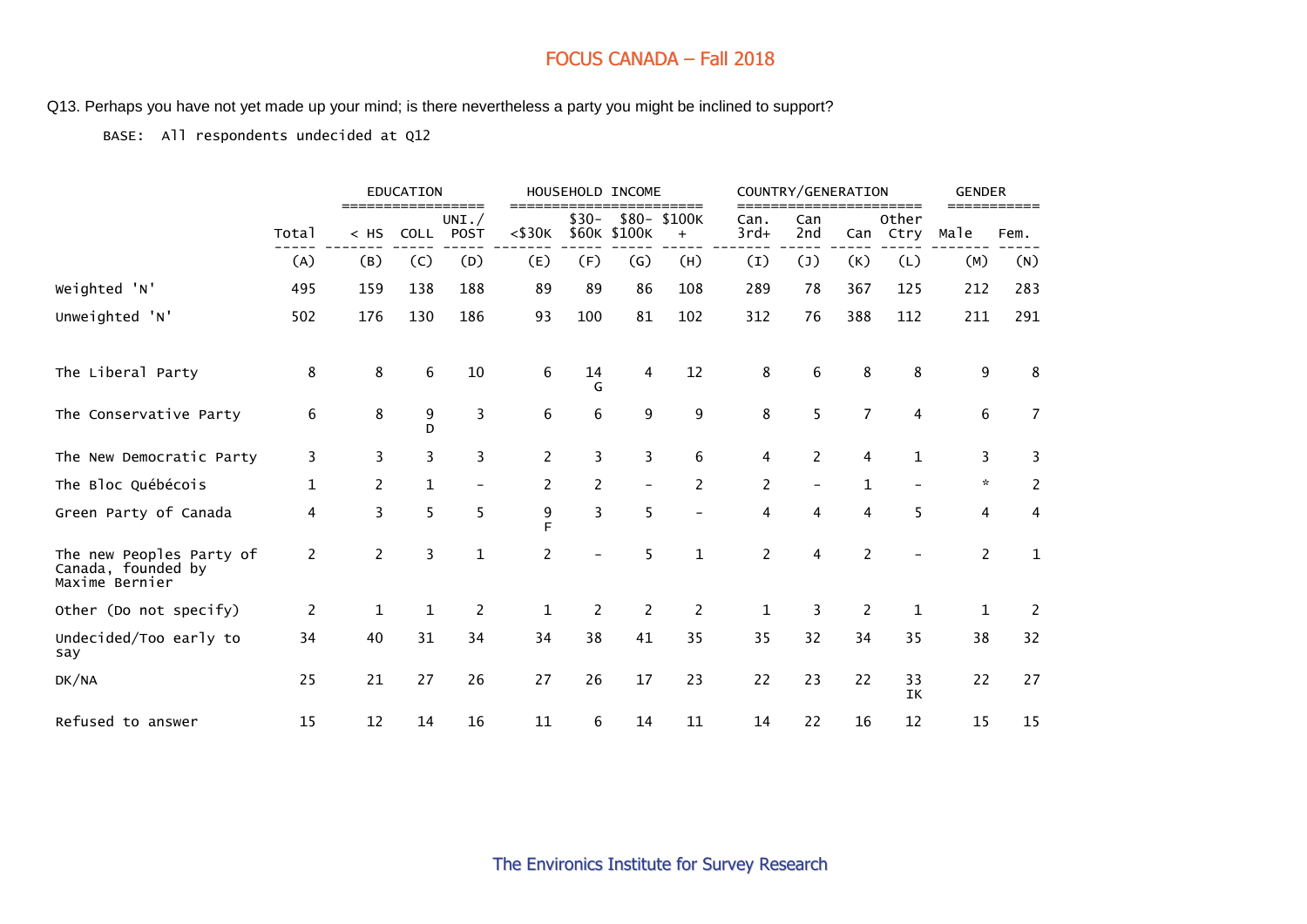Q13. Perhaps you have not yet made up your mind; is there nevertheless a party you might be inclined to support?

BASE: All respondents undecided at Q12

|                                                                  |                |         |                          |                          | PARTY SUPPORT            |                |                   |           |
|------------------------------------------------------------------|----------------|---------|--------------------------|--------------------------|--------------------------|----------------|-------------------|-----------|
|                                                                  | Total          | Liberal | Cons.                    | <b>NDP</b>               | Bloc<br>Québécois        | Green<br>Party | Peoples<br>Party  | Undecided |
|                                                                  | (A)            | (B)     | (C)                      | (D)                      | (E)                      | (F)            | $\left( G\right)$ | (H)       |
| Weighted 'N'                                                     | 495            | 40      | 32                       | 16                       | 5                        | 20             | 8                 | 366       |
| Unweighted 'N'                                                   | 502            | 44      | 34                       | 17                       | 6                        | 18             | 7                 | 368       |
| The Liberal Party                                                | 8              | 100     |                          |                          |                          |                |                   |           |
| The Conservative Party                                           | 6              |         | 100                      |                          |                          |                |                   |           |
| The New Democratic Party                                         | 3              |         | $\overline{\phantom{m}}$ | 100                      |                          |                |                   |           |
| The Bloc Québécois                                               | $\mathbf{1}$   |         | $\qquad \qquad -$        | $\overline{\phantom{0}}$ | 100                      |                |                   |           |
| Green Party of Canada                                            | 4              |         |                          |                          | $\overline{\phantom{a}}$ | 100            |                   |           |
| The new Peoples Party of<br>Canada, founded by<br>Maxime Bernier | $\overline{c}$ |         |                          |                          |                          |                | 100               |           |
| Other (Do not specify)                                           | 2              |         |                          |                          |                          |                |                   |           |
| Undecided/Too early to<br>say                                    | 34             |         |                          |                          |                          |                |                   | 47        |
| DK/NA                                                            | 25             |         |                          |                          |                          |                |                   | 33        |
| Refused to answer                                                | 15             |         |                          |                          |                          |                |                   | 20        |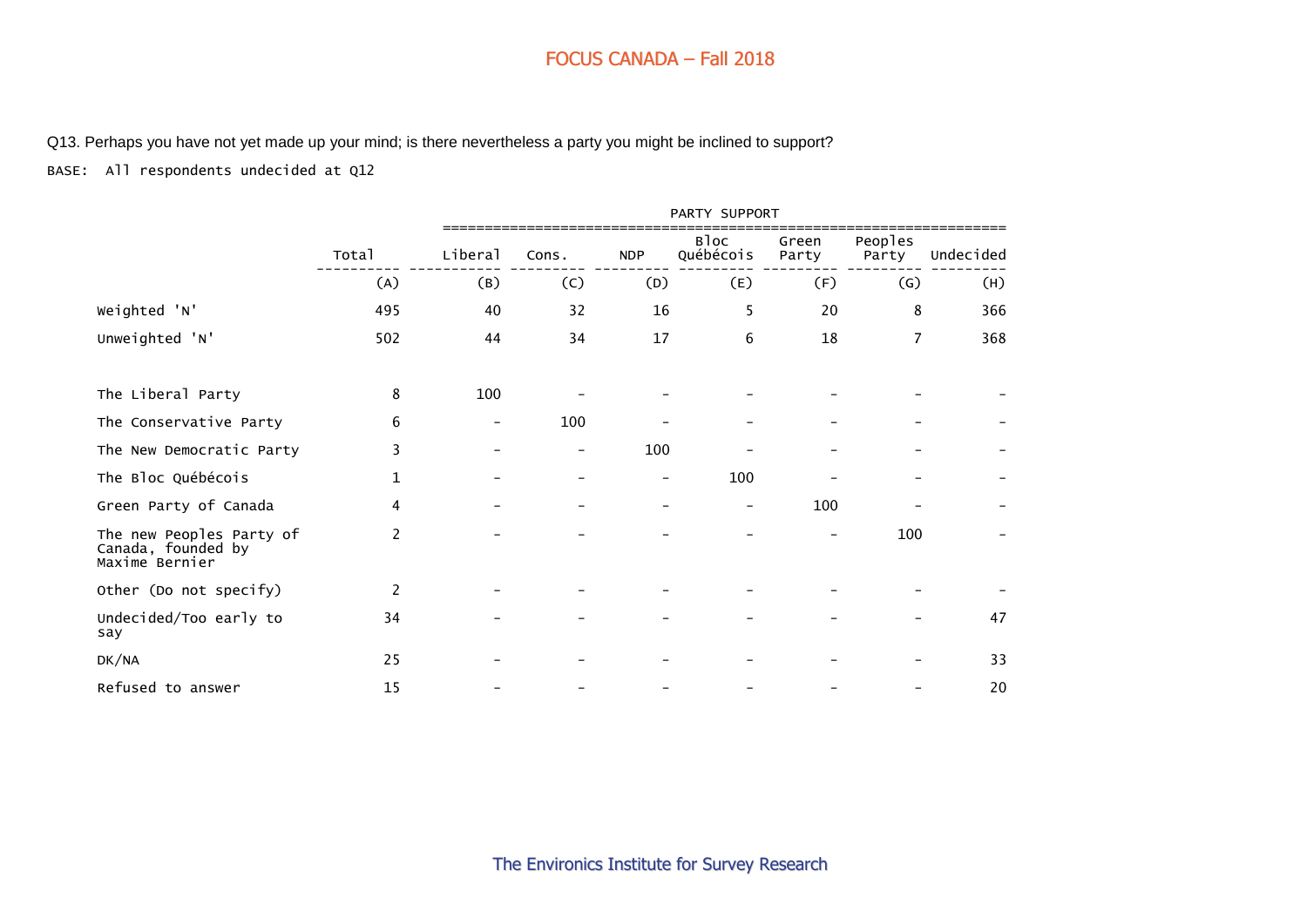#### Q12\_13. **[DECIDED AND LEANING**] If a Canadian federal election were held today, which one of the following parties would you vote for?

#### BASE: All respondents

|                                                                  |                |                    |                  |                    | <b>REGION</b>   |                   |                    |                   | <b>CITY</b>      |                  |            |                  | <b>AGE</b>        |                                |                 |
|------------------------------------------------------------------|----------------|--------------------|------------------|--------------------|-----------------|-------------------|--------------------|-------------------|------------------|------------------|------------|------------------|-------------------|--------------------------------|-----------------|
|                                                                  | Total          | <b>ATL</b>         | QC               | ON                 | MB/SK           | AB                | ВC                 | <b>MTRL</b>       | <b>TOR</b>       | <b>CAL</b>       | <b>VAN</b> |                  | 18-29 30-44 45-59 |                                | $60+$           |
|                                                                  | (A)            | (B)                | (C)              | (D)                | (E)             | (F)               | $\left( G\right)$  | (H)               | (1)              | (1)              | (K)        | (L)              | (M)               | (N)                            | (0)             |
| Weighted 'N'                                                     | 2000           | 134                | 464              | 768                | 143             | 200               | 291                | 209               | 339              | 63               | 98         | 380              | 483               | 514                            | 623             |
| Unweighted 'N'                                                   | 2000           | 200                | 450              | 700                | 150             | 200               | 300                | 200               | 300              | 61               | 100        | 236              | 373               | 509                            | 882             |
| The Liberal Party                                                | 29             | 41<br><b>CEFG</b>  | 28<br><b>EF</b>  | 34<br><b>CEFG</b>  | 19              | 20                | 22                 | 31                | 40<br><b>HJK</b> | 22               | 24         | 24               | 26                | 32<br>L                        | 32<br><b>LM</b> |
| The Conservative Party                                           | 27             | 23<br>$\mathsf{C}$ | 14               | 29<br>$\mathsf{C}$ | 35<br><b>BC</b> | 44<br><b>BCDG</b> | 26<br>C            | 15                | 25<br>H          | 47<br><b>HIK</b> | 22         | 23               | 26                | 26                             | 29              |
| The New Democratic Party                                         | 10             | 5                  | 8                | 11<br><b>BF</b>    | 10              | 6                 | 12<br><b>BF</b>    | 6                 | 10               | 5                | 16<br>HJ   | 12               | 11                | 8                              | 8               |
| The Bloc Québécois                                               | 3              |                    | 11               |                    |                 |                   |                    | 13                |                  |                  |            | $\star$          | 4<br>$\mathsf{L}$ | 3<br>L                         | $\frac{2}{L}$   |
| Green Party of Canada                                            | 9              | 9                  | 8                | 5                  | 10<br>F         | 4                 | 21<br><b>BCDEF</b> | 4                 | 7                | 3                | 18<br>HIJ  | 17<br><b>NOM</b> | 8                 | $\overline{7}$                 | 5               |
| The new Peoples Party of<br>Canada, founded by<br>Maxime Bernier | 3              | 6<br>G.            | 5<br>G           | 3<br>G             | $\overline{c}$  | 6<br>EG           | 1                  | 3                 | 3                | 4                | 1          | 5                | 4                 | 3                              | 3               |
| Other (Do not specify)                                           | $\overline{2}$ | $\overline{c}$     | 3<br>D           | $\mathbf{1}$       | $\overline{c}$  | $\overline{c}$    | 3<br>D             | 4                 | $\mathbf 1$      | $\mathbf{1}$     | 2          | 3                | $\overline{c}$    | $\overline{2}$                 | 2               |
| Undecided/Too early to<br>say                                    | 9              | $\overline{7}$     | 12<br><b>BDG</b> | $\overline{7}$     | 8               | 9                 | 6                  | 13<br>$\mathbf I$ | 6                | $\overline{7}$   | 8          | 9                | 8                 | 8                              | 9               |
| DK/NA                                                            | 6              | 4                  | 6                | 6                  | 8               | $\overline{7}$    | 6                  | 7                 | 5                | 12               | 5          | 6                | 8<br>$\Omega$     | $\overline{7}$<br>$\mathsf{o}$ | 4               |
| Refused to answer                                                | 4              | 4                  | 4                | 4<br>F             | 5               | 1                 | 3                  | 5                 | 3                |                  | 2          | $\overline{2}$   | $\overline{2}$    | 4                              | 6<br><b>LM</b>  |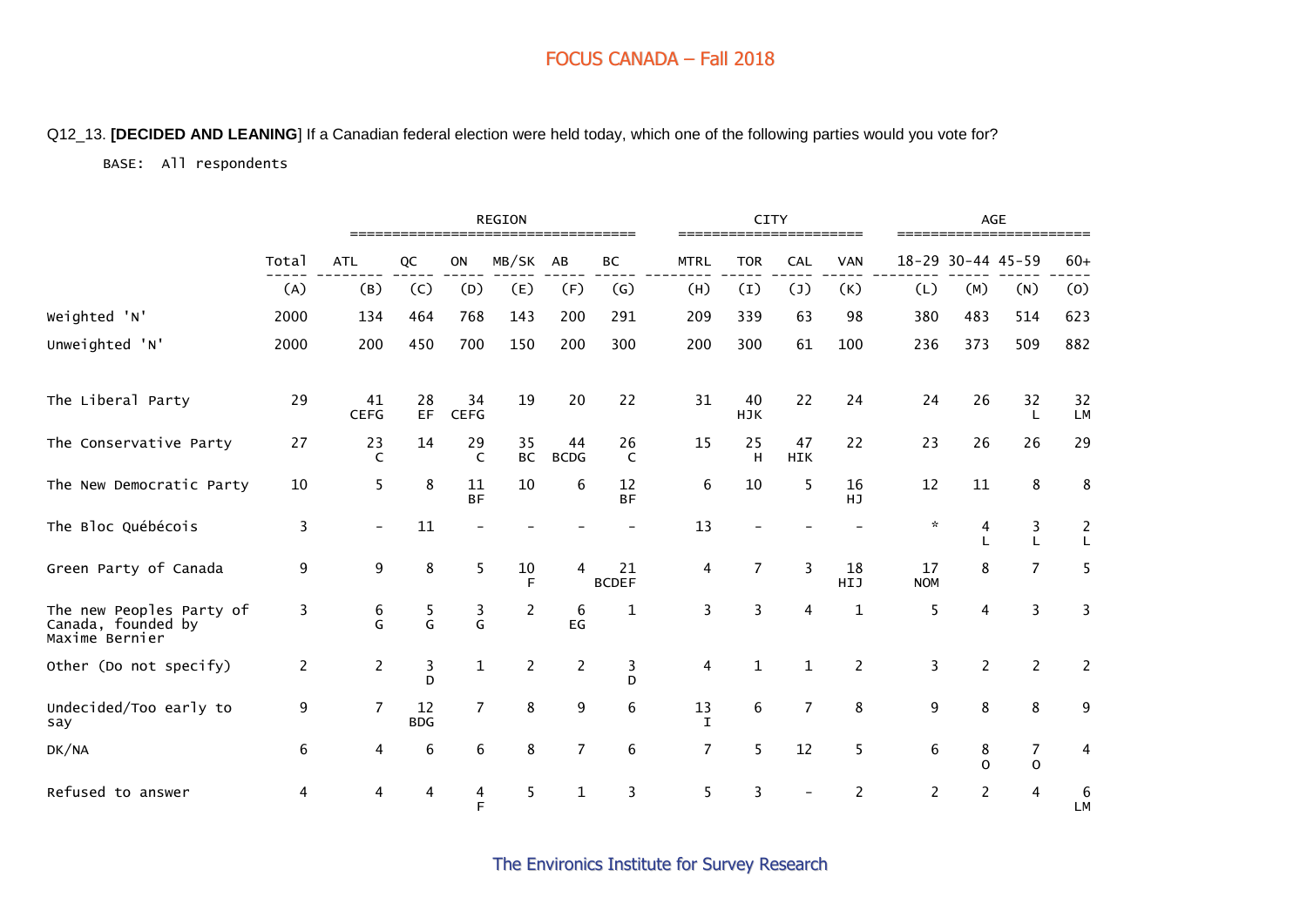#### Q12\_13. **[DECIDED AND LEANING**] If a Canadian federal election were held today, which one of the following parties would you vote for?

#### BASE: All respondents

|                                                                  |       |                | <b>EDUCATION</b> |                                  |                      |                 | HOUSEHOLD INCOME |                                  |                |                | COUNTRY/GENERATION |                        | <b>GENDER</b>  |         |
|------------------------------------------------------------------|-------|----------------|------------------|----------------------------------|----------------------|-----------------|------------------|----------------------------------|----------------|----------------|--------------------|------------------------|----------------|---------|
|                                                                  | Total | $=$<br>$<$ HS  | <b>COLL</b>      | =====<br>UNI. $/$<br><b>POST</b> | $==$<br>$<$ \$30 $K$ | $$30-$<br>\$60K | \$100K           | ====<br>\$80-\$100K<br>$\ddot{}$ | Can.<br>$3rd+$ | Can<br>2nd     | Can                | =====<br>Other<br>Ctry | Male           | Fem.    |
|                                                                  | (A)   | (B)            | (C)              | (D)                              | (E)                  | (F)             | (G)              | (H)                              | (I)            | $(\mathsf{J})$ | (K)                | (L)                    | (M)            | (N)     |
| Weighted 'N'                                                     | 2000  | 547            | 508              | 904                              | 318                  | 404             | 441              | 530                              | 1199           | 349            | 1549               | 448                    | 970            | 1030    |
| Unweighted 'N'                                                   | 2000  | 596            | 496              | 867                              | 329                  | 433             | 428              | 495                              | 1244           | 334            | 1578               | 418                    | 963            | 1037    |
| The Liberal Party                                                | 29    | 23             | 23               | 35<br><b>BC</b>                  | 26                   | 26              | 30               | 33<br>F                          | 26             | 27             | 26                 | 37<br>IJK              | 28             | 29      |
| The Conservative Party                                           | 27    | 29<br>D        | 30<br>D          | 23                               | 18                   | 29<br>Е         | 29<br>E          | 31<br>E                          | 28<br>$\perp$  | 30<br>L        | 28<br>$\mathbf{I}$ | 21                     | 31<br>N        | 22      |
| The New Democratic Party                                         | 10    | $\overline{7}$ | 10               | 11<br>B                          | 10                   | 9               | 12               | 10                               | 10             | 13             | 10                 | 7                      | 9              | 11      |
| The Bloc Québécois                                               | 3     | 3              | $\overline{2}$   | $\overline{c}$                   | 3                    | 3               | 2                | 2                                | 4<br>JL        | $\star$        | 3<br>$\mathbf{I}$  | $\overline{2}$         | $\overline{2}$ | 3       |
| Green Party of Canada                                            | 9     | 8              | 9                | 9                                | 15<br>GH             | 12<br>GH        | $\overline{7}$   | 5                                | 9              | 8              | 9                  | $\overline{7}$         | $\overline{7}$ | 10<br>M |
| The new Peoples Party of<br>Canada, founded by<br>Maxime Bernier | 3     | 4              | 3                | 3                                | 4                    | $\overline{c}$  | 4                | 4                                | 4              | 3              | 4                  | $\overline{2}$         | 5<br>N         | 2       |
| Other (Do not specify)                                           | 2     | 4<br>D         | $\overline{c}$   | $\mathbf{1}$                     | 3<br>H               | 3<br>H          | $\overline{2}$   | $\mathbf 1$                      | 3              | $\overline{c}$ | $\overline{c}$     | $\mathbf{1}$           | $\overline{2}$ | 2       |
| Undecided/Too early to<br>say                                    | 9     | 12<br>D        | 8                | $\overline{7}$                   | 10                   | 8               | 8                | $\overline{7}$                   | 8              | $\overline{7}$ | 8                  | 10                     | 8              | 9       |
| DK/NA                                                            | 6     | 6              | $\overline{7}$   | 5                                | 8<br>G               | 6               | 3                | 5                                | 5              | 5              | 5                  | 9<br>IJK               | 5              | 7<br>M  |
| Refused to answer                                                | 4     | 4              | 4                | 3                                | 3                    | $\mathbf{1}$    | 3                | $\overline{2}$                   | 3              | 5              | 4                  | 3                      | 3              | 4       |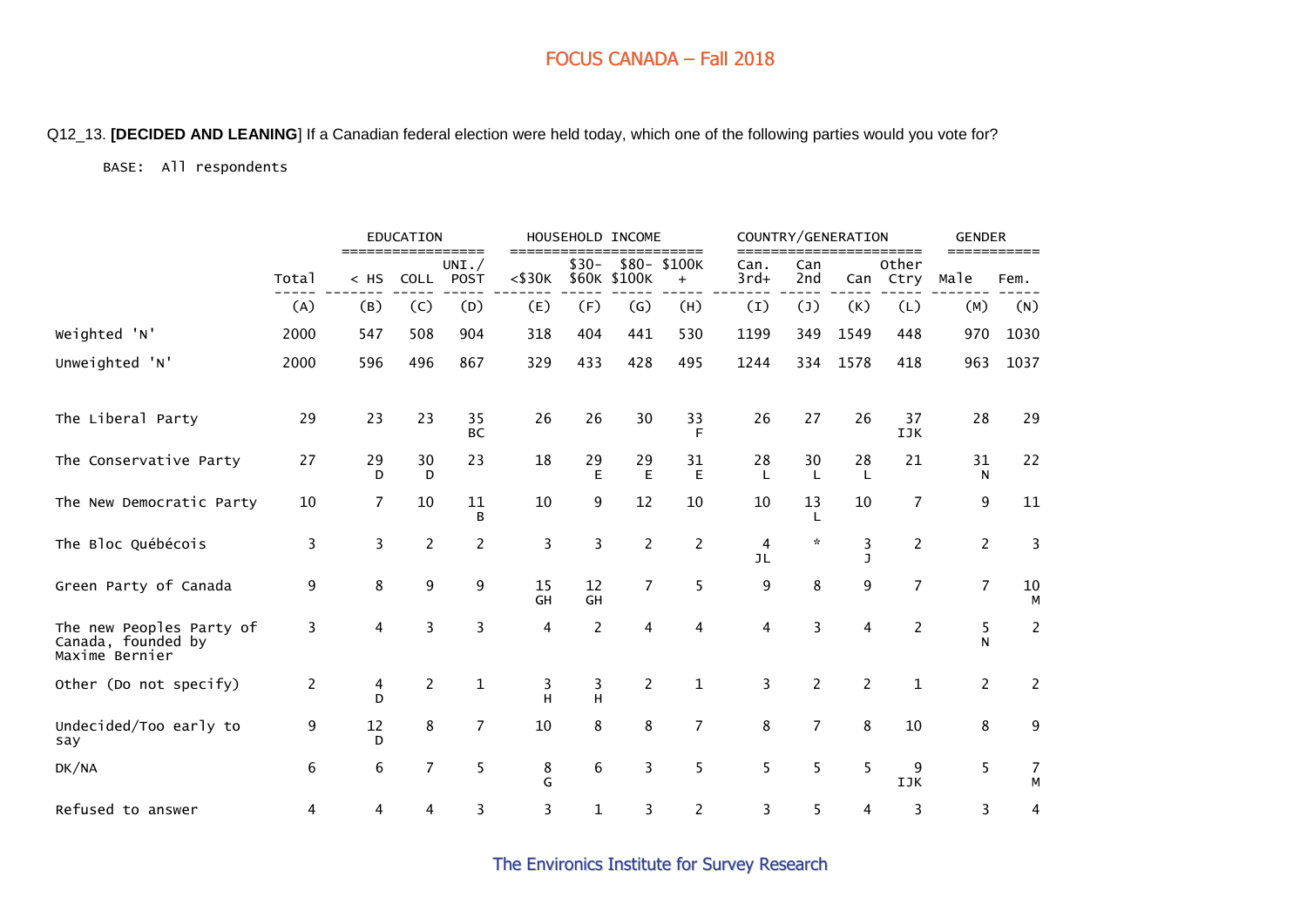#### Q12\_13. [**DECIDED AND LEANING**] If a Canadian federal election were held today, which one of the following parties would you vote for?

#### BASE: All respondents

|                                                                  |       |                          |       |            | PARTY SUPPORT     |                |                   |           |
|------------------------------------------------------------------|-------|--------------------------|-------|------------|-------------------|----------------|-------------------|-----------|
|                                                                  | Total | Liberal                  | Cons. | <b>NDP</b> | Bloc<br>Québécois | Green<br>Party | Peoples<br>Party  | Undecided |
|                                                                  | (A)   | (B)                      | (C)   | (D)        | (E)               | (F)            | $\left( G\right)$ | (H)       |
| Weighted 'N'                                                     | 2000  | 575                      | 531   | 195        | 50                | 172            | 69                | 366       |
| Unweighted 'N'                                                   | 2000  | 581                      | 554   | 186        | 51                | 155            | 63                | 368       |
| The Liberal Party                                                | 29    | 100                      |       |            |                   |                |                   |           |
| The Conservative Party                                           | 27    | $\overline{\phantom{a}}$ | 100   |            |                   |                |                   |           |
| The New Democratic Party                                         | 10    |                          | -     | 100        |                   |                |                   |           |
| The Bloc Québécois                                               | 3     |                          | -     | -          | 100               |                |                   |           |
| Green Party of Canada                                            | 9     |                          |       |            | $\qquad \qquad -$ | 100            |                   |           |
| The new Peoples Party of<br>Canada, founded by<br>Maxime Bernier | 3     |                          |       |            |                   |                | 100               |           |
| Other (Do not specify)                                           | 2     |                          |       |            |                   |                |                   |           |
| Undecided/Too early to<br>say                                    | 9     |                          |       |            |                   |                |                   | 47        |
| DK/NA                                                            | 6     |                          |       |            |                   |                |                   | 33        |
| Refused to answer                                                | 4     |                          |       |            |                   |                |                   | 20        |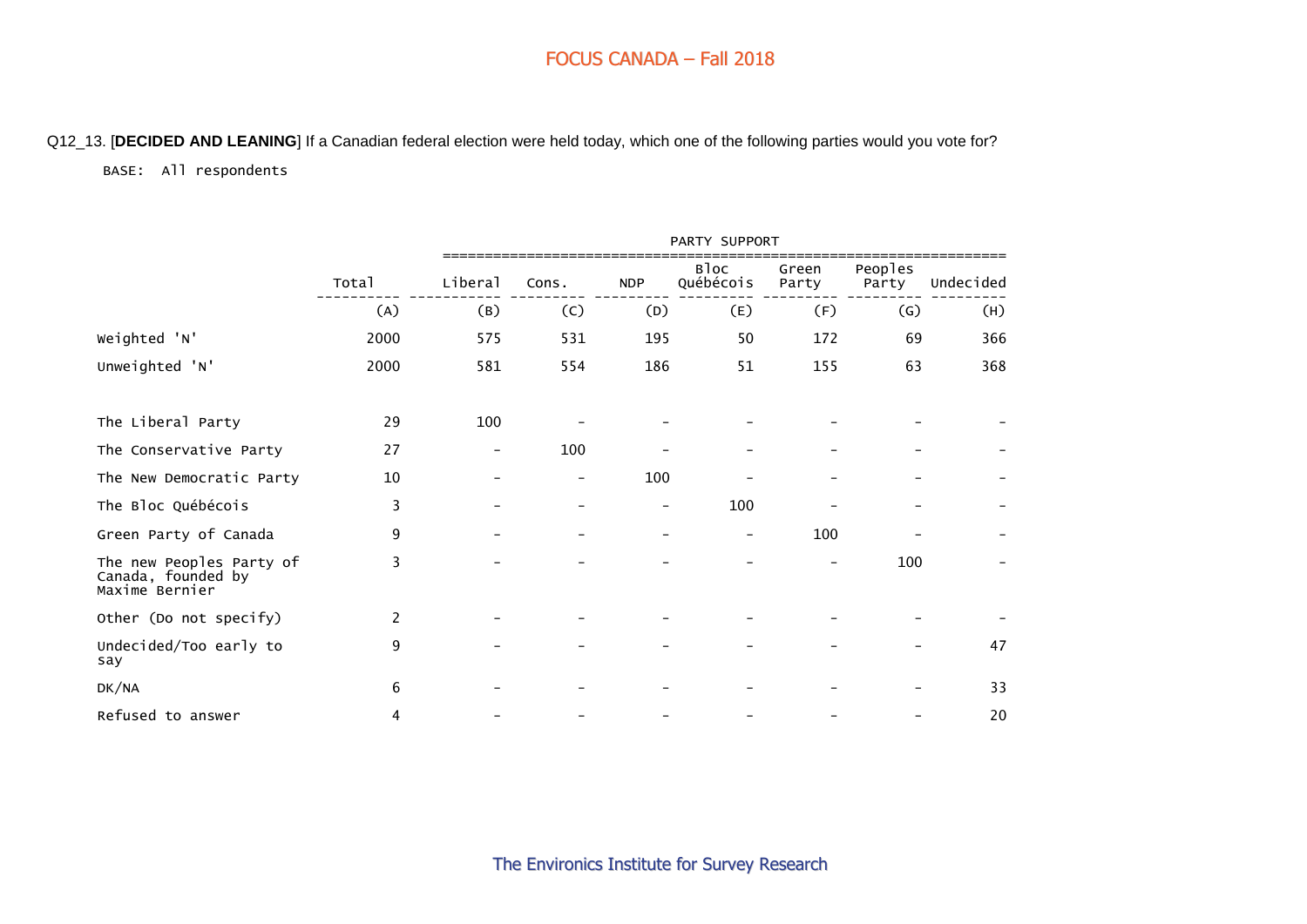#### Q14. Which one of the following best describes your background

|                                                                                                |       |                    |                  |                      | <b>REGION</b>   |                    |                 |             | <b>CITY</b>     |            |         |                 |                | <b>AGE</b>            |                 |
|------------------------------------------------------------------------------------------------|-------|--------------------|------------------|----------------------|-----------------|--------------------|-----------------|-------------|-----------------|------------|---------|-----------------|----------------|-----------------------|-----------------|
|                                                                                                | Total | <b>ATL</b>         | QC               | <b>ON</b>            | MB/SK           | AB                 | ВC              | <b>MTRL</b> | <b>TOR</b>      | <b>CAL</b> | VAN     |                 |                | $18 - 29$ 30-44 45-59 | $60+$           |
|                                                                                                | (A)   | (B)                | (C)              | (D)                  | (E)             | (F)                | $\mathsf{(G)}$  | (H)         | (I)             | (1)        | (K)     | (L)             | (M)            | (N)                   | (0)             |
| Weighted 'N'                                                                                   | 2000  | 134                | 464              | 768                  | 143             | 200                | 291             | 209         | 339             | 63         | 98      | 380             | 483            | 514                   | 623             |
| Unweighted 'N'                                                                                 | 2000  | 200                | 450              | 700                  | 150             | 200                | 300             | 200         | 300             | 61         | 100     | 236             | 373            | 509                   | 882             |
| You were born in Canada,<br>and both of your parents<br>were born in Canada                    | 60    | 85<br><b>CDEFG</b> | 75<br><b>DFG</b> | 45                   | 68<br>DG        | 63<br>D            | 57<br>D         | 58<br>IK    | 24              | 55<br>IK   | 35      | 54              | 57             | 62                    | 65<br><b>LM</b> |
| You were born in Canada,<br>and one or both of your<br>parents were born in<br>another country | 17    | $\overline{7}$     | 8                | 24<br><b>BCF</b>     | 18<br><b>BC</b> | 16<br><b>BC</b>    | 20<br><b>BC</b> | 14          | 28<br>HJ        | 14         | 23      | 23<br><b>NO</b> | 17             | 15                    | 16              |
| You were born in another<br>country                                                            | 22    | 8                  | 17               | 30<br><b>B BCEFG</b> | 14              | 21<br><sub>R</sub> | 23<br><b>BE</b> | 28          | 48<br><b>HJ</b> | 31         | 42<br>H | 23              | 27<br>$\Omega$ | 22                    | 19              |
| Refuse/NA                                                                                      | ☆     | ☆                  |                  |                      |                 |                    | 火               |             |                 |            |         |                 |                | 1                     | *               |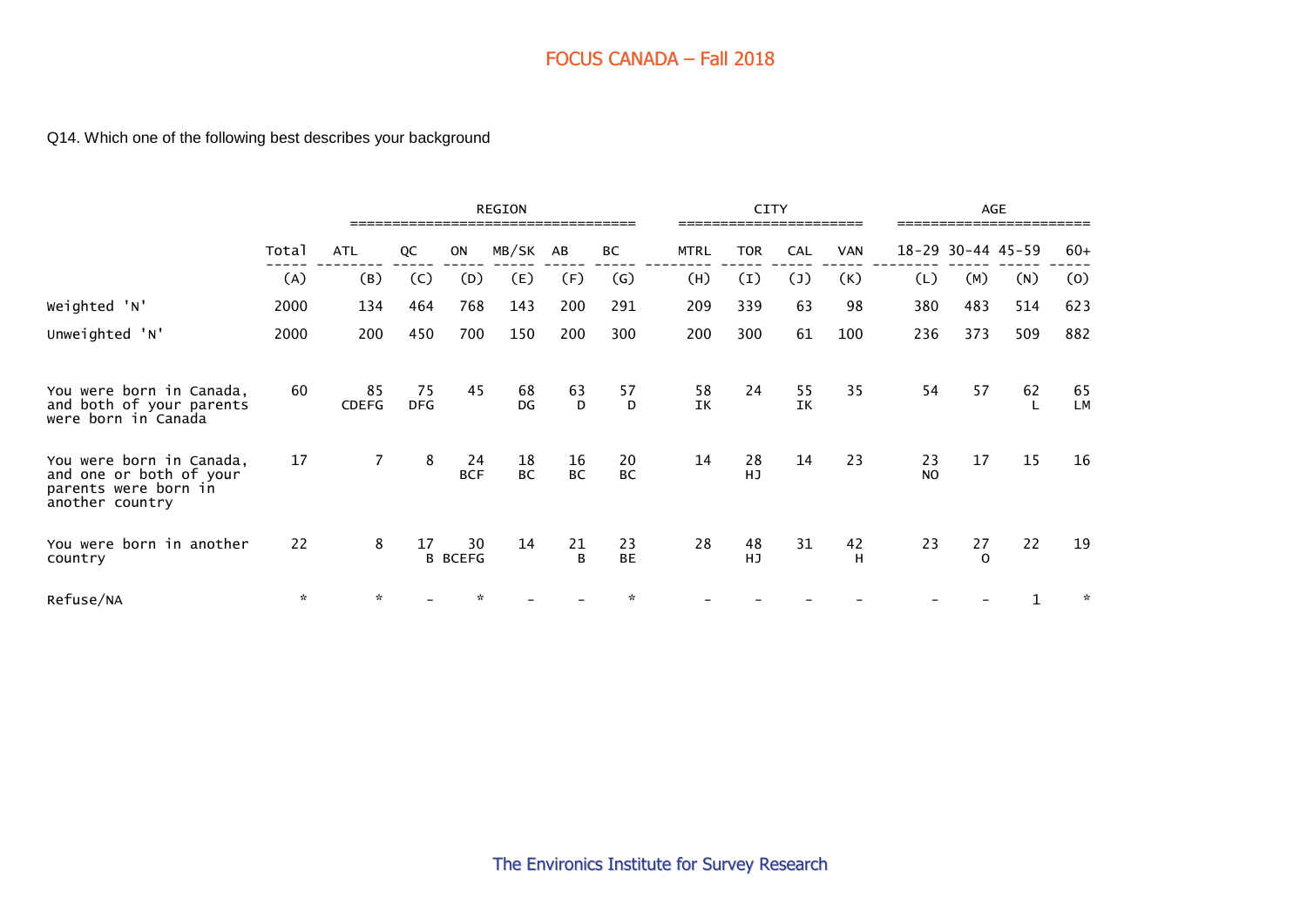# Q14. Which one of the following best describes your background

|                                                                                                |       |         | EDUCATION   |                    |              |        | HOUSEHOLD INCOME          |                     | COUNTRY/GENERATION       |            |      |               | <b>GENDER</b> |         |
|------------------------------------------------------------------------------------------------|-------|---------|-------------|--------------------|--------------|--------|---------------------------|---------------------|--------------------------|------------|------|---------------|---------------|---------|
|                                                                                                | Total | $<$ HS  | <b>COLL</b> | UNI. $/$<br>POST   | $<$ \$30 $K$ | $$30-$ | \$60K \$100K              | \$80- \$100K<br>$+$ | Can.<br>3rd+             | Can<br>2nd | Can  | Other<br>Ctry | Male          | Fem.    |
|                                                                                                | (A)   | (B)     | (C)         | (D)                | (E)          | (F)    | $\left(\mathsf{G}\right)$ | (H)                 | (I)                      | (1)        | (K)  | (L)           | (M)           | (N)     |
| Weighted 'N'                                                                                   | 2000  | 547     | 508         | 904                | 318          | 404    | 441                       | 530                 | 1199                     | 349        | 1549 | 448           | 970           | 1030    |
| Unweighted 'N'                                                                                 | 2000  | 596     | 496         | 867                | 329          | 433    | 428                       | 495                 | 1244                     | 334        | 1578 | 418           | 963           | 1037    |
| You were born in Canada,<br>both of your parents<br>and<br>were born in Canada                 | 60    | 69<br>D | 65<br>D     | 52                 | 60           | 62     | 65                        | 59                  | 100<br>к                 | -          | 77   |               | 61            | 59      |
| You were born in Canada,<br>and one or both of your<br>parents were born in<br>another country | 17    | 16      | 16          | 20<br><sub>B</sub> | 13           | 15     | 18                        | 19<br>E             | $\overline{\phantom{a}}$ | 100<br>К   | 23   |               | 15            | 20<br>M |
| You were born in another<br>country                                                            | 22    | 15      | 19          | 28<br><b>BC</b>    | 27<br>G      | 22     | 18                        | 21                  |                          |            |      | 100           | 24            | 21      |
| Refuse/NA                                                                                      | ÷.    | ☆       |             | $\mathcal{R}$      | ÷.           | ÷      | ÷.                        | $\mathcal{R}$       |                          |            |      |               | $\mathcal{R}$ | ∗       |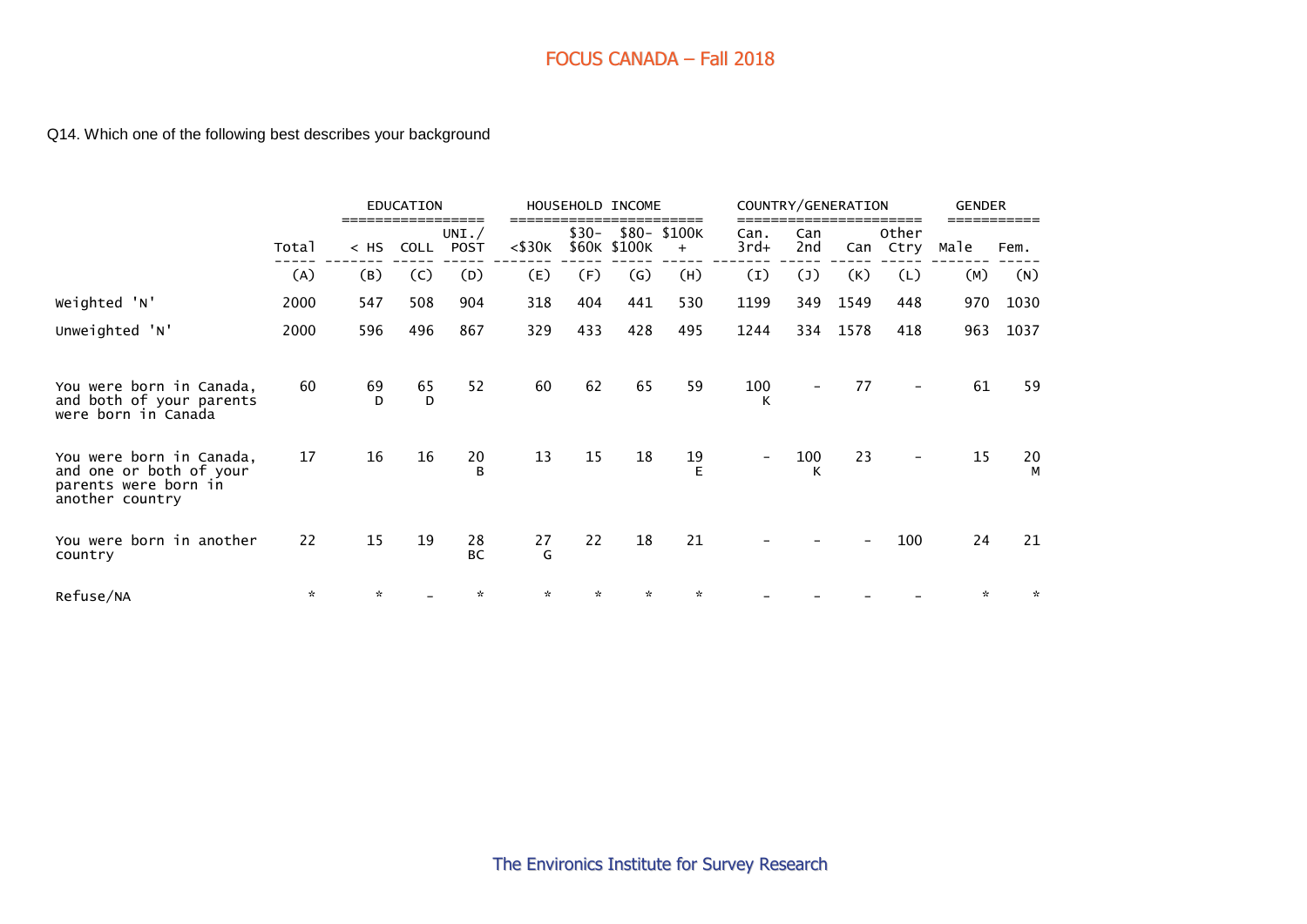Q14. Which one of the following best describes your background

|                                                                                                |         | PARTY SUPPORT<br>Bloc<br>Peoples<br>Green<br>Québécois<br>Liberal<br>NDP<br>Cons.<br>Party<br>Party<br>(C)<br>(B)<br>(D)<br>(E)<br>$\left( G\right)$<br>(A)<br>(F)<br>2000<br>531<br>50<br>69<br>575<br>195<br>172<br>51<br>63<br>2000<br>581<br>554<br>155<br>186<br>60<br>55<br>59<br>68<br>62<br>65<br>85<br>B<br><b>BCDFGH</b><br>B<br>17<br>$\overline{2}$<br>16<br>17<br>20<br>23<br>E<br>BE<br>E<br>E |    |    |    |    |           |                   |
|------------------------------------------------------------------------------------------------|---------|--------------------------------------------------------------------------------------------------------------------------------------------------------------------------------------------------------------------------------------------------------------------------------------------------------------------------------------------------------------------------------------------------------------|----|----|----|----|-----------|-------------------|
|                                                                                                | Total   |                                                                                                                                                                                                                                                                                                                                                                                                              |    |    |    |    |           | Undecided         |
|                                                                                                |         |                                                                                                                                                                                                                                                                                                                                                                                                              |    |    |    |    |           | (H)               |
| Weighted 'N'                                                                                   |         |                                                                                                                                                                                                                                                                                                                                                                                                              |    |    |    |    |           | 366               |
| Unweighted 'N'                                                                                 |         |                                                                                                                                                                                                                                                                                                                                                                                                              |    |    |    |    |           | 368               |
| You were born in Canada,<br>and both of your parents<br>were born in Canada                    |         |                                                                                                                                                                                                                                                                                                                                                                                                              |    |    |    |    |           | 56                |
| You were born in Canada,<br>and one or both of your<br>parents were born in<br>another country |         |                                                                                                                                                                                                                                                                                                                                                                                                              |    |    |    |    | $17 \,$ E | $16 \overline{E}$ |
| You were born in another<br>country                                                            | 22      | 29<br><b>CDEFG</b>                                                                                                                                                                                                                                                                                                                                                                                           | 18 | 17 | 14 | 17 | 16        | 28<br>CDEFG       |
| Refuse/NA                                                                                      | $\star$ | $\mathcal{R}$                                                                                                                                                                                                                                                                                                                                                                                                |    |    |    | 1  |           | $\mathcal{R}$     |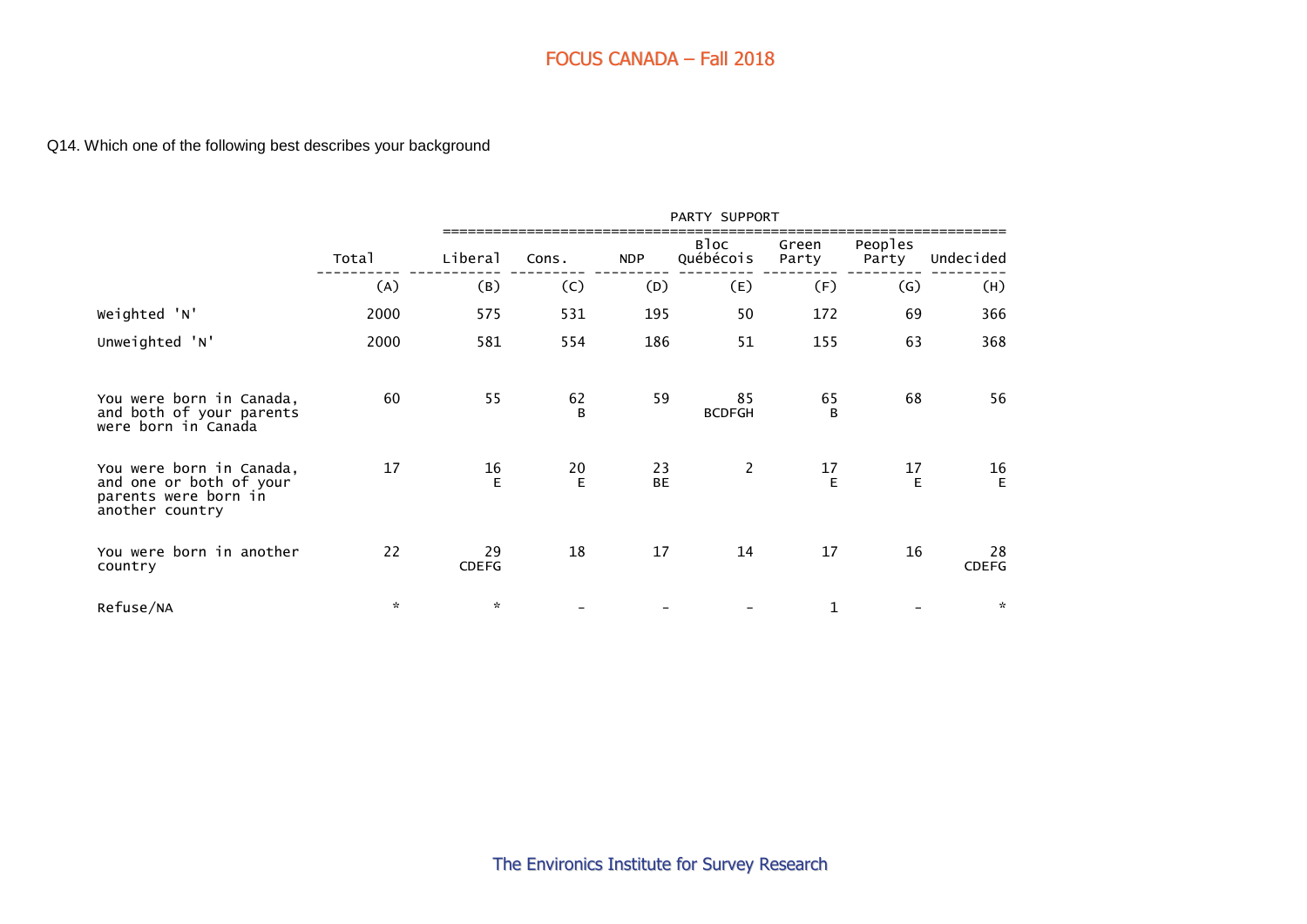|                |       | REGION     |     |     |          |     |                   |             | <b>CITY</b> |                |     |                   |                   | <b>AGE</b>               |         |
|----------------|-------|------------|-----|-----|----------|-----|-------------------|-------------|-------------|----------------|-----|-------------------|-------------------|--------------------------|---------|
|                | Total | <b>ATL</b> | QC  | ON  | MB/SK AB |     | ВC                | <b>MTRL</b> | <b>TOR</b>  | <b>CAL</b>     | VAN |                   | 18-29 30-44 45-59 |                          | $60+$   |
|                | (A)   | (B)        | (C) | (D) | (E)      | (F) | $\left( G\right)$ | (H)         | (1)         | $(\mathsf{J})$ | (K) | (L)               | (M)               | (N)                      | (0)     |
| Weighted 'N'   | 2000  | 134        | 464 | 768 | 143      | 200 | 291               | 209         | 339         | 63             | 98  | 380               | 483               | 514                      | 623     |
| Unweighted 'N' | 2000  | 200        | 450 | 700 | 150      | 200 | 300               | 200         | 300         | 61             | 100 | 236               | 373               | 509                      | 882     |
|                |       |            |     |     |          |     |                   |             |             |                |     |                   |                   |                          |         |
| $18 - 24$      | 10    | 9          | 10  | 11  | 10       | 12  | 10                | 11          | 10          | 6              | 10  | 55                |                   |                          |         |
| $25 - 34$      | 16    | 13         | 15  | 15  | 15       | 17  | 18                | 12          | 16          | 21             | 19  | 43<br>M           | 31                | $\overline{\phantom{a}}$ |         |
| $35 - 54$      | 32    | 32         | 32  | 33  | 31       | 34  | 32                | 36          | 36          | 37             | 30  | $\qquad \qquad -$ | 65                | 65                       |         |
| $55+$          | 37    | 42         | 39  | 36  | 37       | 32  | 34                | 36          | 32          | 27             | 34  |                   |                   | 28                       | 94<br>N |
| Refuse         | 5     | 3          | 4   | 5.  | 6        | 5   | В                 | 5.          | 6           | 8              | 7   | 2                 | 5                 | 6                        | 6       |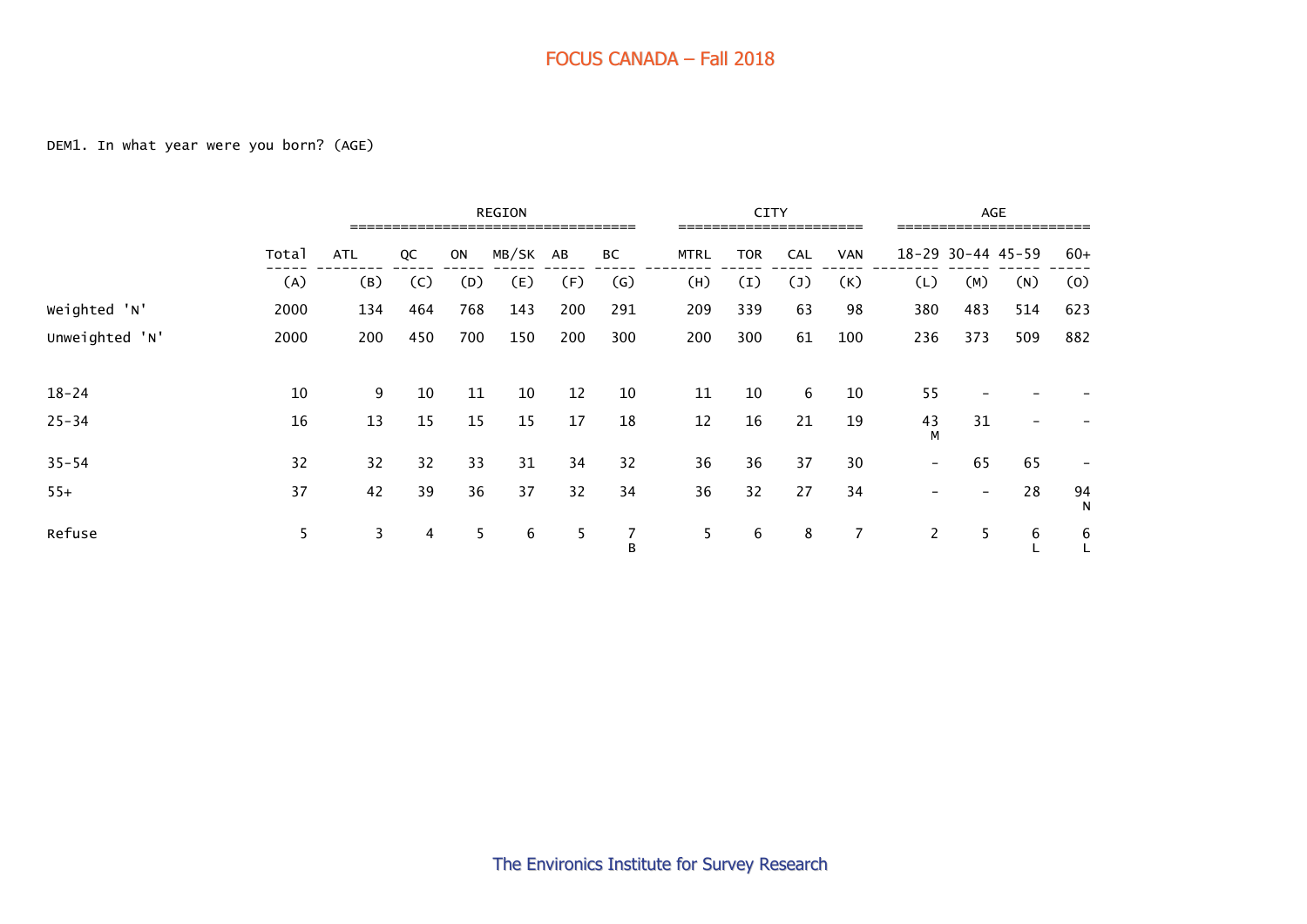#### DEM1. In what year were you born? (AGE) BASE: All respondents

|                |       |                 | <b>EDUCATION</b>  |                       |                   |          | HOUSEHOLD INCOME          |                    |                |                  | COUNTRY/GENERATION | ----              | <b>GENDER</b> |      |
|----------------|-------|-----------------|-------------------|-----------------------|-------------------|----------|---------------------------|--------------------|----------------|------------------|--------------------|-------------------|---------------|------|
|                | Total | $<$ HS          | COLL              | UNI. /<br><b>POST</b> | $<$ \$30 $\kappa$ | $$30-$   | \$60K \$100K              | \$80-\$100K<br>$+$ | Can.<br>$3rd+$ | Can<br>2nd       | Can                | Other<br>Ctry     | Male          | Fem. |
|                | (A)   | (B)             | (C)               | (D)                   | (E)               | (F)      | $\left(\mathsf{G}\right)$ | (H)                | (I)            | (1)              | (K)                | (L)               | (M)           | (N)  |
| Weighted 'N'   | 2000  | 547             | 508               | 904                   | 318               | 404      | 441                       | 530                | 1199           | 349              | 1549               | 448               | 970           | 1030 |
| Unweighted 'N' | 2000  | 596             | 496               | 867                   | 329               | 433      | 428                       | 495                | 1244           | 334              | 1578               | 418               | 963           | 1037 |
|                |       |                 |                   |                       |                   |          |                           |                    |                |                  |                    |                   |               |      |
| $18 - 24$      | 10    | 14<br><b>CD</b> | 9                 | 9                     | 16<br>FGH         | 8        | 8                         | 7                  | 8              | 17<br><b>IKL</b> | 10                 | 11<br>$\mathbf I$ | 11            | 10   |
| $25 - 34$      | 16    | 9               | 18<br>$\mathbf B$ | 18<br>B               | 16                | 15       | 20                        | 16                 | 16             | 14               | 15                 | 16                | 16            | 15   |
| $35 - 54$      | 32    | 22              | 36<br>B           | 37<br>B               | 19                | 28<br>E  | 37<br>EF                  | 47<br><b>EFG</b>   | 32             | 31               | 32                 | 35                | 33            | 32   |
| $55+$          | 37    | 49<br><b>CD</b> | 34                | 31                    | 45<br>GH          | 46<br>GH | 31                        | 27                 | 40<br>JL       | 33               | 39                 | 30                | 36            | 38   |
| Refuse         | 5     | 6               | 3                 | 5                     | 5                 | 4        | 4                         | 3                  | 4              | 5                | 4                  | 7                 | 5             | 5    |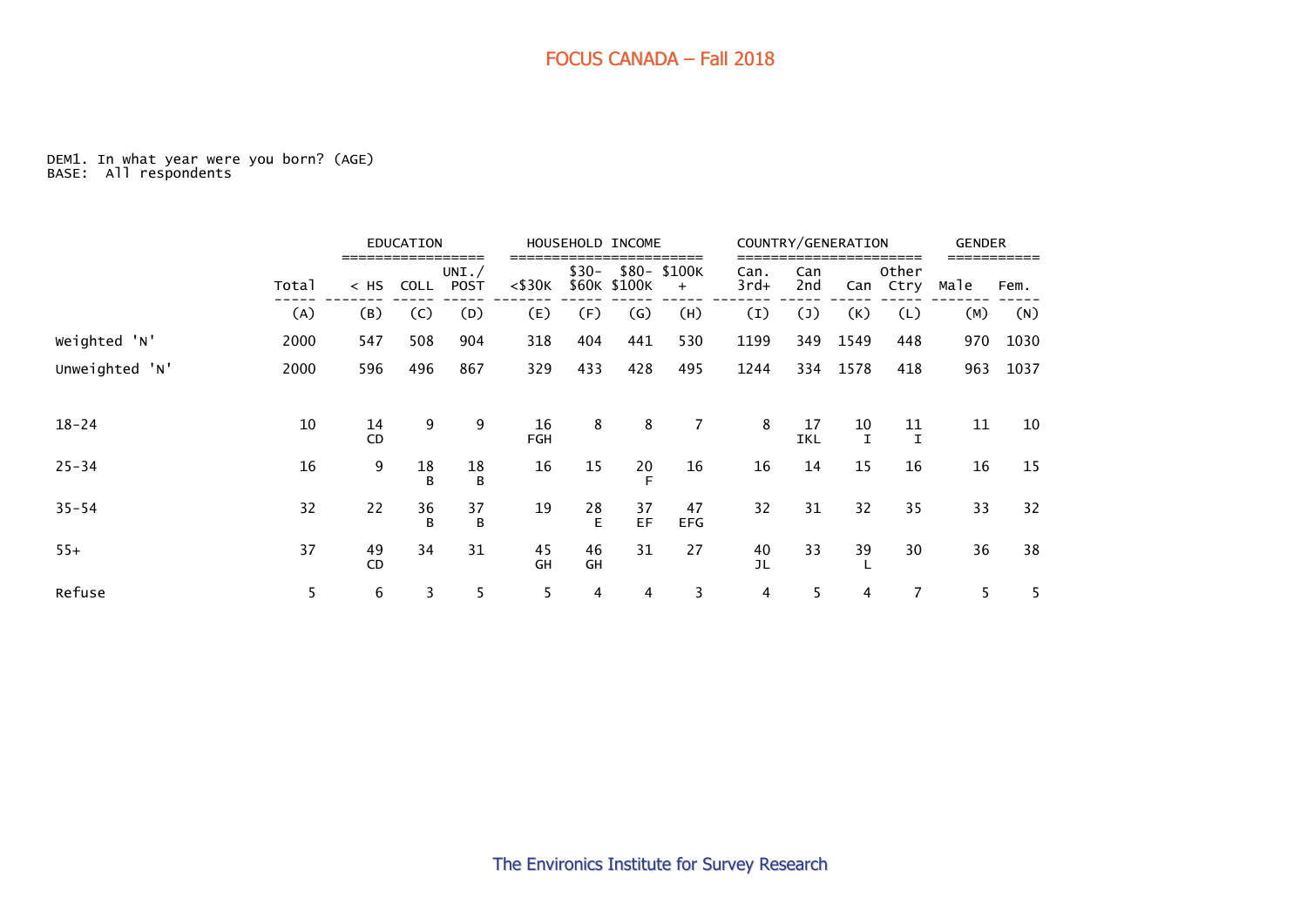#### DEM1. In what year were you born? (AGE) BASE: All respondents

|                |       |            |                |                   | PARTY SUPPORT     |                   |                  |           |
|----------------|-------|------------|----------------|-------------------|-------------------|-------------------|------------------|-----------|
|                | Total | Liberal    | Cons.          | <b>NDP</b>        | Bloc<br>Québécois | Green<br>Party    | Peoples<br>Party | Undecided |
|                | (A)   | (B)        | (C)            | (D)               | (E)               | (F)               | (G)              | (H)       |
| Weighted 'N'   | 2000  | 575        | 531            | 195               | 50                | 172               | 69               | 366       |
| Unweighted 'N' | 2000  | 581        | 554            | 186               | 51                | 155               | 63               | 368       |
| $18 - 24$      | 10    | 10         | 10             | 8                 |                   | 19<br><b>BCDH</b> | 14               | 9         |
| $25 - 34$      | 16    | 13         | 13             | 26<br><b>BCEH</b> | 11                | 22<br><b>BCEH</b> | 16               | 15        |
| $35 - 54$      | 32    | 32         | 32             | 30                | 44<br>F           | 28                | $\frac{43}{F}$   | 32        |
| $55+$          | 37    | 39<br>E    | 41<br>FG       | 33                | 41                | 26                | 25               | 37<br>F   |
| Refuse         | 5     | $6\atop 6$ | $\overline{4}$ | 3                 | $\overline{4}$    | 5                 | $\mathbf{1}$     | 8<br>CDG  |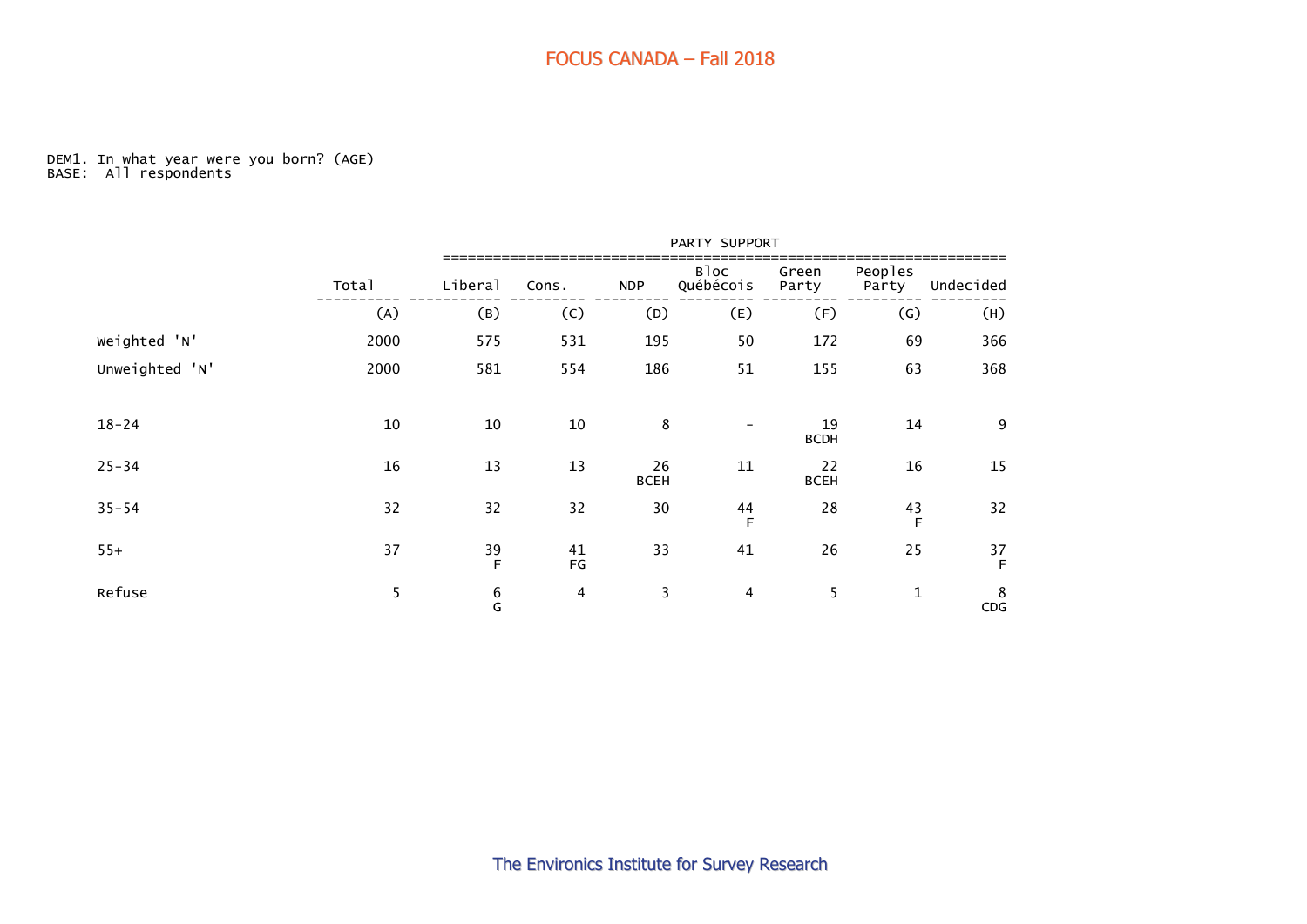#### DEM2. What was the last level of schooling that you, yourself attended and completed?

|                                        |              |               |                   |                    | <b>REGION</b><br>=================================== |         |                 |                  | <b>CITY</b>          | ======================= |            |                  |                 | <b>AGE</b><br>======================= |                  |
|----------------------------------------|--------------|---------------|-------------------|--------------------|------------------------------------------------------|---------|-----------------|------------------|----------------------|-------------------------|------------|------------------|-----------------|---------------------------------------|------------------|
|                                        | Total        | <b>ATL</b>    | QC                | ON                 | MB/SK                                                | AB      | BC              | <b>MTRL</b>      | <b>TOR</b>           | <b>CAL</b>              | <b>VAN</b> | $18 - 29$        |                 | $30 - 44$ 45-59                       | $60+$            |
|                                        | (A)          | (B)           | (C)               | (D)                | (E)                                                  | (F)     | (G)             | (H)              | (1)                  | (1)                     | (K)        | (L)              | (M)             | (N)                                   | (0)              |
| Weighted 'N'                           | 2000         | 134           | 464               | 768                | 143                                                  | 200     | 291             | 209              | 339                  | 63                      | 98         | 380              | 483             | 514                                   | 623              |
| Unweighted 'N'                         | 2000         | 200           | 450               | 700                | 150                                                  | 200     | 300             | 200              | 300                  | 61                      | 100        | 236              | 373             | 509                                   | 882              |
| No formal schooling                    | $\star$      | $\mathcal{R}$ |                   | ŵ                  |                                                      |         |                 |                  | $\boldsymbol{\star}$ |                         | 1          |                  |                 |                                       | $\mathcal{R}$    |
| Some Public/Grade school               | $\mathbf 1$  | 3             | $\star$           | 2<br>C             | 3                                                    | 3       | 1               |                  | 1                    | $\overline{c}$          | 1          | $\mathcal{R}$    | 1               | $\mathbf{1}$                          | 3<br>LM          |
| Completed Public/Grade<br>school       | 3            | 5<br>C        | $\mathbf 1$       | 3<br>C             | 8<br><b>CDG</b>                                      | 4<br>C  | $\overline{2}$  |                  | $\overline{2}$       | $\overline{3}$          |            | $\overline{2}$   | $\overline{2}$  | $\overline{2}$                        | 5<br><b>LMN</b>  |
| Some Secondary school                  | 6            | 5             | 10<br><b>BDFG</b> | 3                  | 9<br>D                                               | 5       | 4               | 9<br>$\mathbf I$ | $\overline{3}$       | $\overline{3}$          | 4          | 4                | $\mathbf{1}$    | 6<br>M                                | 10<br><b>LMN</b> |
| Completed Secondary<br>school          | 17           | 23<br>D       | 19<br>D           | 14                 | 17                                                   | 23<br>D | 17              | 15               | 11                   | 23<br>$\mathbf I$       | 11         | 23<br><b>NM</b>  | 12              | 15                                    | 20<br><b>MN</b>  |
| Some College/CEGEP                     | 6            | 6             | 6                 | 6                  | 5                                                    | 5       | 6               | 8<br>К           | 5                    | 6                       | 3          | 10<br><b>NO</b>  | 6               | 4                                     | 5                |
| Completed College/CEGEP                | 20           | 16            | 18                | 22                 | 15                                                   | 20      | 19              | 17               | 16                   | 14                      | 14         | 15               | 24<br><b>OL</b> | 22<br>LO                              | 17               |
| Some University/post<br>graduate       | 8            | 4             | 8                 | 10<br>B            | 6                                                    | 5       | 11<br><b>BF</b> | 10               | 12<br>J              | 4                       | 12         | 13<br><b>NOM</b> | $\overline{7}$  | $\overline{7}$                        | 8                |
| Completed University/<br>post graduate | 37           | 37            | 33                | 40<br>C            | 32                                                   | 33      | 39              | 38               | 49<br>н              | 45                      | 53<br>н    | 31               | 46<br><b>OL</b> | 41<br>L <sub>0</sub>                  | 30               |
| Other                                  | $\mathbf 1$  | $\mathbf{1}$  | 3<br><b>BDG</b>   | 1                  | $\mathbf{1}$                                         | 1       | 1               | 1                | $\overline{2}$       |                         | 1          | 2                | $\mathbf{1}$    | $\mathbf{1}$                          | $\overline{c}$   |
| Refused                                | $\mathbf{1}$ |               | $\mathbf 1$       | $\boldsymbol{\pi}$ | $\overline{c}$<br>D                                  |         | $\mathbf 1$     | 1                |                      |                         |            | $\mathbf{1}$     | ÷               | $\mathcal{R}$                         | $\mathbf 1$      |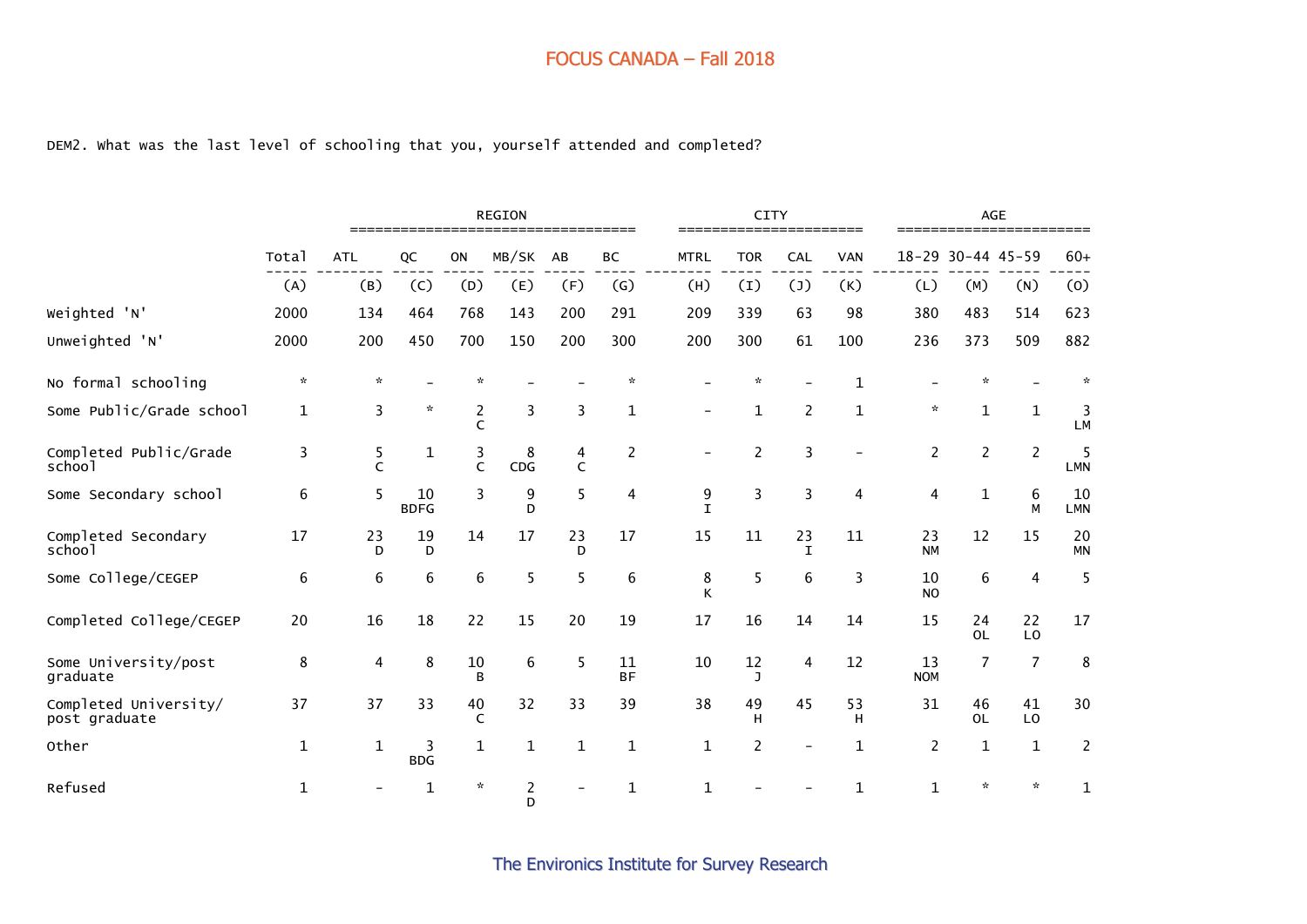#### DEM2. What was the last level of schooling that you, yourself attended and completed?

|                                        |              |                          | <b>EDUCATION</b><br>=====<br>$======$ |                     |                      |                      | HOUSEHOLD INCOME | ====                |                             |                | COUNTRY/GENERATION   | ====                           | <b>GENDER</b><br>=========== |                |
|----------------------------------------|--------------|--------------------------|---------------------------------------|---------------------|----------------------|----------------------|------------------|---------------------|-----------------------------|----------------|----------------------|--------------------------------|------------------------------|----------------|
|                                        | Total        | $<$ HS                   |                                       | UNI. /<br>COLL POST | $==$<br>$<$ \$30 $K$ | $$30-$               | \$60K \$100K     | \$80- \$100K<br>$+$ | Can.<br>$3rd+$              | Can<br>2nd     | Can                  | Other<br>Ctry                  | Male                         | Fem.           |
|                                        | (A)          | (B)                      | (C)                                   | (D)                 | (E)                  | (F)                  | (G)              | (H)                 | (1)                         | $(\mathsf{J})$ | (K)                  | (L)                            | (M)                          | (N)            |
| Weighted 'N'                           | 2000         | 547                      | 508                                   | 904                 | 318                  | 404                  | 441              | 530                 | 1199                        | 349            | 1549                 | 448                            | 970                          | 1030           |
| Unweighted 'N'                         | 2000         | 596                      | 496                                   | 867                 | 329                  | 433                  | 428              | 495                 | 1244                        | 334            | 1578                 | 418                            | 963                          | 1037           |
| No formal schooling                    | $\star$      | $\mathbf{1}$             |                                       |                     | 1                    |                      |                  |                     | $\star$                     |                | $\boldsymbol{\star}$ | 1                              |                              | $\mathcal{R}$  |
| Some Public/Grade school               | $\mathbf{1}$ | 5                        |                                       |                     | 3<br>GH              | $\overline{2}$<br>GH | $\star$          | $\mathcal{R}$       | $\mathbf 1$<br>$\mathbf{I}$ | $\mathcal{R}$  | 1<br>$\mathbf{I}$    | $\overline{c}$<br>$\mathbf{I}$ | $\overline{2}$               | 1              |
| Completed Public/Grade<br>school       | 3            | 10                       |                                       |                     | 6<br>FH.             | 2                    | 3                | $\mathbf{1}$        | 3                           | 3              | 3                    | $\overline{c}$                 | 3                            | 3              |
| Some Secondary school                  | 6            | 21                       |                                       |                     | 13<br>FGH            | $\overline{7}$<br>GH | 3                | $\mathbf 1$         | $\overline{7}$              | 4              | 6                    | 3                              | 5                            | 6              |
| Completed Secondary<br>school          | 17           | 63                       |                                       |                     | 25<br>GH             | 22<br>GH             | 15<br>H          | 10                  | 20                          | 17             | 19                   | 10                             | 18                           | 17             |
| Some College/CEGEP                     | 6            | $\overline{\phantom{a}}$ | 23                                    |                     | 8<br>GH              | $\overline{7}$       | 4                | 4                   | 6                           | 6              | 6                    | 5                              | 6                            | 5              |
| Completed College/CEGEP                | 20           |                          | 77                                    |                     | 15                   | 21                   | 25<br>E          | 19                  | 21                          | 17             | 20                   | 17                             | 20                           | 20             |
| Some University/post<br>graduate       | 8            |                          |                                       | 19                  | 8                    | 9                    | 9                | 8                   | $\overline{7}$              | $11\,$<br>I    | 8                    | 9                              | 8                            | 8              |
| Completed University/<br>post graduate | 37           |                          |                                       | 81                  | 19                   | 28<br>E              | 39<br>EF         | 56<br><b>EFG</b>    | 32                          | 40<br>IK       | 34                   | 47<br>IK                       | 36                           | 37             |
| Other                                  | 1            |                          |                                       |                     | 2                    | 2                    | $\mathbf{1}$     | $\mathbf{1}$        | 1                           | $\mathbf{1}$   | 1                    | 2                              | $\mathbf 1$                  | $\overline{2}$ |
| Refused                                | 1            |                          |                                       |                     | ÷                    | ×.                   | $\mathcal{R}$    | $\mathbf{1}$        | $\mathcal{R}$               | $\mathbf{x}$   | $\mathbf{x}$         | $\overline{c}$<br>IJK          | $\star$                      | $\mathbf{1}$   |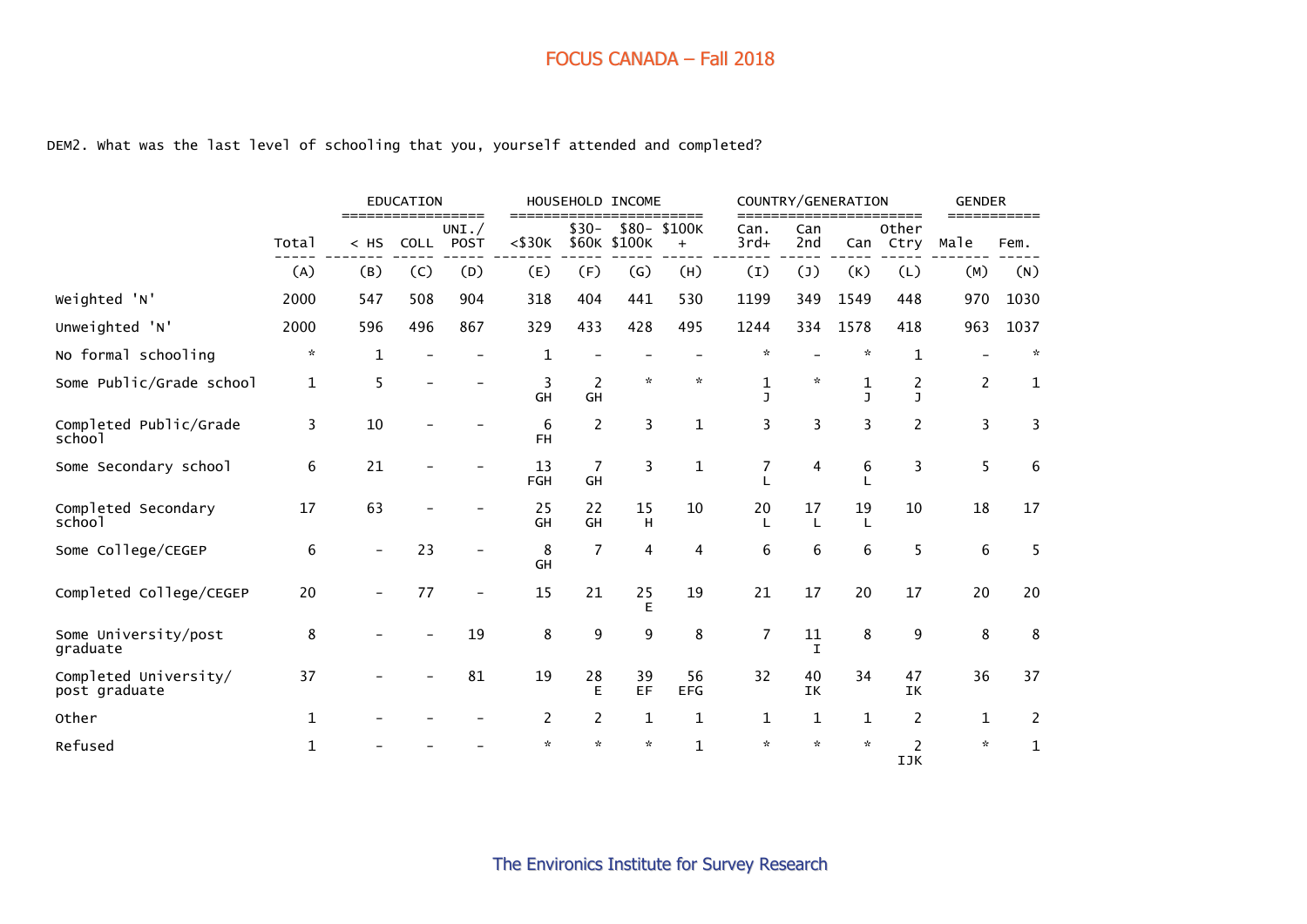DEM2. What was the last level of schooling that you, yourself attended and completed?

|                                        |              |                |                   |                | PARTY SUPPORT            |                |                           |                |
|----------------------------------------|--------------|----------------|-------------------|----------------|--------------------------|----------------|---------------------------|----------------|
|                                        | Total        | Liberal        | Cons.             | <b>NDP</b>     | <b>Bloc</b><br>Québécois | Green<br>Party | Peoples<br>Party          | Undecided      |
|                                        | (A)          | (B)            | (C)               | (D)            | (E)                      | (F)            | $\left(\mathsf{G}\right)$ | (H)            |
| Weighted 'N'                           | 2000         | 575            | 531               | 195            | 50                       | 172            | 69                        | 366            |
| Unweighted 'N'                         | 2000         | 581            | 554               | 186            | 51                       | 155            | 63                        | 368            |
| No formal schooling                    | $\star$      | *.             | $\star$           | $\pi$          |                          |                |                           | $\mathcal{R}$  |
| Some Public/Grade school               | 1            | $\mathbf 1$    | $\mathbf{1}$      | $\star$        |                          | 1              | 2                         | 4<br>CD        |
| Completed Public/Grade<br>school       | 3            | $\overline{2}$ | 3                 | $\overline{c}$ |                          | 4              | 5                         | 3              |
| Some Secondary school                  | 6            | 4              | 6<br>$\mathsf{D}$ | $\overline{c}$ | 20<br><b>BCDGH</b>       | 9<br>D         | 3                         | 6<br>D         |
| Completed Secondary<br>school          | 17           | 15             | 20<br>F           | 15             | 13                       | 10             | 25<br>F                   | 19<br>F        |
| Some College/CEGEP                     | 6            | 4              | 7<br>B            | 6              | 4                        | 6              | 9                         | 6              |
| Completed College/CEGEP                | 20           | 17             | 22                | 20             | 20                       | 21             | 15                        | 21             |
| Some University/post<br>graduate       | 8            | $11\,$<br>C    | $\overline{7}$    | 10             | 5                        | $\overline{7}$ | 5                         | 8              |
| Completed University/<br>post graduate | 37           | 44<br>CH       | 33                | 43<br>CH       | 33                       | 39             | 33                        | 31             |
| Other                                  | 1            | $\overline{c}$ | $\mathbf 1$       | $\mathbf 1$    | 2                        | $\mathbf{1}$   | $\overline{2}$            | $\overline{c}$ |
| Refused                                | $\mathbf{1}$ | *              | $\mathcal{H}$     | $\pi$          | $\overline{c}$           | 2              |                           | 1              |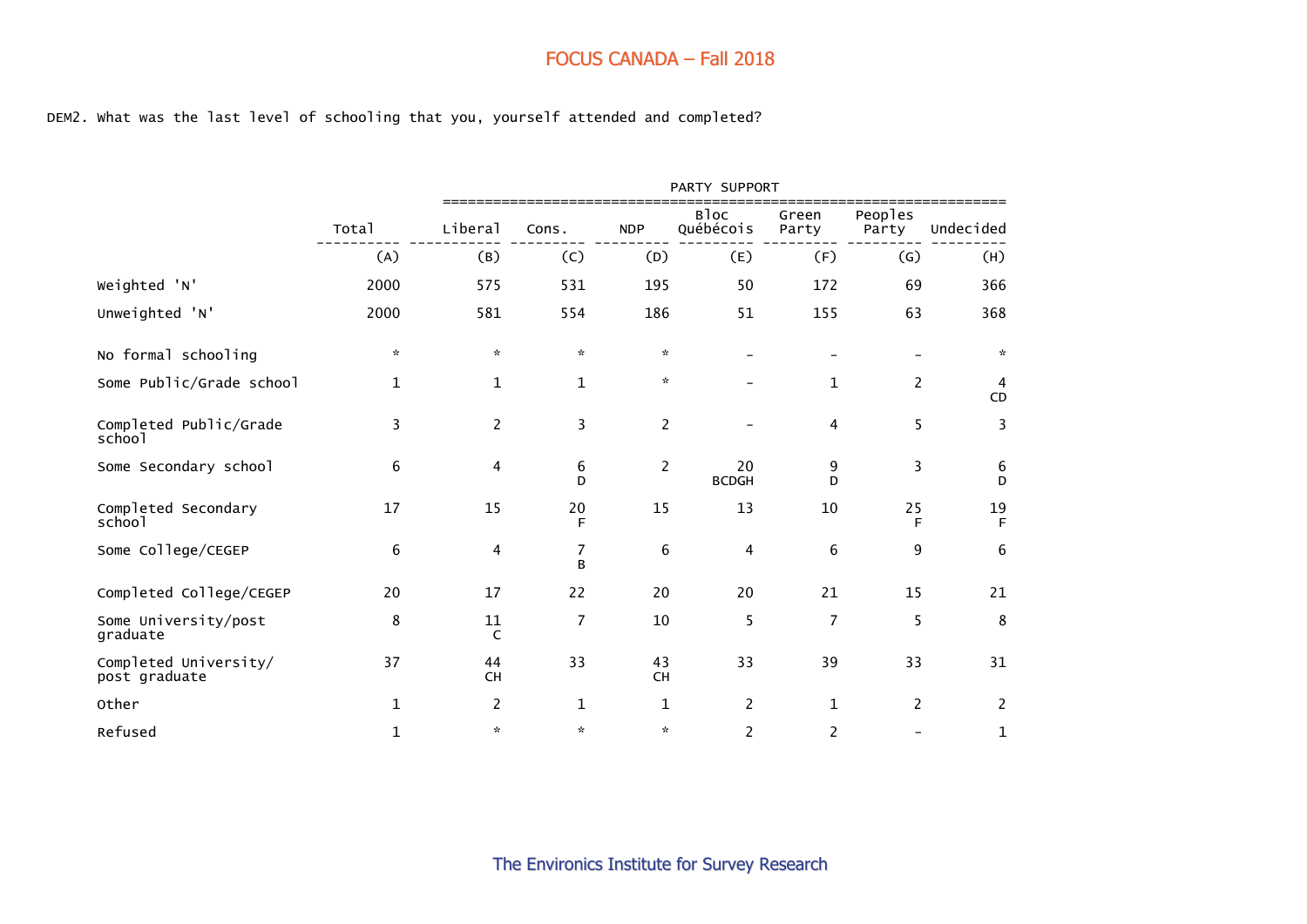DEM7. Which of the following categories best reflects your total household income before taxes for 2017, that is, the total income earned by all those living in your home? BASE: All respondents

|                                    |                | <b>REGION</b>  |                 |                |       |                |         |                |                  | <b>CITY</b>    |                |                               | AGE              |                      |                 |
|------------------------------------|----------------|----------------|-----------------|----------------|-------|----------------|---------|----------------|------------------|----------------|----------------|-------------------------------|------------------|----------------------|-----------------|
|                                    | Total          | <b>ATL</b>     | QC              | ON             | MB/SK | AB             | ВC      | <b>MTRL</b>    | <b>TOR</b>       | CAL            | <b>VAN</b>     | $18 - 29$                     | $30 - 44$ 45-59  |                      | $60+$           |
|                                    | (A)            | (B)            | (C)             | (D)            | (E)   | (F)            | (G)     | (H)            | $\left(1\right)$ | $(\texttt{J})$ | (K)            | (L)                           | (M)              | (N)                  | (0)             |
| Weighted 'N'                       | 2000           | 134            | 464             | 768            | 143   | 200            | 291     | 209            | 339              | 63             | 98             | 380                           | 483              | 514                  | 623             |
| Unweighted 'N'                     | 2000           | 200            | 450             | 700            | 150   | 200            | 300     | 200            | 300              | 61             | 100            | 236                           | 373              | 509                  | 882             |
| Less than \$20,000                 | $\overline{7}$ | $\overline{7}$ | 9               | 6              | 8     | 10             | 6       | 10             | 5                | $\overline{2}$ | 6              | 12                            | 5                | 6                    | $\overline{7}$  |
| \$20,000 to less than<br>\$30,000  | 9              | 10             | D<br>10<br>D    | $\overline{7}$ | 12    | 9              | 8       | IJ<br>9        | 6                | 12             | 10             | <b>NOM</b><br>11<br><b>NM</b> | 5                | 5                    | 13<br><b>MN</b> |
| \$30,000 to less than<br>\$40,000  | 6              | 7              | 9<br><b>DEG</b> | 5              | 3     | 6              | 5       | $\overline{7}$ | 3                | 4              | 5              | 3                             | 6                | 4                    | 9<br>${\sf LN}$ |
| \$40,000 to less than<br>\$50,000  | 8              | 7              | 8               | $\overline{7}$ | 6     | $\overline{7}$ | 11<br>D | $\overline{7}$ | 6                | 8              | $\overline{7}$ | 9                             | 6                | 8                    | 8               |
| \$50,000 to less than<br>\$60,000  | $\overline{7}$ | 10             | 6               | 6              | 4     | $\overline{7}$ | 9       | 5              | 5                | 4              | 6              | 6                             | 4                | 6                    | 9<br>M          |
| \$60,000 to less than<br>\$80,000  | 10             | 10             | 10              | 10             | 11    | 9              | 13      | 9              | 8                | 10             | 9              | 8                             | 15<br><b>NOL</b> | $\overline{7}$       | 11<br>N         |
| \$80,000 to less than<br>\$100,000 | 12             | 11             | 12              | 12             | 14    | 11             | 10      | 13             | 13               | 8              | 17             | 11                            | 16<br>0          | 12                   | 8               |
| \$100,000 or more                  | 27             | 26             | 21              | 30<br>CG       | 26    | 29             | 24      | 22             | 35<br>H          | 36<br>н        | 27             | 19                            | 36<br><b>OL</b>  | 37<br>L <sub>0</sub> | 15              |
| Refused                            | 15             | 11             | 14              | 17<br>B        | 16    | 14             | 14      | 18             | 18               | 17             | 14             | 21<br>M                       | 6                | 15<br>M              | 19<br>M         |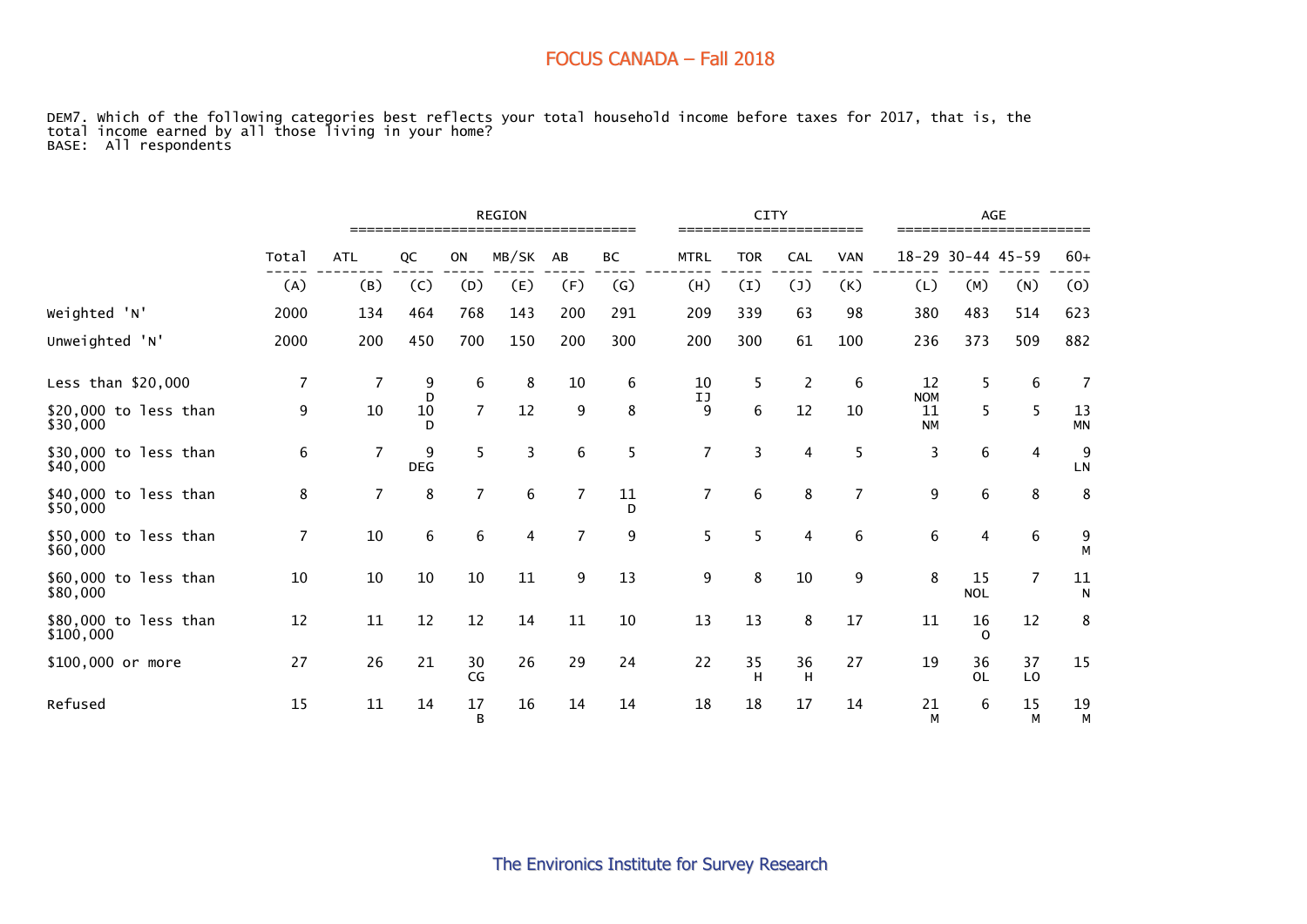DEM7. Which of the following categories best reflects your total household income before taxes for 2017, that is, the total income earned by all those living in your home? BASE: All respondents

|                                    |                |                             | EDUCATION      |                  |                          |        | HOUSEHOLD INCOME          |                                    |                       |                   | COUNTRY/GENERATION |                         | <b>GENDER</b>  |                     |
|------------------------------------|----------------|-----------------------------|----------------|------------------|--------------------------|--------|---------------------------|------------------------------------|-----------------------|-------------------|--------------------|-------------------------|----------------|---------------------|
|                                    | Total          | =================<br>$<$ HS | <b>COLL</b>    | UNI. $/$<br>POST | ====<br>$<$ \$30 $K$     | $$30-$ | \$60K \$100K              | ======<br>\$80-\$100K<br>$\ddot{}$ | ===<br>Can.<br>$3rd+$ | Can<br>2nd        | Can                | ======<br>Other<br>Ctry | Male           | ===========<br>Fem. |
|                                    | (A)            | (B)                         | (C)            | (D)              | (E)                      | (F)    | $\left(\mathsf{G}\right)$ | (H)                                | (1)                   | $(\mathsf{J})$    | (K)                | (L)                     | (M)            | (N)                 |
| Weighted 'N'                       | 2000           | 547                         | 508            | 904              | 318                      | 404    | 441                       | 530                                | 1199                  | 349               | 1549               | 448                     | 970            | 1030                |
| Unweighted 'N'                     | 2000           | 596                         | 496            | 867              | 329                      | 433    | 428                       | 495                                | 1244                  | 334               | 1578               | 418                     | 963            | 1037                |
| Less than \$20,000                 | 7              | 13<br>CD                    | 5              | 5                | 46                       |        |                           |                                    | $\mathbf{I}$          | 4                 | 6<br>$\mathbf{I}$  | 11<br>IJK               | 5              | 10<br>М             |
| \$20,000 to less than<br>\$30,000  | 9              | 14<br>D                     | 10<br>D        | 5                | 54                       |        |                           |                                    | 9                     | 8                 | 9                  | 8                       | 8              | 9                   |
| \$30,000 to less than<br>\$40,000  | 6              | 9<br>D                      | 6              | 3                | $\overline{\phantom{0}}$ | 29     |                           |                                    | 6<br>J.               | 3                 | 6                  | 6                       | 6              | $\,6\,$             |
| \$40,000 to less than<br>\$50,000  | 8              | 10                          | $\overline{7}$ | $\overline{7}$   |                          | 39     |                           |                                    | 8                     | 9                 | 8                  | 6                       | 9              | $\overline{7}$      |
| \$50,000 to less than<br>\$60,000  | $\overline{7}$ | 6                           | 9              | 6                |                          | 33     |                           |                                    | 6                     | 6                 | 6                  | 8                       | $\overline{7}$ | $\overline{7}$      |
| \$60,000 to less than<br>\$80,000  | 10             | 10                          | 13             | 9                |                          |        | 47                        |                                    | 12<br>L               | 9                 | 11                 | 7                       | 10             | 11                  |
| \$80,000 to less than<br>\$100,000 | 12             | $\overline{7}$              | 12<br>B        | 15<br>B          |                          |        | 53                        |                                    | 12                    | 13                | 12                 | 10                      | 13             | 11                  |
| \$100,000 or more                  | 27             | 12                          | 24<br>B        | 37<br><b>BC</b>  |                          |        |                           | 100                                | 26                    | 29                | 27                 | 25                      | 31<br>N        | 22                  |
| Refused                            | 15             | 19<br>CD                    | 14             | 13               |                          |        |                           |                                    | 13                    | 19<br>$\mathbf I$ | 14                 | 19<br>$\mathbf I$       | 13             | 18<br>M             |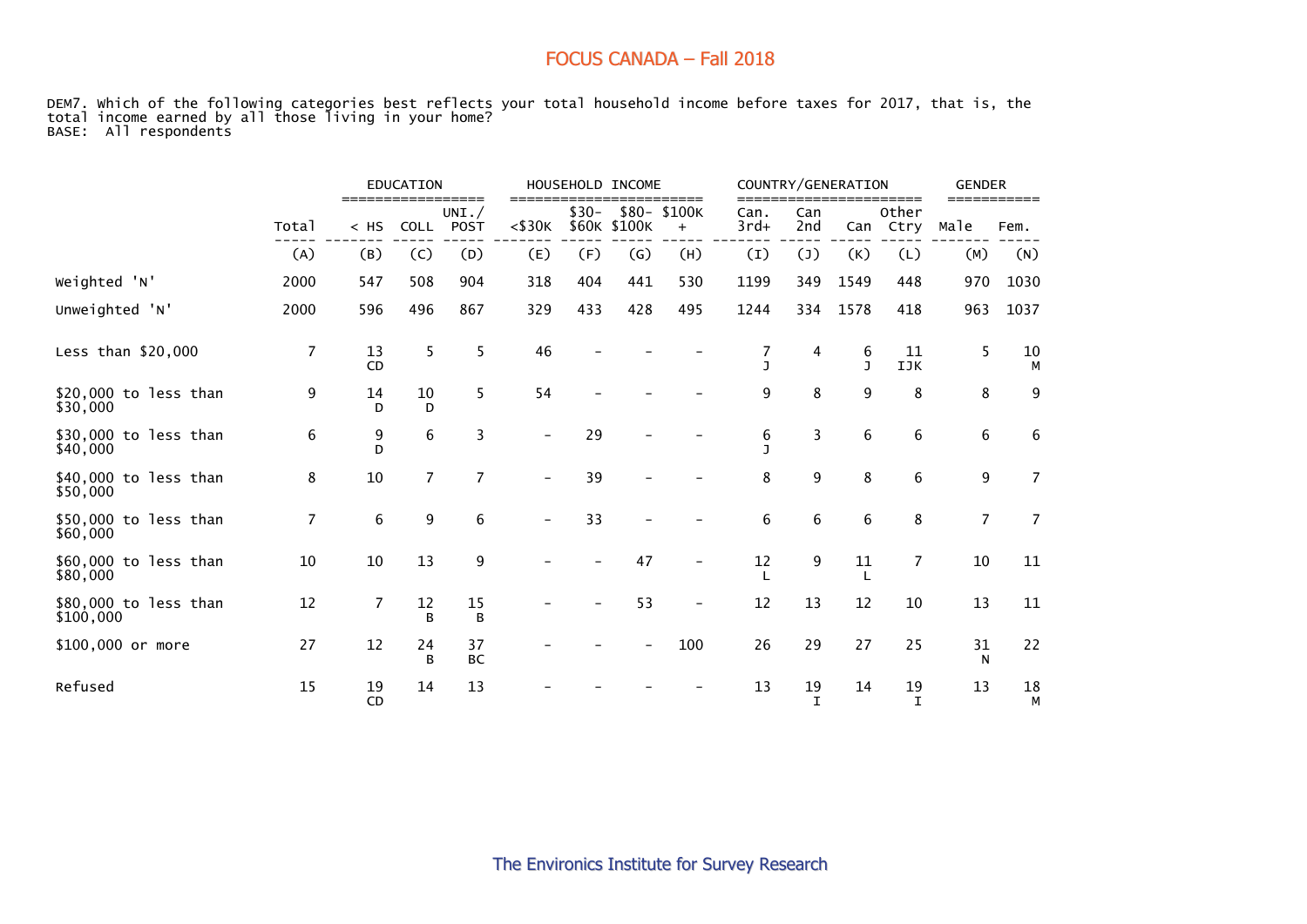DEM7. Which of the following categories best reflects your total household income before taxes for 2017, that is, the total income earned by all those living in your home? BASE: All respondents

|                                    |                |                 |                 |                | PARTY SUPPORT                 |                  |                    |                          |
|------------------------------------|----------------|-----------------|-----------------|----------------|-------------------------------|------------------|--------------------|--------------------------|
|                                    | Total          | Liberal         | Cons.           | <b>NDP</b>     | B <sub>loc</sub><br>Québécois | Green<br>Party   | Peoples<br>Party   | Undecided                |
|                                    | (A)            | (B)             | (C)             | (D)            | (E)                           | (F)              | $\left( G\right)$  | (H)                      |
| Weighted 'N'                       | 2000           | 575             | 531             | 195            | 50                            | 172              | 69                 | 366                      |
| Unweighted 'N'                     | 2000           | 581             | 554             | 186            | 51                            | 155              | 63                 | 368                      |
| Less than \$20,000                 | $\overline{7}$ | 6               | 5               | 5              | 12                            | 12<br><b>BCD</b> | 8                  | 10                       |
| \$20,000 to less than<br>\$30,000  | 9              | 8               | 6               | 12             | 10                            | 15<br><b>BCH</b> | 11                 | $_\mathrm{8}^\mathrm{C}$ |
| \$30,000 to less than<br>\$40,000  | 6              | 6<br>G          | 6<br>G          | 8<br>G         | 6                             | 8<br>G           | $\mathbf{1}$       | $\overline{\mathbf{4}}$  |
| \$40,000 to less than<br>\$50,000  | 8              | 5               | 9<br>B          | $\overline{7}$ | 12                            | $11\,$<br>B      | $\overline{7}$     | $\bf 8$                  |
| \$50,000 to less than<br>\$60,000  | $\overline{7}$ | $\overline{7}$  | $\overline{7}$  | 5              | 9                             | 8                | 5                  | 5                        |
| \$60,000 to less than<br>\$80,000  | 10             | 12<br>G         | 12<br>G         | 13<br>G        | 9                             | 8                | 3                  | $\boldsymbol{9}$         |
| \$80,000 to less than<br>\$100,000 | 12             | 11              | 12<br>H         | 15<br>H        | $\overline{7}$                | 11               | 25<br><b>BCEFH</b> | 8                        |
| \$100,000 or more                  | 27             | 30<br><b>FH</b> | 31<br><b>FH</b> | 27<br>F        | 24                            | 16               | 27                 | 20                       |
| Refused                            | 15             | 14<br>D         | 13              | 9              | 12                            | 10               | 13                 | 28<br><b>BCDEFG</b>      |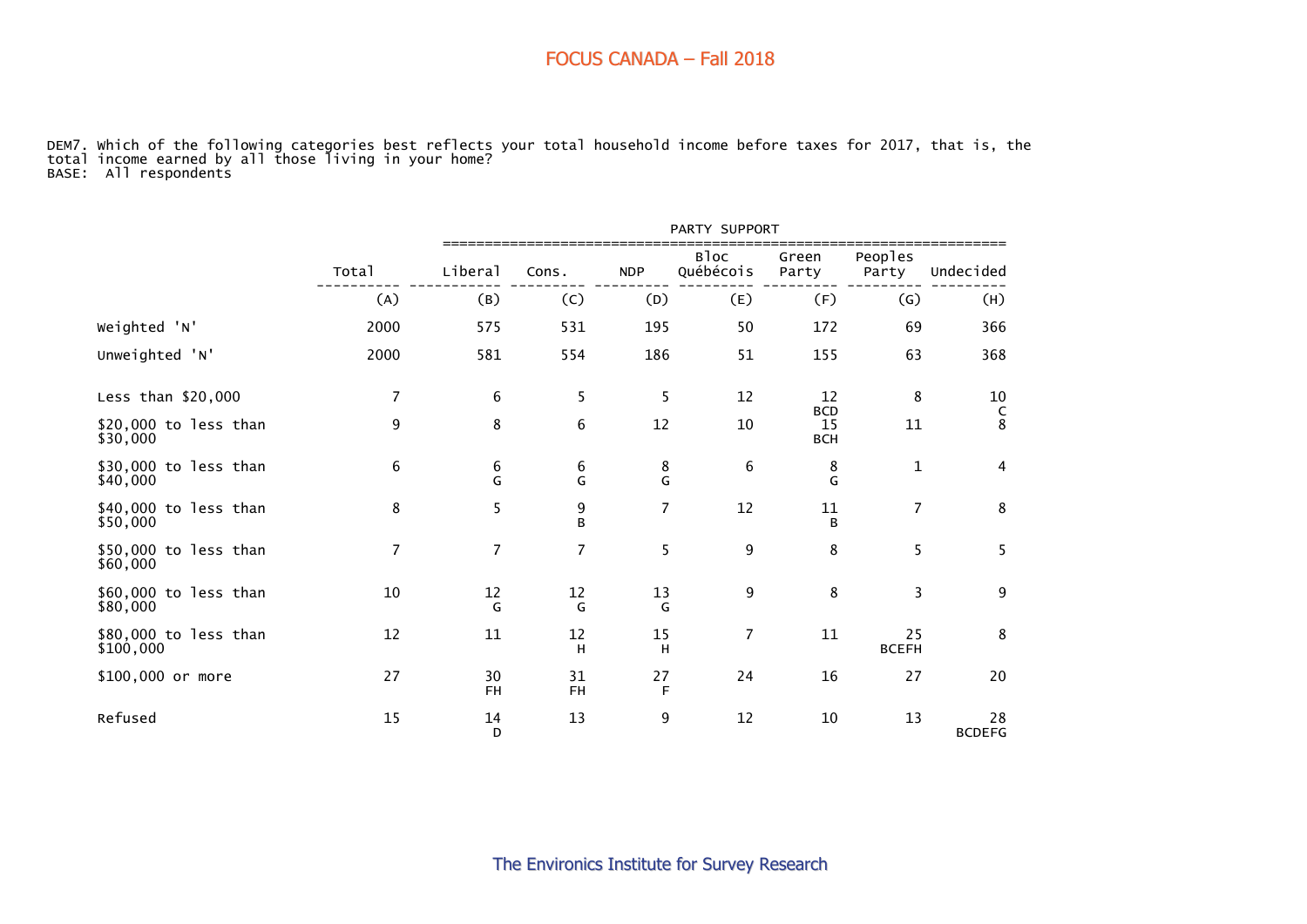#### Language BASE: All respondents

|                |       |            |     |           | <b>REGION</b> |           |                   |             |          | CITY                     |            |     |     | <b>AGE</b>            |       |
|----------------|-------|------------|-----|-----------|---------------|-----------|-------------------|-------------|----------|--------------------------|------------|-----|-----|-----------------------|-------|
|                | Total | <b>ATL</b> | QC  | ON        | MB/SK AB      |           | ВC                | <b>MTRL</b> | TOR      | CAL                      | <b>VAN</b> |     |     | $18 - 29$ 30-44 45-59 | $60+$ |
|                | (A)   | (B)        | (C) | (D)       | (E)           | (F)       | $\left( G\right)$ | (H)         | (I)      | $\mathsf{L}(\mathsf{I})$ | (K)        | (L) | (M) | (N)                   | (0)   |
| Weighted 'N'   | 2000  | 134        | 464 | 768       | 143           | 200       | 291               | 209         | 339      | 63                       | 98         | 380 | 483 | 514                   | 623   |
| Unweighted 'N' | 2000  | 200        | 450 | 700       | 150           | 200       | 300               | 200         | 300      | 61                       | 100        | 236 | 373 | 509                   | 882   |
| English        | 79    | 98         | 10  | 100<br>BC | 100<br>ВC     | 100<br>ВC | 100<br>ВC         | 18          | 100<br>н | 100<br>н                 | 100<br>H   | 81  | 77  | 80                    | 78    |
| French         | 21    |            | 90  |           |               |           |                   | 82          |          |                          |            | 19  | 23  | 20                    | 22    |

|                |       |        | EDUCATION |                     |              |         | HOUSEHOLD INCOME |                                |                |                  | COUNTRY/GENERATION |               | <b>GENDER</b> |      |
|----------------|-------|--------|-----------|---------------------|--------------|---------|------------------|--------------------------------|----------------|------------------|--------------------|---------------|---------------|------|
|                | Total | $<$ HS | COLL      | UNI.<br><b>POST</b> | $<$ \$30 $K$ | $$30-$  | \$60K \$100K     | \$80- \$100K<br>$\overline{+}$ | Can.<br>$3rd+$ | Can<br>2nd       | Can                | Other<br>Ctry | Male          | Fem. |
|                | (A)   | (B)    | (C)       | (D)                 | (E)          | (F)     | (G)              | (H)                            | (1)            | $(\mathsf{J})$   | (K)                | (L)           | (M)           | (N)  |
| Weighted 'N'   | 2000  | 547    | 508       | 904                 | 318          | 404     | 441              | 530                            | 1199           | 349              | 1549               | 448           | 970           | 1030 |
| Unweighted 'N' | 2000  | 596    | 496       | 867                 | 329          | 433     | 428              | 495                            | 1244           | 334              | 1578               | 418           | 963           | 1037 |
| English        | 79    | 77     | 80        | 80                  | 73           | 76      | 79               | 83<br>EF                       | 72             | 92<br><b>IKL</b> | 77                 | 87<br>IΚ      | 79            | 79   |
| French         | 21    | 23     | 20        | 20                  | 27<br>н      | 24<br>н | 21               | 17                             | 28<br>JKL      | 8                | 23                 | 13            | 21            | 21   |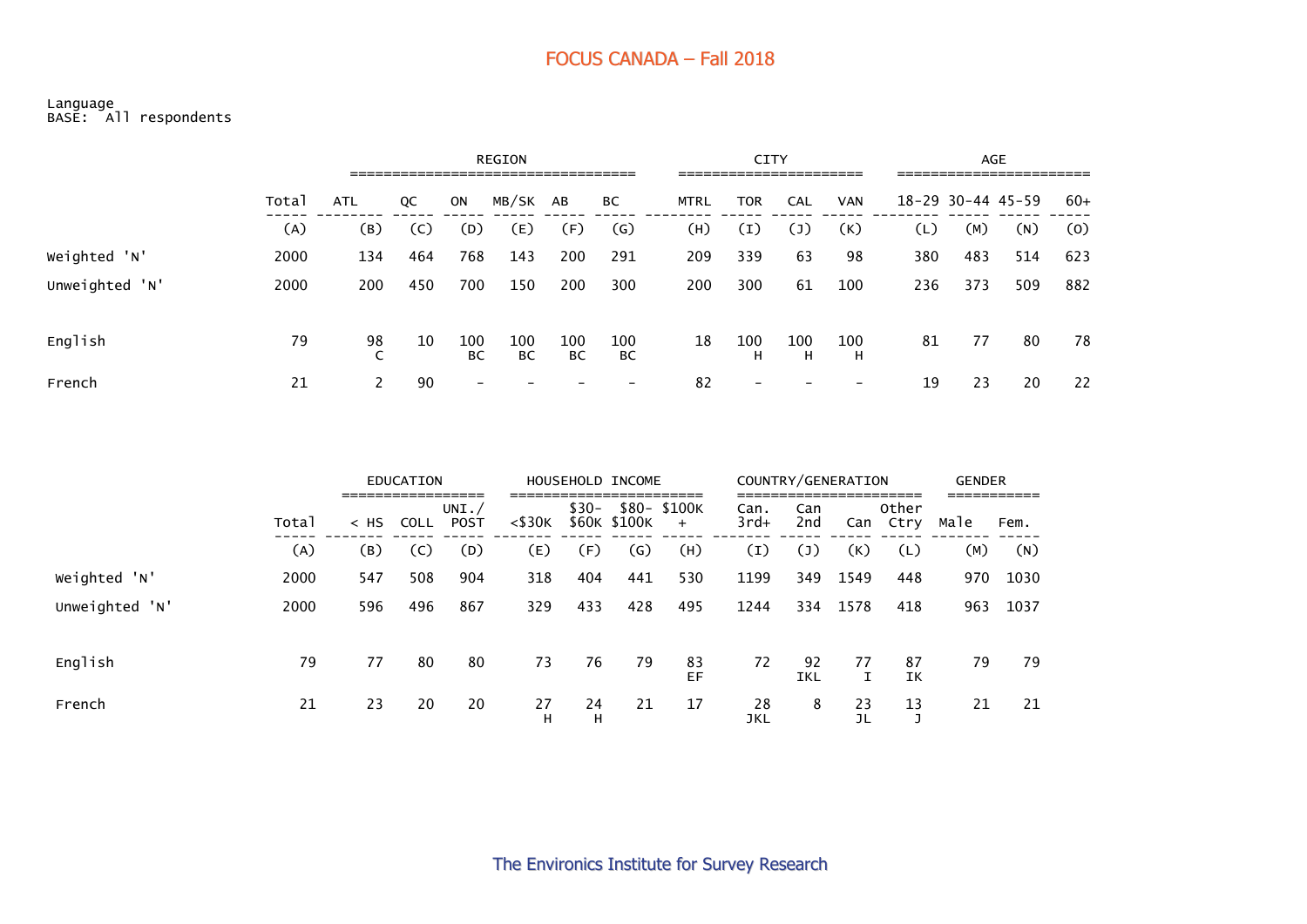#### Language BASE: All respondents

|         |                |       |                       |                    |            | PARTY SUPPORT            |                |                  |                 |
|---------|----------------|-------|-----------------------|--------------------|------------|--------------------------|----------------|------------------|-----------------|
|         |                | Total | Liberal               | Cons.              | <b>NDP</b> | Bloc<br>Québécois        | Green<br>Party | Peoples<br>Party | Undecided       |
|         |                | (A)   | (B)                   | (C)                | (D)        | (E)                      | (F)            | (G)              | (H)             |
|         | Weighted 'N'   | 2000  | 575                   | 531                | 195        | 50                       | 172            | 69               | 366             |
|         | Unweighted 'N' | 2000  | 581                   | 554                | 186        | 51                       | 155            | 63               | 368             |
| English |                | 79    | 81<br>H               | 89<br><b>BDFGH</b> | 82         | $\overline{\phantom{m}}$ | 79             | 71               | 74              |
| French  |                | 21    | 19<br>$\sqrt{2}$<br>╰ | 11                 | 18<br>C    | 100<br><b>BCDFGH</b>     | 21<br>C        | 29<br>C          | 26<br><b>BC</b> |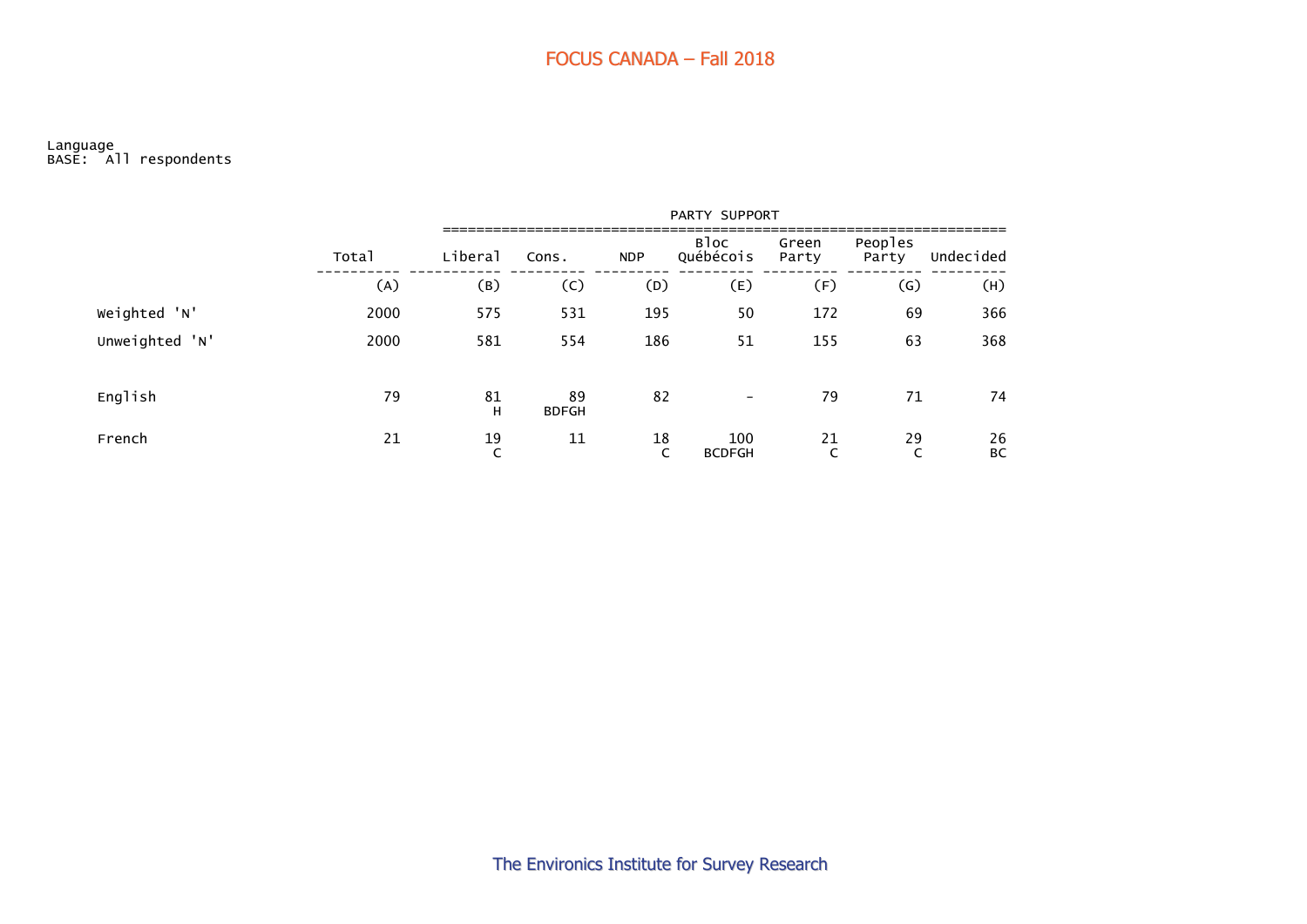#### Sample source BASE: All respondents

|                  | <b>REGION</b><br>-----------------------------<br>---------------------------------- |            |     |     |          |     |                |             | <b>CITY</b><br>______________________ |     |            | <b>AGE</b><br>____________________ |           |          |           |
|------------------|--------------------------------------------------------------------------------------|------------|-----|-----|----------|-----|----------------|-------------|---------------------------------------|-----|------------|------------------------------------|-----------|----------|-----------|
|                  | Total                                                                                | <b>ATL</b> | QC  | ON  | MB/SK AB |     | ВC             | <b>MTRL</b> | TOR                                   | CAL | <b>VAN</b> | $18 - 29$ 30-44 45-59              |           |          | $60+$     |
|                  | (A)                                                                                  | (B)        | (C) | (D) | (E)      | (F) | $\mathsf{(G)}$ | (H)         | (I)                                   | (J) | (K)        | (L)                                | (M)       | (N)      | (0)       |
| Weighted 'N'     | 2000                                                                                 | 134        | 464 | 768 | 143      | 200 | 291            | 209         | 339                                   | 63  | 98         | 380                                | 483       | 514      | 623       |
| Unweighted 'N'   | 2000                                                                                 | 200        | 450 | 700 | 150      | 200 | 300            | 200         | 300                                   | 61  | 100        | 236                                | 373       | 509      | 882       |
| Landline         | 52                                                                                   | 52         | 55  | 50  | 50       | 50  | 52             | 54          | 52                                    | 46  | 49         | 15                                 | 33        | 58<br>LM | 83<br>LMN |
| Ce <sub>11</sub> | 48                                                                                   | 48         | 45  | 50  | 50       | 50  | 48             | 46          | 48                                    | 54  | 51         | 85<br><b>NOM</b>                   | 67<br>NO. | 42<br>0  | 17        |

|                  |       |        | <b>EDUCATION</b> |                       |              |          | HOUSEHOLD INCOME  |                     |                | COUNTRY/GENERATION |      |               |         | <b>GENDER</b> |
|------------------|-------|--------|------------------|-----------------------|--------------|----------|-------------------|---------------------|----------------|--------------------|------|---------------|---------|---------------|
|                  | Total | $<$ HS | <b>COLL</b>      | UNI. /<br><b>POST</b> | $<$ \$30 $<$ | $$30-$   | \$60K \$100K      | \$80- \$100K<br>$+$ | Can.<br>$3rd+$ | Can<br>2nd         | Can  | Other<br>Ctry | Male    | Fem.          |
|                  | (A)   | (B)    | (C)              | (D)                   | (E)          | (F)      | $\left( G\right)$ | (H)                 | (I)            | (J)                | (K)  | (L)           | (M)     | (N)           |
| Weighted 'N'     | 2000  | 547    | 508              | 904                   | 318          | 404      | 441               | 530                 | 1199           | 349                | 1549 | 448           | 970     | 1030          |
| Unweighted 'N'   | 2000  | 596    | 496              | 867                   | 329          | 433      | 428               | 495                 | 1244           | 334                | 1578 | 418           | 963     | 1037          |
| Landline         | 52    | 57     | 52               | 48                    | 54           | 58<br>GH | 47                | 48                  | 56<br>JL       | 49                 | 54   | 44            | 45      | 58<br>м       |
| Ce <sub>11</sub> | 48    | 43     | 48               | 52<br>в               | 46           | 42       | 53                | 52                  | 44             | 51                 | 46   | 56<br>IΚ      | 55<br>N | 42            |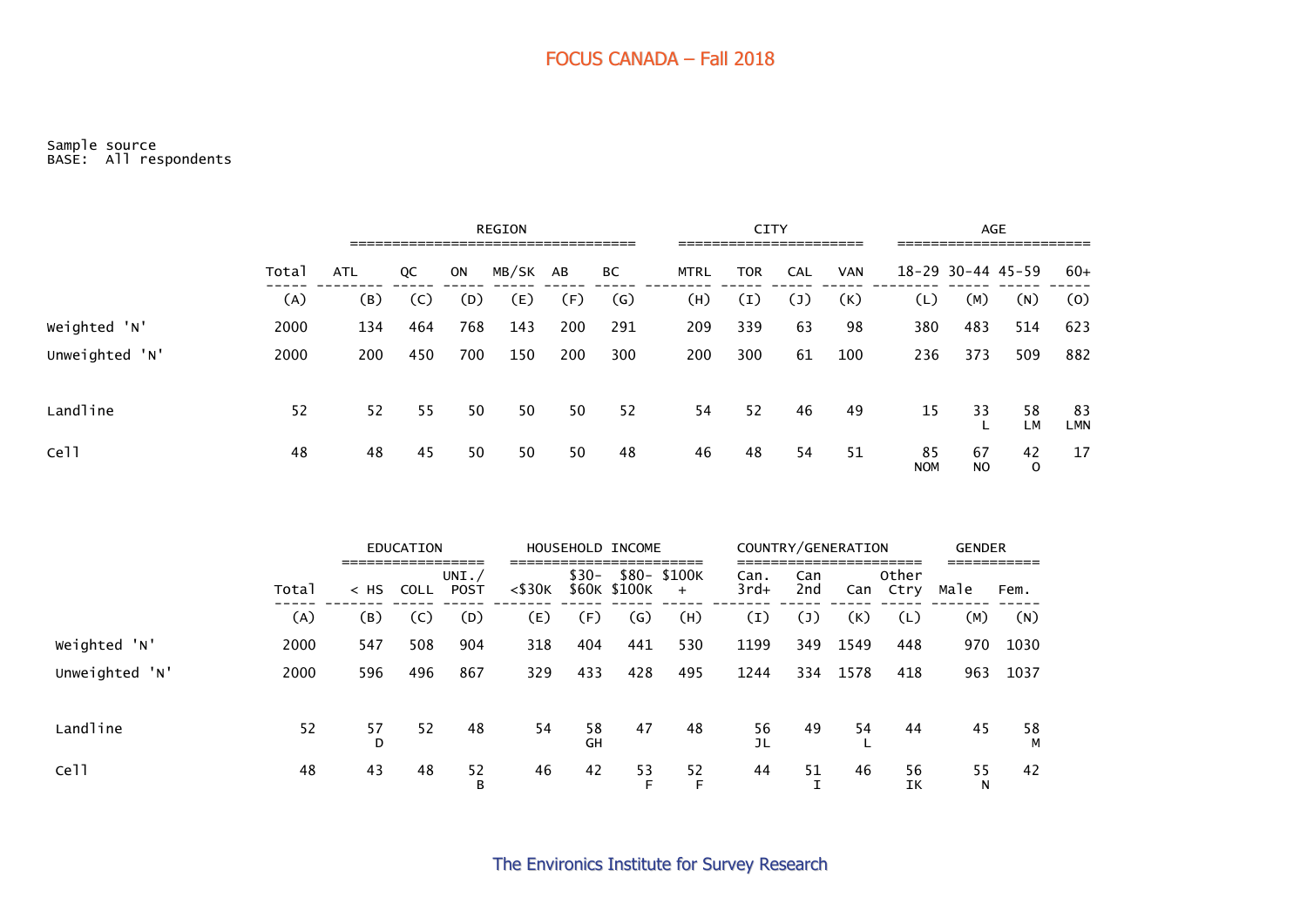#### Sample source BASE: All respondents

|                  |       | PARTY SUPPORT |         |                   |                   |                |                  |           |  |  |  |  |
|------------------|-------|---------------|---------|-------------------|-------------------|----------------|------------------|-----------|--|--|--|--|
|                  | Total | Liberal       | Cons.   | <b>NDP</b>        | Bloc<br>Québécois | Green<br>Party | Peoples<br>Party | Undecided |  |  |  |  |
|                  | (A)   | (B)           | (C)     | (D)               | (E)               | (F)            | (G)              | (H)       |  |  |  |  |
| Weighted 'N'     | 2000  | 575           | 531     | 195               | 50                | 172            | 69               | 366       |  |  |  |  |
| Unweighted 'N'   | 2000  | 581           | 554     | 186               | 51                | 155            | 63               | 368       |  |  |  |  |
| Landline         | 52    | 54<br>D       | 55<br>D | 40                | 61<br>D           | 46             | 44               | 52<br>D   |  |  |  |  |
| Ce <sub>11</sub> | 48    | 46            | 45      | 60<br><b>BCEH</b> | 39                | 54             | 56               | 48        |  |  |  |  |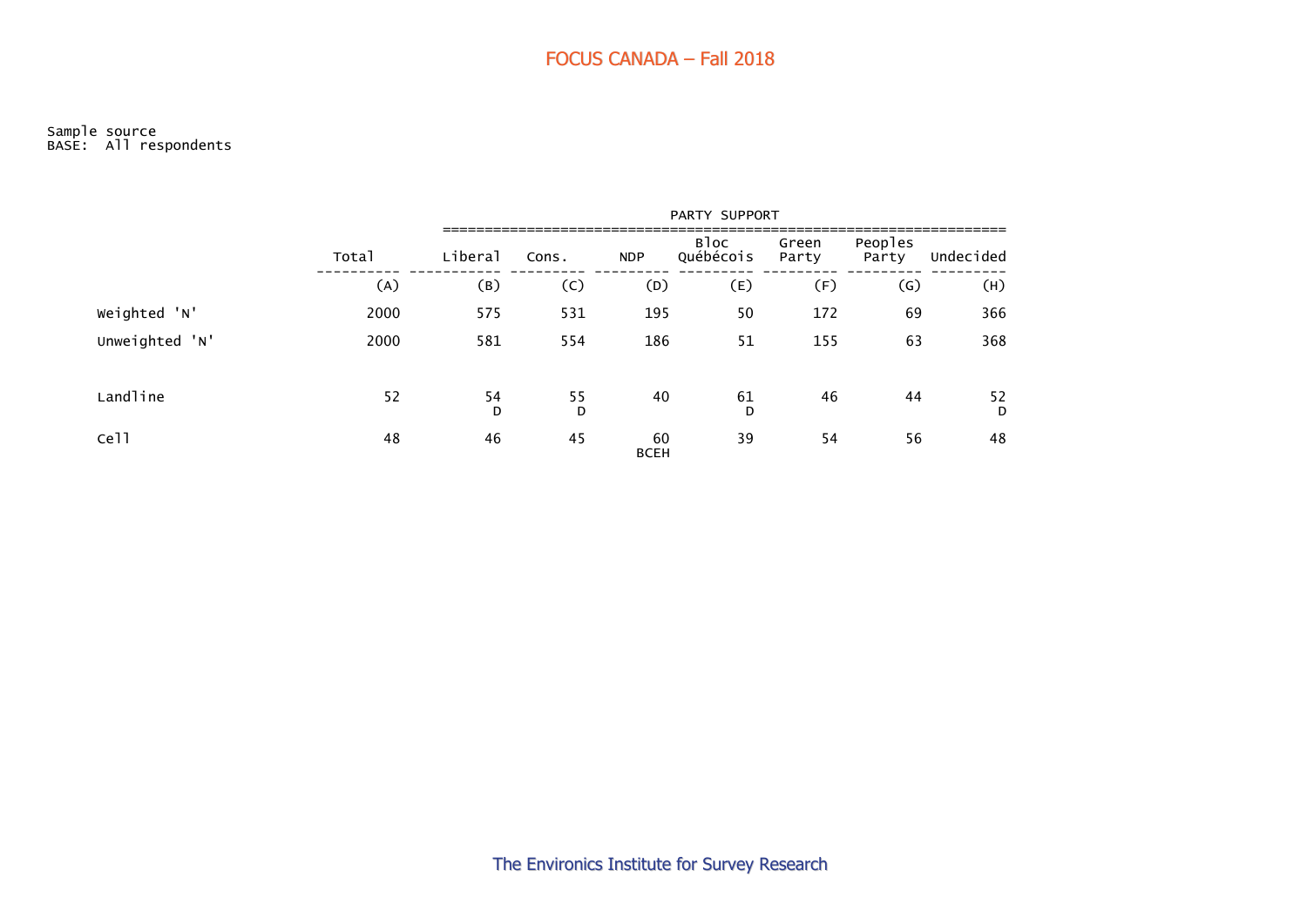#### Province (sample)

|                         |                | <b>REGION</b> |     |     |                          |                          |                   | <b>CITY</b> |            |     | AGE                      |     |                   |                |                |
|-------------------------|----------------|---------------|-----|-----|--------------------------|--------------------------|-------------------|-------------|------------|-----|--------------------------|-----|-------------------|----------------|----------------|
|                         | Total          | <b>ATL</b>    | QC  | ON  | MB/SK                    | AB                       | ВC                | <b>MTRL</b> | <b>TOR</b> | CAL | <b>VAN</b>               |     | 18-29 30-44 45-59 |                | $60+$          |
|                         | (A)            | (B)           | (C) | (D) | (E)                      | (F)                      | $\left( G\right)$ | (H)         | (1)        | (1) | (K)                      | (L) | (M)               | (N)            | (0)            |
| Weighted 'N'            | 2000           | 134           | 464 | 768 | 143                      | 200                      | 291               | 209         | 339        | 63  | 98                       | 380 | 483               | 514            | 623            |
| Unweighted 'N'          | 2000           | 200           | 450 | 700 | 150                      | 200                      | 300               | 200         | 300        | 61  | 100                      | 236 | 373               | 509            | 882            |
| Vancouver               | 5              |               |     |     |                          |                          | 34                |             |            |     | 100                      | 6   | 3                 | 5              | 5              |
| Alberta                 | 10             |               |     |     | $\overline{\phantom{0}}$ | 100                      |                   |             |            | 100 | $\overline{\phantom{a}}$ | 11  | 12                | 10             | 8              |
| Manitoba                | 4              |               |     |     | 50                       |                          |                   |             |            |     |                          | 3   | 4                 | 3              | 4              |
| New Brunswick           | $\overline{c}$ | 32            |     |     |                          |                          |                   |             |            |     |                          | 1   | 3                 | $\overline{c}$ | 2              |
| British Columbia        | 10             |               |     |     |                          |                          | 66                |             |            |     |                          | 10  | $\overline{7}$    | $11\,$<br>M    | $10\,$         |
| Quebec                  | 13             |               | 55  |     |                          |                          |                   |             |            |     |                          | 12  | 14                | 11             | 14             |
| Prince Edward Island    | $\mathbf 1$    | 8             |     |     |                          |                          |                   |             |            |     |                          | 1   | $\mathbf{1}$      | $\star$        | $\mathbf 1$    |
| Newfoundland & Labrador | $\overline{c}$ | 24            |     |     |                          |                          |                   |             |            |     |                          | 2   | $\mathbf{1}$      | $\overline{c}$ | $\overline{c}$ |
| Saskatchewan            | 4              |               |     |     | 50                       | $\overline{\phantom{0}}$ |                   |             |            |     |                          | 4   | 4                 | 3              | 4              |
| Ontario                 | 21             |               |     | 56  | $\overline{\phantom{0}}$ |                          |                   |             |            |     |                          | 22  | 18                | 21             | 23<br>M        |
| Montreal                | 10             |               | 45  |     |                          |                          |                   | 100         |            |     |                          | 10  | $11\,$            | 11             | 10             |
| Toronto                 | 17             |               |     | 44  |                          |                          |                   |             | 100        |     |                          | 16  | 21<br>$\Omega$    | 18             | 14             |
| Nova Scotia             | $\overline{2}$ | 37            |     |     |                          |                          |                   |             |            |     |                          | 2   | 3                 | $\overline{c}$ | 3              |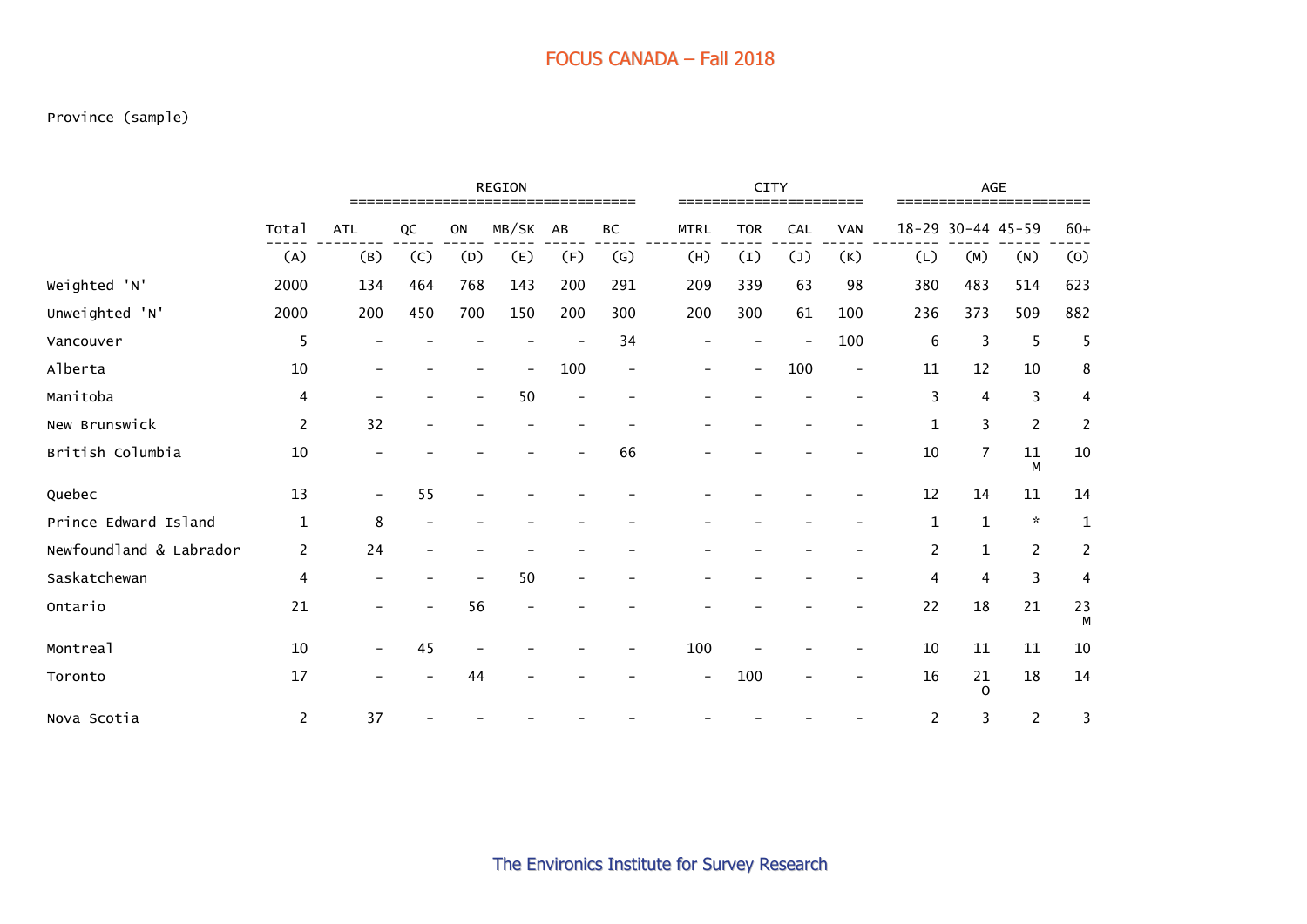#### Province (sample)

|                         |                |                | <b>EDUCATION</b>   | =====                |                |                | HOUSEHOLD INCOME       | =====               |                    |                          | COUNTRY/GENERATION   | =====         | <b>GENDER</b><br>=========== |                    |  |
|-------------------------|----------------|----------------|--------------------|----------------------|----------------|----------------|------------------------|---------------------|--------------------|--------------------------|----------------------|---------------|------------------------------|--------------------|--|
|                         | Total          | $<$ HS         | COLL               | UNI.<br><b>POST</b>  | $<$ \$30 $K$   | $$30-$         | $$80-$<br>\$60K \$100K | \$100K<br>$+$       | Can.<br>$3rd+$     | Can<br>2nd               | Can                  | Other<br>Ctry | Male                         | Fem.               |  |
|                         | (A)            | (B)            | (C)                | (D)                  | (E)            | (F)            | (G)                    | (H)                 | (I)                | $(\texttt{J})$           | (K)                  | (L)           | (M)                          | (N)                |  |
| Weighted 'N'            | 2000           | 547            | 508                | 904                  | 318            | 404            | 441                    | 530                 | 1199               | 349                      | 1549                 | 448           | 970                          | 1030               |  |
| Unweighted 'N'          | 2000           | 596            | 496                | 867                  | 329            | 433            | 428                    | 495                 | 1244               | 334                      | 1578                 | 418           | 963                          | 1037               |  |
| Vancouver               | 5              | 3              | 3                  | $\overline{7}$<br>BC | 5              | 4              | $\boldsymbol{6}$       | 5                   | 3                  | 7<br>$\mathbf I$         | 4                    | 9<br>IK       | 5                            | 5                  |  |
| Alberta                 | $10\,$         | 13<br>D        | $10\,$             | 9                    | 12             | 10             | 9                      | 11                  | $10\,$             | 9                        | 10                   | 9             | 12<br>N                      | 9                  |  |
| Manitoba                | 4              | 5<br>C         | $\overline{c}$     | 3                    | 5<br>F         | $\overline{c}$ | 4<br>F                 | $\overline{4}$<br>F | 4                  | $\overline{\mathbf{4}}$  | 4                    | 3             | 4                            | 4                  |  |
| New Brunswick           | $\overline{2}$ | 3              | $\overline{c}$     | $\overline{c}$       | 3              | $\overline{c}$ | $\overline{2}$         | $\overline{c}$      | 3<br>JL            | $\mathbf{x}$             | $\overline{2}$<br>JL | $\mathbf{1}$  | $\overline{c}$               | 2                  |  |
| British Columbia        | 10             | 10             | 11                 | 9                    | 8              | 14<br>EH       | 9                      | 8                   | 11<br>L            | 10                       | 11<br>L              | 5             | 9                            | 10                 |  |
| Quebec                  | 13             | 16<br>D        | 12                 | 10                   | 16<br>H        | 17<br>H        | 13                     | $10\,$              | 19<br><b>JKL</b>   | 2                        | 15<br><b>JL</b>      | 5             | 12                           | 13                 |  |
| Prince Edward Island    | 1              | $\mathbf{1}$   | $\boldsymbol{\pi}$ | $\star$              | $\mathbf{1}$   | $\mathbf{1}$   | $\star$                | $\mathbf{1}$        | 1                  | $\overline{\phantom{0}}$ | 1                    | $\star$       | $\mathbf{1}$                 | $\boldsymbol{\pi}$ |  |
| Newfoundland & Labrador | 2              | $\overline{2}$ | $\mathbf{1}$       | $\mathbf{1}$         | 2              | 2              | $\mathbf{1}$           | $\mathbf 1$         | 2                  | $\mathbf 1$              | 2                    | 1             | $\mathbf{1}$                 | $\overline{2}$     |  |
| Saskatchewan            | 4              | 4              | 4                  | 3                    | 4              | 3              | 4                      | 3                   | 4<br>$\mathbf{I}$  | 3                        | 4                    | 2             | 3                            | 4                  |  |
| Ontario                 | 21             | 20             | 28<br><b>BD</b>    | 19                   | 19             | 21             | 23                     | 21                  | 22<br>$\mathbf{I}$ | 27<br>L                  | 23<br>L              | 15            | 22                           | 21                 |  |
| Montreal                | 10             | 9              | 10                 | 11                   | 12             | 10             | 10                     | 9                   | 10                 | 9                        | 10                   | 13            | 11                           | 10                 |  |
| Toronto                 | 17             | 10             | 14                 | 23<br><b>BC</b>      | 12             | 12             | 16                     | 23<br><b>EFG</b>    | 7                  | 27<br>IK                 | 11<br>$\mathbf I$    | 36<br>IJK     | 16                           | 18                 |  |
| Nova Scotia             | $\overline{c}$ | 3              | $\overline{c}$     | $\overline{c}$       | $\overline{c}$ | 3              | 3                      | 3                   | 4                  | 1                        | 3                    | 1             | 3                            | 2                  |  |